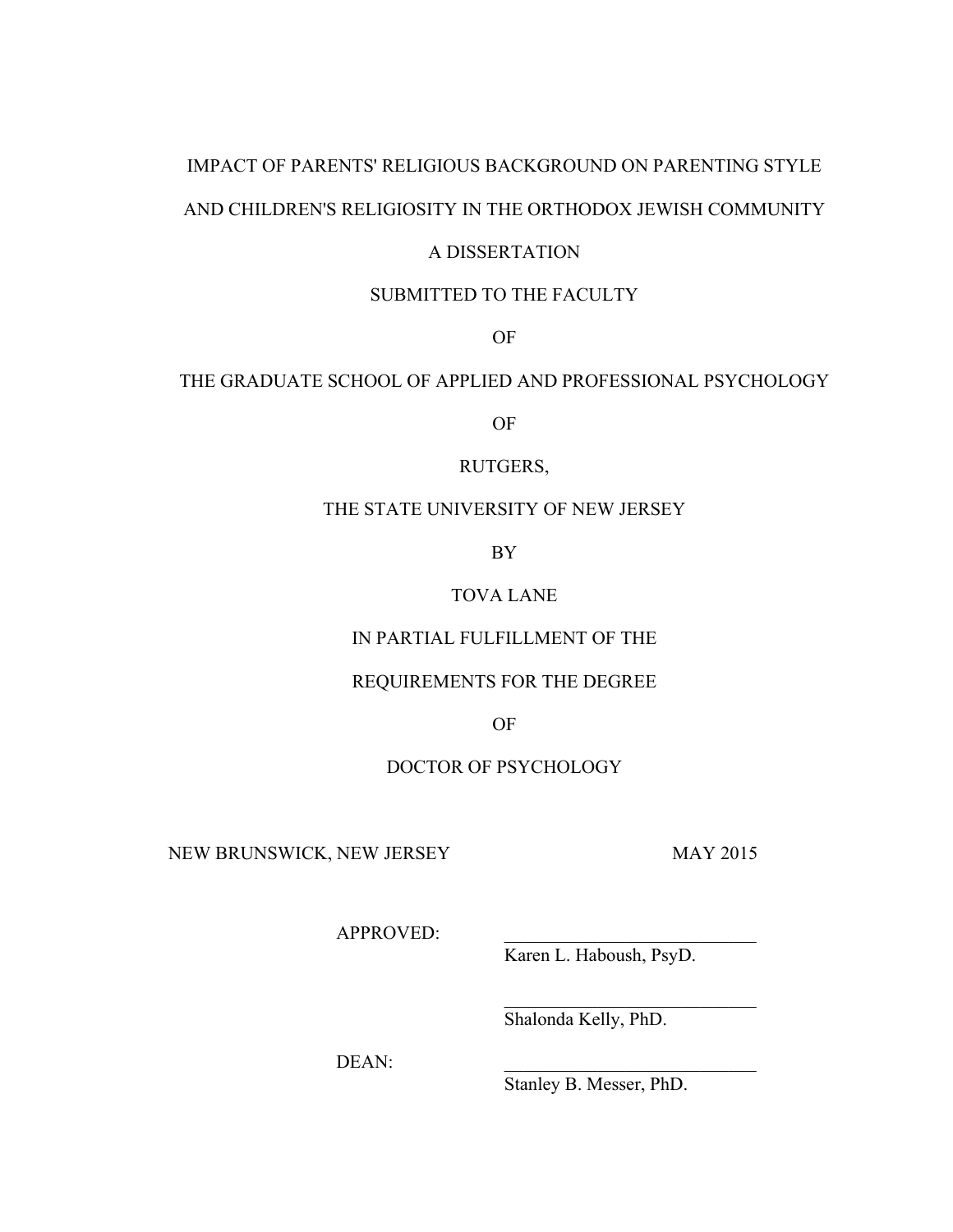Copyright 2015 by Tova Lane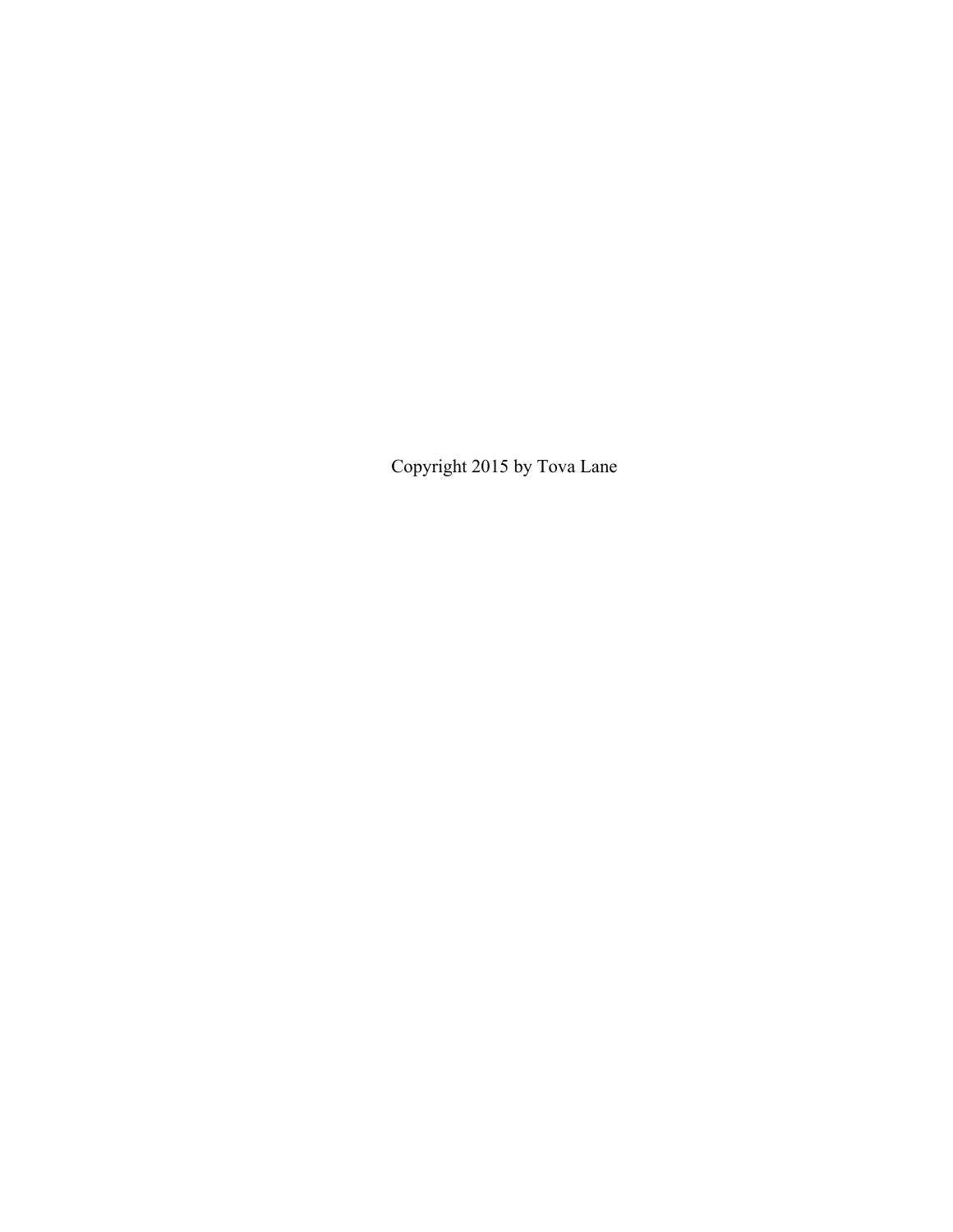#### **ABSTRACT**

Recent decades have seen an influx of *baalei teshuva* in the Orthodox Jewish community; individuals who were Jewish and not raised religious, but chose to become religious on their own. Limited existing research indicates poor levels of family cohesion and parental warmth, increased behavioral problems amongst children, and increased parental anxiety around parenting in *baalei teshuva* families. Anecdotal reports by mental health professionals raise concern that *baalei teshuva* display an authoritarian parenting style which appears to result in children reactively discarding their parents' religious values. Religious identity development theory indicates that an authoritarian parenting style impedes the autonomous process critical to religious identity development, which may present concern for *baalei teshuva* parents; however, scant research exists to confirm the veracity of this theory in this population. This study is critical in evaluating parenting style as perceived by adult children of *baalei teshuva* and its subsequent influence on religious value transmission. An online survey was completed by individuals who acknowledged being raised religious within the Orthodox Jewish community (*N*=143; male  $= 25$ , female  $= 118$ ). Measures included the Parental Bonding Instrument (PBI) and questions on areas of religious conflict with parents. Chi square analysis indicated significantly higher levels of perceived authoritarian parenting by children of *baalei teshuva*. Fathers' *baal teshuva* status, unlike mothers', is correlated with increased areas of conflict between parent and child. However, mothers' authoritarian parenting style, unlike fathers', significantly predicted religious change. Study findings substantiate previous anecdotal evidence and raise concern for the emotional health and religious value transmission in the *baal teshuva* family. Study findings were limited by low male

ii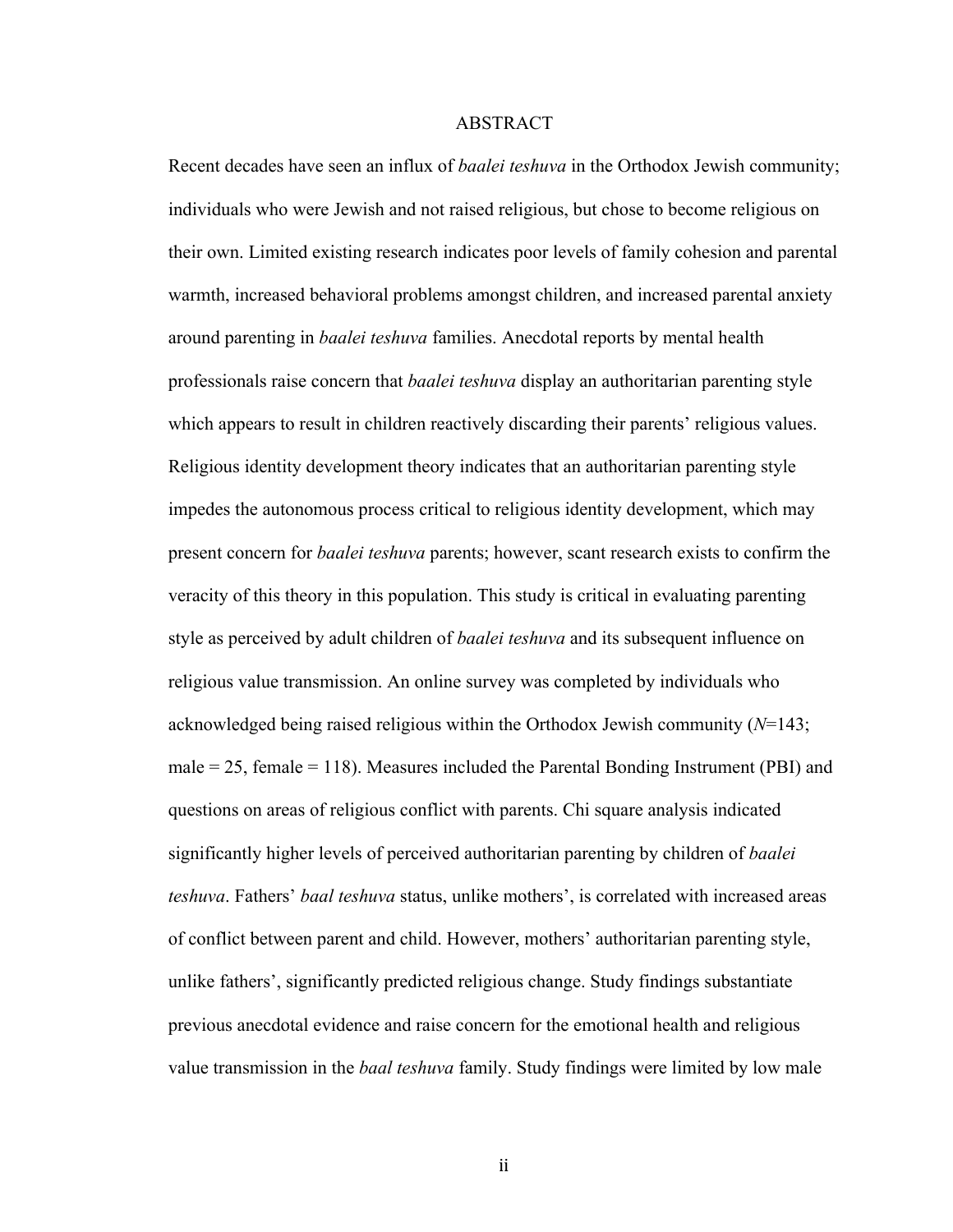response rates, and further research must overcome cultural impediments to male access of internet-based research. Given the significance of these findings, implications for the *baal teshuva* parent, mental health professionals, and the greater Jewish community are vast. Utilization of the results should guide implementation of future interventions at the organizational, community, and individual levels.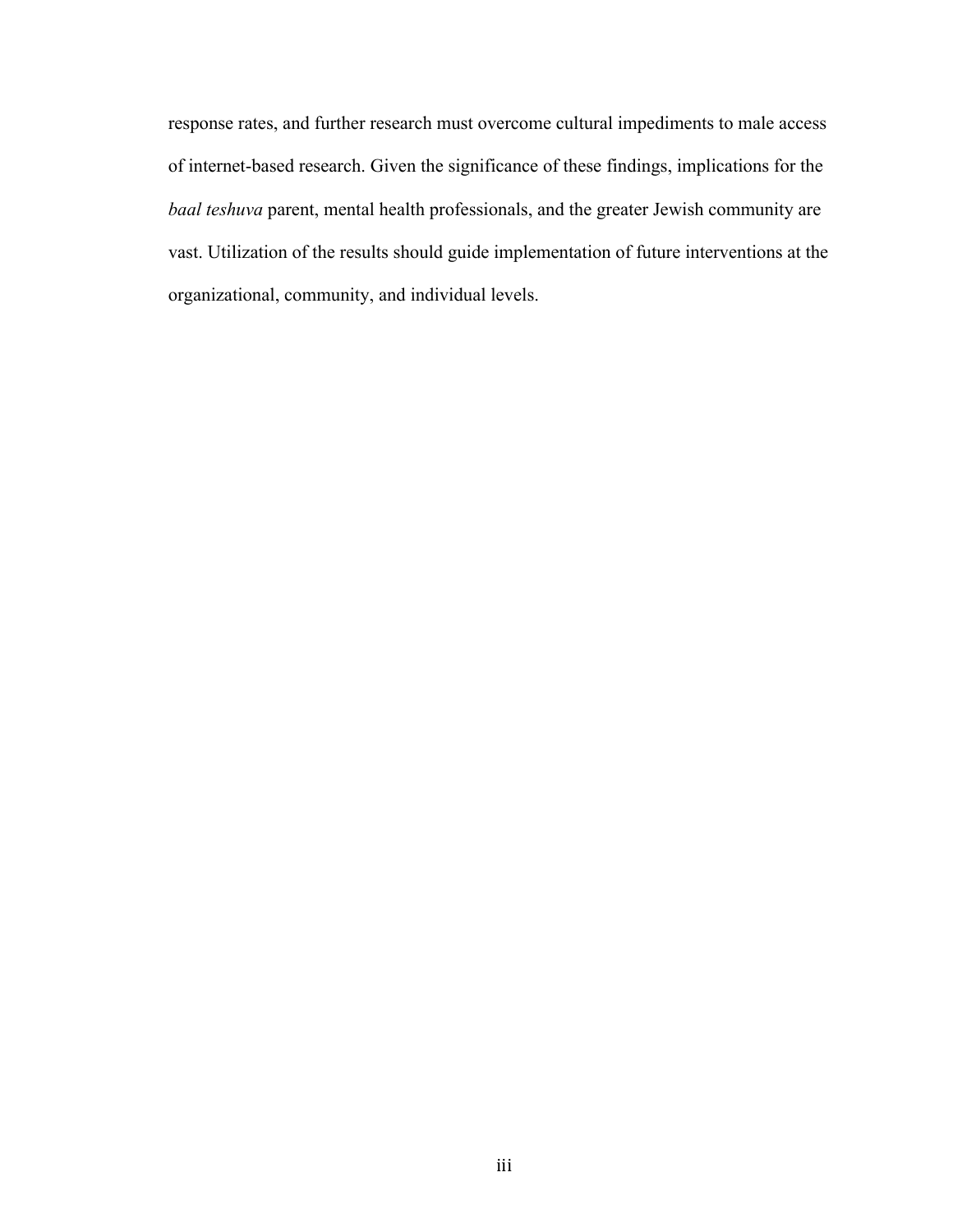## ACKNOWLEDGMENTS

Abba, Mommy, Grandpop & Grandmom, Bubby & Saba, Trish, and my entire cheering squad. Thank you!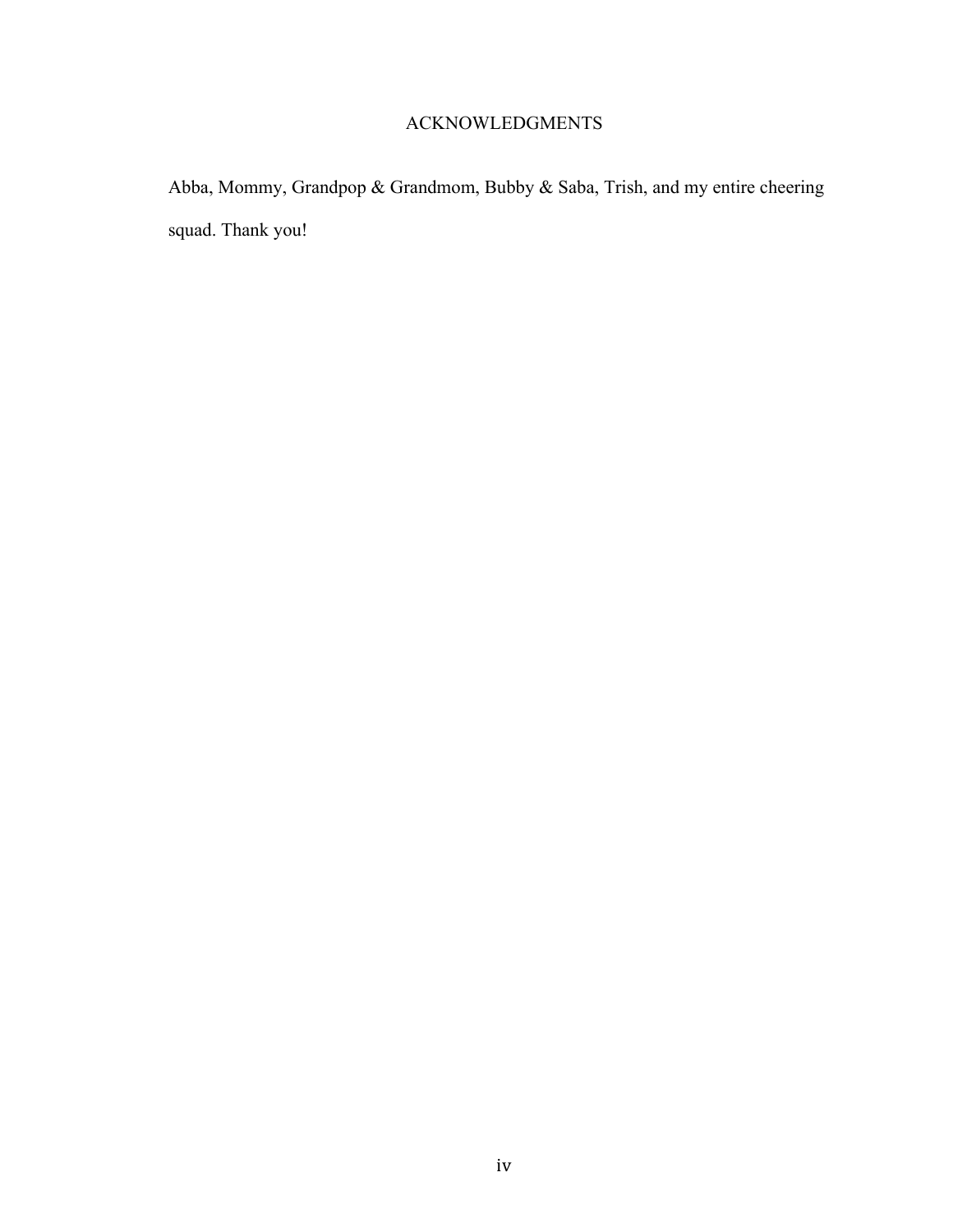## TABLE OF CONTENTS

| <b>CHAPTER</b> |                                                         |  |
|----------------|---------------------------------------------------------|--|
| $\mathbf{I}$ . |                                                         |  |
|                |                                                         |  |
|                |                                                         |  |
|                |                                                         |  |
|                |                                                         |  |
|                |                                                         |  |
|                |                                                         |  |
|                |                                                         |  |
|                |                                                         |  |
|                |                                                         |  |
|                |                                                         |  |
|                |                                                         |  |
|                | Factors that positively influence value transmission 29 |  |
|                | Factors that negatively influence value transmission 31 |  |
|                |                                                         |  |
|                |                                                         |  |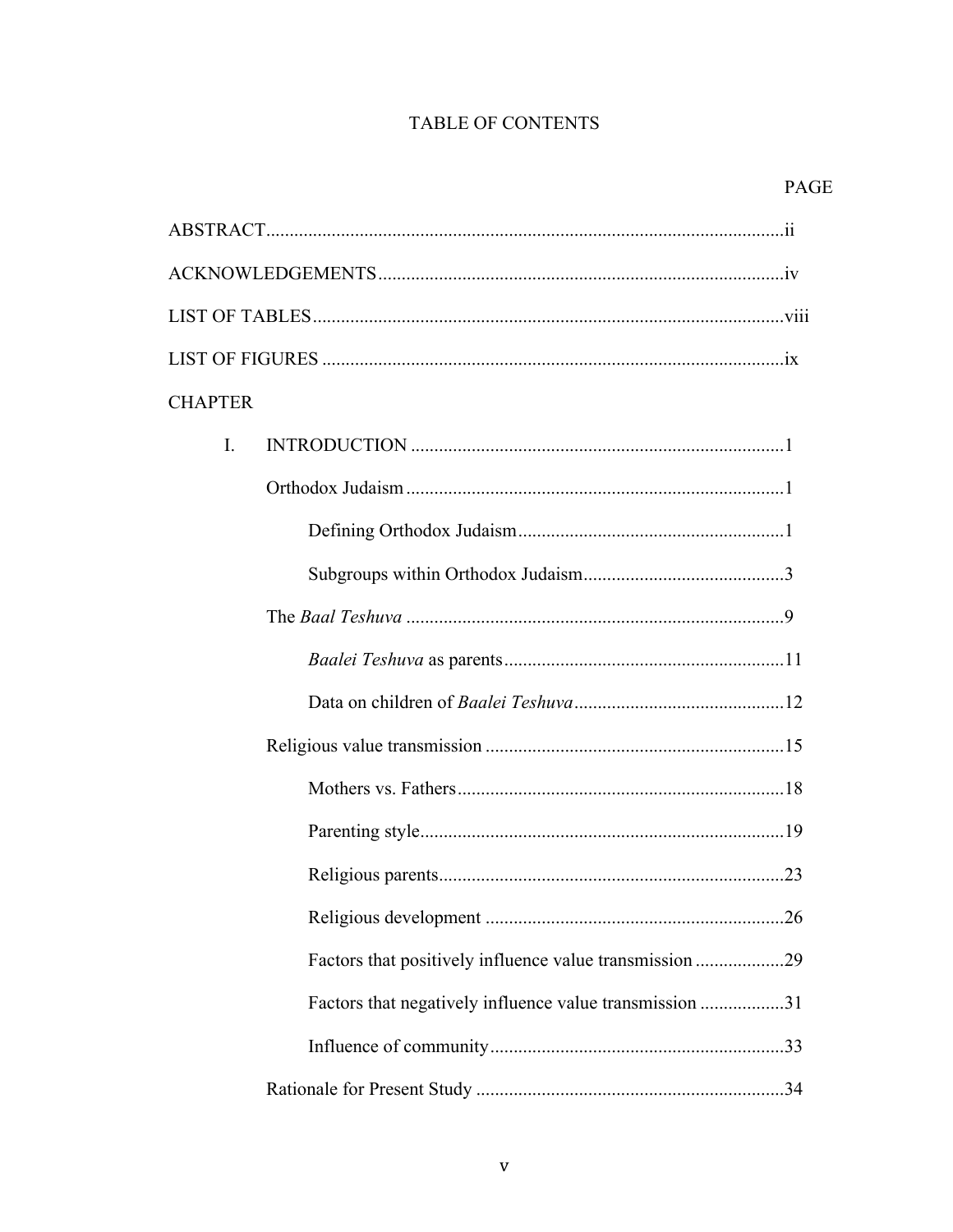| II. |  |
|-----|--|
|     |  |
|     |  |
|     |  |
| Ш.  |  |
|     |  |
|     |  |
|     |  |
|     |  |
|     |  |
| IV. |  |
|     |  |
|     |  |
|     |  |
|     |  |
|     |  |
|     |  |
|     |  |
|     |  |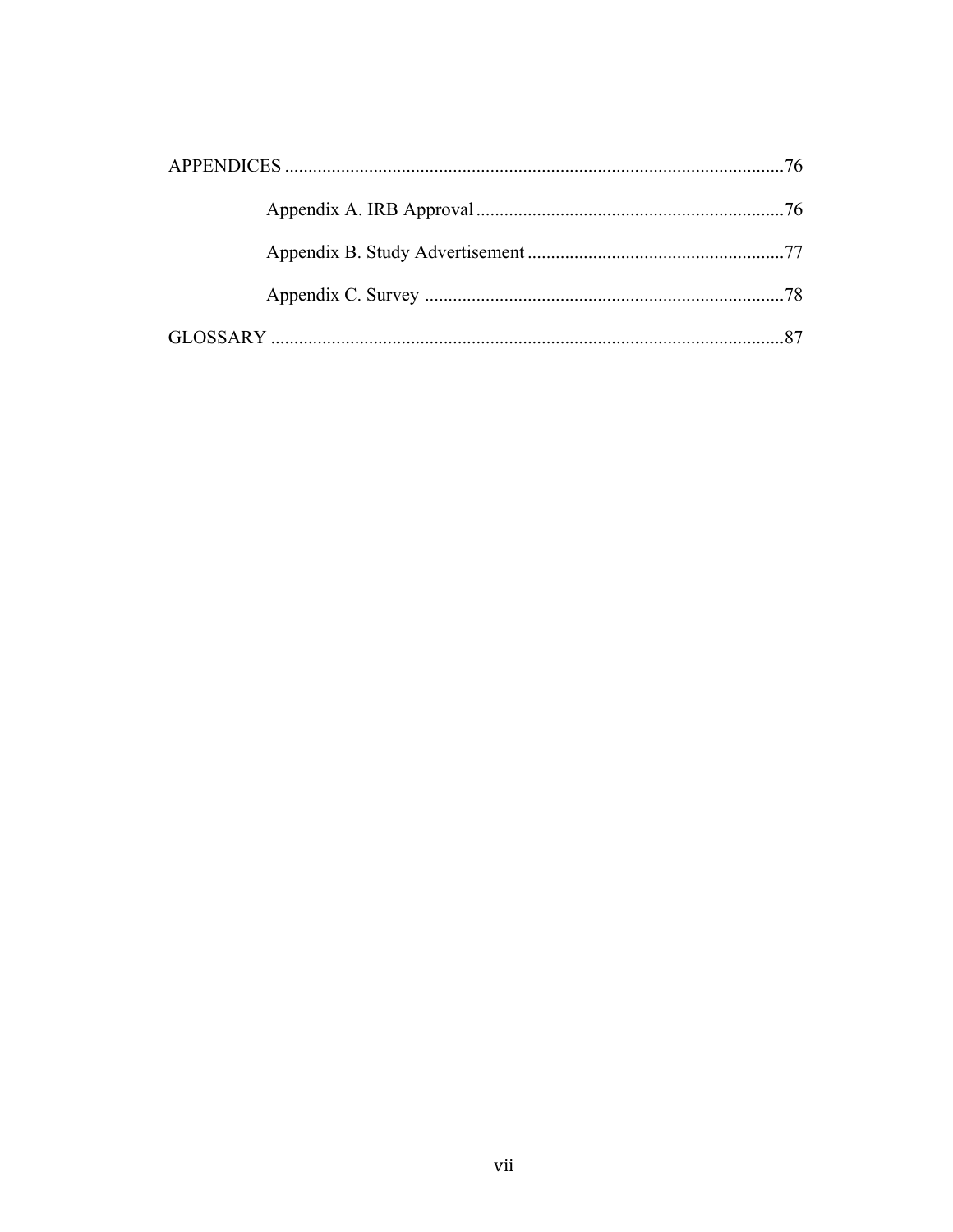## LIST OF TABLES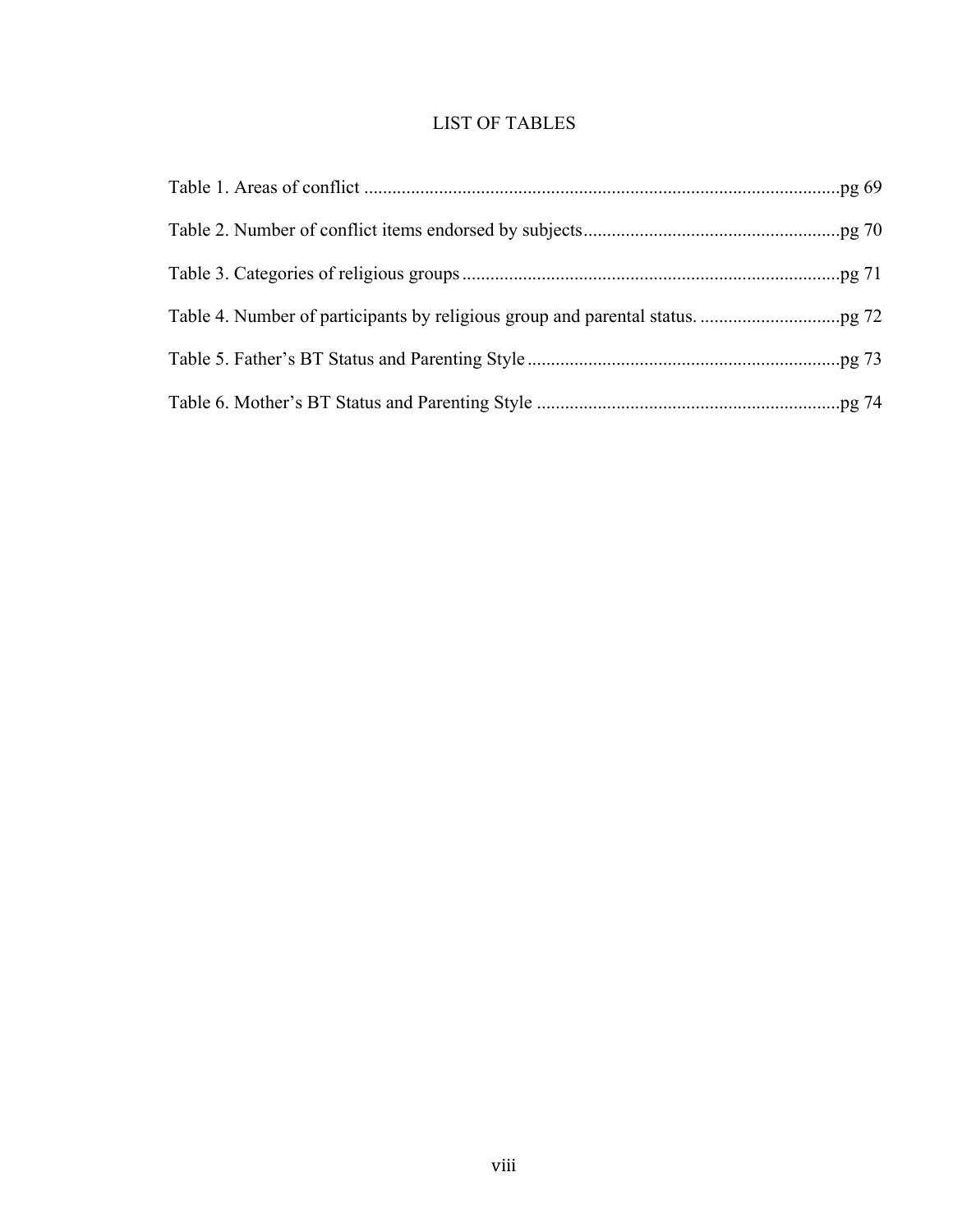## **LIST OF FIGURES**

|--|--|--|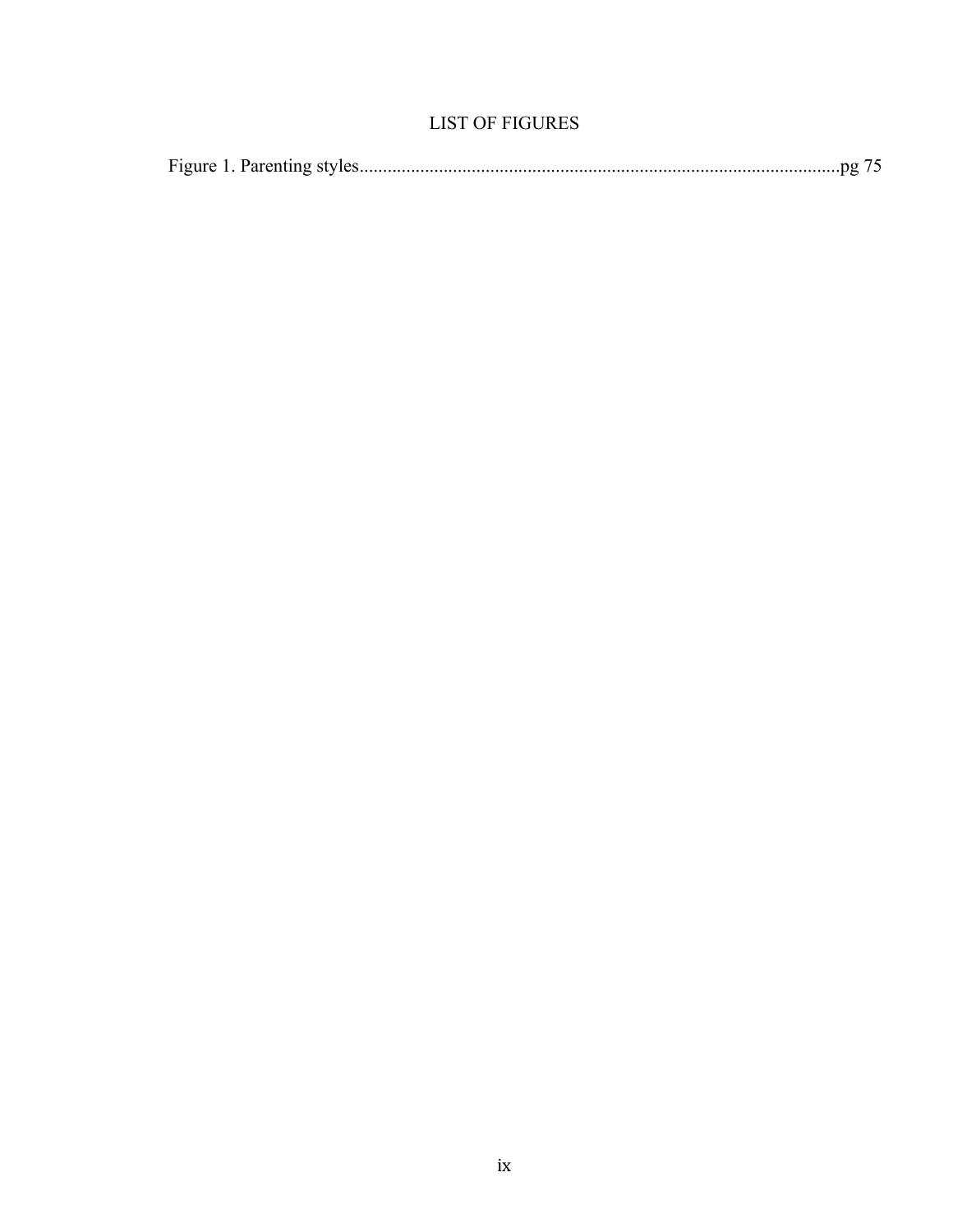### CHAPTER I

#### **Introduction**

### **Orthodox Judaism**

According to the 2000-01 National Jewish Population Survey (NJPS) conducted by the Jewish Federation of America, there are currently 5.2 million Jews living in the United States. Of these, roughly 10% of the survey respondents self-identified as Orthodox Jews, indicating the estimated total population of Orthodox Jews in America is approximately 529,000 (Ament, 2005). This total may under-reflect the actual number of Orthodox Jews in the United States as many Orthodox Jews did not respond to this survey (Heilman, 2006). Thus, this estimate has been raised to a possible 650,000 Orthodox Jews currently living in the United States of America (Heilman, 2006).

According to the NJP survey, a disproportionately large amount of these selfidentified Orthodox Jews live in the Northeastern regions of the United States (Ament, 2005), with large concentrations of Jews in the New York metro area, Monroe and Monsey, NY, as well as Passaic and Lakewood, NJ. Numerous other large communities of Orthodox Jews can be found throughout this region. Other large Orthodox Jewish communities exist in Los Angeles, CA, Chicago, IL, Miami, FL (Starck, 2008), and Baltimore, MD.

**Defining Orthodox Judaism.** Orthodox Judaism is a branch of Jewish practice predicated on the belief that the Torah is of Divine origin and was given to Moses at Mount Sinai. Orthodox Judaism involves a strict adherence to Torah, the Mishna, and the entire collection of religious Jewish writings (Heilman, 2006; Pirutinsky, 2009; Starck, 2008). The life of the religious Jew is governed by 613 edicts, divided into the positive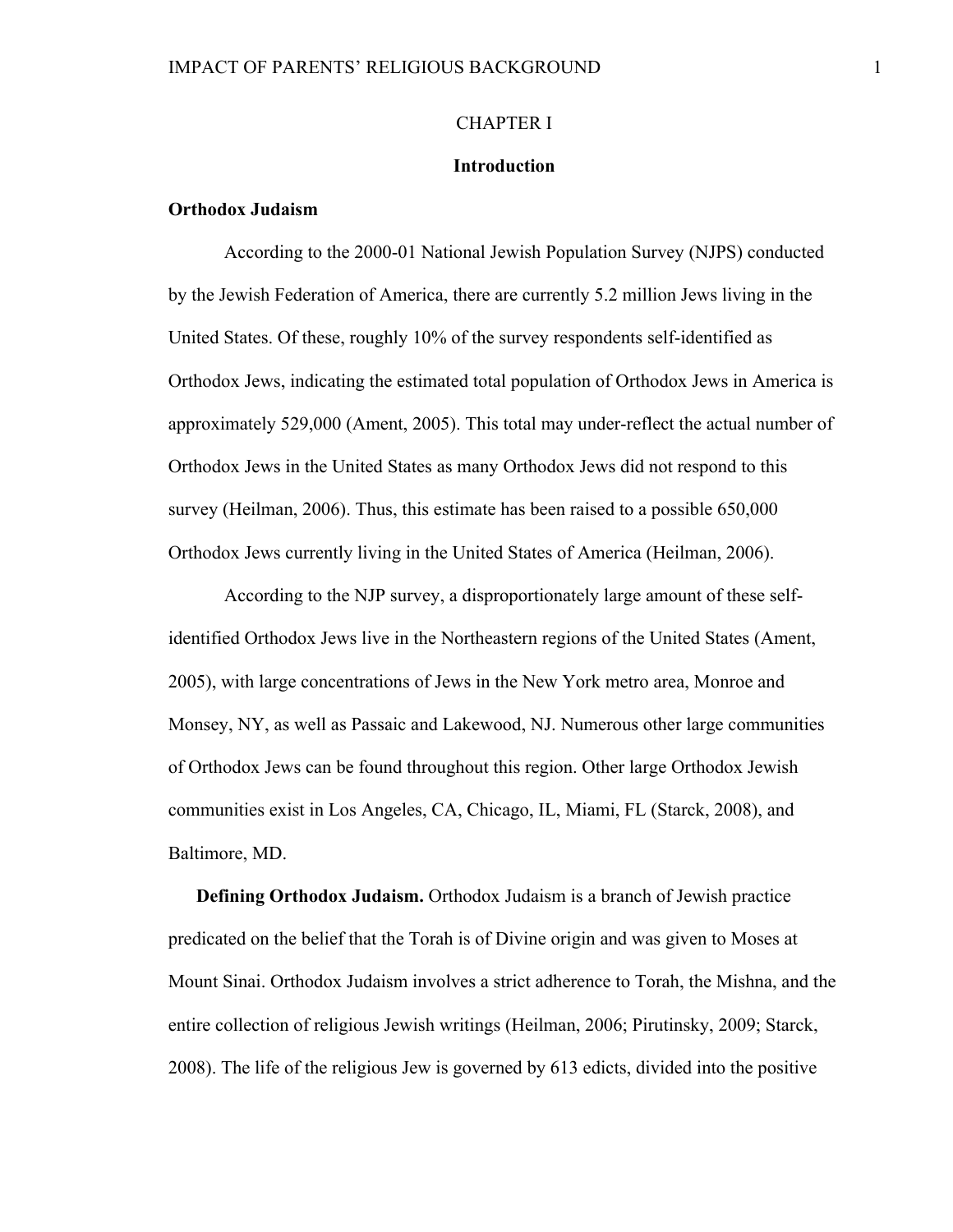("do's") and negative ("do not") commandments. Additionally, there are rabbinicallydecreed commandments that still have binding force on Torah law today (Becher, 2005). These detail guidelines for every part of the Jew's daily life, including business transactions, interpersonal relations, sexual behavior, Sabbath and holiday observance and dietary laws (Huppert, Siev, & Kushner, 2007; Pirutinsky, 2009; Wouk, 1959). The values and lifestyle inherent in these commandments have a pervasive influence on all areas of the life and meaning system of the Orthodox Jew (Donin, 1972; Frank et al., 1997).

Orthodox Judaism is unique in its belief that religion exists equally in the behavioral observance of laws as well as the internal spiritual belief. This differentiates Orthodoxy from other branches of Judaism, such as Conservative or Reform Judaism, who ideologically distinguish between spirituality, and the observance of Torah law. Traditional Judaism mandates that the individual follow *halacha* as defined by rabbinic interpretation of the Torah law, and not simply adopt traditions based on what the individual person experiences as meaningful. The Orthodox tradition beliefs that Judaism is "in principle not situated in the self, but remains determined by law and tradition (Heilman, 2006)." To live "by faith alone -- not translated into deeds" is defined by one present-day Orthodox Jewish rabbinic scholar as "to be living with vague, puffy spiritual generalities," and not defined as Orthodox Jewish Torah observance (Lamm, 2000).

Within the Orthodox Jewish community therefore, "being religious" is defined by the daily ritual practices of *halacha* (Green, 1986). It is defined by the observance of Jewish dietary laws, Sabbath and holiday observance, and observance of the laws of family purity (Danzger, 1989). Because it is difficult to readily know whether an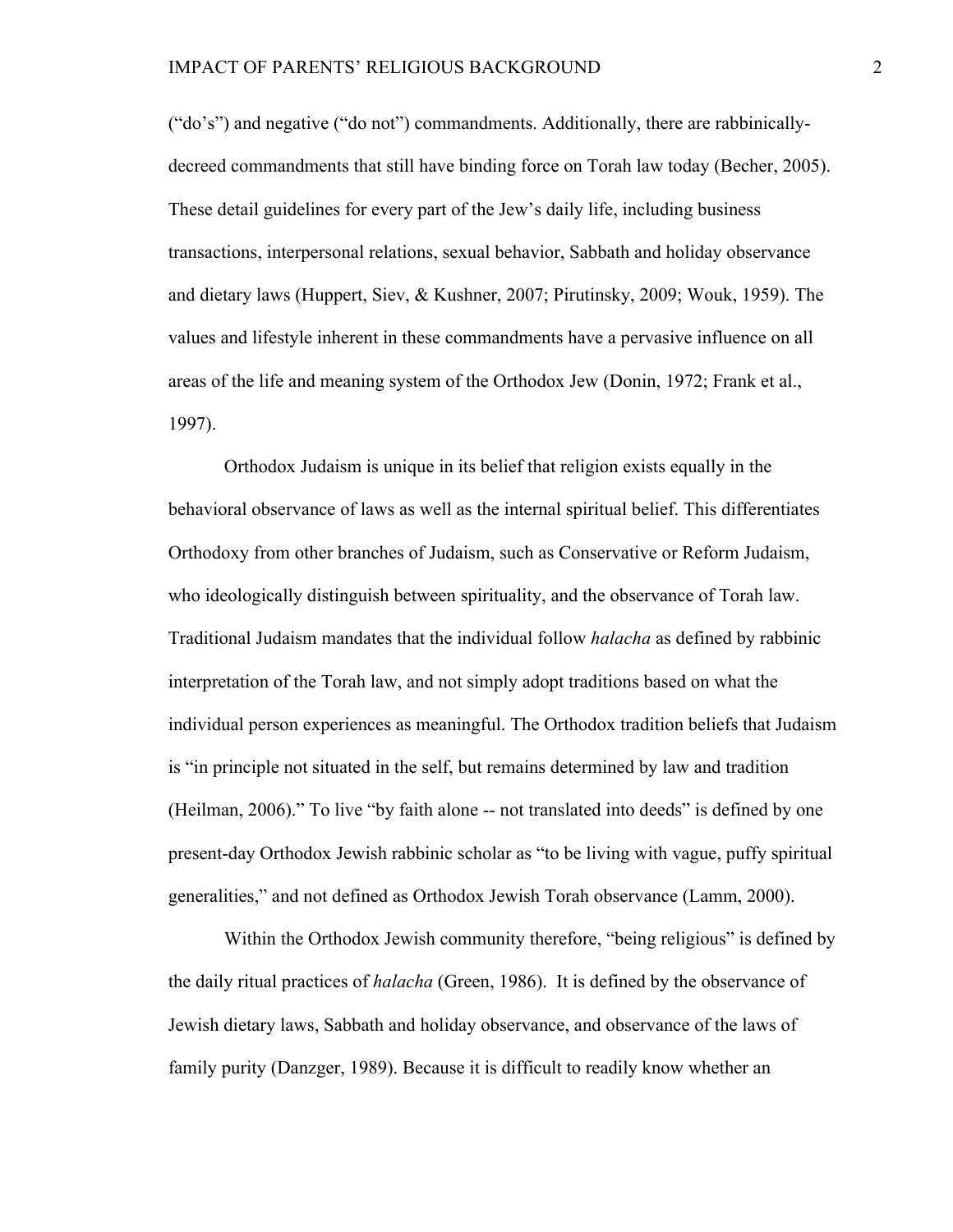individual is observing the laws of family purity, throughout the rest of this study, religious observance will be defined as it is by the majority of the observant Jewish population to reflect the practice of Jewish dietary laws and the Sabbath (Danzger, 1989; Harrison & Lazerwitz, 1982; Hartman & Hartman, 1999; Lazerwitz, Winter, Dashefsky, & Tabory, 1998).

**Subgroups within Orthodox Judaism.** Orthodox Judaism is comprised of numerous subcultures (McGuire, 2008), all unified by observance of the traditional Torah law, but differing tremendously in their interpretation and application of these laws to their daily life. Within Orthodox Judaism there are "various ways of expressing adherence to the religion," and therefore, "numerous distinct cultural groups" (Margolese, 1998). The Orthodox community is comprised of a wide spectrum of subgroups, distinguished by their contact with secular culture and the authority of the rabbinic leadership in their life (Heilman, 2006).

Subgroups can be differentiated by nuances in religious practice and social norms, as well as geographic location. Group lines are not well defined (Cantz, 2009). It is difficult to establish clear delineations between each subgroup, as they exist over a broad spectrum (Cantz, 2009; Starck, 2008). "Labels" used to identify subgroups may at times offend individuals who do not feel they can be grouped into a particular sub-community. Every person "negotiates for himself exactly how he will practice (Starck, 2008)." Even within each subgroup there are a wide range of accepted differences. It is therefore very difficult to define clear group lines. The differences between these subgroups exist on a continuum, with individual behavior unique to every person. These group labels must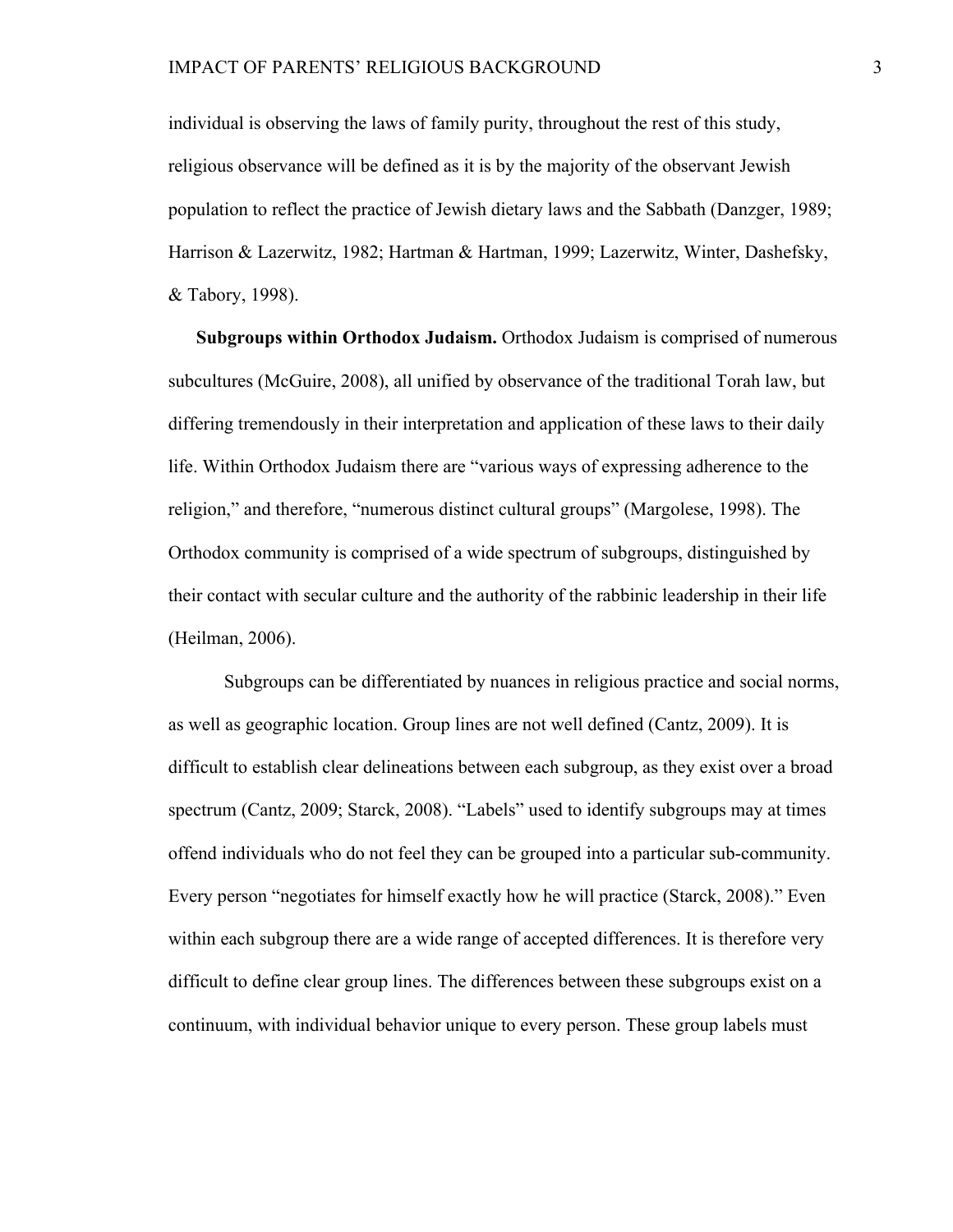therefore be viewed as only a rough categorization of the religious population in the United States.

The religious subgroups can be categorized into 3 overarching groups. Each of these groups can be broken down indefinitely. For the purpose of this review, these subgroups have been defined by existent data and prior research studies. Modern Orthodoxy is considered to be the "left" of the religious community, Chassidic groups are at the "right" extremes, and the "yeshivish" community lies in the middle.

Effort has been made to define each group based on the existent research and ideological statements of each sub-community. Sociological studies suggest that there are two primary dimensions on which subgroups can be roughly differentiated (Waxman, 1993). These dimensions are: their contact with secular culture and the authority of the rabbinic leadership in their life (Heilman, 2006). These will each be individually explained.

The first dimension on which Orthodox Jewish subgroups differ is on the basis of their interaction and contact with the secular American culture. Every community, regardless of its ideology, must exist as a part and parcel of the culture in which it resides. As stated by Ellenson (1992), "A religious tradition stands in conjunction with, not separate from, the world in which it exists." The religious community has chosen different ideological principles to govern the extent to which they allow the influence of the Western culture to permeate their lives, created a spectrum ranging from the leftwing, or Modern Orthodox, religious subcultures who believe religious practice is not at odds with active involvement in secular society and popular culture (i.e. movies, sports, secular holidays). At one end of this spectrum are the Chassidic groups that have been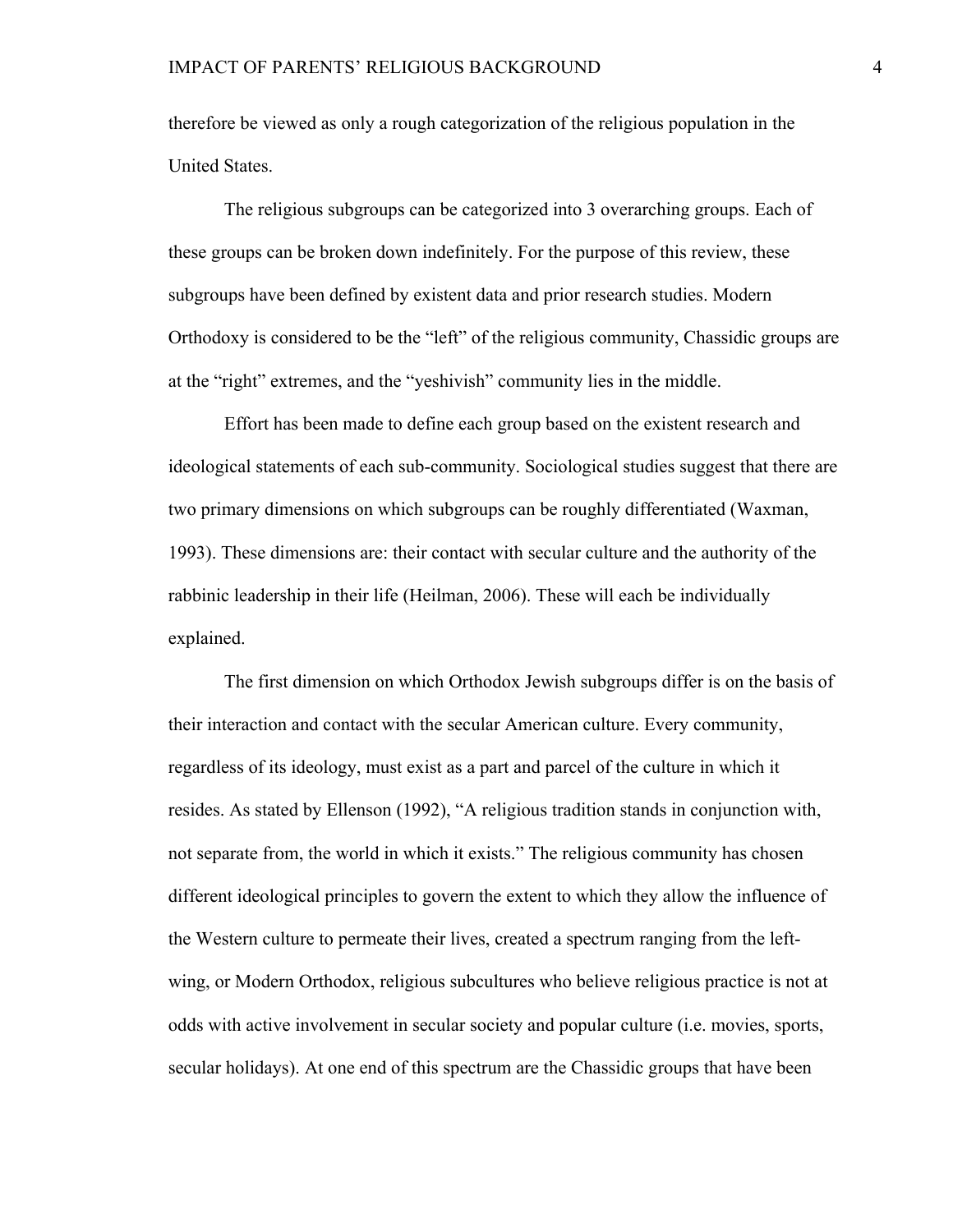### IMPACT OF PARENTS' RELIGIOUS BACKGROUND 5

referred to by sociology researchers as "contra-acculturative" or "enclavist" (Sivan, 1995). In these groups "emphasis is on the Jewish minority remaining protected within its parochial cultural enclaves (Heilman, 2006)." The goal of these communities is not to integrate religion into the secular culture, but rather to "ensure that all insiders conform to the religious behavior and worldview that predominate within the enclave culture." Anything else is considered "culturally destructive" (Heilman, 2006). Between these two extremes lays a large middle ground of communities that have negotiated their own placement on this continuum.

The second dimension on which the Orthodox Jewish subgroups differ is in the extent to which they choose religious authority over personal decision-making. Rightwing religious groups ascribe tremendous authority to their religious leaders, turning to them for guidance in all areas of life, including personal, social, and business decisions (Danzger, 1989). Groups further to the left of the religious community ascribe less authority to the rabbinic leadership, restricting their authority to matters of religious law (Danzger, 1989). In one study documenting Jewish religion in America, sociologist M. Herbert Danzger explains that "traditionalists allow their leaders authority… beyond the specifics of *halakhah*. They achieve this by developing powerful communal ties and custom." He describes the Modern Orthodox communities as individuals who are "modernists, in contrast, seek maximal scope for personal decision making (Danzger, 1989)."

Modern Orthodox researcher Chaim Waxman distinguishes between two groups within the Modern Orthodox population. He identifies one faction of the Modern Orthodox population as "behaviorally" modern and the other as "philosophically" or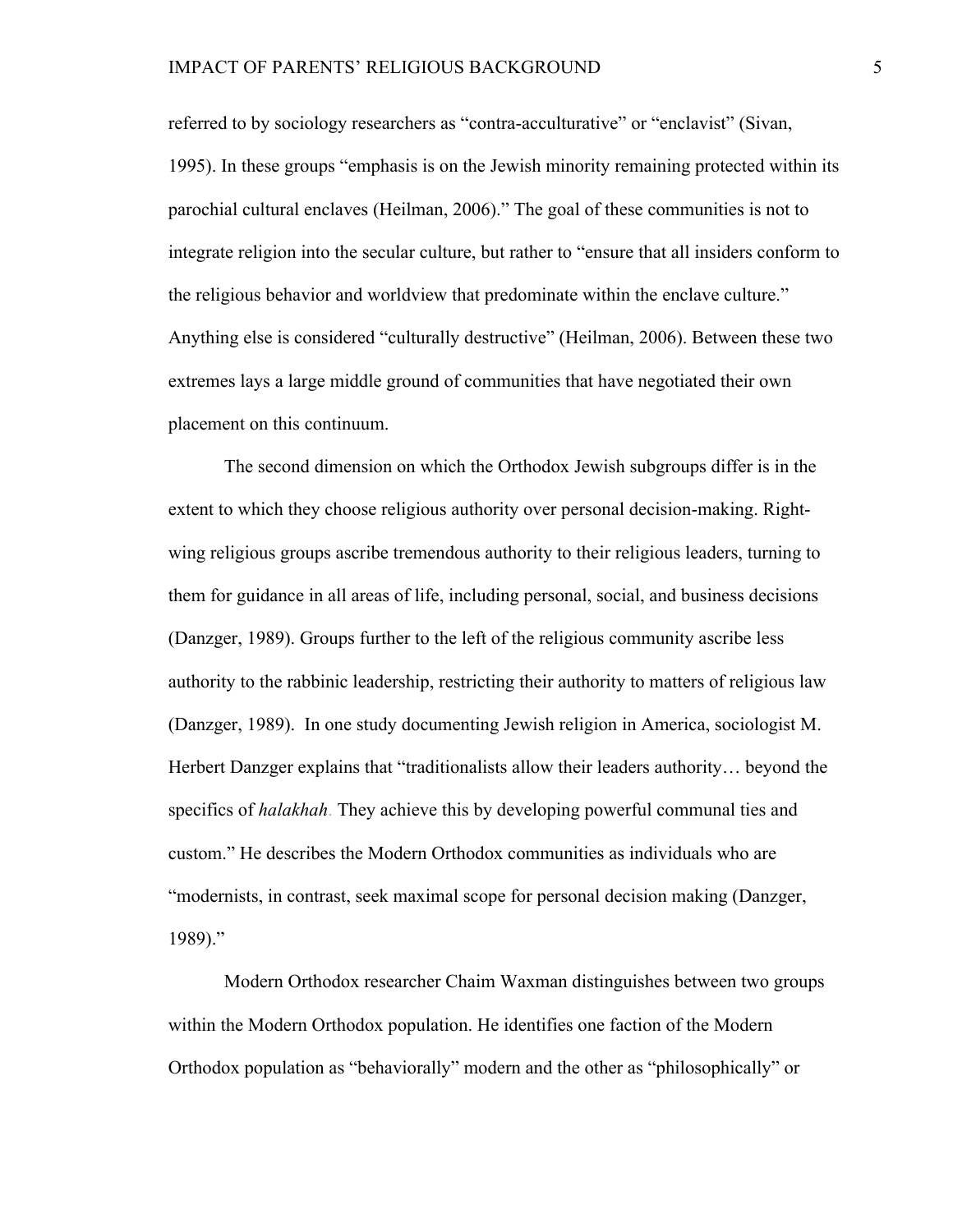"ideologically" modern (Waxman, 1993). He defines the "behaviorally Orthodox" as those individuals who primarily identify as members of the secular world, while simultaneously attempting to maintain a moderate level of religious observance. The "behaviorally Orthodox" will pick and choose tradition "selectively" and as "a matter of personal choice" (Waxman, 1993). Also labeled "Modern Orthodox Liberal", individuals in this subgroup observe the Sabbath and Jewish dietary laws, but may be more "relaxed" about *halacha*. They may follow religious leniencies not accepted by other Orthodox groups, and are often less involved in daily Torah learning and prayer (Starck, 2008). Heilman and Cohen (1989) describe the behaviorally Orthodox as those who:

have tried to find a way of remaining linked to the contemporary non-Jewish world in which they find themselves and to the traditions and practices of Judaism to which they remain loyal. For some this has mean little more than a nominal attachment to Orthodoxy while for others it has meant little more than a partial attachment to the demands of the tradition. (p. 39).

The "philosophically Orthodox" on the other hand do not challenge the authority of the rabbinic leadership on *halachic* matters. This group, often self-identified as "Modern Orthodox Machmir" are generally involved in daily Torah learning, and have regular involvement with their religious community. They are meticulous in matters of Jewish law, but consider themselves a member of the larger secular society.

Because the Modern Orthodox community values personal decision-making, and relies less on the authority of the religious leadership, Waxman's definitions may be insufficient to explain the different groups within the Modern Orthodox community. As stated by Waxman, the Modern Orthodox community is largely "suspicious of the very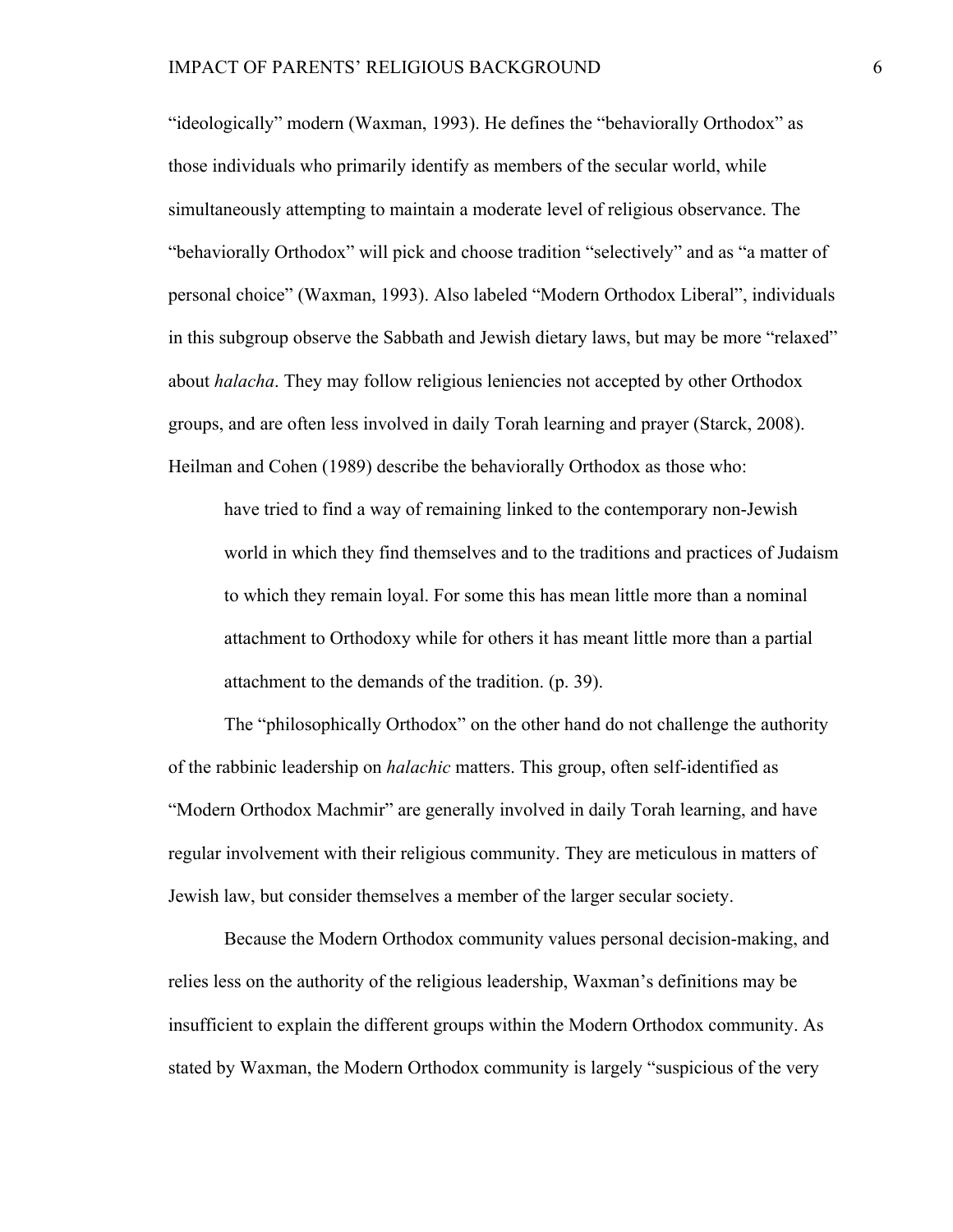notion of human beings with virtually complete authority (Waxman, 1993)." This "inhibits Modern Orthodoxy from becoming a real movement, because a movement would entail organization and authority to a degree which goes against the very grain of the philosophical moderns (Waxman, 1993)."

The Chassidic community lies at the opposite end of the spectrum of Orthodox Judaism. The Chassidic community is comprised of numerous groups, each subscribing to a particular dynasty of rabbinic leadership. In the Chassidic community, the *rebbe*, or community leader, is consulted on all areas of life, including choosing marriage partners, business occupations, and social matters. Additionally, the Chassidic community is stringent in maintaining its boundaries and separation from society. Children in the Chassidic community are taught Yiddish before they are taught English, and may in fact retain Yiddish as their primary language. Their style of dress differs greatly from the secular American look. Chassidic men can be distinguished by their long sidecurls and black overcoats, women by their full headcoverings. This separation from modern society was poignantly captured by a student of researcher S. C. Heilman, who unintentionally wandered into a Chassidic community, and asked Heilman "Who are these people who appear to belong more to yesterday than to today?" (Heilman, 1992). The Chassidic community prides itself in maintaining its unique traditional religious lifestyle.

The "Yeshivish" community is often considered to be the median between the Modern Orthodox and Chassidic community. Margolese (1998) states that the Non-Hassidic "ultra"-Orthodox Jews, although equal in their religious adherence,

differ from Hassidic Jews in their dress and wider range of occupations. They may, therefore, be slightly more at ease with the host culture. They will also give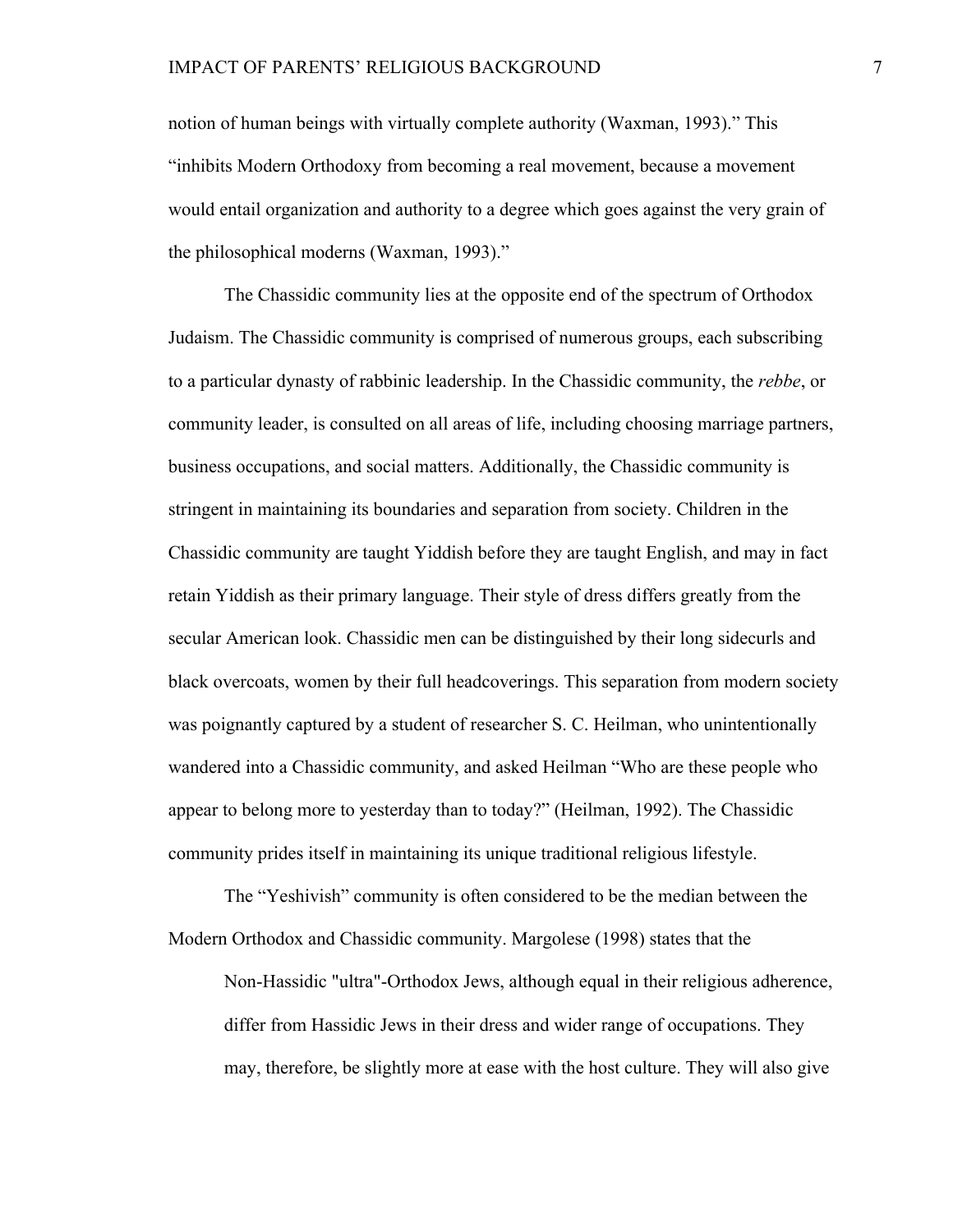their leader or *rav* much respect but his influence is more restricted to *halachic*  [legal] matters, and he generally is not involved in personal life choices. (p. 39)

The yeshivish community values Torah study. The "Yeshivish Black Hat" community, as it has been coined based on its distinct garb, beliefs that Torah study is the ultimate lifestyle choice. Many men in this part of the community have chosen full time careers in rabbinic scholarship. Additionally, for the yeshivish community

Torah learning, prayer, and careful adherence to fulfillment of *mitzvos* [traditional Jewish law] are core elements to a life of intensive religious commitment and spiritual growth. Strict and unbending loyalty to *halachah* is seen as normative. Limiting exposure to the secular world is encouraged, and barriers are seen as essential to protecting against secular influences. (Starck, 2008)

It would, however, be insufficient to limit the yeshivish community to this description. As with all other branches of Orthodox Judaism, the yeshiva world is composed of individuals who practice Orthodox Judaism in a wide variety of ways. Labels such as "modern yeshivish" or "balabatish" are terms used to describe the members of the yeshiva community who maintain the aforementioned balance between the right and left extremes of Orthodoxy, yet may not identify with the same stringencies that the "black hat yeshivish" community maintains. Individuals in this subcultural group may embrace a professional secular career, yet may identify with similar institutes and religious leaders as the "black hat" religious community. "Heimish" is a term commonly reflecting a blend of Chassidic and Yeshivish customs. Another group known as "Chabad" is Chassidic group whose culture encompasses aspects of many other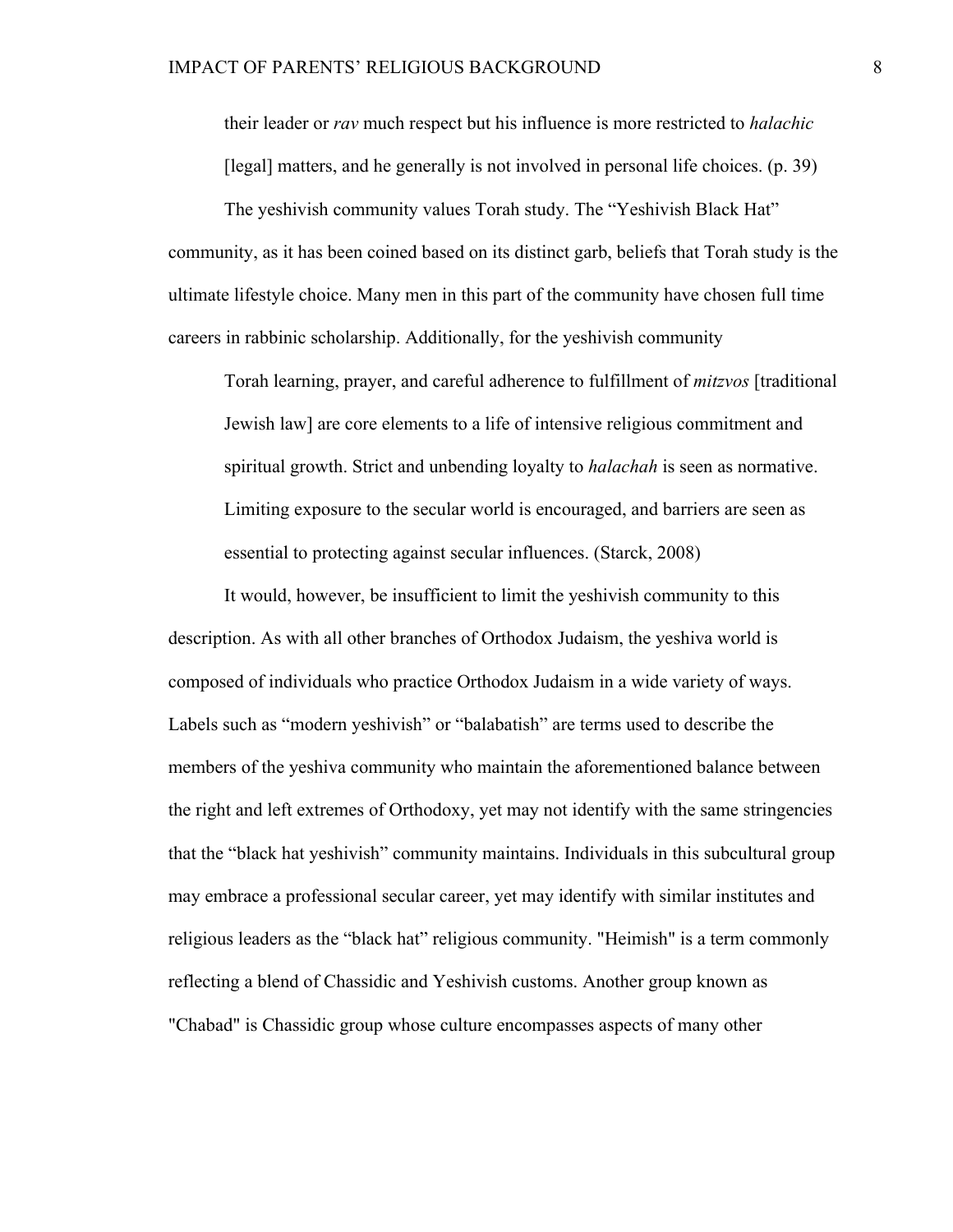community groups. For the purpose of this study, it has been identified as part of the Chassidic enclave.

These three broad groupings comprise the majority of the Orthodox Jewish population. These three groups are do not fully capture the nuanced subcultures that exist within each group. Rather, these three groupings help provide an understanding of the principle differences between the subgroups of Orthodox Jews. An understanding of these principle differences is necessary in order to study the religious and cultural life experience of the Orthodox Jew in America.

### **The** *Baal Teshuva*

Beginning in the 1960s, the Orthodox Jewish community saw a large influx of religious conversion, colloquially known as the *Baal Teshuva* movement. Individuals who had predominantly been raised as Reform or Conservative Jews began to live as Orthodox Jews. The exact reason for this wave of conversions is unknown, but is hypothesized to be due to the counter-culture of the '60s, the civil rights movement, and the Six Day War (Aviad, 1983). This large movement of newly Orthodox Jews has continued. The Executive Director of the New York branch of Aish HaTorah, a leading Jewish outreach organization, reports that there are currently an estimated 60,000 *baalei teshuva* in the United States.

The process of religious conversion and its related social integration is a phenomenon that has received significant attention by researchers over recent years (Koss-Chioino & Heffner, 2006) due to the large numbers of religious converts in the United States in general (Hoge, Benton J., & Luidens, 1995) and amongst the Orthodox Jewish population in particular (Benor, 2004; Sands, 2009).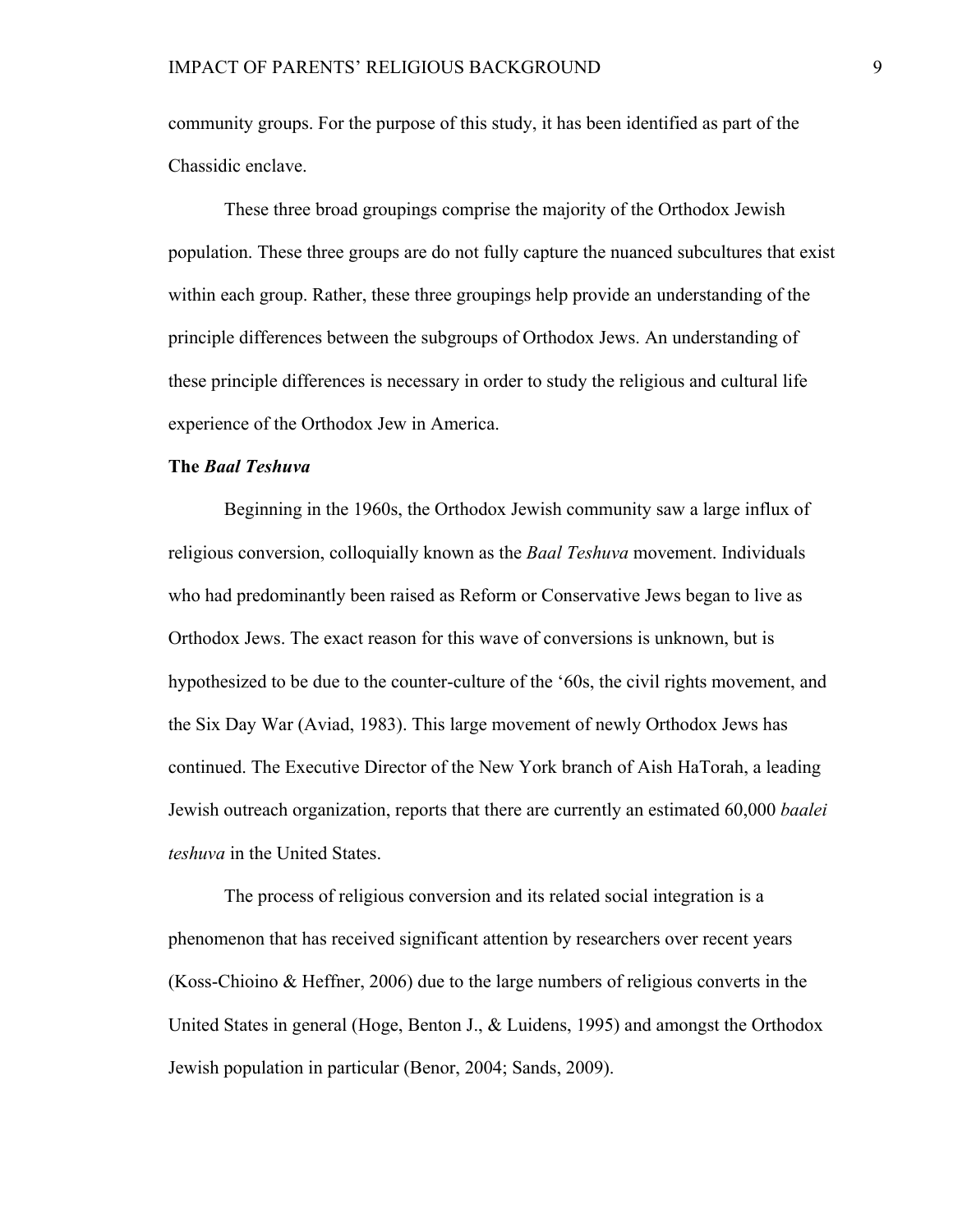Religious converts within the Orthodox Jewish community are known as *baalei teshuva*, a Hebrew term literally translated as "masters of return." (Note: the terms *baalei teshuva*, plural, and *baal teshuva*, singular, will be used). Eidex (2000) explains becoming a *baal teshuva* as the "process by which non-observant or minimally observant Jews become Orthodox."

Becoming part of a new religious community involves becoming "one of us," with all the social norms and expectations required by the community culture (McGuire, 2008). Membership in the Orthodox Jewish community, a community devoted to maintaining a unique identity, therefore involves far more than simple religious observance (McGuire, 2008). Benor (2004), in a study of the social integration of *baalei teshuva*, writes that "being frum ("religious") involves much more than faith and observance. Distinct cultural practices in dress, food, language and activities are also important markers of Orthodox identity (p. 64)."

Due to this distinct culture of the Orthodox Jewish community, the *baal teshuva* often faces many obstacles along the journey to complete assimilation into the community (Benor, 2004). In a qualitative analysis of interviews with *baalei teshuva*, Cantz (2009) found that *baalei teshuva* repeatedly expressed distress about the challenges they encountered while trying to adopt the many nuances replete within the Orthodox Jewish community culture. Many *baalei teshuva* shared with Cantz that their difficulty integrating into the community has been a source of "shame" and "tension" that remained with them years after their initial conversion to Orthodoxy. For the *baal teshuva*, learning these cultural norms can be a baffling experience, a task sometimes never fully mastered (Szubin, 2000). Many *baalei teshuva* describe feeling "marginalized" (Sands, 2009) and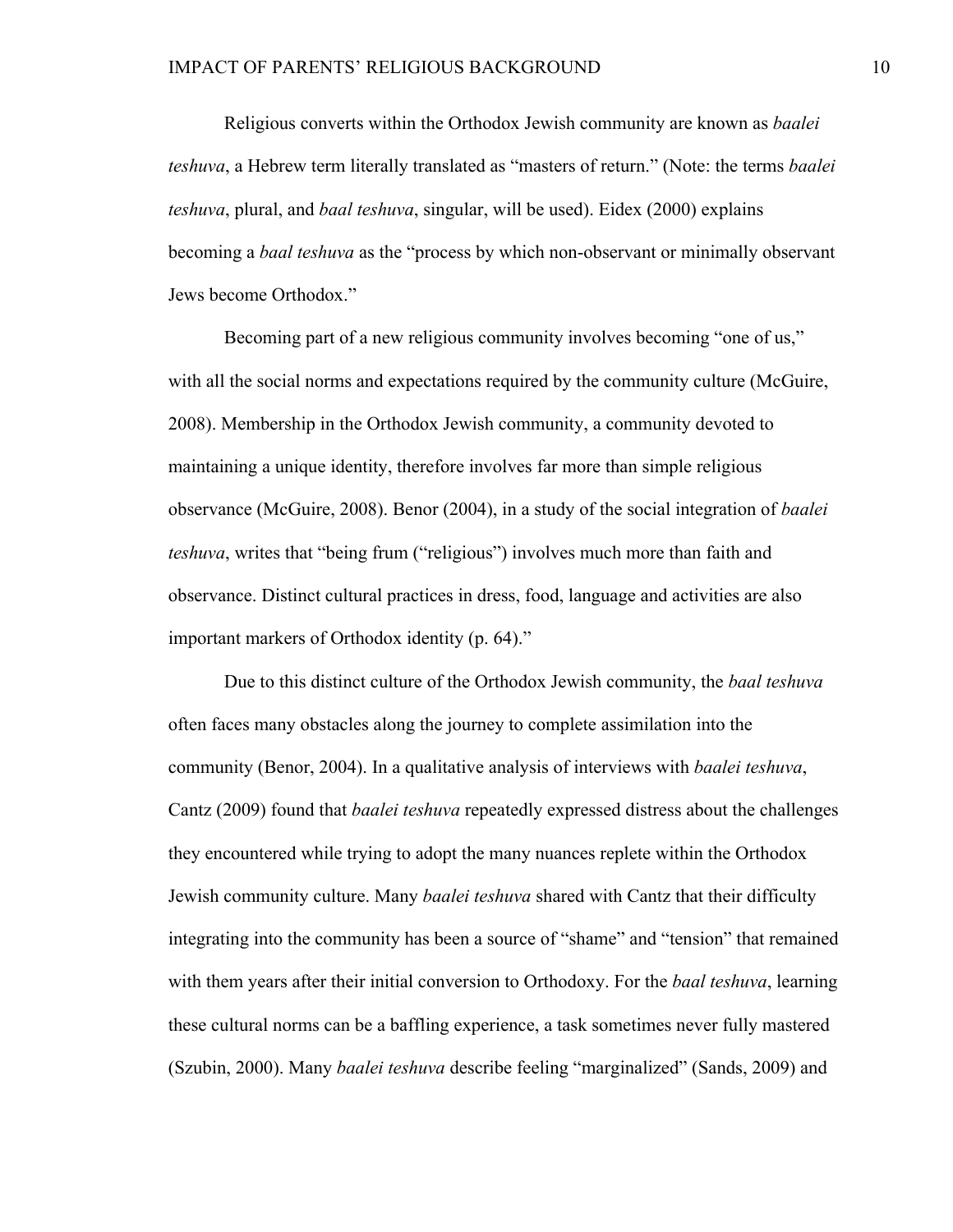"judged" (Lifsey, 1998). The *baal teshuva* may remain "apart, staring longingly at his or her chosen community across a sea of ignorance….[and] for many, this sea is never bridged (Szubin, 2000)."

Durkheim, in the early 1900s, suggested that the importance group membership holds for the individual correlates positively with their adherence to group norms. For the *baal teshuva*, complete acceptance by the religious community is of paramount importance. *Baalei teshuva* often choose to relinquish social connections they had during their pre-religious years (Huppert, Siev, & Kushner, 2007; Paloutzian, 2005). The religious community therefore becomes their primary source of community and social support system.

*Baalei teshuva* **as parents.** Recent years have seen an influx of religious converts to the Orthodox Jewish community (Benor, 2004; Sands, 2009). These religious converts, known as *baalei teshuva*, have begun to integrate into the Orthodox Jewish communities (Horowitz, 1999), marry and raise children (Haber, 2004). Religious converts, raising children in the tight knit Orthodox Jewish community, often encounter many challenges they did not anticipate when initially converting to Orthodox Judaism such as integrating socially into the community and raising children in a culture that is different than the culture in which they themselves were raised (Pirutinsky, Rosen, Shapiro, & Rosmarin, 2010).

As compared to parents who have grown up religious, *baalei teshuva* parents have been observed to be more likely to be afraid of their children questioning them about Judaism (Lifsey, 1998). *Baalei teshuva* parents often have a "heightened sensitivity and anxiety" about their children following their religious path (Goldmintz, 2003). A *baal*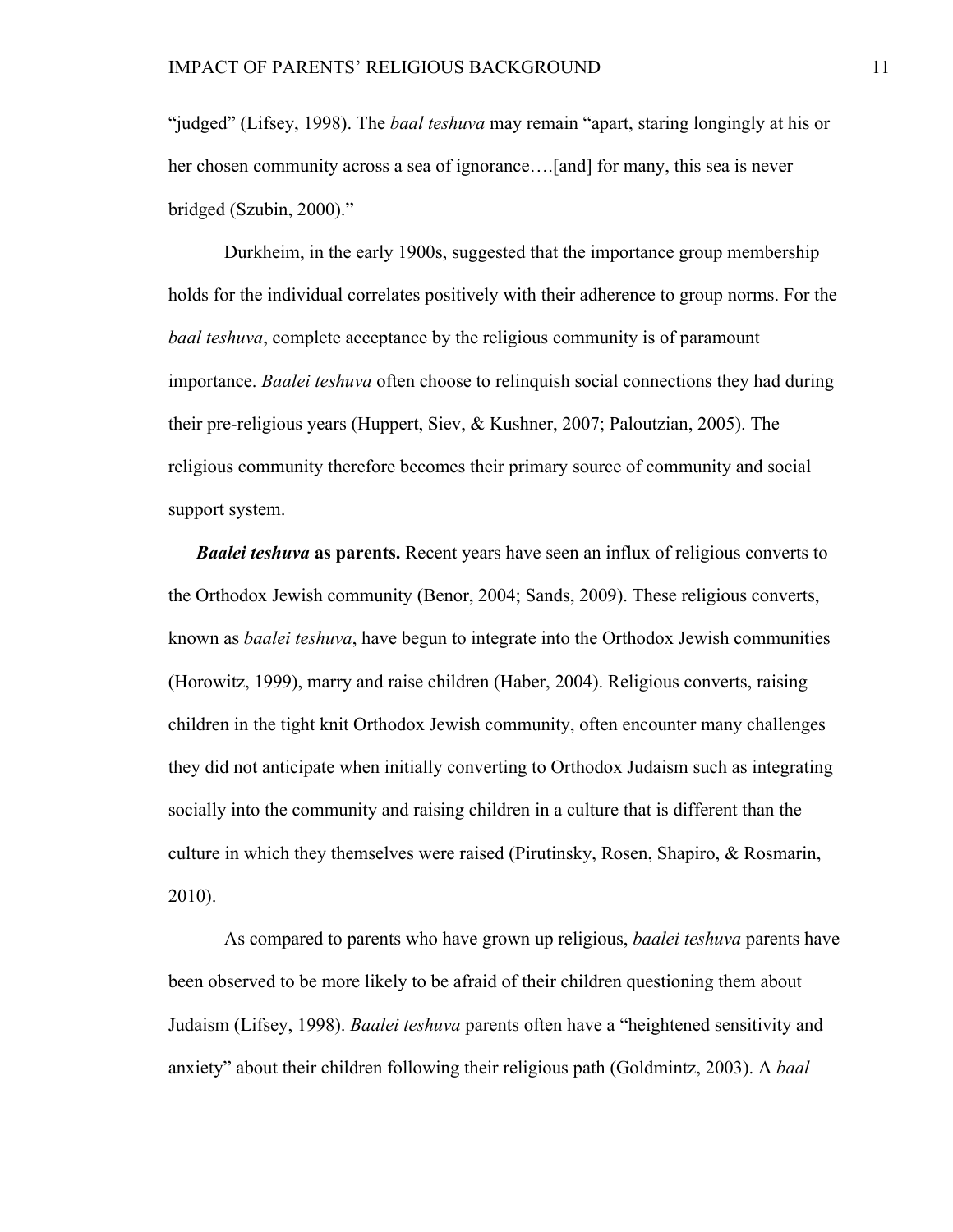*teshuva* parent may react with great intensity if child does not act according to religious expectations, not realizing that the child's behavior may be part of the normal striving for independence (Goldmintz, 2003) that can actually have a positive impact on the child's religious development (Armet, 2009).

Research conducted in Israel found higher rates of authoritarianism amongst the *baalei teshuva* population. *Baalei teshuva* were likely to be authoritarian in personality (Beit-Hallahmi & Nevo, 1987). Additionally, Kor (2012) found that *baalei teshuva* parents exhibit lower levels of warmth than parents who grew up religious.

Religious converts vary in levels of religiosity over time (Paloutzian, Richardson, & Rambo, 1999). This can be of concern to the *baal teshuva* family. When parents differ on religious matters, it can have adverse affects on family and parental functioning (Heaton & Pratt, 1990; Joanides, Mayhew, & Mamalakis, 2002). Additionally, as stated earlier, parental religious conflict is predictive of lower rates of value transmission to children (Goodnow, 1992; Margolese, 1998).

**Data on children of** *baalei teshuva.* A body of research exists on the experience of the *baal teshuva*, studies of their motivations for conversion, personality traits, and the experience of integrating into the Orthodox Jewish community. However, there is a dearth of studies on the family functioning of *baalei teshuva* when raising their own family in the religious community. At the time of this writing, this author has been able to identify three studies of note. Cahn (2012) interviewed 577 parents, of whom 226 parents were *baalei teshuva*. Results of this study indicated that parents who were *baalei teshuva* who had lower levels of community integration and/or unhealthy family structures reported significantly higher rates of behavioral difficulties with their children. Kor,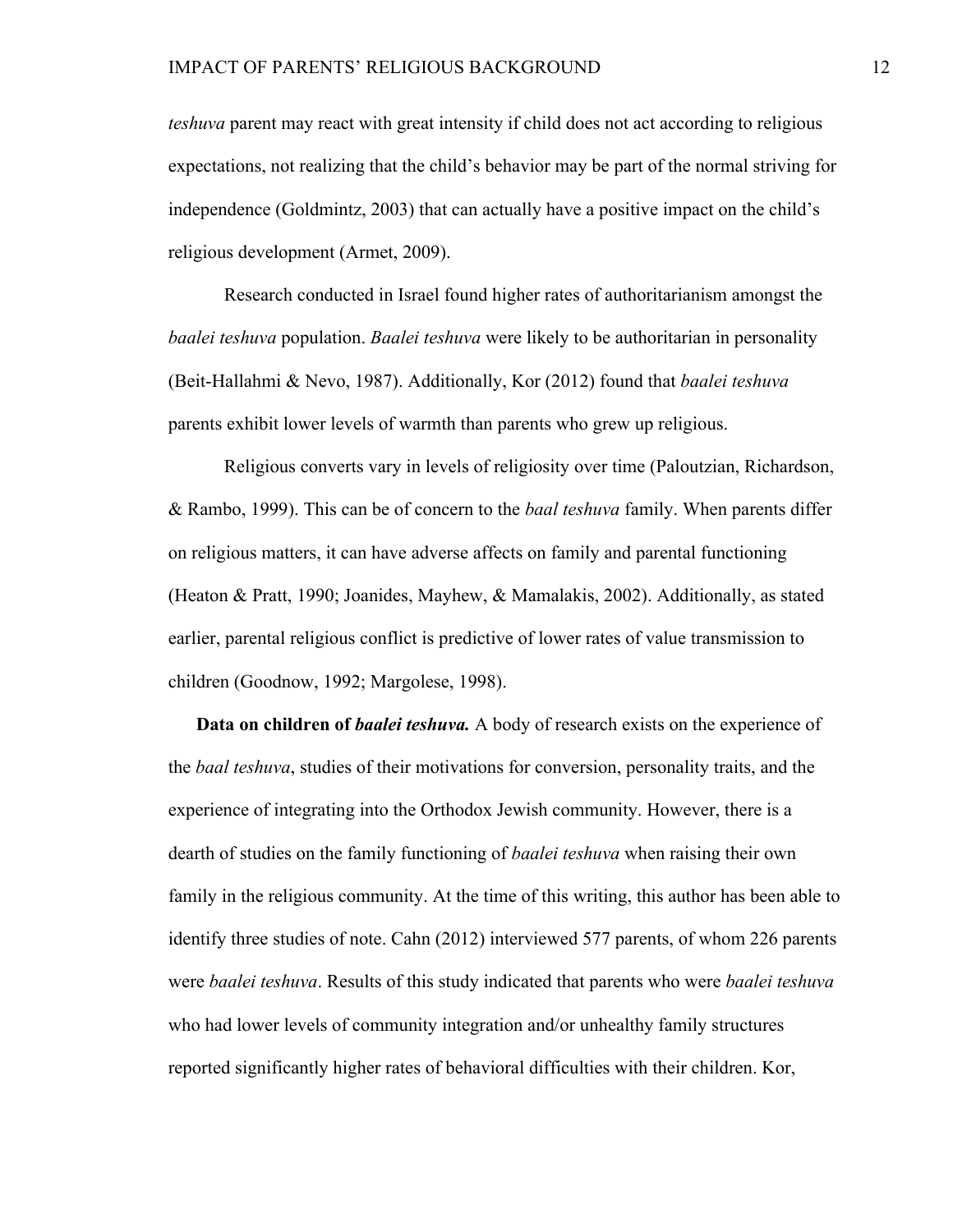Mikulincer and Pirutinsky (2012) interviewed 1,632 Orthodox Jewish parents, of whom 1,012 were *baalei teshuva*. Their data indicated that *baalei teshuva* reported decreased levels of family warmth, increased levels of family chaos, and greater parenting stress as compared to non-*baalei teshuva* parents. Schnall & Pelcovitz (2010) conducted a survey of close to 4,000 Orthodox Jewish families, comprised of parents who were either *baalei teshuva* and religious from birth. Schnall and Pelcovitz found that *baalei teshuva* were more likely to report behavioral problems with their children.

Concerns have been raised by clinicians (Attia, 2008; Russell & Blumenthal, 2003; Russell, 2003) and rabbinical leaders (Haber, 2004) about the impact of these challenges on the parenting style of *baalei teshuva* and the lasting effects on their children's religious observance.

A study by Attia (2008) investigated the ethno-religious factors that caused children from Orthodox Jewish families to run away from home. In her study, Attia interviewed eighteen runaways between the ages of 16 and 25. All reported chaotic and abusive family lives. Of note, however, seventeen out of the eighteen study participants had at least one parent who was a *baal teshuva*. This study raises concern regarding the outcome effect of parent *baal teshuva* status on their children's emotional and religious functioning.

Similarly, Russell (2003), in a paper reviewing his clinical work as a psychotherapist in the Orthodox community, observed that many religiously disaffiliated youth are children of *baalei teshuva*. Both Attia and Russell point to a theme repeatedly expressed by these children regarding the enormous amounts of pressure placed upon them by their parents to conform to community norms. *Baalei teshuva* parents feel a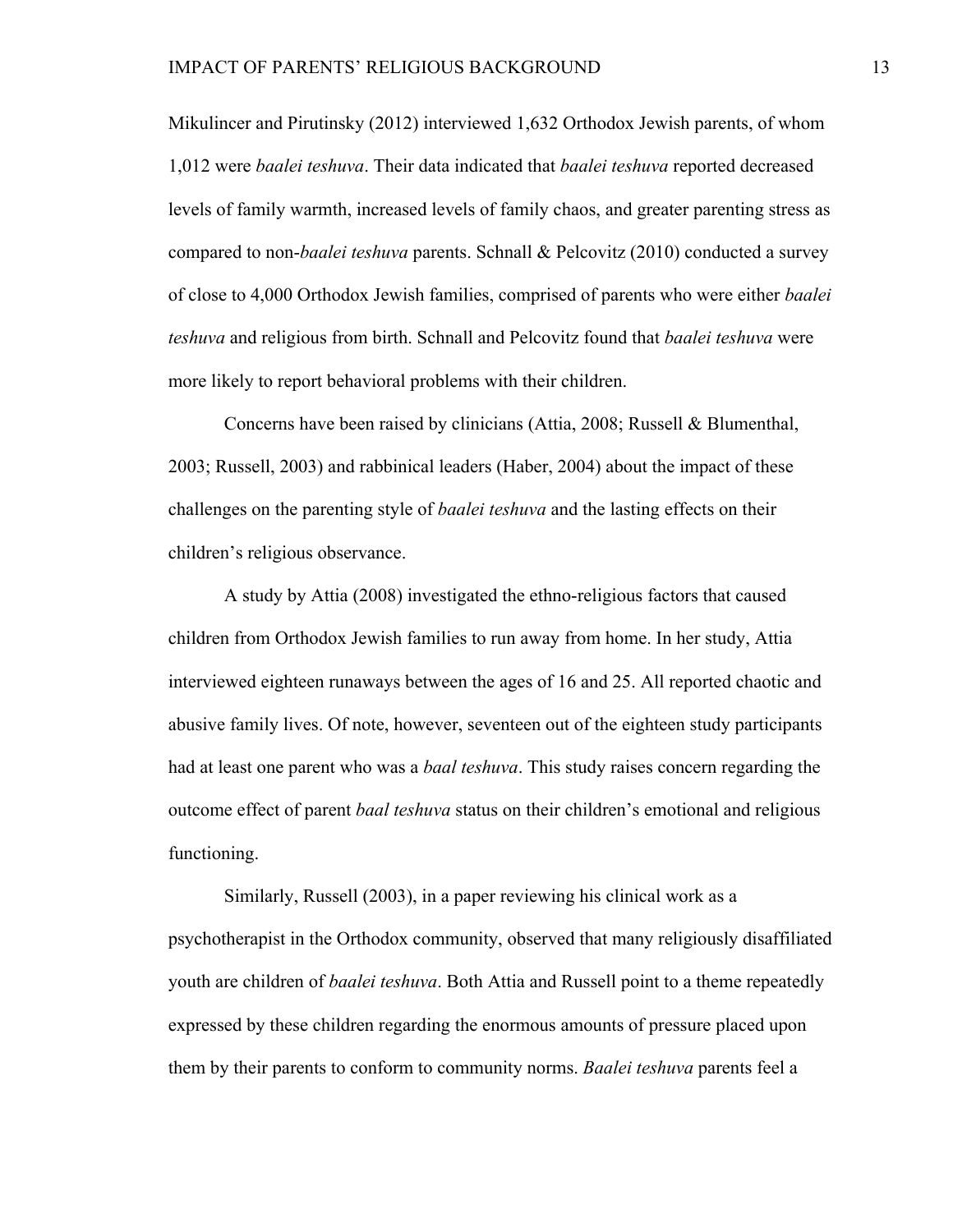stronger pressure to conform to community expectations (Attia, 2008; Szubin, 2000) and may therefore tend toward an authoritarian parenting style (Armet, 2009).

As discussed in the introductory sections of this study, there are numerous psychological risk factors unique to children of *baalei teshuva*. Firstly, the *baal teshuva* often experiences a lack of social capital. When transitioning from their childhood culture to their new community, the *baal teshuva* often severs ties with previous friends. Integration into the Orthodox Jewish community is difficult, and *baalei teshuva* often report feeling that they have never fully integrated (Sands, 2009; Schnall & Pelcovitz, 2010). Research indicates that adolescents from families that have not integrated well with their host communities show poorer outcomes than do adolescents whose families have successfully integrated with the host community (Chao, 2006; Leidy, Park, Cladis, Coltrane & Duffy, 2009). The difficulty that *baalei teshuva* often experience integrating into the Orthodox community culture places their children at risk for adverse outcomes.

An additional outcome of the observed difficulty with integration is that children of *baalei teshuva* often serve as cultural brokers for their parents. Having grown up in the religious community, the children are often more fluent in the laws, customs and social nuances of the Orthodox Jewish community. Acting as cultural broker can have a positive outcome for the child, by giving them an important role within the family. However, at times, the role of cultural broker may be experienced by the child as a burden (Chao, 2006) or may cause "parentification", a role reversal between parent and child (Wells  $\&$ Jones, 2000).

*Baalei teshuva* also report greater levels of marital stress, particularly from conflicts on how to raise their children (Schnall & Pelcovitz, 2010). *Baalei teshuva* tend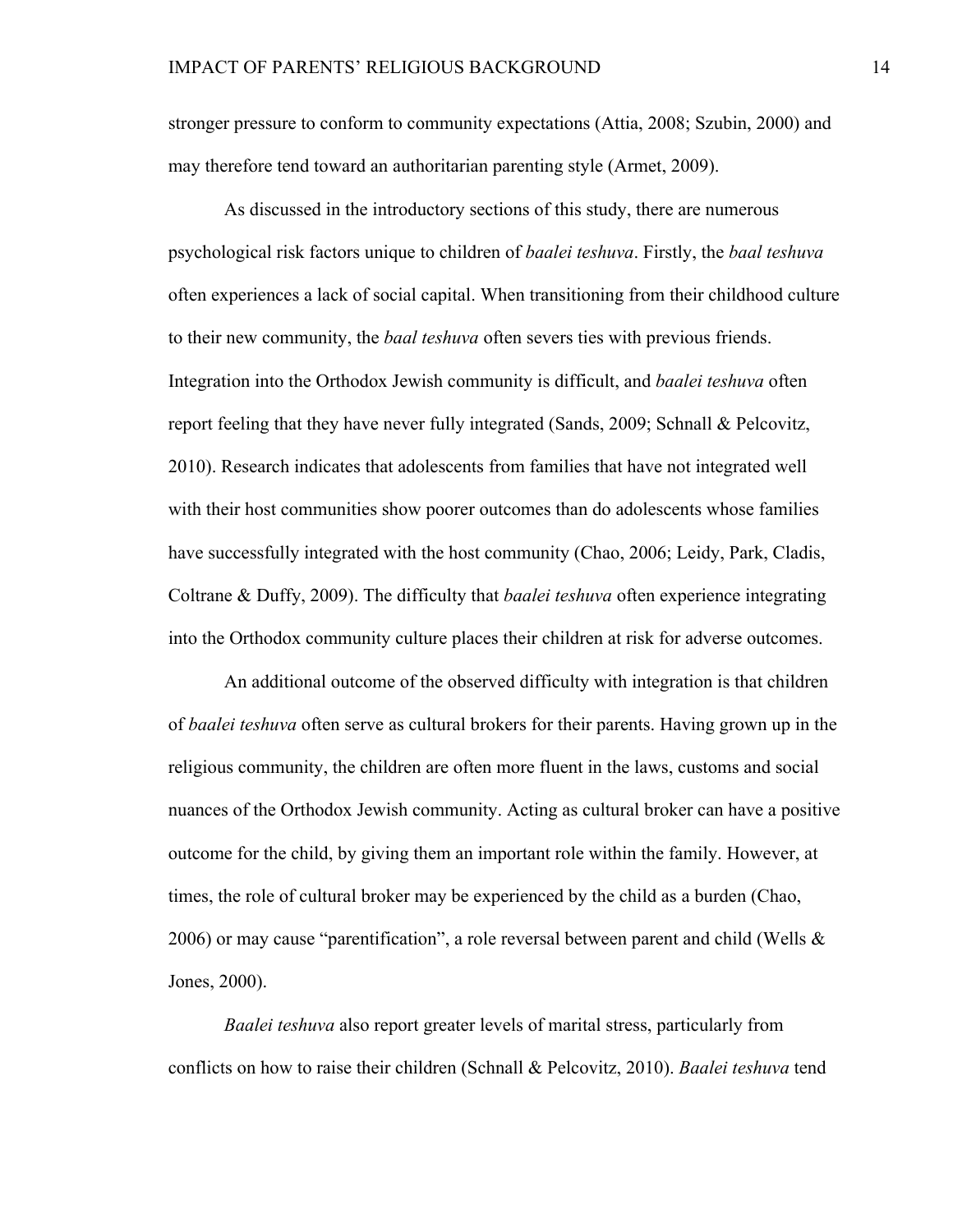to be more nervous than non-*baalei teshuva* parents, exhibiting "heightened awareness, devotion and anxiety over error" (Greenberg & Witztum, 2001). Anecdotal reports by rabbinic figures who counsel *baalei teshuva* indicate that this heightened anxiety is often expressed by the parents in their interactions with their children, particularly in regards to religious matters (Haber, 2004).

Finally, a small but consistent body of research suggests that religious converts in general (Granqvist & Kirkpatrick, 2008) and *baalei teshuva* in particular (Pirutinsky, 2009) exhibit some attachment insecurity. Kor, Mikulincer and Pirutinsky (2012) suggest that any underlying attachment insecurity may be exacerbated by the conversion process. Breaking away from previous sources of security, rejection by non-religious family of origin, and worries of being accepted by the new community may all increase attachment insecurity. This insecurity may adversely impact the *baal teshuva*'s ability to provide a healthy emotional attachment to their child.

These risk factors and the currently available studies point to significant concern for children of *baalei teshuva*. In order to further understand the dynamics of the *baal teshuva* family, this study examines parenting style of the *baalei teshuva* as perceived by their children, while simultaneously examining their religious value transmission as measured children's religious outcomes. This is the first known study of the *baal teshuva* family from the perspective of the children of the *baalei teshuva.*

#### **Religious Value Transmission**

This study seeks to investigate the role of perceived parenting style and parents' religious background in religious value transmission as measured by the religious outcomes of the children. In order to understand this, we must begin with an examination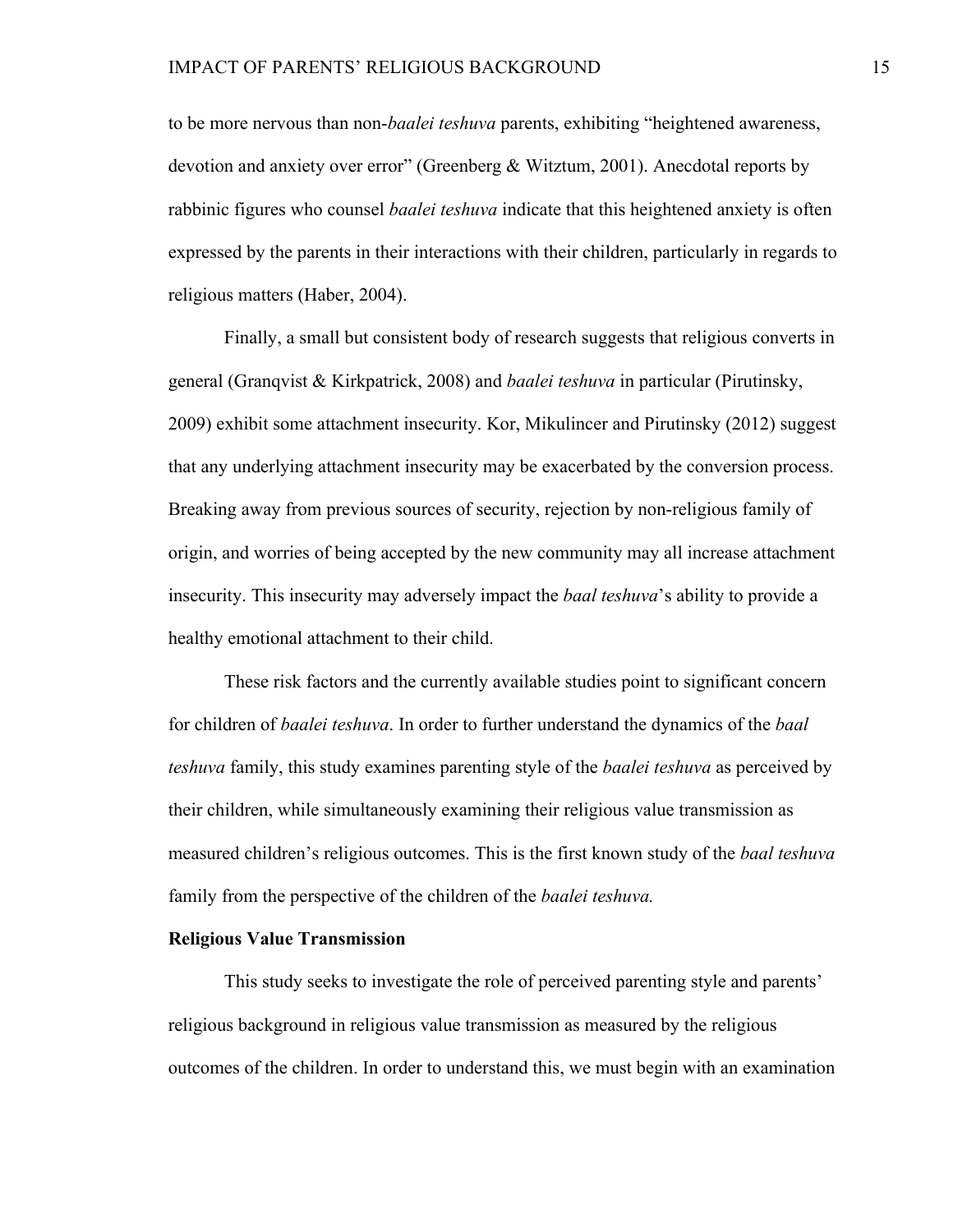of the current literature on value transmission and the impact of parenting style. Note that throughout the ensuing chapter, the term "child" will be used in a manner not limited to child age, rather referring to a son or daughter of any age.

"Religions depend almost entirely on intergenerational transmission of religious beliefs and practices for their continued existence (Vermeer, 2011)." Passing on religious beliefs and traditions to the next generation is a foundation for ensuring the continuity of a religious heritage. Supporting children's adoption of parental religious beliefs is extremely important to religions communities. Much empirical research has been conducted to support our understanding of the factors predictive of successful value transmission.

The passage of religious values across generations is a "complex human phenomenon engaging both psychological processing as well as socialization (Armet, 2009)." It involves the influence of parents (Hunsberger, 1983), community and educational institutions (Armet, 2009; Bronfenbrenner, 1979; Cahn, 2012; Kelman, 1998), as well as the individual child's personality makeup and life experience (Kelman, 1998). In order to successfully understand this process, it is necessary to understand what components contribute to this.

One of a parent's basic goals is to transmit their values and beliefs to their children (LeVine, 1988; Okagaki & Bevis, 1999). Research has shown that parents are most influential in a youth's development. Studies have found significant correlations between parents and children's beliefs about work values, school achievement, and political beliefs (Cotton, Bynum, & Madhere, 1997; Milevsky, Szuchman, & Milevsky, 2008; Ozorak, 1989). Particularly in the area of religious development, researchers have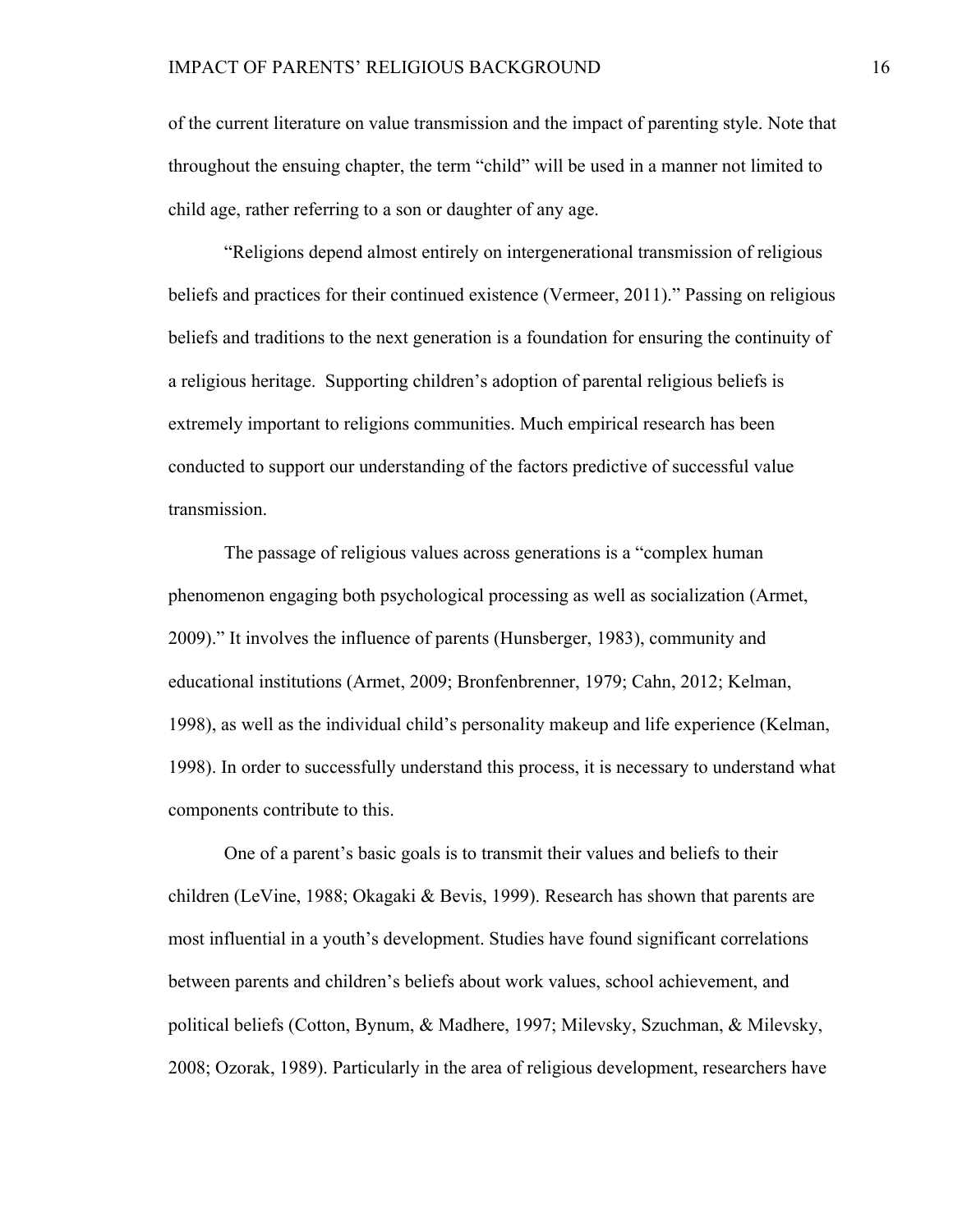found a positive correlation between parents and children's religious beliefs and behaviors (Acock & Bengston, 1980; Argyle & Beit-Hallahmi, 1975; Brownstein, 2008). Many empirical studies have demonstrated the importance of parental influence on children's religious values (Dudley & Dudley, 1986), religious commitment (Johnson, 1973; Ozorak, 1989), and mature faith (Erickson, 1992). This has been born out in many other studies, all showing that children's religious beliefs are often significantly correlated with their parents beliefs (Milevsky, Szuchman, & Milevsky, 2008). This is particularly true in conservative religions (Myers, 1996). A parent's religious orientation has a significant effect on the child's later religious observance (Hoge & Petrillo, 1978; Hunsberger, 1980; Hunsberger, 1983; Johnson, 1973).

Brownstein (2008), in a study of adolescents who have not maintained their parent's religious observances, observed that a "necessary component for raising a religiously observant child is the successful transmission of values, traditions, and observances." The passage of religious beliefs to the next generation, a value in almost all religions, lies primarily on the parent (Okagaki & Bevis, 1999).

Bronfenbrenner (1979) explains that a child's surrounding influences his development. Parents, as the primary surrounding in a child's life, are understandably the strongest influence during a child's younger years. Their influence extends well beyond the formative years. Parents play a key role in value transmission. Therefore, a further understanding of the dynamics of parental role in value transmission is an important area of study.

Child self-report of religious beliefs has similarly demonstrated the strong role parents play in shaping a child's religious identity. In a study of college students in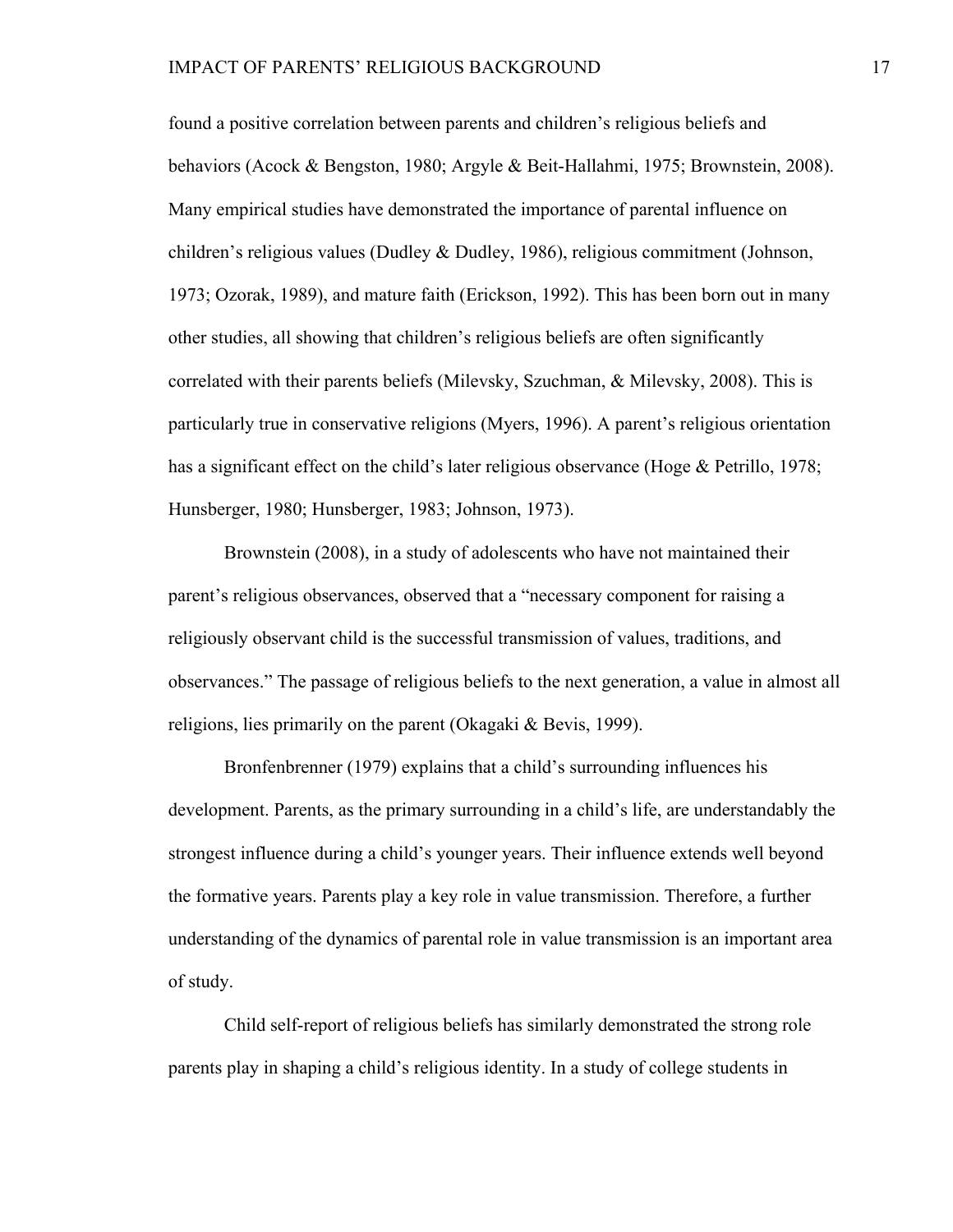### IMPACT OF PARENTS' RELIGIOUS BACKGROUND 18

Australia and Canada, the home and parents were repeatedly self-identified as having the strongest impact on their adult children's religious orientation (Hunsberger, 1983; Hunsberger  $\&$  Brown, 1984). Interestingly, this was particularly true amongst the Jewish and Greek Orthodox study participants (Hunsberger & Brown, 1984). A similar study of religious adolescents in Israel found that most reported that their parents were the strongest influence on their religious behaviors (Fisherman, 2002).

With this understanding, religious parents and communities would benefit from understanding how these values are passed on successfully, and what may impede this process. As stated by one researcher who examined the parent-child fit on religious observance in children, it is "imperative to isolate the parenting styles/practices most effective in achieving the specific cultural and religious goals… (Feldman, 2004)." This can support the understanding of the path of parental impact on the developing religiosity of their child.

**Mothers vs. fathers.** Further research has examined which parent has the greater influence on a child's religiosity. Studies by Argyle & Beit-Hallahmi (1975) found that mothers have a larger impact on religious value transmission than fathers. Hoge and Petrillo (1978), however, found precisely the opposite. They found that a father's influence on child's later religiosity was stronger than that of the mother. Hunsberger's study of college students found conflicting results on this matter and stated that the factors contributing to this are interrelated and too complex to be understood by simple analysis (Hunsberger & Brown, 1984).

Acock and Bengston (1978) suggest that parental religious influence is affected by child's gender. The sex role model of socialization suggests that the religious identity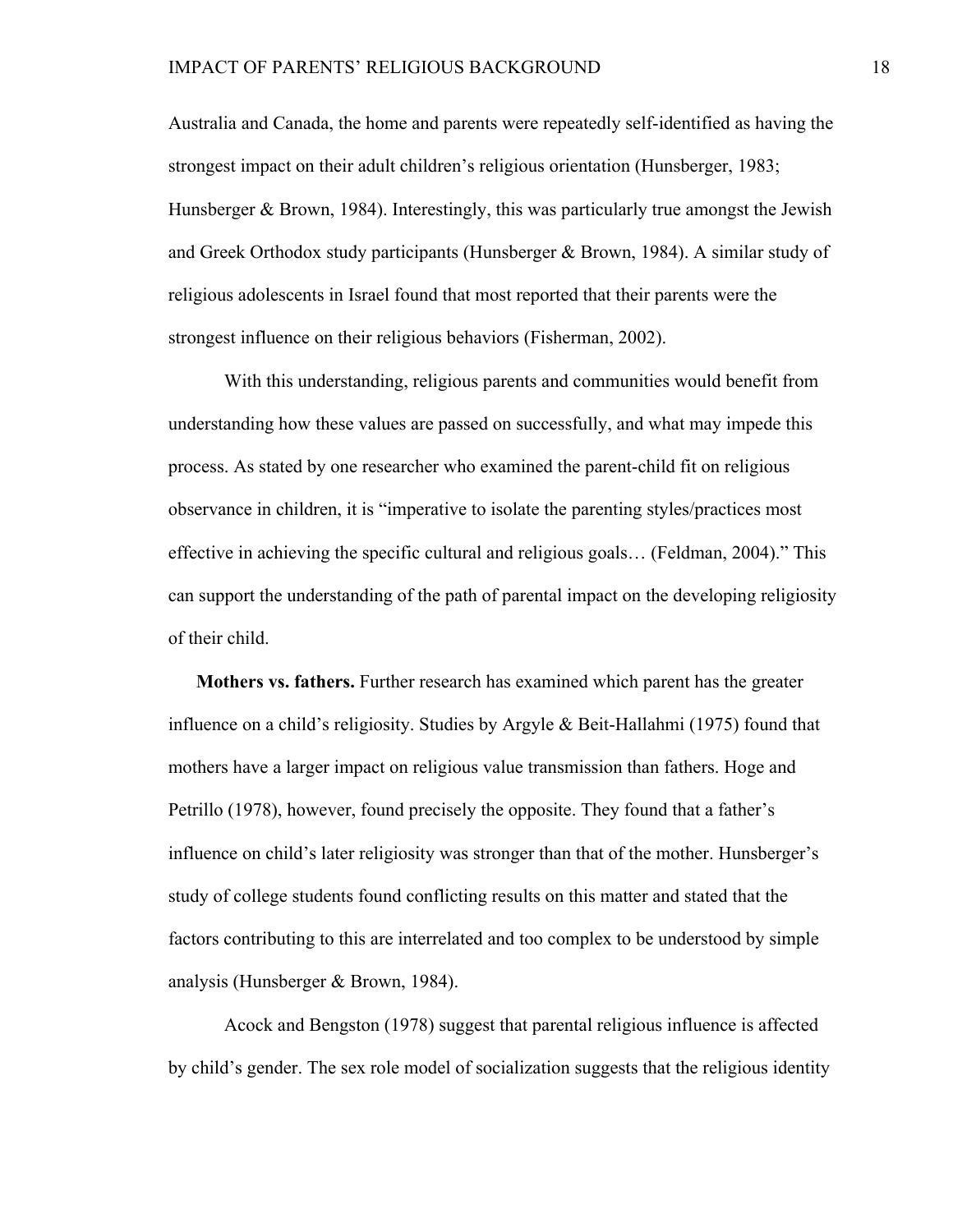of men is primarily influenced by their fathers. Similarly, a woman's religious identity is strongly shaped by her mother's parenting style.

**Parenting styles.** Parents exert a clear influence on their children's religious beliefs (Francis & Gibson, 1993). Research has shown that there are several factors that both positively and negatively predict the impact of parents on their children's religious levels. Proper understanding of these factors must begin with a review of existent research on parenting styles.

Parenting research suggests that parenting style is comprised of two primary constructs (Parker, 1990). These two constructs provide an important framework for understanding parenting styles. Though labeled differently by various researchers, these constructs are essentially the same across theories (Domenech Rodriguez, Donovick, & Crowley, 2009). The first construct has been named overprotection (Parker, 1990), demandingness (Maccoby & Martin, 1983), strictness/supervision (Lamborn, Mounts, Steinberg, & Dornbsch, 1991), or behavioral regulation (Litchfield, Thomas, & Li, 1997). This construct represents the parents' direct control over their child's behavior, their effort to discipline and direct the child's behavior. The second factor is related to parental warmth and involvement (Lamborn, Mounts, Steinberg, & Dornbsch, 1991). This construct has also been described as care (Parker, 1990), responsiveness (Maccoby & Martin, 1983), or emotional connection (Litchfield, Thomas, & Li, 1997) and acceptance (Rohner, Khaleque, & Cournoyer, 2005).

These two constructs can be integrated to form a constellation of four different parenting styles (Parker, 1990) (see Figure 1). Diane Baumrind, a pioneer in the field of parent-child relationships, identified three styles (see Figure 1). The first style identified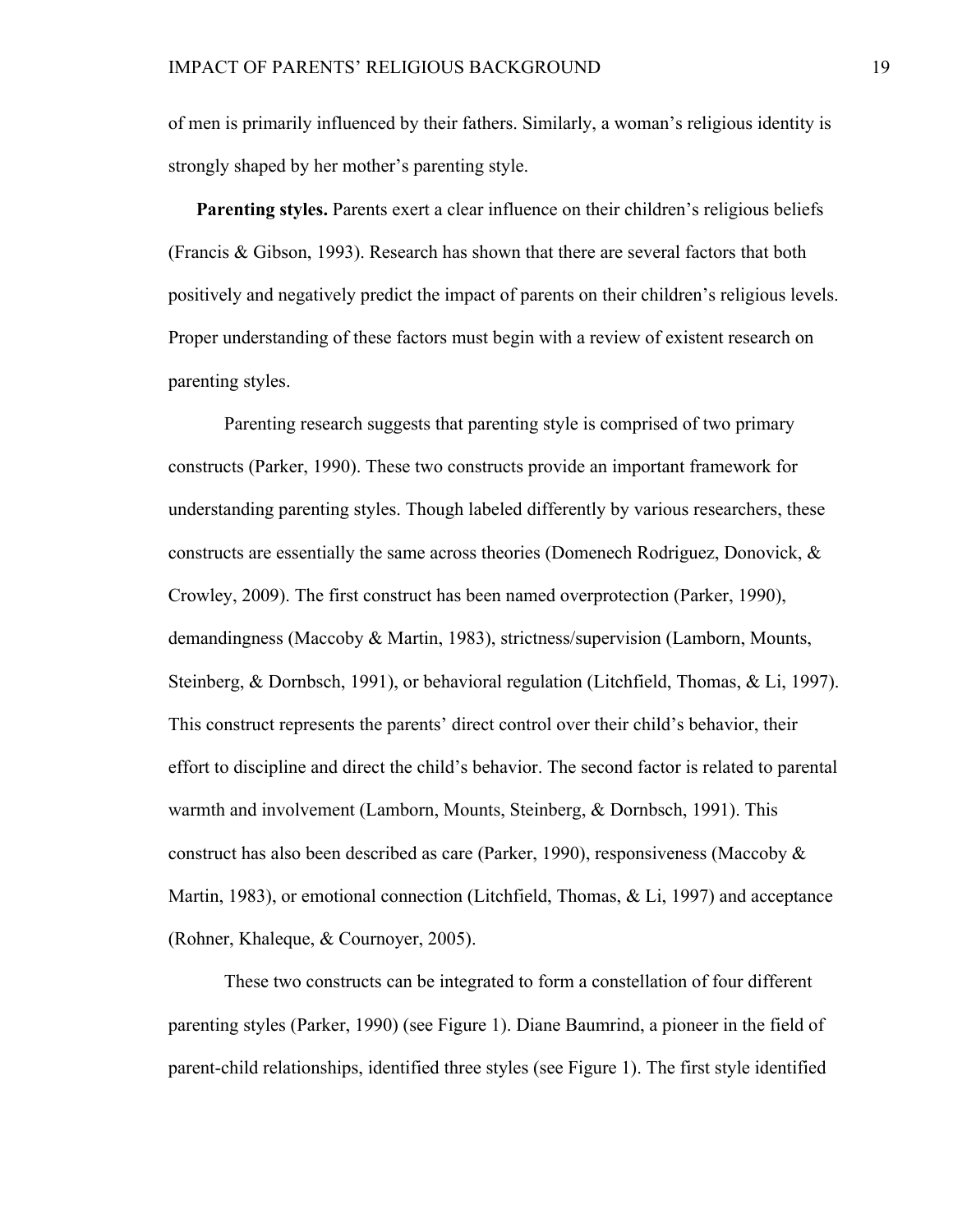by Baumrind (1978) is the authoritarian parent. This parent engages in rigid ways of trying to enforce behavioral standards. For the authoritarian parent there is no dialogue. Parental rules are enforced through direct control. The authoritarian parent rates high on the strictness/demandingness axis, but is low in the areas of warmth and involvement. Baumrind states that

The authoritarian parent attempts to shape, control, and evaluate the behavior and attitudes of the child in accordance with a set standard of conduct, usually an absolute standard, theologically motivated and formulated by a higher authority. She [the parent] values obedience as a virtue and favors punitive, forceful measures to curb self-will at points where the child's actions or beliefs conflict with what she thinks is right conduct. She believes in keeping the child in his place, in restricting his autonomy, and in assigning household responsibilities in order to inculcate respect for work. She regards the preservation of order and traditional structure as a highly valued end in itself. She does not encourage verbal give and take, believing that the child should accept her word for what is right (Baumrind, 1966, p. 890).

The second style Baumrind identifies is the authoritative parent. This parent provides their child with control and firm direction. However, in contrast with the authoritarian parent, the authoritative parent can engage with dialogue and reasoning with their child. This parent provides high measures of discipline while simultaneously providing high levels of warmth. According to Baumrind (1966), authoritative parents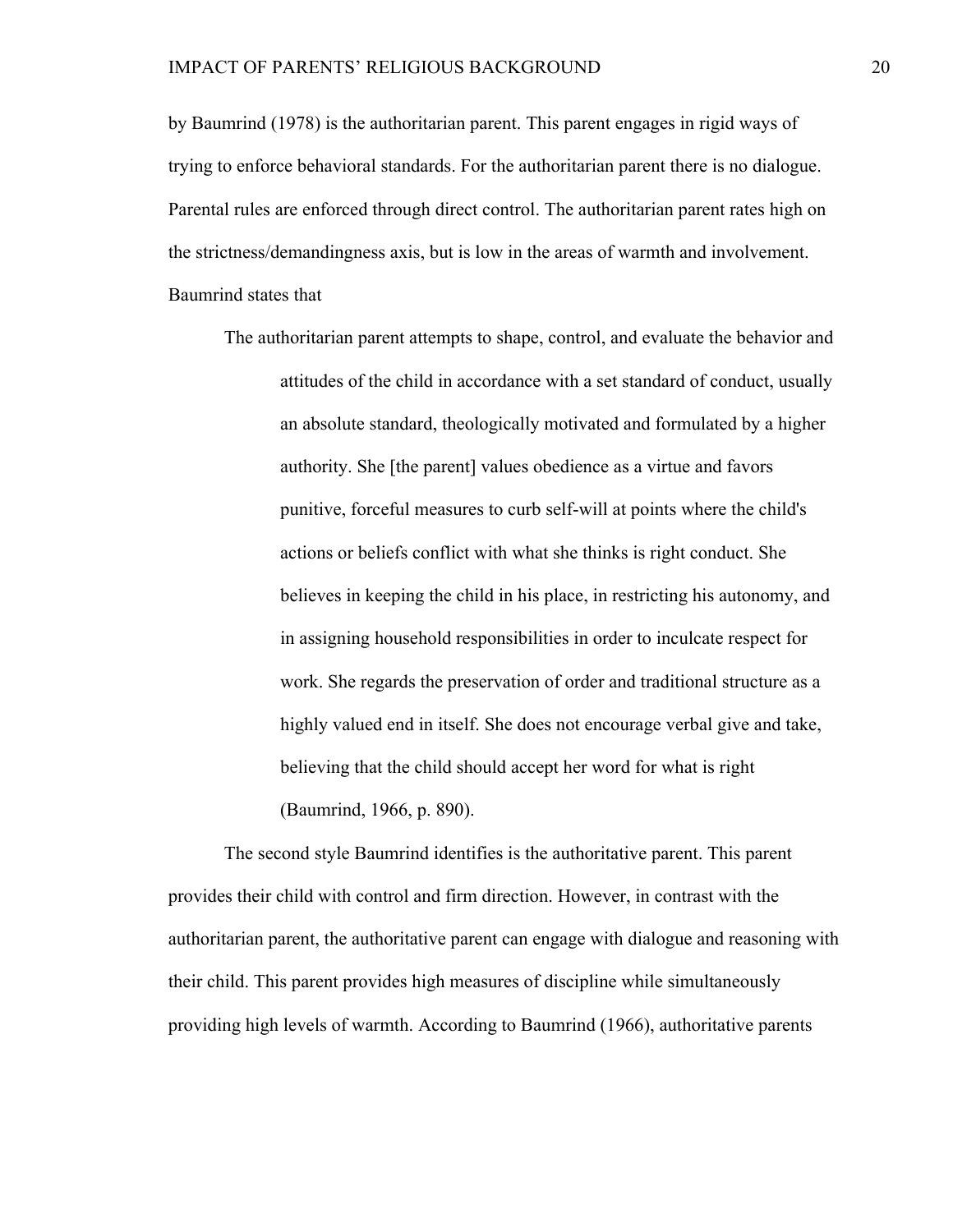stress obedience but in a responsive and "communicative manner" thus "optimize parenting effectiveness" (Baumrind & Black, 1967). In Baumrind's words,

The authoritative parent attempts to direct the child's activities but in a rational, issue-oriented manner. She encourages verbal give and take, shares with the child the reasoning behind her policy, and solicits his objections when he refuses to conform. Both autonomous self-will and disciplined conformity are valued. Therefore she exerts firm control at points of parent- child divergence, but does not hem the child in with restrictions. She enforces her own perspective as an adult, but recognizes the child's individual interests and special ways. The authoritative parent affirms the child's present qualities, but also sets standards for future conduct. She uses reason, power, and shaping by regime and reinforcement to achieve her objectives, and does not base her decisions on group consensus or the individual child's desires (Baumrind, 1966, p. 891).

The third parenting style is the permissive parent. The permissive parent does not provide control or discipline. This parent will offer to help guide their child, but takes no active role to enforce discipline. This parent provides their child with emotional warmth and involvement, but is not demanding or strict.

The permissive parent attempts to behave in a non-punitive, acceptant and affirmative manner towards the child's impulses, desires, and actions. She consults with him about policy decisions and gives explanations for family rules. She makes few demands for household responsibility and orderly behavior. She presents herself to the child as a resource for him to use as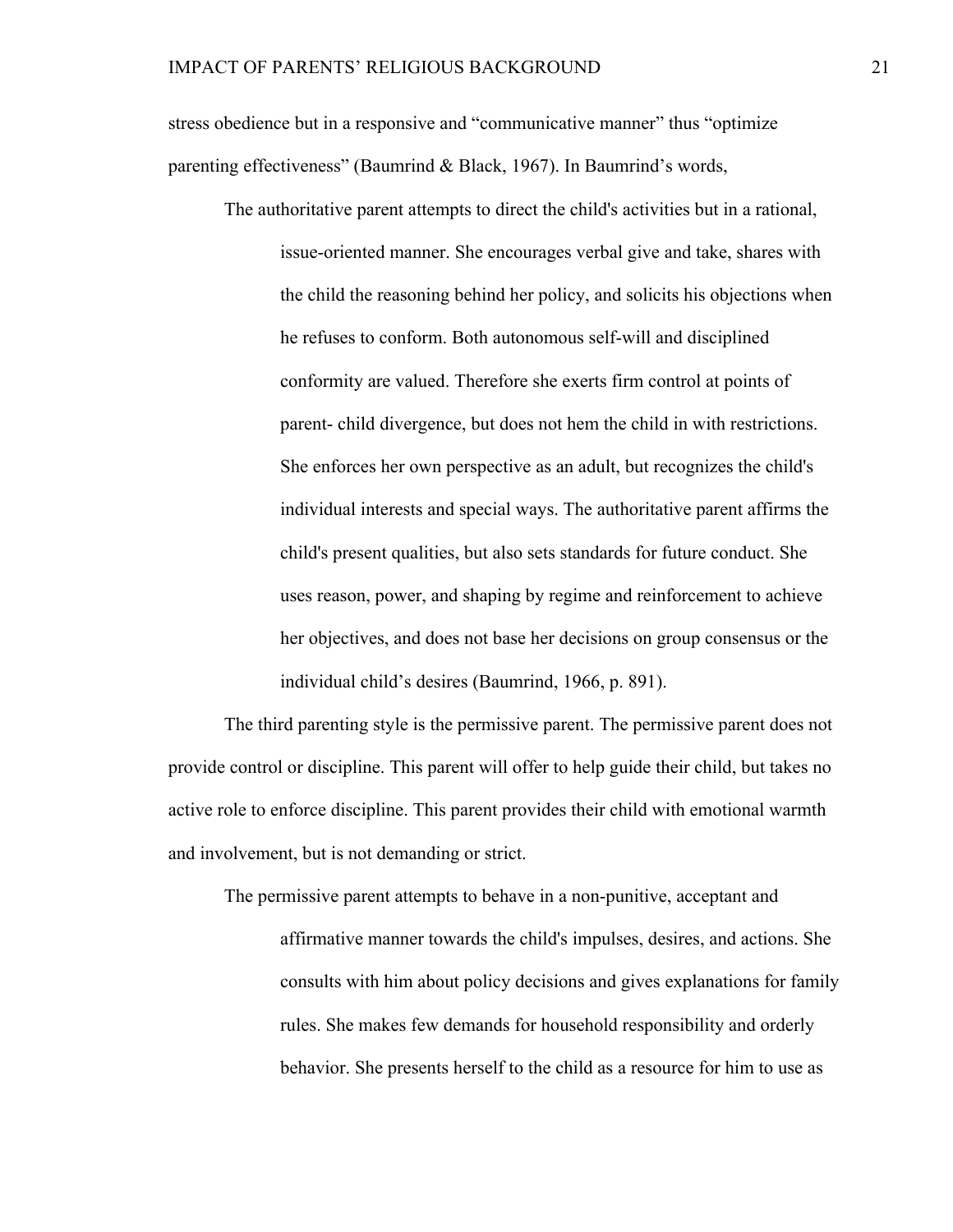he wishes; not as an ideal for him to emulate, nor as an active agent responsible for shaping or altering his ongoing or future behavior. She allows the child to regulate his own activities as much as possible, avoids the exercise of control, and does not encourage him to obey externally defined standards. She attempts to use reason and manipulation, but not overt power to accomplish her ends (Baumrind, 1966, p. 889).

In later years, researchers Maccoby and Martin (1983) identified a fourth parenting style, the "neglectful/rejecting parent (Lamborn, Mounts, Steinberg, & Dornbsch, 1991; Maccoby & Martin, 1983), also known as the "uninvolved" parent (Rothrauff, Cooney, & An, 2009). These parents provide neither direction nor discipline, nor do they provide any sense of reasoning and dialogue engaging with their child (Maccoby & Martin, 1983).

Authoritative parenting has been found to be both directly and indirectly associated with pro-social behavior in teenagers (Gunnoe, Hetherington, & Reiss, 1999). Wheeler (1991) found that children of authoritative parents are most likely to be selfreliant, self-controlled, explorative, and content. Additionally, children of authoritative parents have been found to more actively participate in give and take exchanges that contribute to their development (Boyatzis, 2005; Boyatzis, 2003; Boyatzis, 2006). Children of authoritarian parents, on the other hand, are likely to be more discontent, withdrawn and distrustful (Boyatzis & Janicki, 2003). Children of permissive parents commonly present with lower self-reliance, yet are explorative and self-controlled (Wheeler, 1991). Finally, neglectful parenting is most predictive of poor results. Children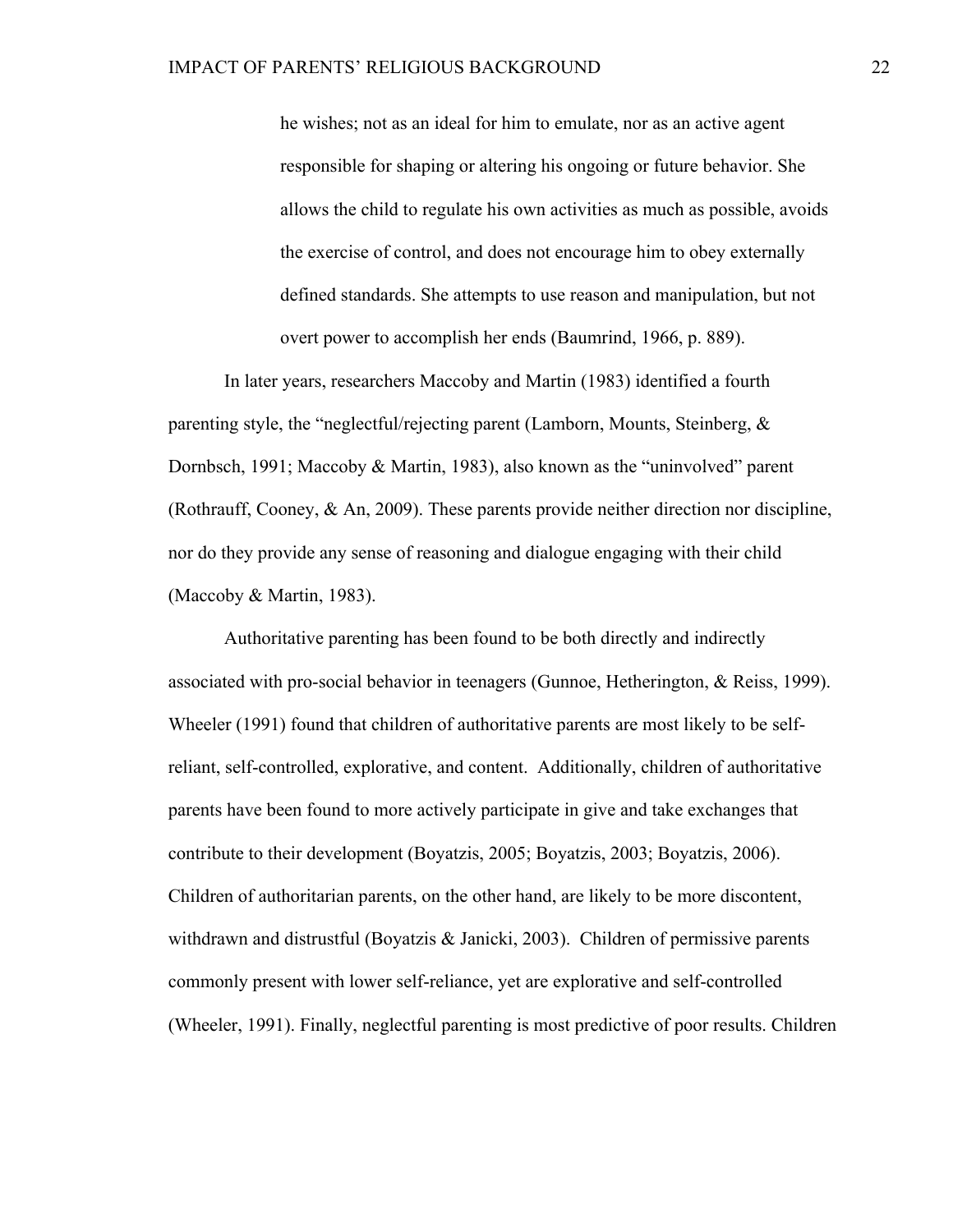of neglectful/rejecting parents often have low self-esteem, low religious commitment, and low self-control (Wheeler, 1991).

Parenting practices must also been considered through the lens of the culture in which they occur. "Childrearing practices reflect parents' attempts to raise children to be competent adults. Definitions of competence are shaped not only by broad cultural standards but also by... membership in various subcultures (Gunnoe, Hetherington,  $\&$ Reiss, 1999, p.199)."

In modern Western culture, authoritarian parenting styles are usually "evaluated pejoratively" in behavioral science literature (Armet, 2009; Gagné, Tourigny, Joly, & Pouliot-Lapointe, 2007; Straus, 2001). However, to automatically presume this applicable to other cultures would be inaccurate. In collectivist cultures, such as amongst Asian American groups in which obedience to authority is valued, authoritarian parenting styles have been found to lead to healthy emotional functioning in children (Gunnoe, Hetherington, & Reiss, 1999).

Similarly, certain religions place great emphasis on obedience of authority. In such a subculture, similar to collectivist cultures, expectations of strict parental obedience may not be as harmful as otherwise expected (Boyatzis  $& Janicki, 2003$ ).

**Religious parents.** Before examining the impact of parenting style on children's religiosity, we must first examine the characteristics of religious parents. Religious parents, of all religions, have been documented to have better parenting functioning (Brody, Stoneman, Flor, & McCrary, 1994; Brody & Stoneman, 1996; Dollahite & Thatcher, 2005; Gunnoe, Hetherington, & Reiss, 1999). Religious parents feel that transmitting their beliefs to their children is their sacred duty (Boyatzis, 2006). Many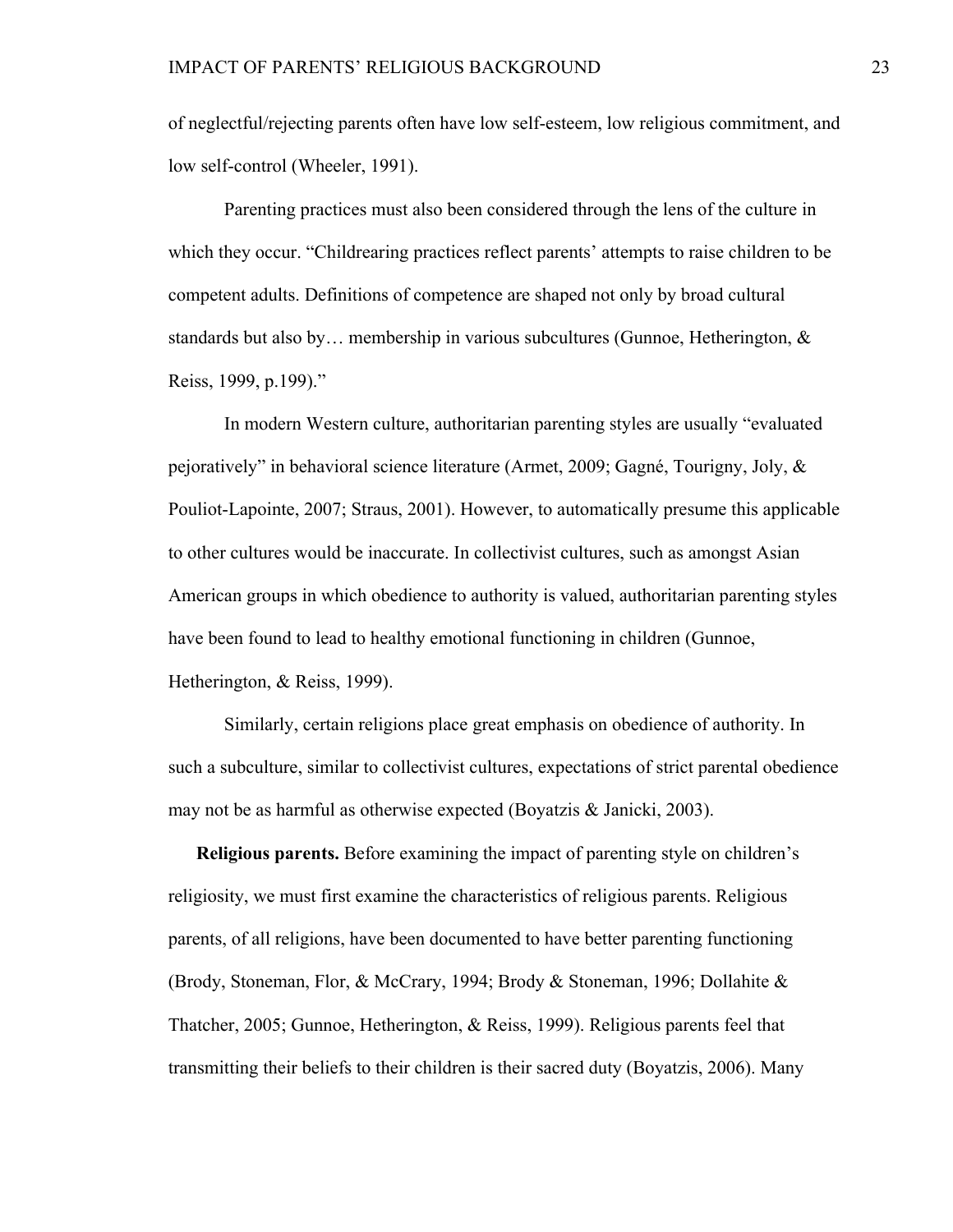view parenting as doing "G-d's work," as a life mission (Boyatzis, 2006). Latshaw (1998), in a review of studies of highly religious fathers of numerous faiths, states that "faith provided them with a sacred center of meaning and identity that they said made it almost inconceivable that they would be an 'uninvolved father'." Religious parents are more likely to spend time with their children (Dollahite  $\&$  Thatcher, 2005; Koenig, McCullough,  $\&$  Larson, 2001) and tend to take a more active role as parents (Dollahite  $\&$ Thatcher, 2005; Koenig, McCullough, & Larson, 2001). Religious fathers report having more one-on-one conversations with their children, and are more likely to have dinner with their children (Wilcox, 2002). Religion appears to promote higher levels of parental involvement in their children's lives (Dollahite, 2003).

Studies demonstrate that religious parents are less likely to abuse or yell at their children, and generally engage in lower levels of verbal aggression (Bartkowski  $\&$ Wilcox, 2000; Dollahite & Thatcher, 2005; Wilcox, 2002). They are more likely to hug and praise their children, and overall to be more consistent in their parenting approach (Bao, Whitbeck, & Hoyt, 1999; Bartkowski & Wilcox, 2000; Boyatzis, 2006; Dollahite & Thatcher, 2005; Wilcox, 2002). Parental religiosity has been found to be correlated with positive parenting and better child adjustment (Mahoney, Pargament, Tarakeshwar, & Swank, 2001). Snider, Clements, and Vazsonyi (2004) found that the more religious the parent, the higher their college age children scored on measures of communication, support, monitoring and peer acceptance.

Some researchers have questioned whether higher levels of religiosity may lead to a more controlling parenting style (Cahn, 2012). Danso, Hunsberger and Pratt (1997) suggest that a greater parental goal of strong religious values for their children may mean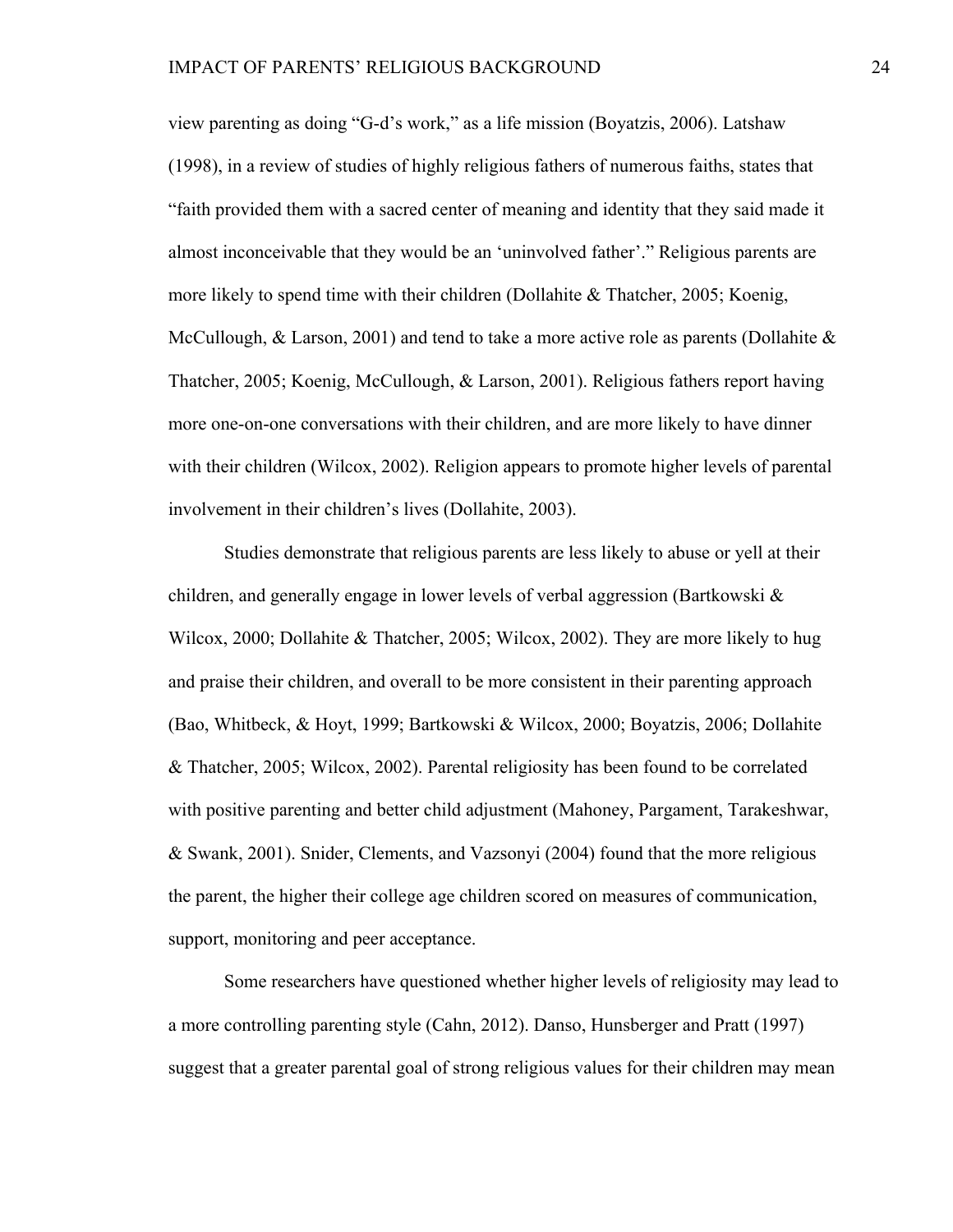that the parents are more likely to stress obedience. These researchers have hypothesized that very religious individuals may have a tendency toward a more rigid parenting style, and would thus parent in such a manner.

Data to support this has found that "high scores on religious fundamentalism were associated with greater valuation of obedience and lesser valuation of autonomy (Danso, Hunsberger & Pratt, 1997)." Religious fundamentalism in Catholic groups has been found to be negatively correlated with parental-encouraged autonomy (Danso, Hunsberger & Pratt, 1997). Similarly, a study conducted in Israel by Shor (1998) reported that religious parents self-reported that they encourage "obedience, duty, and sacrifice for the group."

Research on religious parenting has questioned the import of the "right wing authoritarianism" personality in religious parents. Right wing authoritarianism is a personality in which the person is inclined toward a particular, very defined and strict, view of religion. According to the American Heritage Medical Dictionary (2007), an authoritarian personality pattern reflects "a desire for security, order, power, and status, with a desire for structured lines of authority, a conventional set of values or outlook, a demand for unquestioning obedience...." Authoritarian personality structures are common amongst very religious individuals (Beit-Hallahmi & Nevo, 1987). While it is unclear whether it is an authoritarian personality style that inclines the individual to choose a rigid religious approach or the reverse, the question remains. If parents with authoritarian personalities are likely to tend toward a controlling parenting style, and insist on obedience from their children are religious parents more likely to use an authoritarian parenting style (Danso, Hunsberger, & Pratt, 1997)?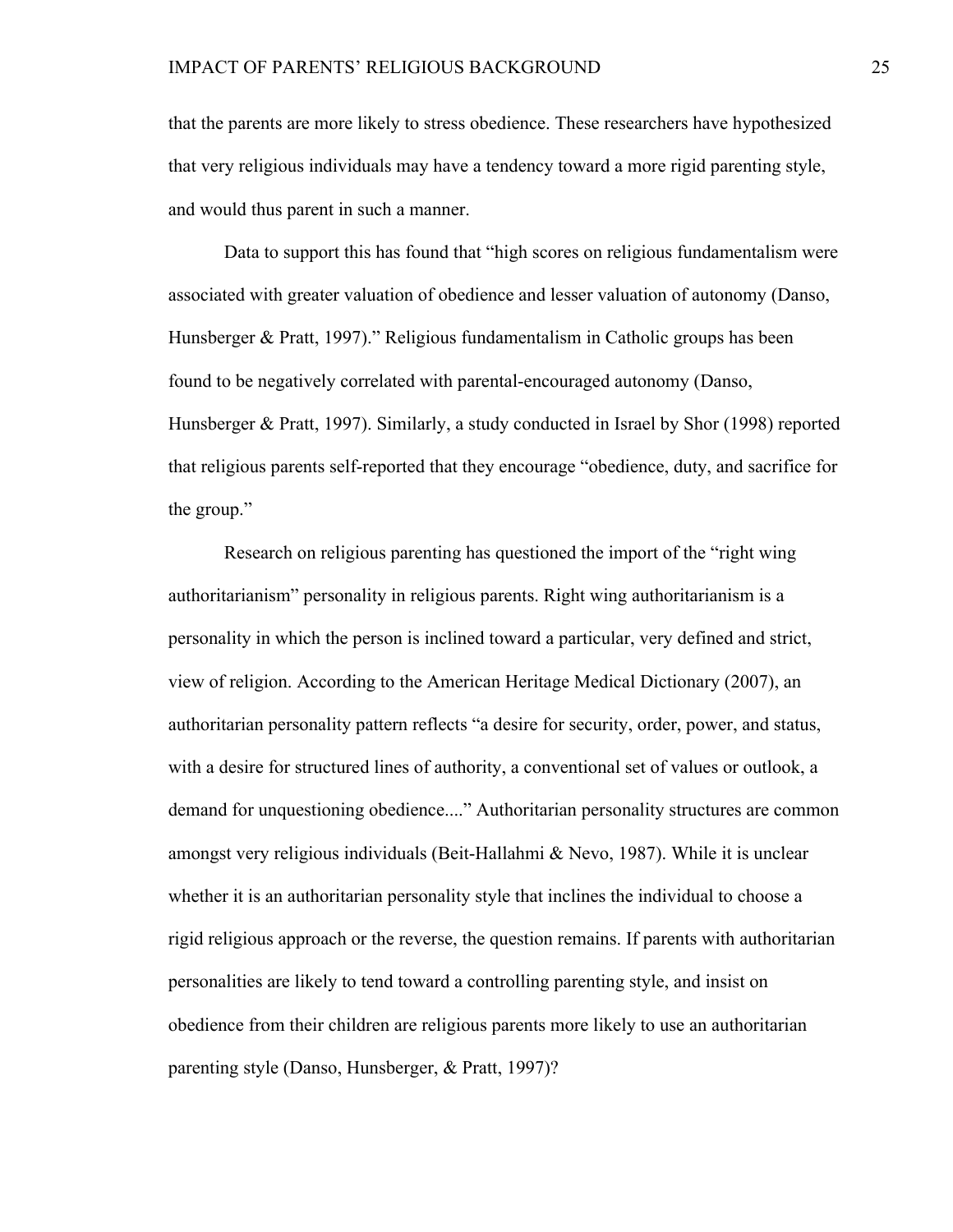Studies of this question have had mixed results. Altemeyer & Hunsberger (1992), Lupfer, Hopkinson, & Kelley (1988) and Sherkat & Ellison (1999) found that religious parents are usually more authoritarian. However, other studies, such as the one conducted by Gunnoe and colleagues (1999), found higher religiosity was actually predictive of authoritative parenting. Finally, some researchers have suggested that religious parents combine both authoritative and authoritarian parenting styles by balancing high levels of boundary setting with high levels of parental warmth (Horwath & Lees, 2010; Wilcox, 2002). Religious parents may integrate expectations of strict obedience with affection, nurture and emotional involvement that offset the potential negative impact of their more controlling parenting style (Armet, 2009; Ellison, Bartkowski, & Segal, 1996).

**Religious development.** Understanding religious development is important to all religious communities that depend on value transmission as part of providing continuity to their heritage, increasing membership in their community, or retaining their children as part of their communal religious structure.

"The ramifications of this process have as much meaning for the wizard of a klavern recruiting young skinheads to the Ku Klux Klan as they would to the local youth pastor or parents interested in the efficacious intergenerational transmission of religious values (Armet, 2009, p. 277)."

Understanding the path of religious belief development is a fundamental component to the study of the parenting factors necessary for the transmission of beliefs, values and religious identity. In order to do this, we must first examine the normal trajectory of religious development.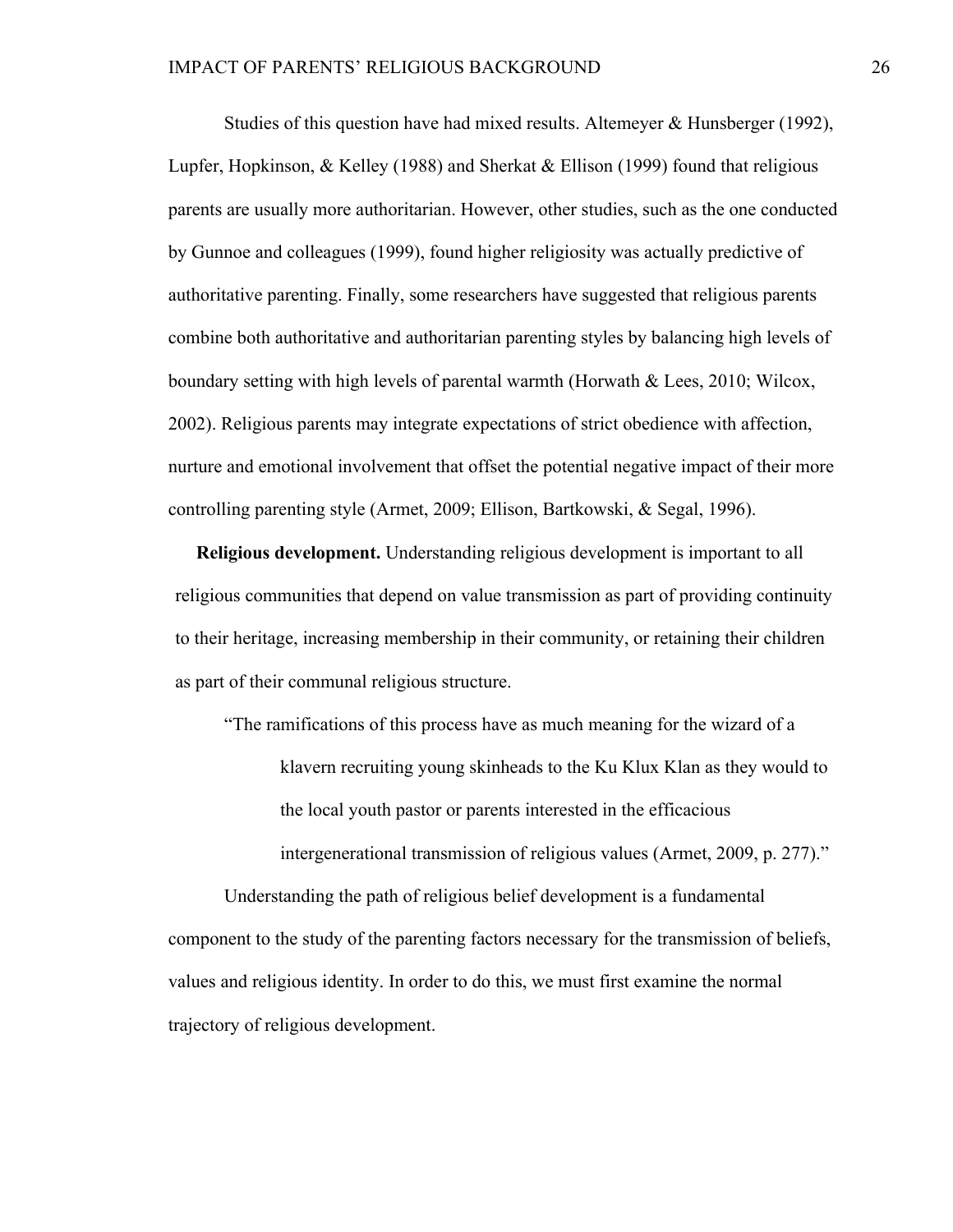One of the founding fathers in the study of identity is Erik Erikson. He described the psychosocial process of identity development (Erikson, 1968). Building upon his theoretical foundations, Marcia (1980) developed a model of two elements of identity formation, that applies to development of all aspects of identity, including social, ideological, occupational and religious identity development. Marcia explains that there are two constructs intrinsic to forming an identity; crisis, and then commitment (Marcia, 1980). The individual must both struggle with exploring and becoming aware of alternate ideologies, and then must commit to the beliefs they have chosen to adopt.

Marcia explains that individuals go through this process in four stages. These stages occur progressively. Thus, in order to get to the successive stage, the individual must have successfully mastered the previous stage. However, not all individuals will master all four stages, and may remain indefinitely in a particular stage.

The first of these four stages is identity diffusion. The diffused identity is an identity that has not been explored, an identity that has not been committed to. An individual whose religious identity is in the stage of identity diffusion has not thought about their religious beliefs. They have neither experienced crisis, nor have they committed to an identity. They have achieved neither of Marcia's two constructs.

The second stage of identity development is foreclosure. In this stage the individual has made a commitment regarding their identity. However, this commitment is made independent of struggle or crisis. Marcia considers this an under-developed stage of identity. It consists of commitment, but lacks the struggle that makes for a truly mature identity (Marcia, 1980).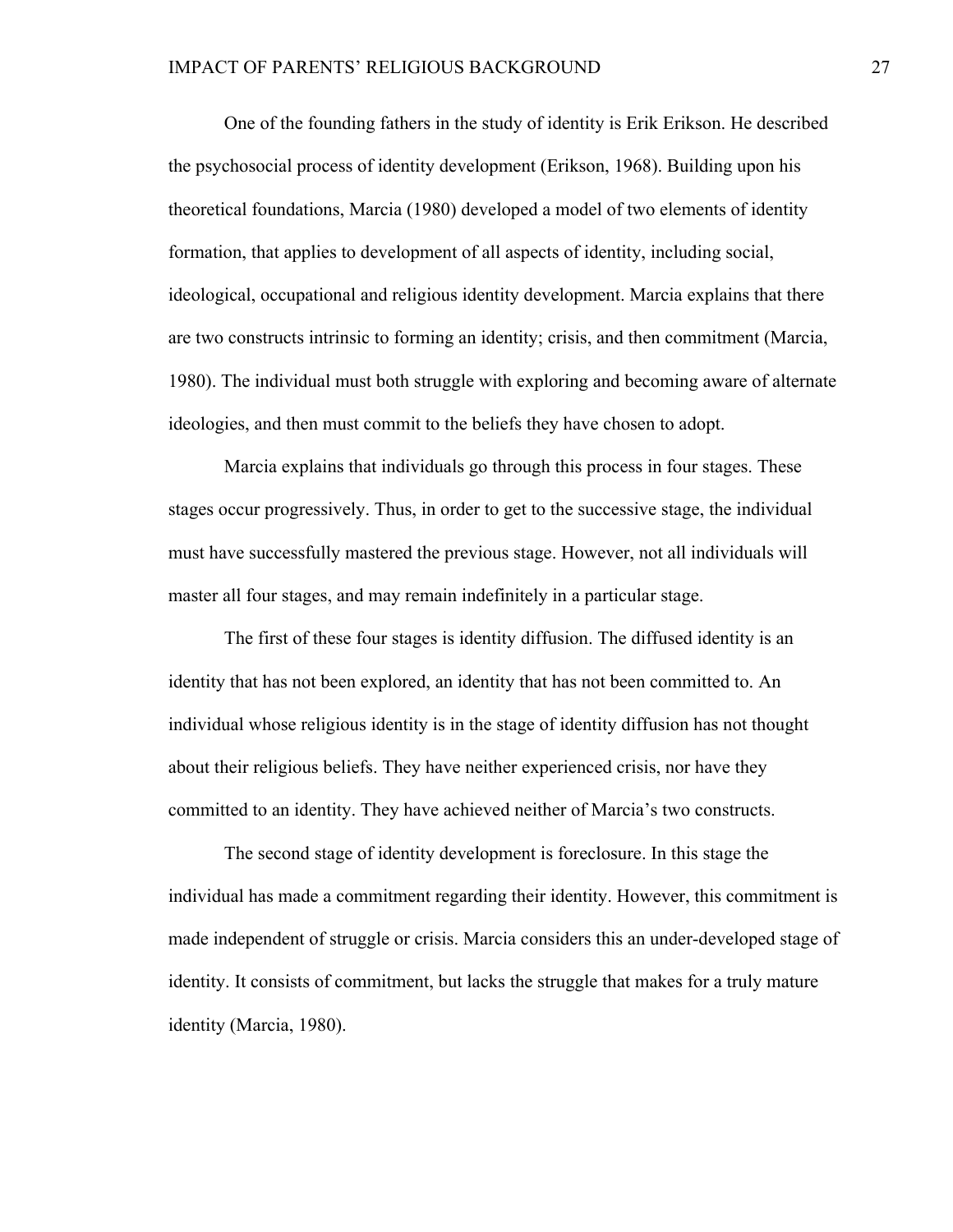The third stage, known as identity moratorium, involves the first of Marcia's constructs – struggle, but without the latter component of commitment. During this stage the individual questions identity. In terms of religious development, the individual may question religious doctrines and explores alternate beliefs. While the individual may never progress beyond this stage, this struggle commonly leads to successful achievement of the fourth and final stage of religious identity development (Armet, 2009).

In the fourth and ultimate stage of identity development, named "achieved status" (Marcia, 1980), the individual's previous struggle leads them to a "mature identity" (Armet, 2009) and commitment. In this stage of identity development, the individual has weathered crisis and made a conclusive choice of their beliefs (Marcia, 1980).

According to this model, in order to maturely commit to the lifestyle demanded by one's religious beliefs, the individual must first struggle. Religious parents, however, often tend toward a style involving expectations of strict obedience and respect for authority (Ellison & Sherkat, 1993). When this occurs and "parenting styles do not allow for sufficient exploration of alternatives" the individual's identity can remain underdeveloped and "dependent on an *assigned* identity by virtue of affiliation with the religious ecology (Armet, 2009)," the stage Marcia (1980) refers to as identity foreclosure.

This presents a challenge to parents in very religious communities. Religious parents may feel that proper parenting involves high expectations of obedience. They may feel concerned when the child questions their religious approaches. According to Marcia's model of development, however, parents must allow for their child to struggle and develop an autonomous identity (Smith  $\&$  Sikkink, 2003). Being able to struggle, to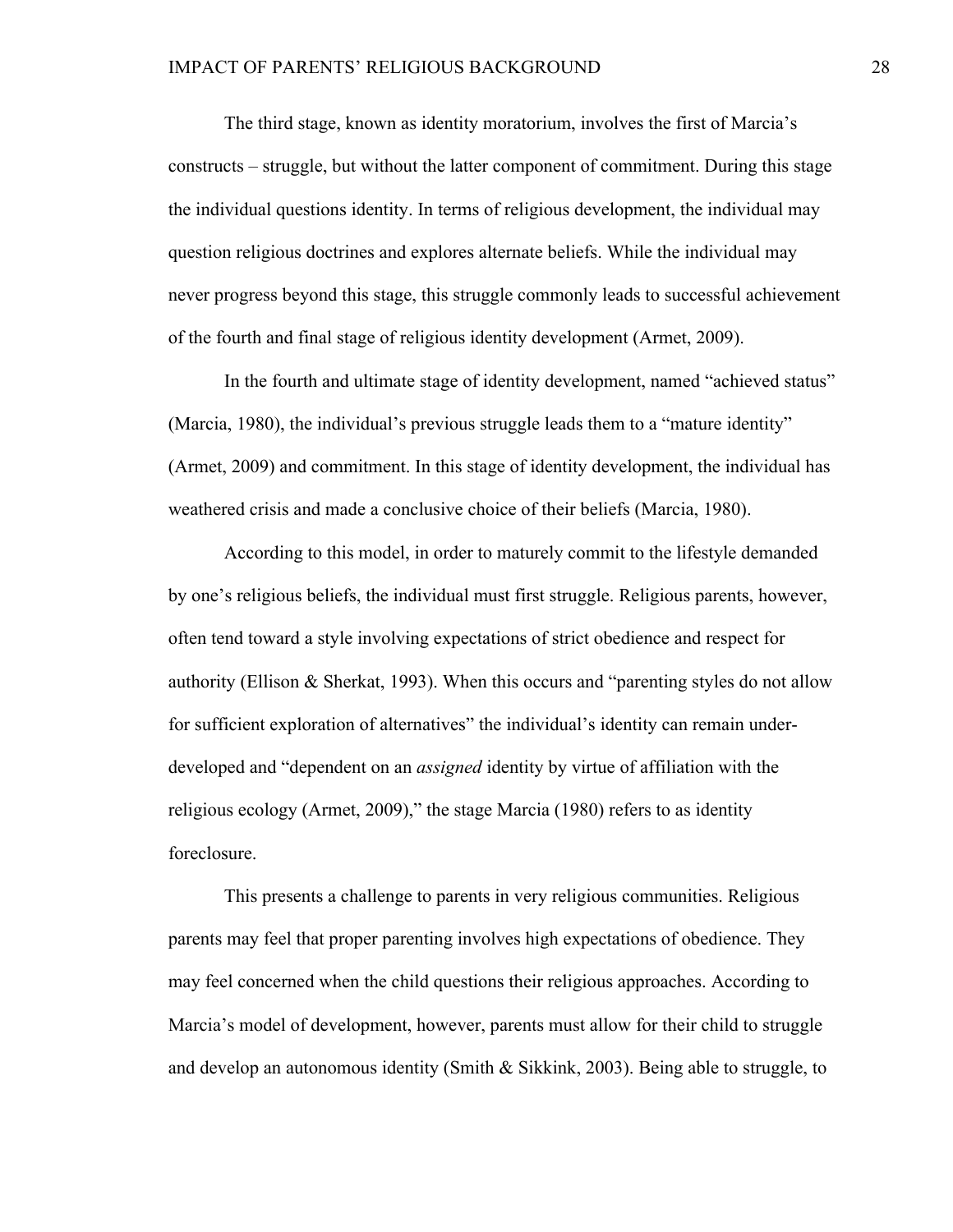ask questions, to question dogmas, to "engage in an internal deliberation or debate that carry over into frank discussion with understanding adults" is what allows for the child to develop a firm and deep commitment to their religion (Armet, 2009). This struggle helps the child develops a self-constructed identity, an identity born out of an independent decision regarding their chosen religious ideology (Marcia, Matteson, Orlofsky, Waterman, & Archer, 1993).

The challenge for parents in religious communities is to remember that to prevent the child from struggling and questioning would prevent their child from developing a deep and mature commitment to their heritage (Fisherman, 2002). "Although the process of identity formation may represent a time of anxiety for family members and others within the religious community, it also represents an important time for ensuring that religious values are genuinely transmitted (Armet, 2009)."

**Parental characteristics that positively impact transmission of religious values.**  Parents and parenting style are the strongest influences in the development of a child's religious identity (Armet, 2009; Baumrind, 1978; Boyatzis, 2005; Cotton, Bynum, & Madhere, 1997; Okagaki & Bevis, 1999). Values are more successfully transmitted when children feel that they were given room to choose their religious beliefs (Vermeer, Janssen, & Scheepers, 2012) and feel that their religious lifestyle choices have been selfgenerated (Armet, 2009; Baumrind, 1978; Grusec, 1997). Parenting styles that encourage autonomy, while providing moderate supervision, are most likely to support the development of healthy religious identity in their children (Dudley, 1978; Ellison & Sherkat, 1993; Myers, 1996). The converse is true as well. Rigid or neglectful parenting frequently results in a breakdown in the intergenerational transmission of religious beliefs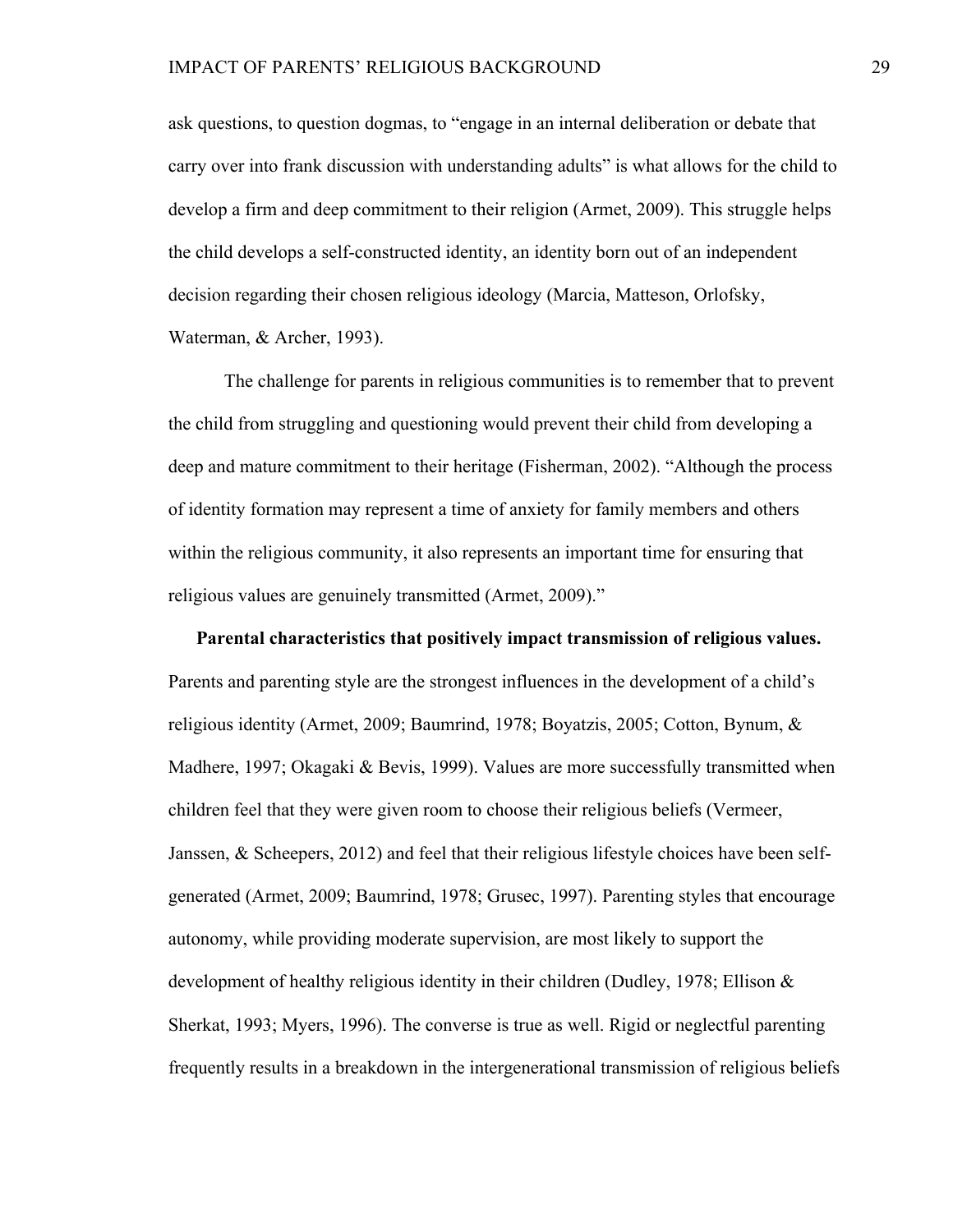and practices (Bossard & Boll, 1950; Caplovitz & Sherrow, 1977; Friedman & Weissbrod, 2004; Wolin, Bennett, & Jacobs, 1988).

Another important factor in the transmission of religious ideology is a good parent-child emotional relationship. Studies have repeatedly demonstrated that parental warmth is strongly predictive of the degree to which children accept their parents' religious beliefs (Goodnow, 1992; Myers, 1996). In a study of Seventh Day Activitist communities, Dudley and Wisbey found that parents who combine strictness and control together with nurture are most likely to successfully transmit their religious values (Dudley & Wisbey, 2000). Likewise, a study of young adult women found that the degree to which young adult daughters chose to be like their parents depended on how warm they perceived their parents to be (Okagaki & Bevis, 1999). Closeness in the parent-child relationship has been found to be related to more similarity in parent-child values (Luft  $\&$ Sorell, 1987).

Feldman (2004) in a study of 49 Orthodox Jewish adolescents, found that the adolescents whose parents used an authoritative parenting style were more likely to actively identity as religious. It appears that a blend of moderate levels of supervision combined with warmth, commonly observed in the authoritative parenting style, appears to be optimal for successful transmission of religious beliefs and practices (Baumrind, 1978).

An additional contributor to children's religious development is the consistency and agreement in the message given by each parent. When conflict of religious values is low between parents, and religious directives are alike, children are more likely to be influenced by their parents' religiosity (Myers, 1996; Nelsen, 1981; Okagaki & Bevis,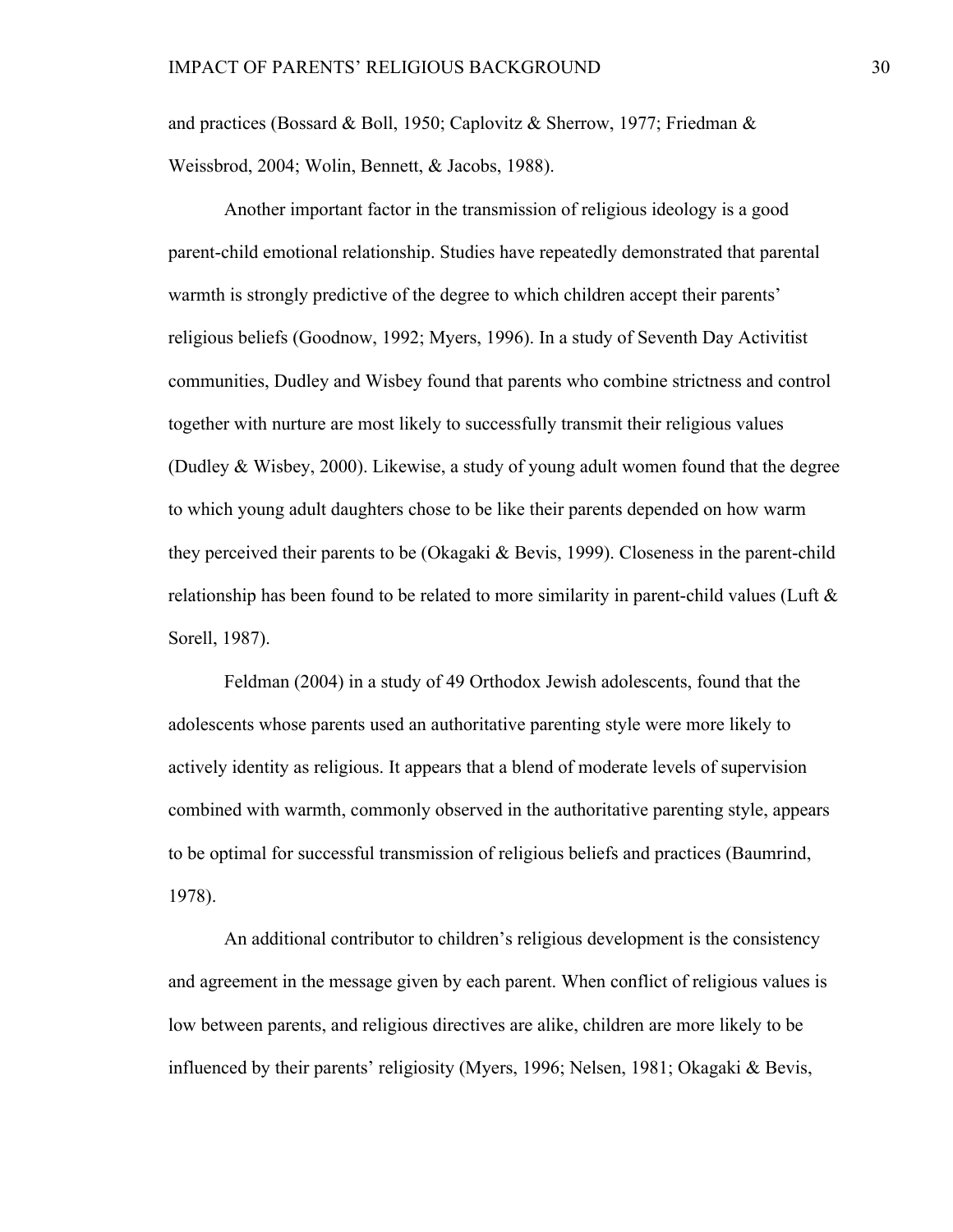1999). It has been hypothesized that this is due to the consistency and redundancy of the message being transmitted (Goodnow, 1992; Hoge, Petrillo, & Smith, 1982). This has further been observed in studies of the effect of parental religious denomination on children. It has been found that if both parents belong to the same religious denomination, their grown children are more likely to identify as members of that same denomination (Hoge & Petrillo, 1978).

Finally, the extent to which children follow their parents' religious path is dependent on how important they perceive religion to be to their parents (Granqvist  $\&$ Hagekull, 1999). Children are more motivated to follow their parents' religious path when they see that their parents strongly value religious observance (Flor  $\&$  Knapp, 2001; Horwath & Lees, 2010). Emphasis of religion in one's home is the best predictor of future religious observance (Hunsberger, 1983). The extent to which parents emphasize religion is directly correlated with the extent to which the children will later value their religiosity (Hunsberger & Brown, 1984).

**Factors that negatively impact transmission of religious values.** Moderate parental supervision combined with high levels of warmth have been observed to positively predict value transmission (Dudley  $&$  Wisbey, 2000). In addition, the absence of these two components of parenting can harm the process of successfully transmitting religious values (Armet, 2009; Friedman & Weissbrod, 2004).

Friedman and Weissbrod (2004), in a study of personal meaningfulness of family rituals amongst emerging adults found that when parental control is stressed and the child's independence disregarded, values and rituals are less likely to be successfully transmitted. Rigid ritualization, in which "individual autonomy is stifled and parental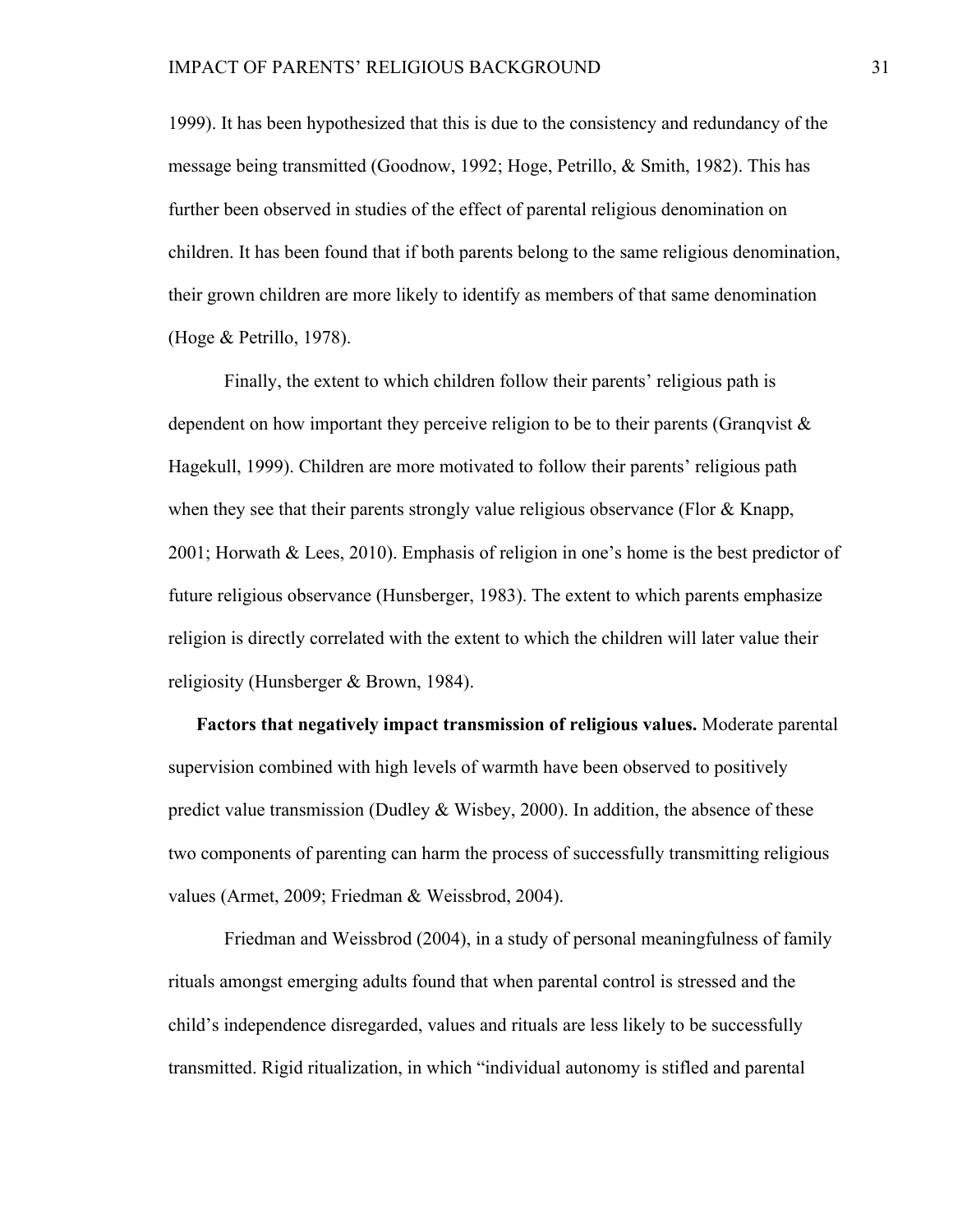directiveness is highly salient" is correlated with resentment toward family rituals and lessened sense of meaning around the rituals (Bossard & Boll, 1950; Roberts, 1988; Wolin, Bennett, & Jacobs, 1988).

In Western individualist societies, parental authoritarianism, as experienced by the children, is predictive of how distant and alienated child will likely feel from their religion (Dudley, 1978). When parents place too much pressure on children to conform to exacting confines of religion, it "may inhibit the formation of an adolescent's religious identity (Armet, 2009)" and prevent the child from developing a mature commitment to their religious identity.

Abusive or neglectful relationships with parents are further likely to lead to a breakdown in religious transmission. Hunsberger (1983) and Caplowitz and Sherrow (1977) both found supporting evidence that "poor parental relations" is related to rebellion against parents' religion. Hunsberger, however, notes that the causal direction of this correlation is not clear. Thus, it cannot be stated with finality whether the negative relationship preceded the religious transmission breakdown, or whether a child's departure from religion causes the dysfunction in the parent-child relationship (Hunsberger, 1983).

Teenagers who feel rejected by their parents are most likely to report a distancing from religion (Dudley, 1978; Fisherman, 2002; Hoge & Petrillo, 1978; Hunsberger & Brown, 1984). Unhappiness at home due to conflicts or abuse of any form is likely to cause the child of religious parents to become disenchanted with religion (Brownstein, 2008; Margolese, 1998; Russell & Blumenthal, 2003; Sorotzkin, 2002). Marital issues,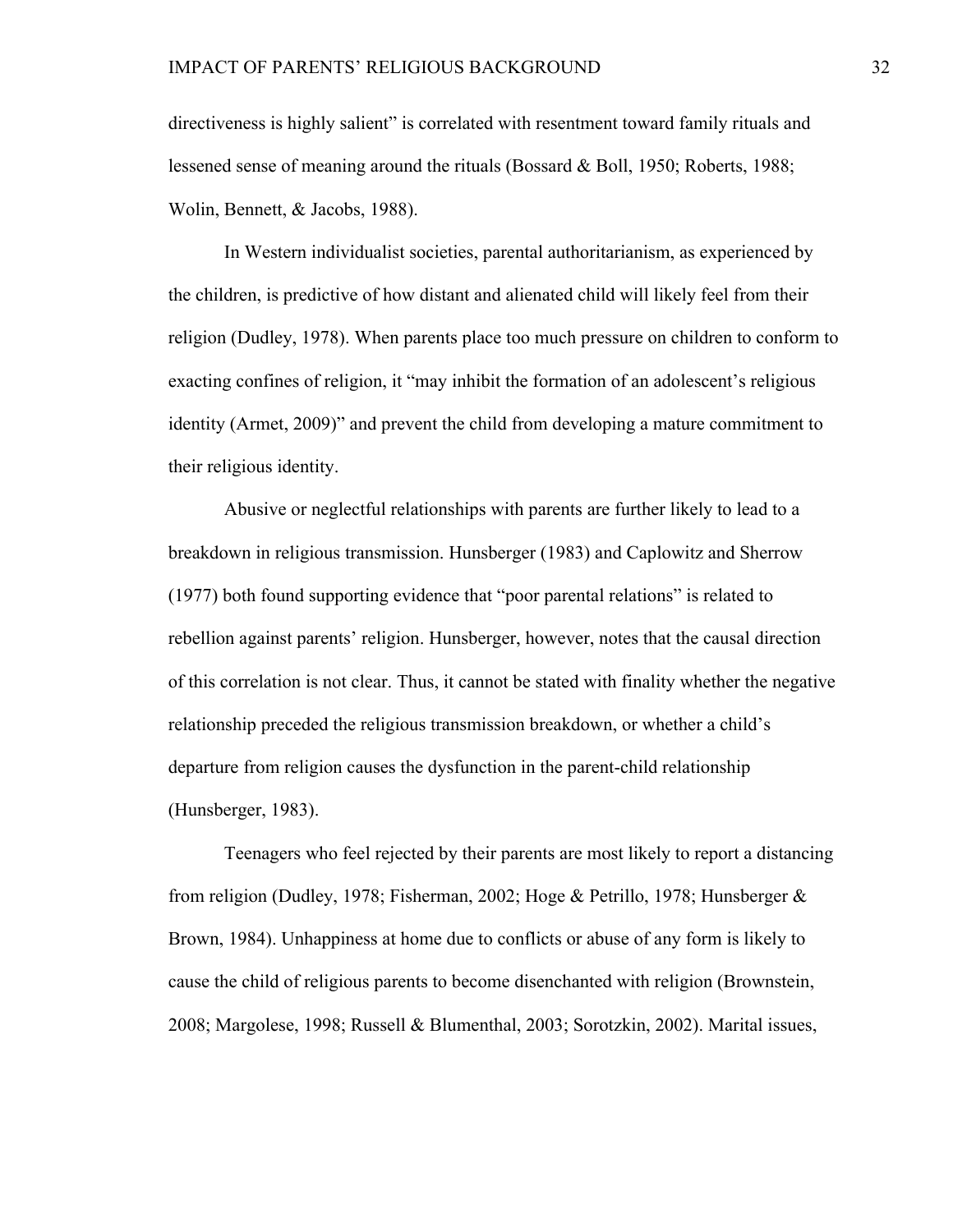emotional issues and chaotic family relationships all appear to be predictive of the child's later abandonment and alienation from religious practices (Attia, 2008; Margolese, 1998).

**Influence of community.** Parental influence cannot be considered independent of the community in which the child is raised (Bronfenbrenner, 1979). Family exists within a community and parenting occurs within the framework of the community. "Because collective identity provides linkages between the religious community and family, religious socialization is not an isolated function of the family or parents (Armet, 2009)."

The stronger the interrelationship between neighborhood, school, and community, the stronger the positive impact on the child (Bronfenbrenner, 1979). When the religious ideologies of these groups are consistent, the child is most likely to maintain the religious identity in which he or she was raised (Cahn, 2012). The converse is true as well. "When the individual feels a lack of such accord among the socialization agents, more numerous deviances from religious behavioral norms are to be expected (Fisherman, 2002)." When there is a discrepancy between messages given at home and in school, the child's religious identity development is likely to be negatively affected (Bronfenbrenner, 1979; Eccles, Midgley, & Wigfield, 1993).

An additional concern related to religious communities is that religious communities may encourage a strict adherence to religious beliefs and practices. These expectations may pressure parents to adopt a parenting style demanding more control than is optimal for the successful transmission of religious values. This pressure can adversely impact the children's religious development and inhibit their ability to achieve "autonomous authenticity" (Hunsberger, Pratt, & Pancer, 2001; Markstrom, 1999).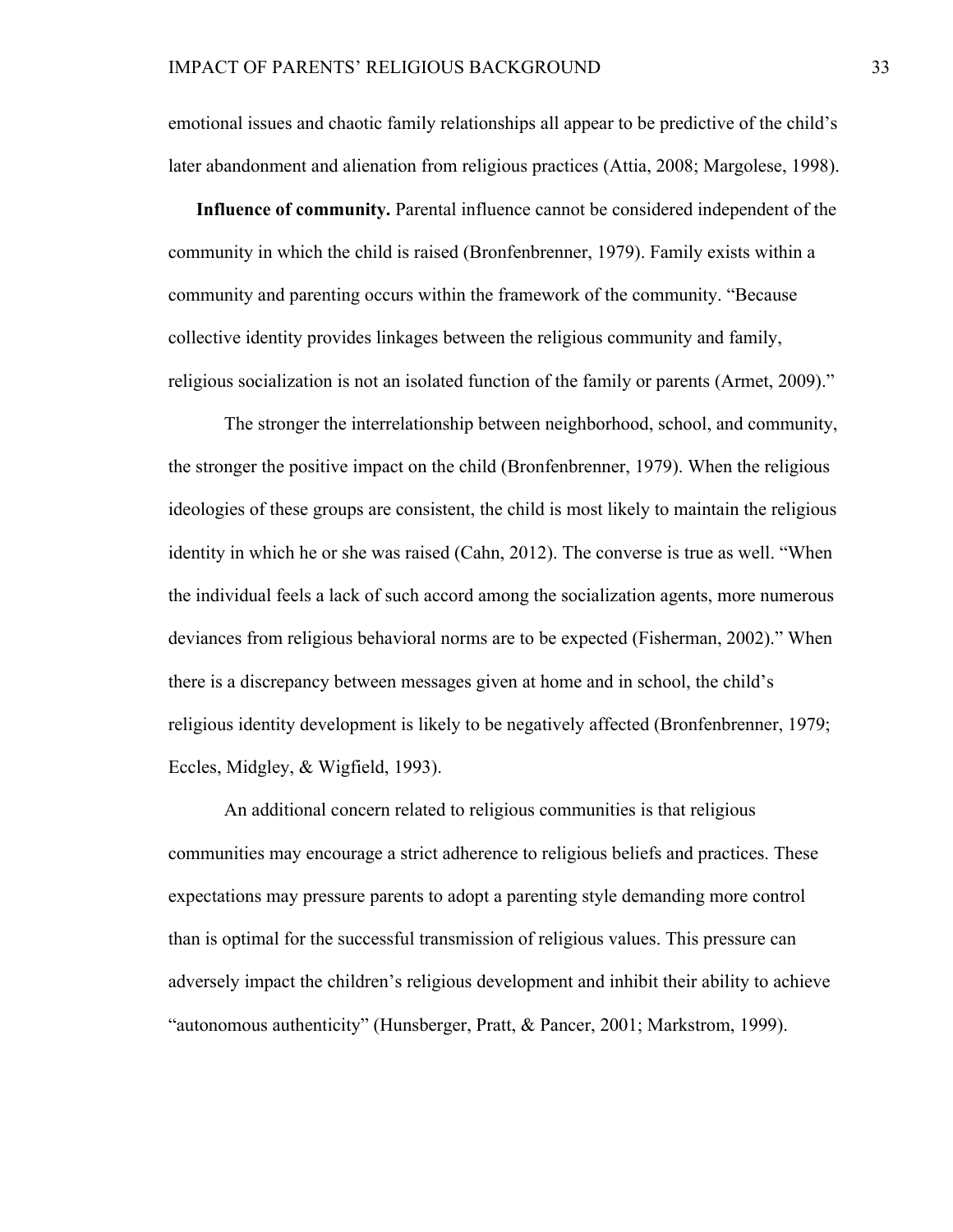In close-knit religious communities, this communal structure may prevent the parent from allowing their child to develop a personal attachment to their religious identity. Armet (2009) further elucidates this concern,

…. while religious ecology (family and religious community) can provide a context of positive relationships that help young people to thrive, it can also inhibit their religious development and identity formation (Hunsberger, Pratt, and Pancer 2001; Markstrom, Hofstra, and Dougher 1994). This can occur when the religious ecology emphasizes symbolic boundaries without valuing the uniqueness of its members. In this case, efficacious religious practice is determined by boundary maintenance. The effect is a religious enclave in which religious identity is determined through symbolically bounded differentiation. The difficulty here is that religious identity can become fragile and undeveloped. Religious socialization can result in dependence on the enclave and a religious identity that rarely reaches a point of autonomous authenticity (Spilka, Hood, and Gorsuch, 1985). Thus, parents, embedded in the collectivity of a religious community, work to influence children towards a positive religious development, but a desirable outcome is not inevitable (Armet, 2009, p. 280).

# **Rationale for Present Study**

The intended purpose of this study is to learn about the parenting styles of parents who are *baalei teshuva* as compared to parents who are not *baalei teshuva*. Specifically, this study will seek to answer three questions. Firstly, are parents who are *baalei teshuva*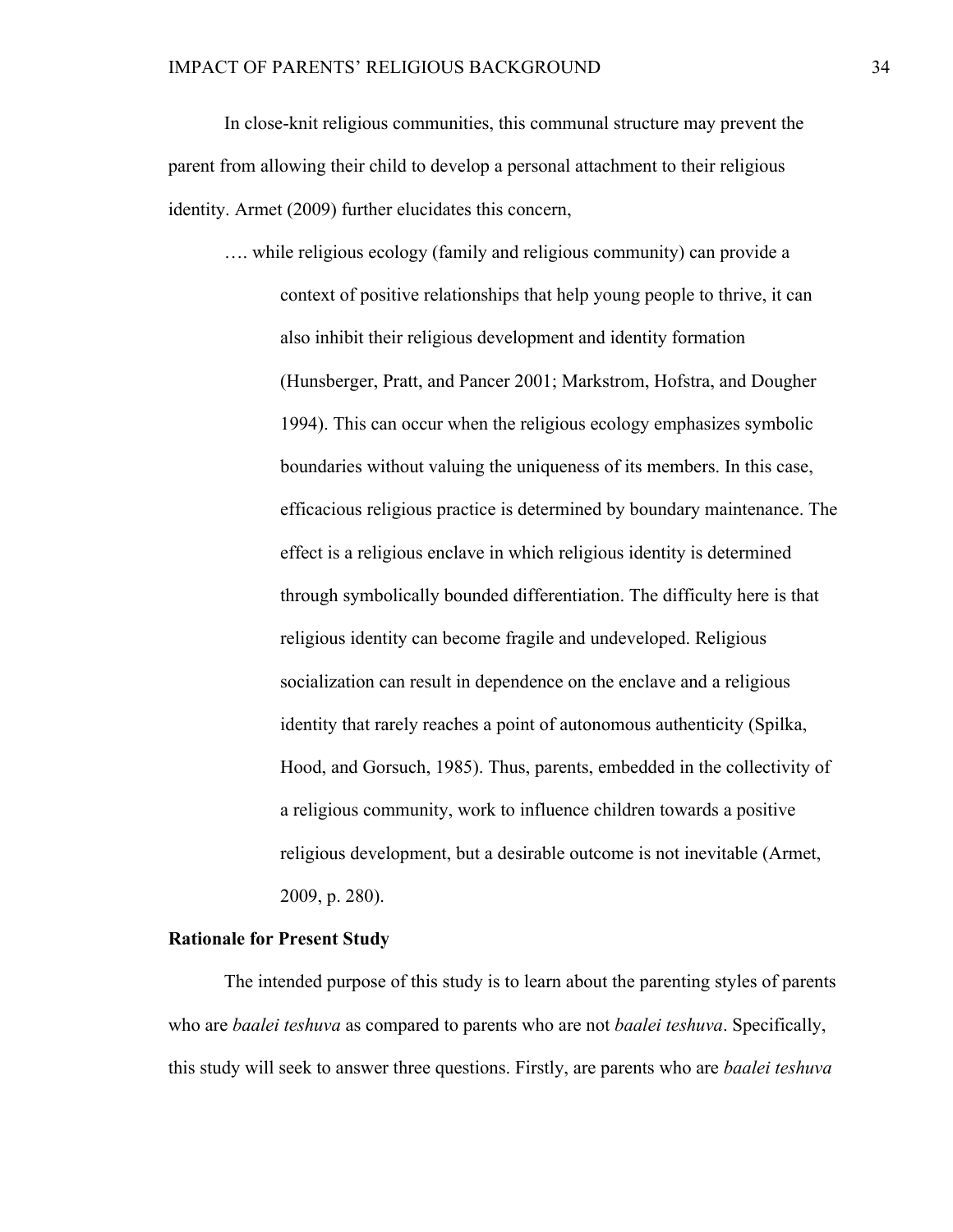more likely to be perceived by their adult children as authoritarian, as compared with those who are not *baalei teshuva*? Secondly, do adult children of *baalei teshuva* report more areas of conflict with their parents around religious matters, as compared with adult children of those who are not *baalei teshuva*? Finally, are those children who report a change in their religious status (report being "more" or "less" religious than how they were raised) more likely to perceive their parents as authoritarian as compared with those who do not report a change?

This study will be useful to *baalei teshuva* who wish to understand the challenges they may encounter when raising their children. It will additionally provide concrete information on the interplay of parenting styles and religious value transmission. This will prove particularly useful to those who support *baalei teshuva,* such as mental health professionals, rabbinic leaders, and Jewish outreach groups, in creating educational programs and parenting trainings that are sensitive to the risk factors unique to the *baal teshuva* and grounded in empirical research.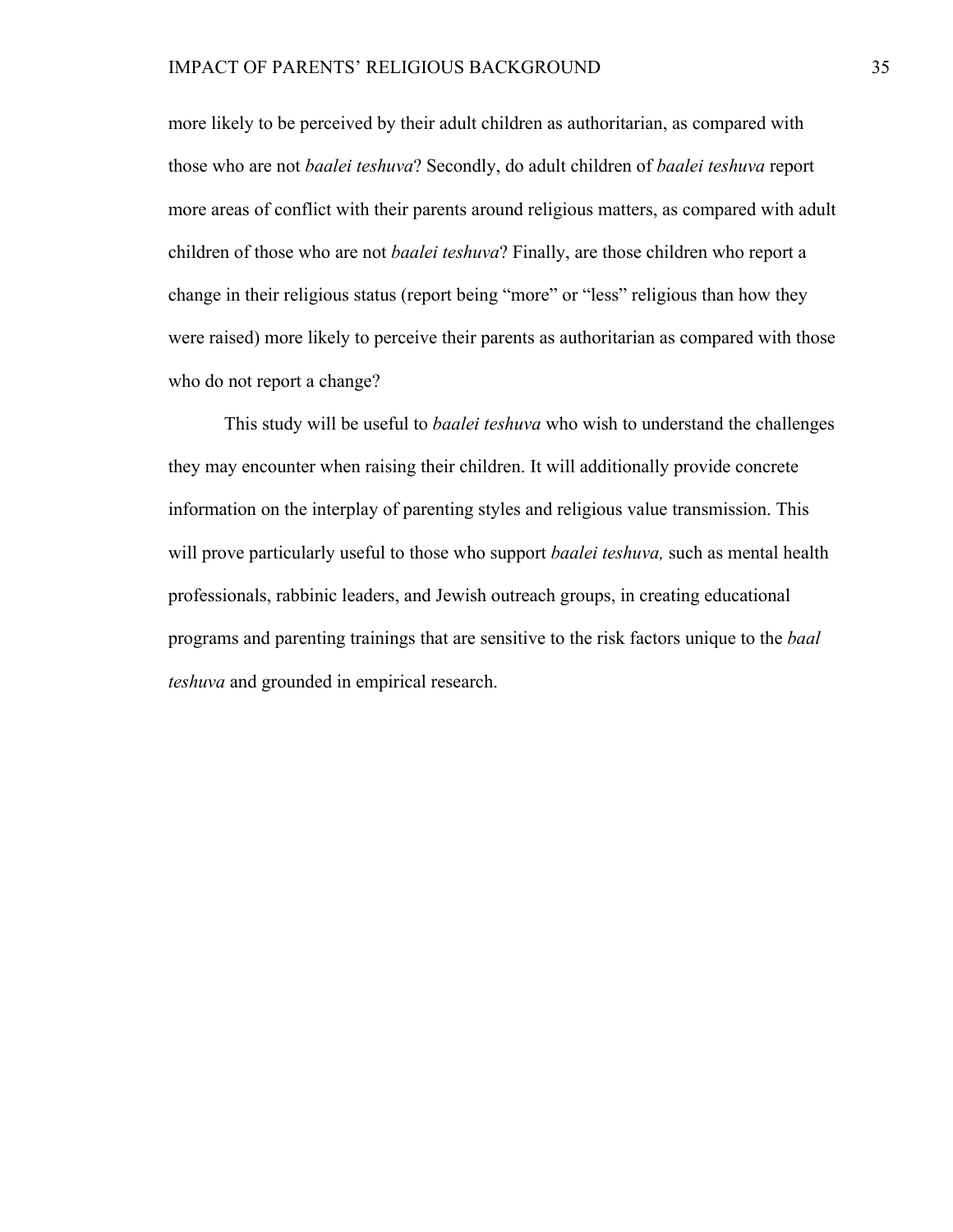#### CHAPTER II

#### **Methods**

# **Participants**

One hundred and forty three participants (118 women and 25 men) ranging from 18-24 years of age ( $M = 21$  years,  $SD = 1.7$  years) participated in this study. Participation in the study was limited to individuals who reported being raised as Orthodox Jews in the United States. Study participants were recruited via advertisements on websites frequented by members of the American Orthodox Jewish community, which included www.vosizneias.com, www.matzav.com, www.yeshivaworld.com, and www.beyondbt.com. These sites were selected in the hopes of recruiting Orthodox Jewish participants.

# **Measures**

All participants completed a demographic questionnaire that provided information on their age, gender, childhood religious affiliation, current religious affiliation, and parents' *baal teshuva* status. A list of religious groups was generated based on a review of dating websites servicing the Orthodox Jewish community, and based on the author's personal knowledge of the community. See Appendix C for the complete demographic questionnaire.

Additionally, participants completed the Parental Bonding Questionnaire (see Appendix C). The Parental Bonding Instrument (PBI) is a 25 item self-administered questionnaire designed to measure adult's memories of their relationship with parents during their first 16 years of life (Tsaousis, Mascha, & Giovazolias, 2012). Answers are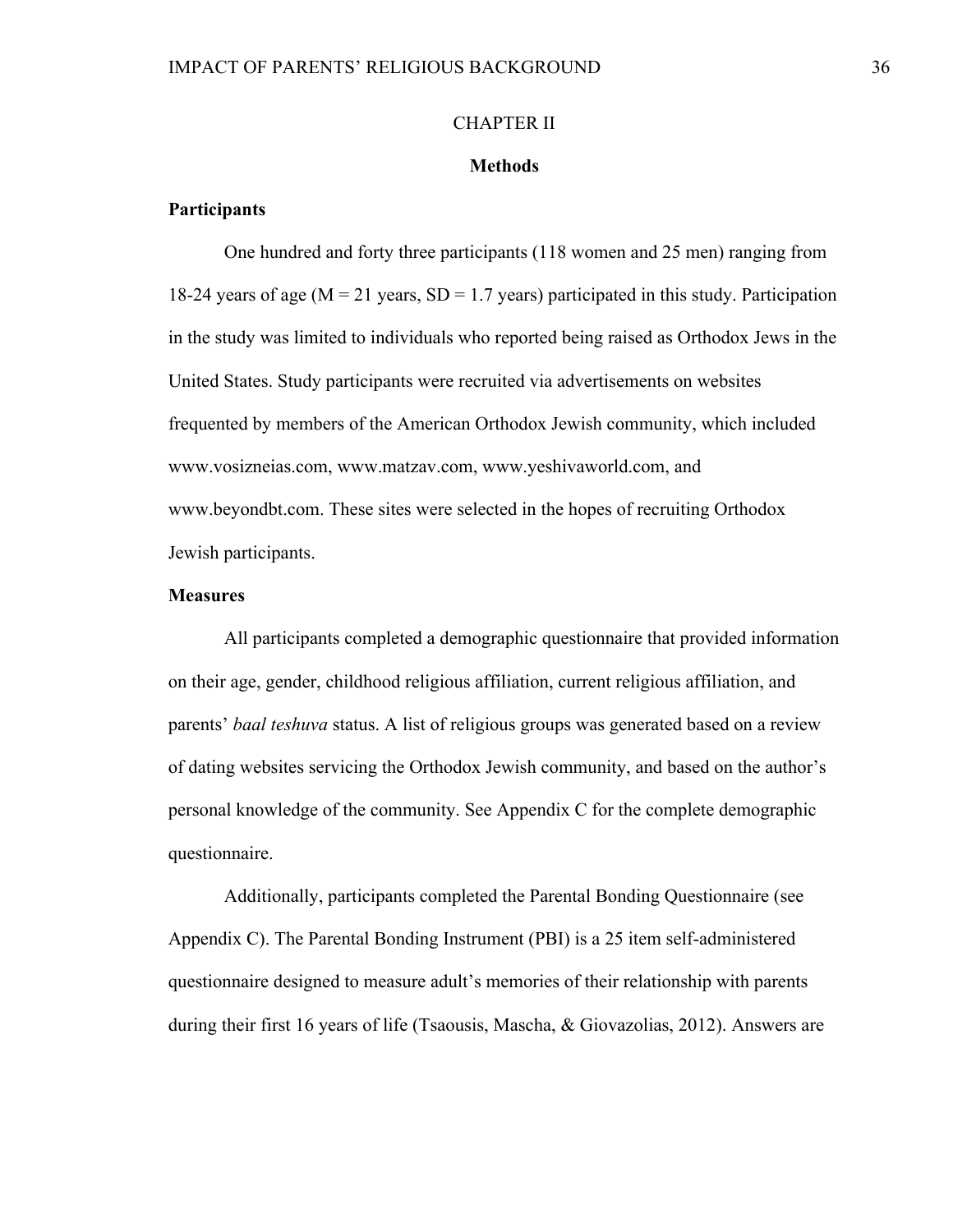given using a four-point response scale  $(0 = \text{very unlike}, 3 = \text{very like})$ . It is administered in a duplicate form, separately assessing relationship with mother and father.

The PBI measures the two primary constructs of parenting style, care and overprotection (Parker, 1990). These two subscales form a constellation of the four parenting styles identified in parenting literature (Parker, 1990). On the PBI, authoritarian parenting style is represented by high scores on the overprotection subscale and low scores on the care subscale. Authoritative parenting is represented by high scores on both the overprotection and care subscales. Low scores on the overprotection subscale combined with high care subscale scores is indicative of a permissive parenting style. Low scores on the overprotection subscale coupled with low scores on the care subscale indicates an uninvolved parenting style (Parker, Tupling, & Brown, 1979).

This scale has been found to have good psychometric properties, both in its reliability (Kendler, Sham, & MacLean, 1997; Kendler, 1996; Wilhelm, Niven, Parker, & Hadzi, 2005), as well as validity of perceived characteristics of the parent (Narita et al., 2000; Parker, Tupling, & Brown, 1979; Parker, 1990). The PBI has good to excellent internal consistency, with split-half reliability coefficients of .88 for the care subscale and .74 for the overprotection subscale. Test-retest reliability is good, with three-week testretest correlations of .76 for care and .63 for overprotection (Parker, Tupling, & Brown, 1979).

The author created a questionnaire (see Appendix C) to assess areas of religious conflict between child and parent in the Orthodox Jewish community because no such measure exists. This measure was based on informal conversation with rabbinic leaders, community members and mental health professionals who work with the community.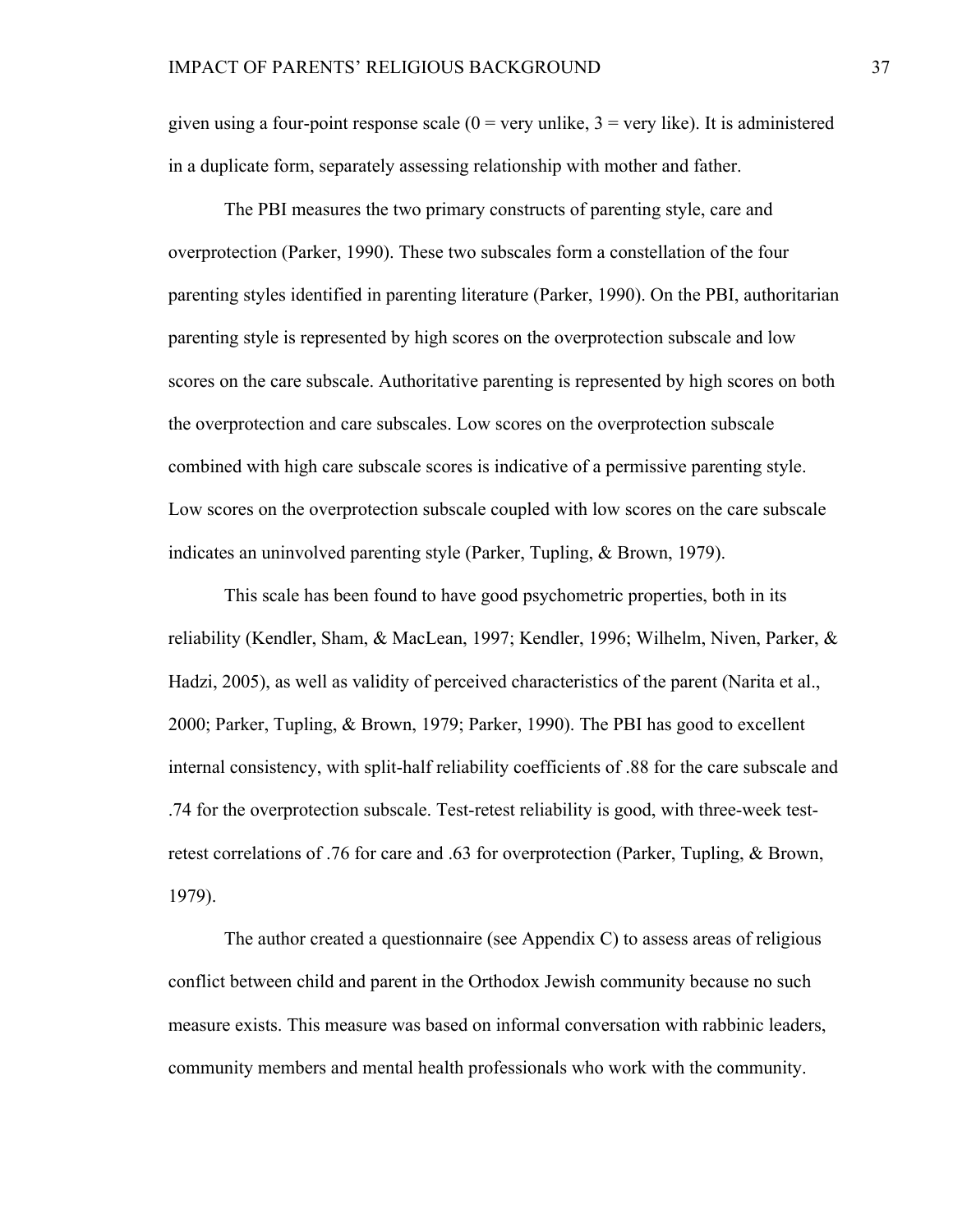Specific themes regarding areas of conflict emerged from these conversations, and a questionnaire was developed based on the most frequently reported areas of conflict. Subjects were asked if they recalled arguing with their parents about a number of sample issues. Sample issues include arguments about dress, such as wearing a religious headcovering or skirt, involvement in secular culture, contact with opposite gender, *Shabbas*, *Kashrus*, prayer and *Torah* study. Additionally, subjects were asked if there were any other issues that they remember arguing with their parents about during their childhood or adolescent years.

To compute number of conflict areas, survey items were divided into categories based on face validity of items. Identified categories were: clothing and dress, social contact with opposite gender, involvement in secular culture, prayer and *Torah* learning, *Shabbas*, and *Kashrus* (see Table 1 for complete list of survey items and categories). Survey questionnaire also allowed participants to identify other areas of conflict. The majority of conflicts that participants identified clearly belonged to one of the above categories and were computed into the correct category. All other specified conflicts were categorized as "other." Number of conflict areas was computed by counting any category in which at least one survey item was endorsed. Number of conflict areas ranged from 0 (no conflict endorsed) to 7 areas of conflict (maximum) endorsed. See Table 2 for a breakdown of the items endorsed. At present, no psychometric data exists for this measure.

# **Procedure**

This study was conducted via online survey in order to provide participants with maximum anonymity, as well as to facilitate the participation of greater numbers of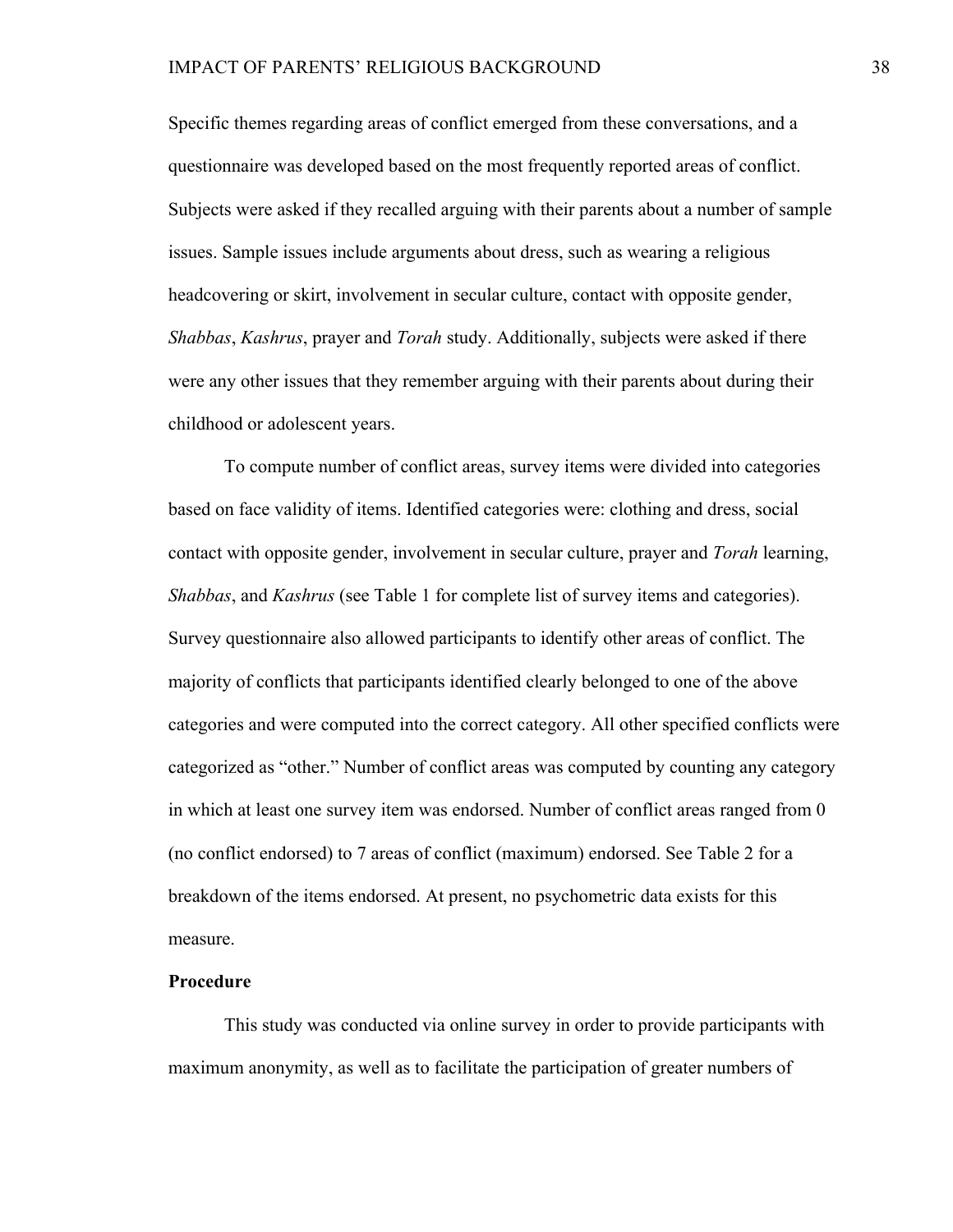# IMPACT OF PARENTS' RELIGIOUS BACKGROUND 39

participants. Participants were recruited via advertisements on websites frequented by the American Orthodox Jewish community (see Appendix B). The advertisement included a link to the survey website, which was hosted by surveymonkey.com. Upon accessing the survey home page, subjects were presented with a consent form. Consent to participate in the study was communicated via clicking on the "I accept" button at the end of the consent form.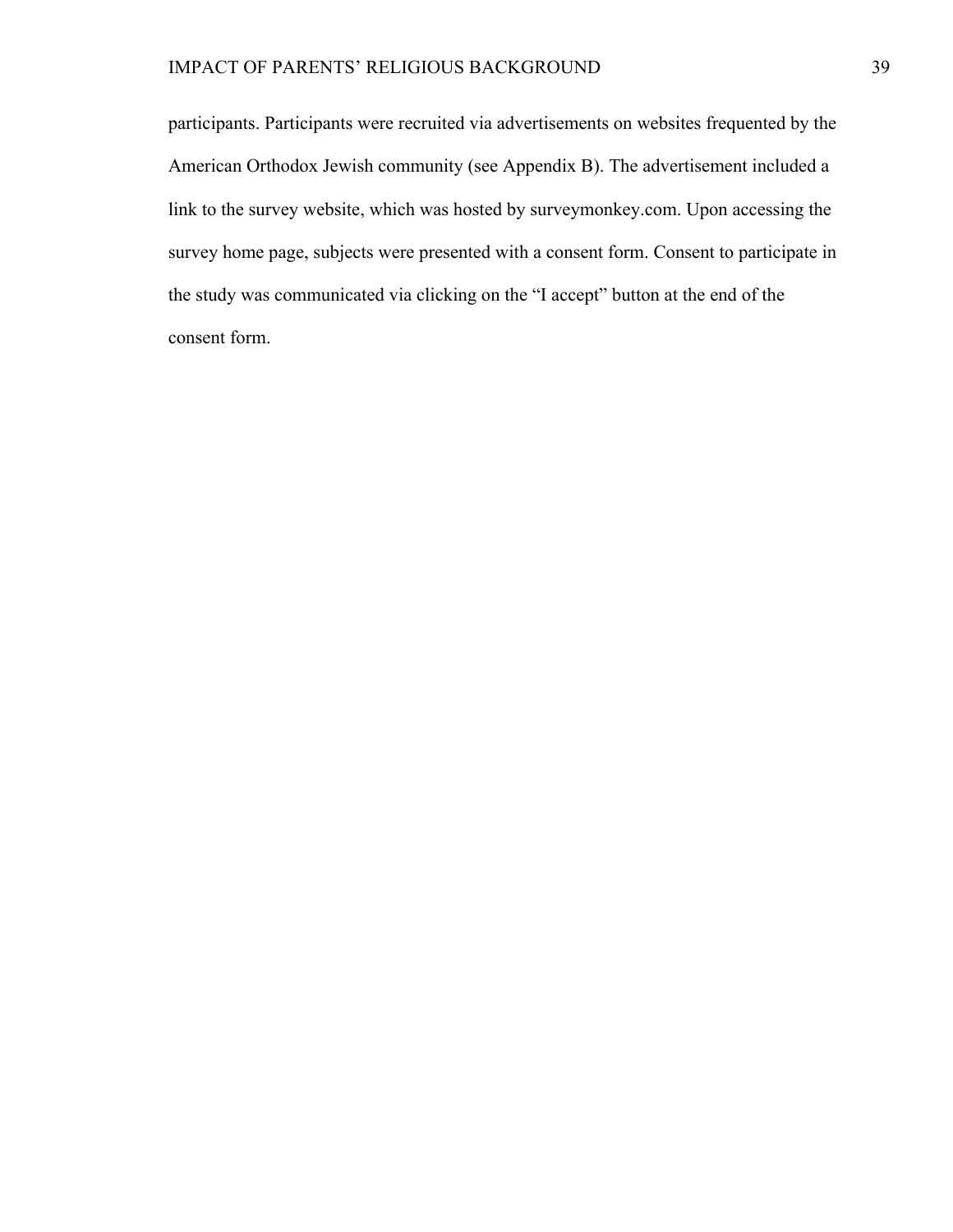#### CHAPTER III

#### **Results**

#### **Descriptive Statistics**

Data for this study were collected over a period of two months. During this period, 255 surveys were started. Of these, 143 surveys were completed in full. These 143 completed surveys were used for the following analyses.

Study subjects were 82.5% female ( $n = 118$ ) and 17.5% male ( $n = 25$ ). The ages of subjects ranged from 18 to 24. Average age for females was 21 (*SD* = 1.69) and average age for males was  $22 (SD = 1.58)$ .

Survey participants self-identified as belonging to one of the following groups: Strictly Chassidish, Chassidish, Modern Chassidish, Heimish, Very Yeshivish, Yeshivish, Modern Yeshivish, Mainstream Orthodox, Modern Orthodox Machmir, Modern Orthodox Middle of the Road, Modern Orthodox Liberal, Not Religious or Other. Respondents who selected "Other" defined themselves as "Chabad." For the purposes of data analysis, these groups were divided into four categories. Table 3 lists the categories of the religious groups. Exact breakdown of religious category identification by gender can be seen in Table 4.

Of the 143 participants, 16 reported that both their parents were BT. Twenty respondents indicated that only their father was a BT, 12 reported that only their mother was a BT, and 95 said that neither parent was a BT.

#### **Hypothesis 1**

In the first hypothesis it was predicted that parents who are *baalei teshuva* are more likely to be viewed by their children in ways that are categorized as authoritarian, as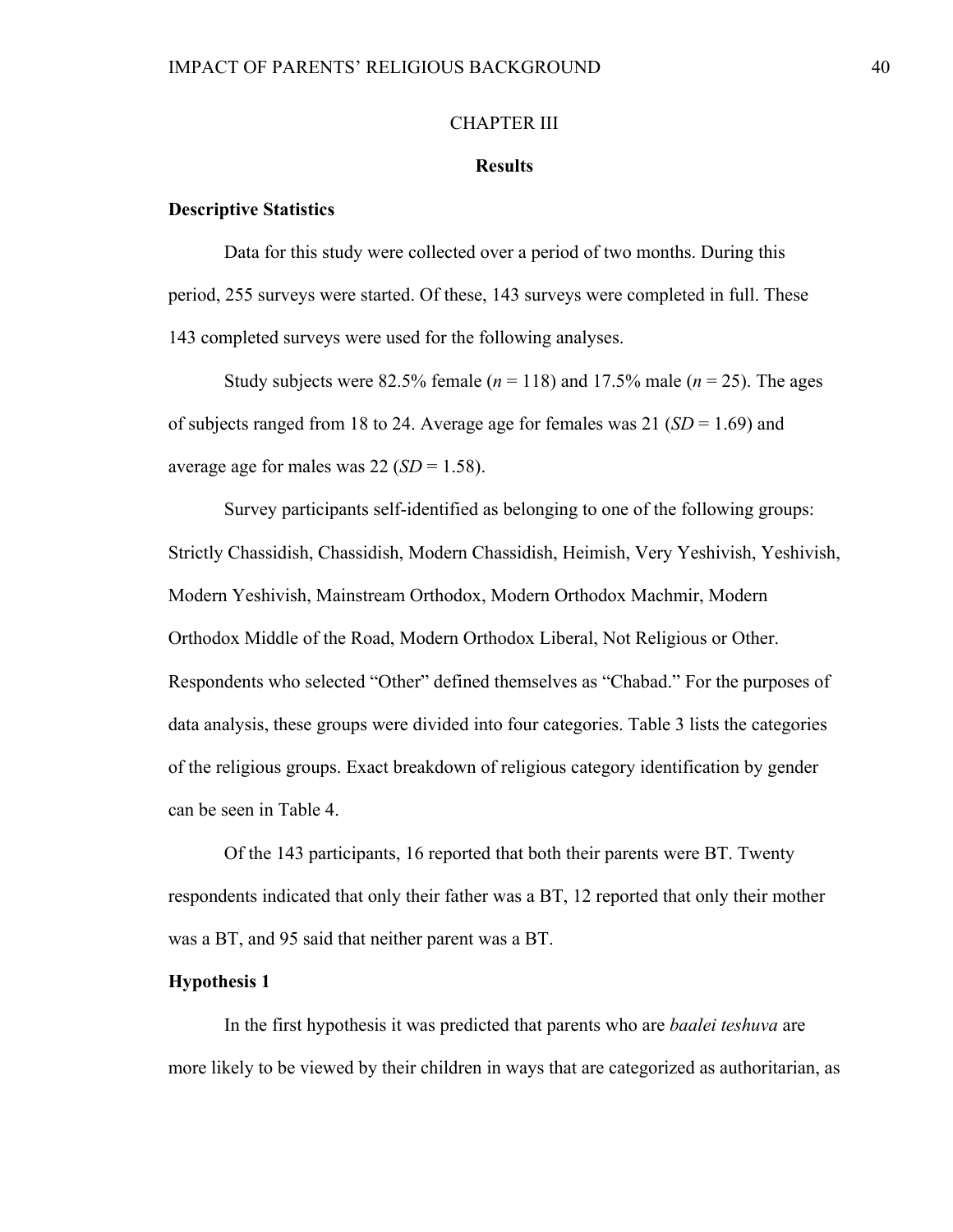compared to non-*baalei teshuva* parents. This hypothesis was tested for mothers and fathers separately.

A Fisher Exact Test was conducted to test for the relationship between father's BT status and father's perceived parenting style. A statistically significant relationship between father BT status and father Authoritarian status was found, with  $\chi^2(1, N = 143) =$ 5.07,  $p = 0.03$ . See Table 5.

Similarly, a statistically significant relationship between mother BT status and mother Authoritarian style was found as well, at  $\chi^2(1, N = 143) = 10.57$ ,  $p \le 0.01$ . These results seem to indicate that the ratio of Authoritarian parents amongst the *baal teshuva* group is greater than amongst the non-*baal teshuva* group. See Table 6.

In sum, both *baal teshuva* and non-baal teshuva parents were viewed as nonauthoritarian. However, a significant difference was found between the *baal teshuva* and non-*baal teshuva* groups with *baal teshuva* parents viewed as significantly more authoritarian. Thus, while an authoritarian style was more common among the *baalteshuva,* an authoritarian style was less common in both groups.

# **Hypothesis 2**

In the second hypothesis it was predicted that children of *baalei teshuva* would report more areas of conflict with their parents around religious matters than do children of non-*baalei teshuva.*

A logistic regression analysis was conducted to predict father's BT status using number of conflict areas as predictors. A test of the full model against a constant only model was statistically significant, indicating that the number of conflict areas was higher for BT fathers than for non-BT fathers ( $\chi^2 = 4.25$ ,  $p = 0.04$  with  $df = 1$ ). The Wald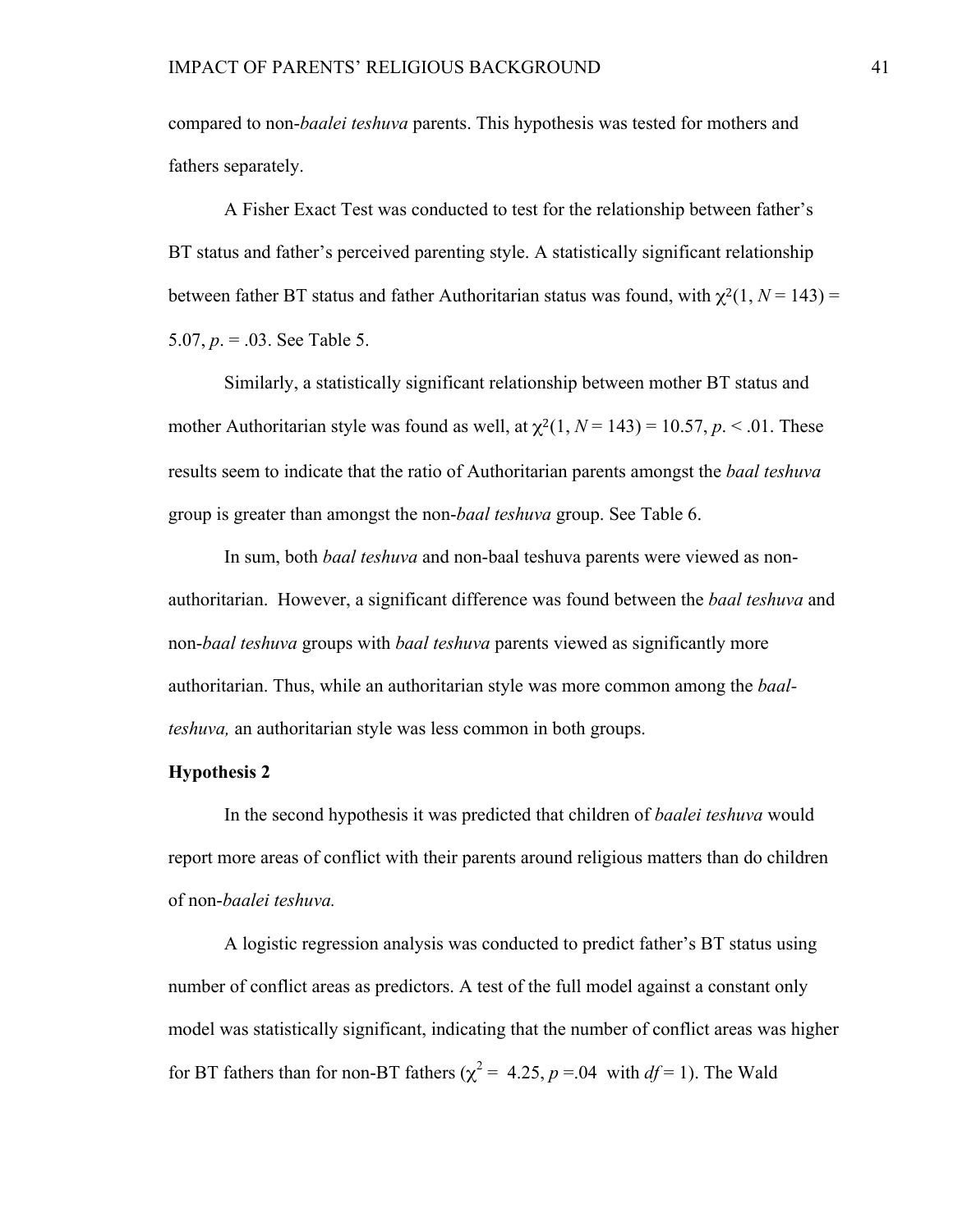criterion demonstrated that number of conflict areas made a contribution to prediction (*p* < .05). However, the low odds ratio of .74 suggest that father's BT status is unlikely to contribute significantly to increase in conflict areas with child.

A second logistic regression analysis was conducted to predict mother's BT status using number of conflicts as predictors. A test of the full model against a constant only model was not statistically significant, indicating that the predictor did not reliably distinguished between BT and non BT mothers ( $\chi^2$  = .75, *p* =.4 with *df* = 1). The Wald criterion demonstrated that number of conflict areas did not make a significant contribution to prediction  $(p=4)$ , as was confirmed by an odds ratio of .87.

# **Hypothesis 3**

The final hypothesis in this study predicted that individuals who reported a change in religious status (indicated by responding that they are "more" or "less" religious than how they were raised) are likely to have one or both parents who they viewed as authoritarian. This hypothesis was tested for mothers and fathers separately.

A Chi-Square analysis was conducted to test for the relationship between father's perceived parenting style and religious change. The relationship between father Authoritarian status and religious change was not statistically significant, with  $\chi^2(1, N =$  $143$ ) = 3.45,  $p = 0.06$ . Another Chi-Square analysis was conducted to test for the relationship between mother's perceived parenting style and religious change. A statistically significant relationship between mother Authoritarian status and religious change was found, with  $\chi^2(1, N=143) = 5.27$ ,  $p = 0.02$ . These results indicate that mother's perceived Authoritarian parenting style is significantly related to religious change, but father's parenting style is not.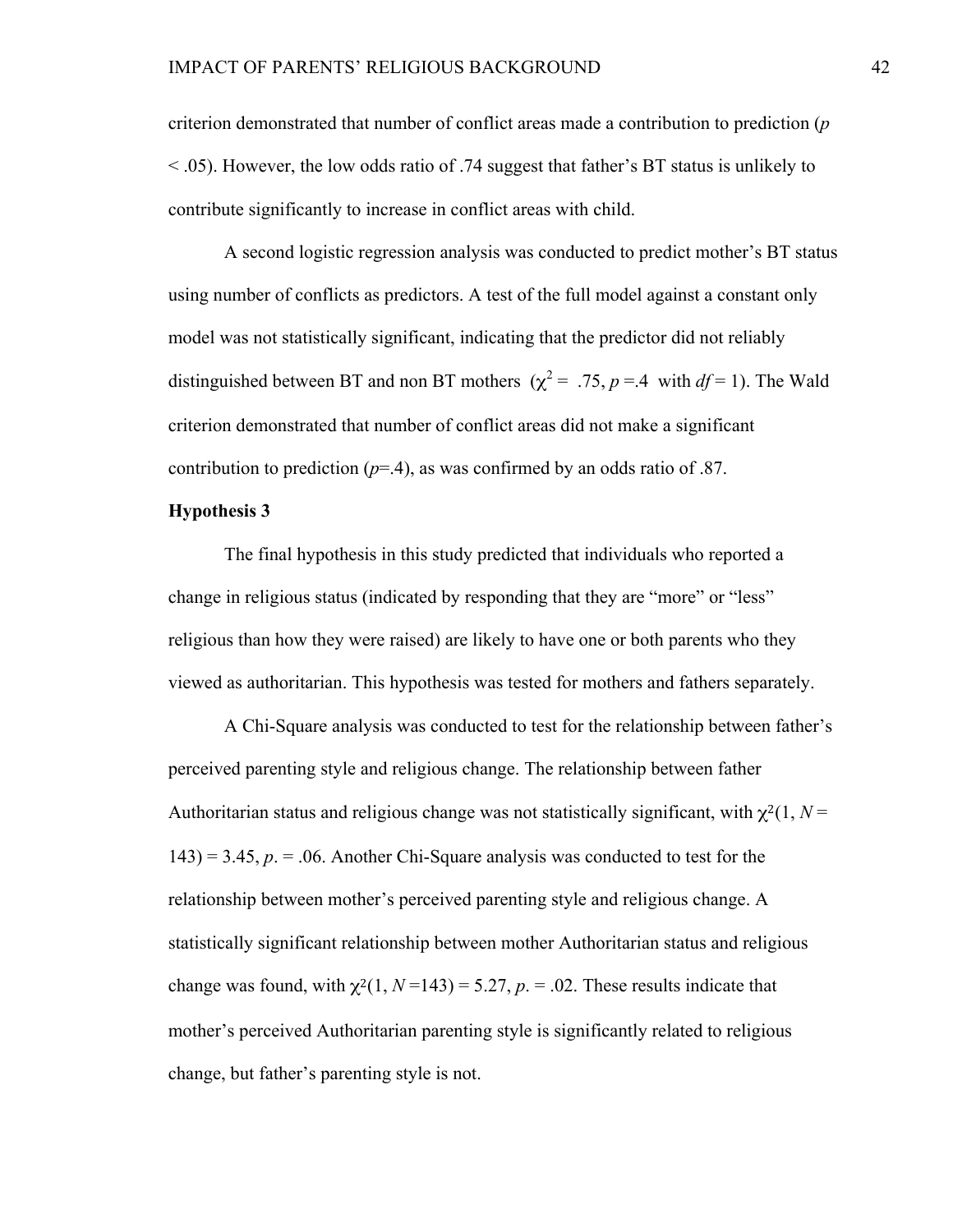#### CHAPTER IV

#### **Discussion**

This study examined the parenting style of *baalei teshuva* from the perspective of their children, and the impact of parenting style on religious outcomes.

#### **Hypothesis 1**

The first hypothesis findings that *baalei teshuva* parents are more likely to be perceived as authoritarian than are non-*baalei teshuva* parents coincides with a related study conducted by Beit-Hallahmi and Nevo (1987) in Israel. Beit-Hallahmi and Nevo conducted structured interviews and administered a Hebrew version of the F-scale (a measure of authoritarian personality style) to 59 male *baalei teshuva* in Israel. As a control, they conducted the same structured interviews and administered the same scale to a group of 59 men who had remained secular. Results of their study indicated that the *baalei teshuva* scored significantly higher on measures of authoritarian personality. Though this study is not a recent one, the results appear to coincide well with the current study under discussion. Kor, Mikulincer and Pirutinsky (2012) found similar results. Kor and colleagues found that that parents who are *baalei teshuva* report lower levels of warmth toward their children, a characteristic of authoritarian parenting.

Providing strict parenting may inhibit the development of a healthy religious identity (Armet, 2009). To prevent a child from questioning and struggling would be to prevent them from developing a deep and mature commitment to their heritage (Fisherman, 2002). The *baal teshuva* parent appears to commonly use an authoritarian parenting style, thereby impeding the child's religious development, and possibly resulting in harmful emotional outcomes as well. The results of this study would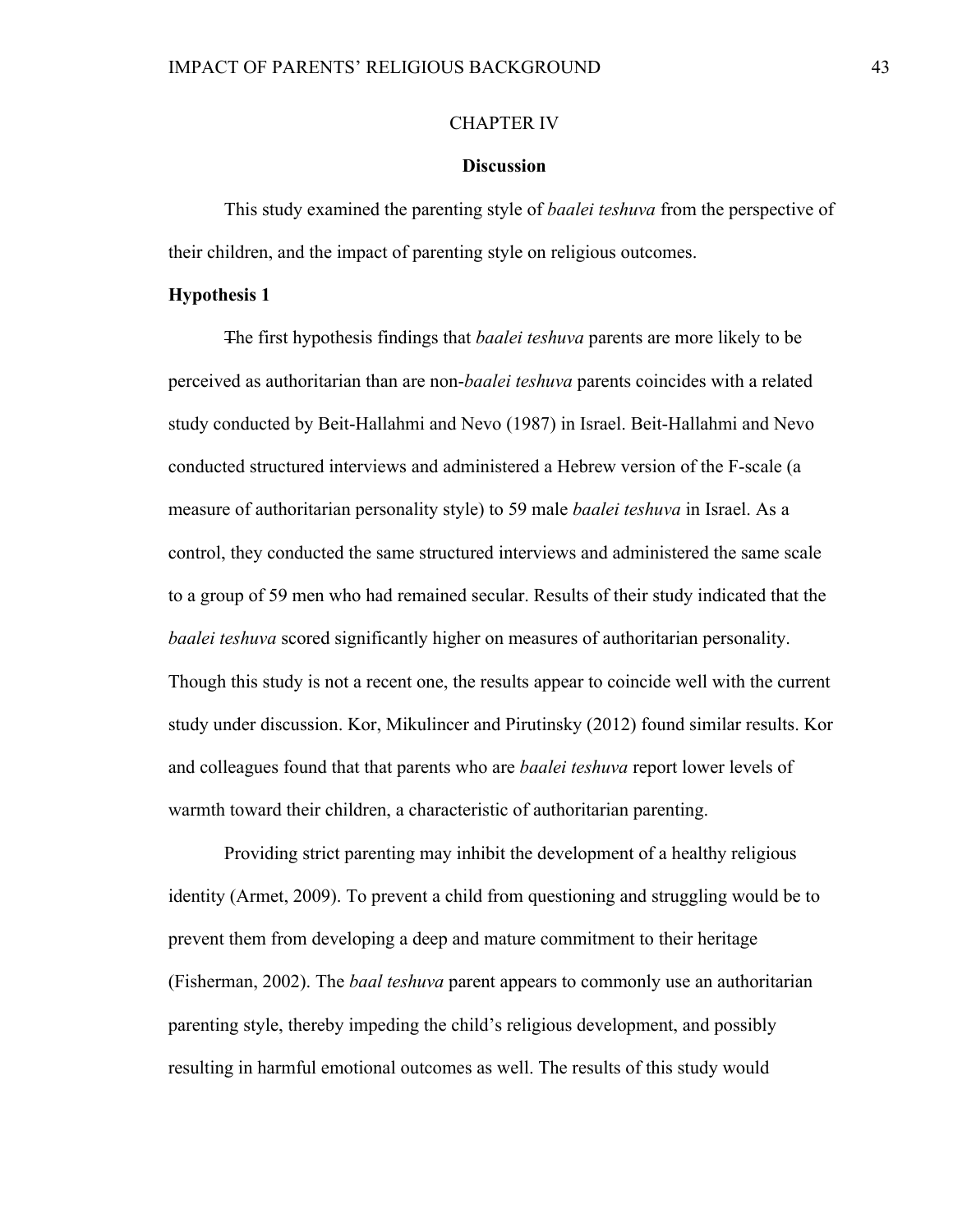therefore suggest that children of *baalei teshuva* might be at greater risk of not being able to develop a mature commitment to their heritage.

This study indicates that *baalei teshuva* parents are more likely than non-*baalei teshuva* parents to have an authoritarian parenting style. This phenomenon may be due to any number of factors including concern over integration within the community (Haber, 2004). The results of this study show that on a whole authoritarian parenting has negative religious outcomes for children of *baalei teshuva*. This is noteworthy because the Orthodox community can be considered a collectivist culture (Schechter, 2009), and in collectivist cultures where obedience to authority is valued, authoritarian parenting styles have been found to lead to healthy functioning in children (Gunnoe, Hetherington & Reiss, 1999).

 Additionally, data on families of *baalei teshuva* suggest poorer emotional outcomes. However, due to the dearth of research on outcomes of parenting styles with the Orthodox Jewish community, it cannot be stated with certainty that the poor outcomes observed in families of *baalei teshuva* are truly a result of stricter parenting.

# **Hypothesis 2**

The second question examined in this study was whether children of *baalei teshuva* report more areas of religious conflict with their parents as compared to children of non-*baalei teshuva*. Analysis of results showed no significant impact of parent *baal teshuva* status on number of conflict areas.

#### **Hypothesis 3**

The final hypothesis in this study predicted that individuals who reported a change in religious status from their upbringing (responding that they are "more" or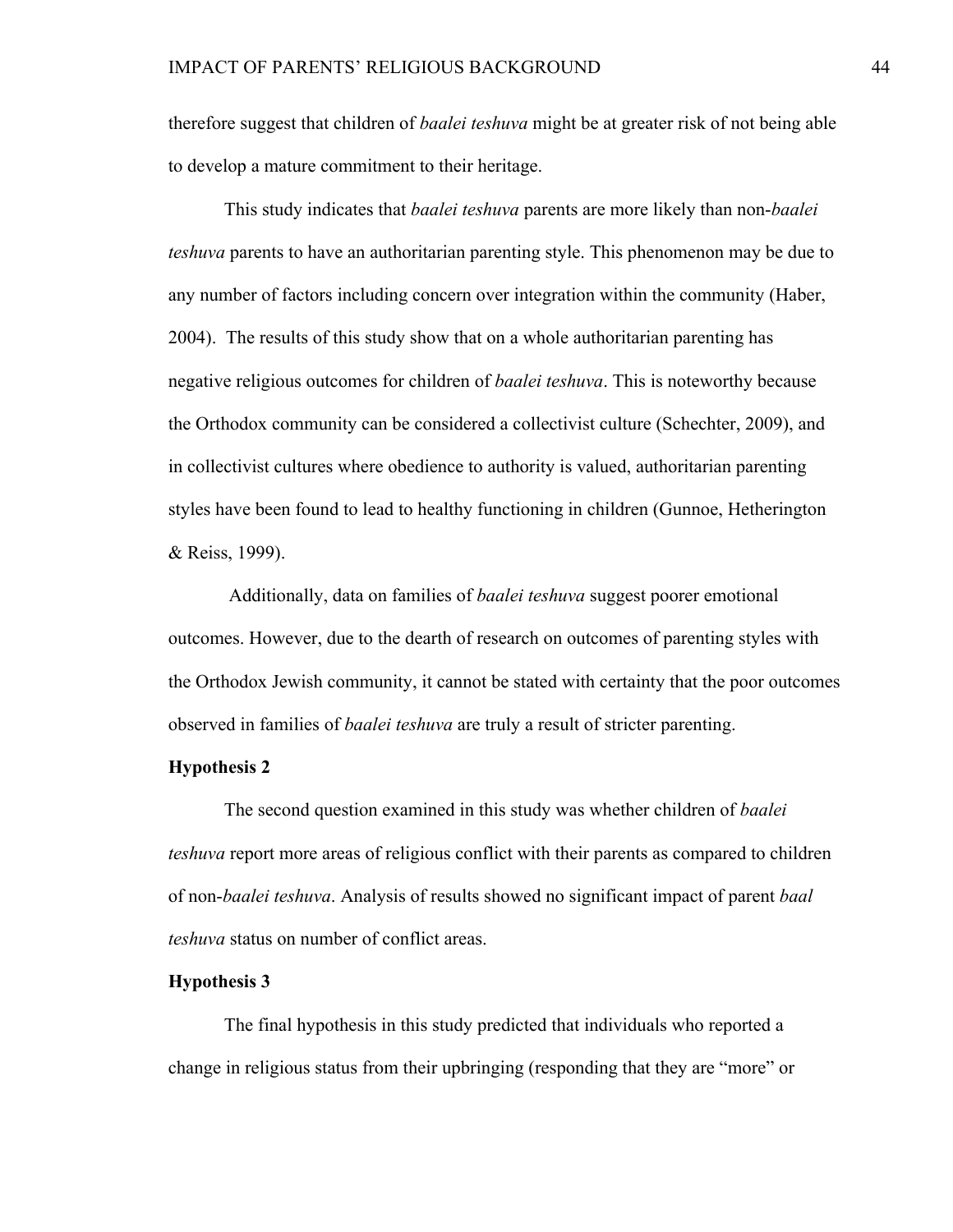#### IMPACT OF PARENTS' RELIGIOUS BACKGROUND 45

"less" religious than how they were raised) are more likely to have perceived their parents as authoritarian. Results of this study indicated that while a mother's authoritarian parenting style was predictive of religious change, the father's parenting style was not. The simplest explanation for this is, as discussed in the research, is because authoritarian parenting may inhibit the development of a healthy religious identity by preventing a child from questioning and struggling (Armet, 2009; Fisherman, 2002).

The sex role model of socialization states that sons receive their values largely from their fathers, and daughters receive their values predominantly by transmission from their mothers (Acock & Bengtson, 1978; Vollebergh et al, 1999). Therefore, for the female participants in this study, religious value transmission is more strongly impacted by their mothers than their fathers. It stands to reason that had there been more male participants in this study, impact of father's parenting style may have been larger. In order to properly test this hypothesis, a study with a larger sample size of male participants would be needed to ensure stronger statistical power in the study.

#### **Limitations**

"One advantage of online survey research is that it takes advantage of the ability of the Internet to provide access to groups and individuals who would be difficult, if not impossible, to reach through other channels (Wright, 2005)." Conducting this study online created a sense of anonymity that may have allowed subjects to answer questions more honestly than would have been possible to achieve in person. However, there is an inherent selection bias in who is reached. For example, advertisements for this study were placed on websites frequented by members of the Orthodox Jewish community.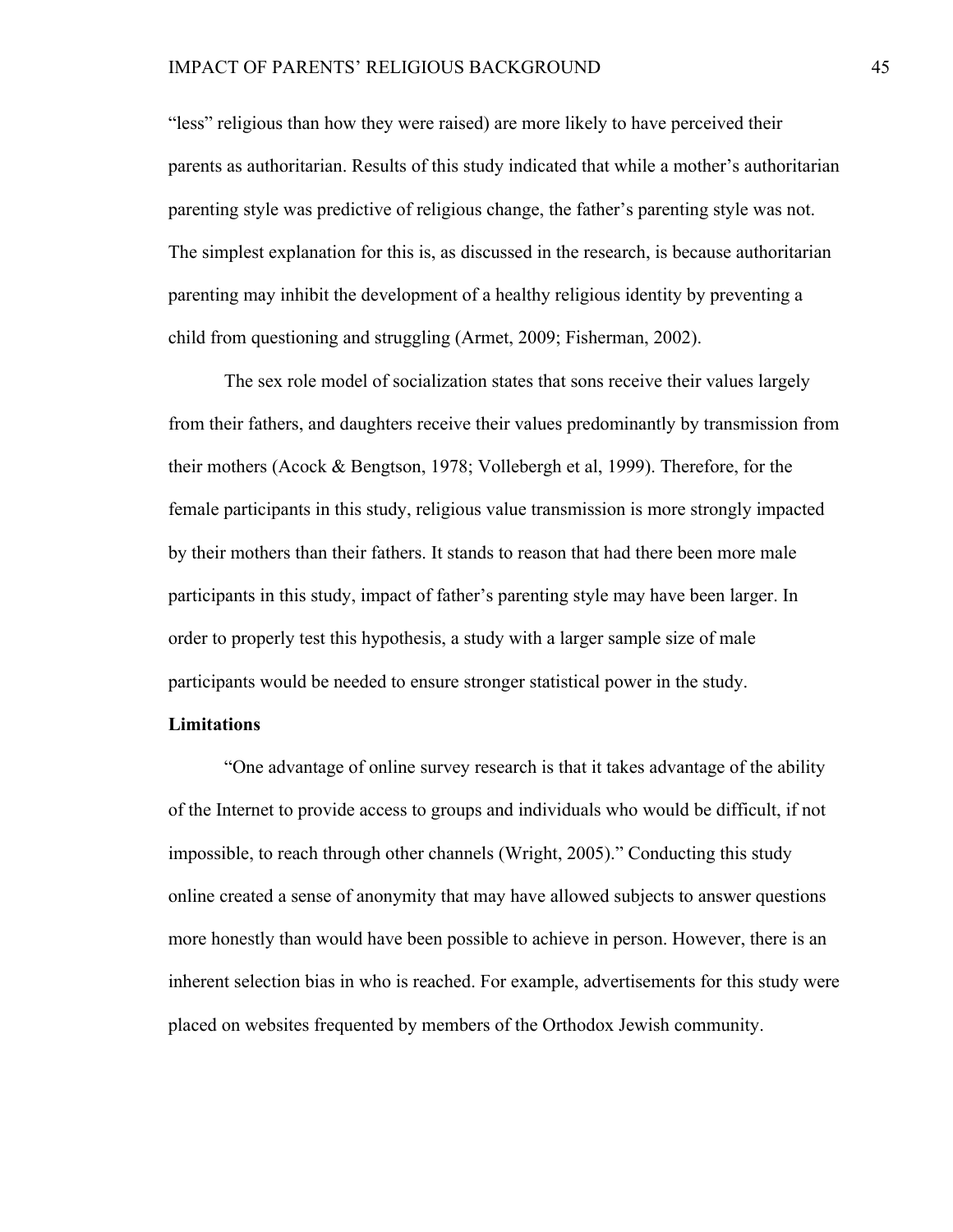Therefore, individuals who are no longer religious may have been less likely to access the survey. When interpreting study results this potential limitation must be acknowledged.

Of 255 online surveys that were begun and 143 of these were completed, yielding a completion rate of 56%. In order to understand the survey response rates, data on standard response rates for online research studies was reviewed. A meta-analysis of 68 online surveys found a standard response rate of 39.6% (Cook, Heath, & Thompson, 2000). This suggests that the response rate for this study is relatively high for studies of this kind.

Of note, eighty-two percent of the respondents to this survey were female, which is higher than the average 57% rate of female respondents on online surveys (Gosling, Vazire, Srivastava, & John, 2004). This is likely due to culturally-based internet access availability. Amongst the Yeshiva Orthodox and Chassidic subgroups, women generally have more internet access than do men due to religious and cultural sanctions. Among the Modern Orthodox subgroup, rates of internet access is equal across genders. This is reflected in the study participant breakdown. Amongst the Yeshiva Orthodox and Chassidic responses, there were significantly higher rates of female respondents. However, the Modern Orthodox subgroup was comprised of 60% female and 40% male, a figure that parallels the norms for online surveys. Due to the significantly higher rates of female respondents to this survey, care must be taken when generalizing study results. As stated previously, one limitation encountered in this study was the difficulty obtaining male subjects. Orthodox Jewish males age 18-24 often do not have readily available internet access. Because of this, study results may not be accurately generalized to the male population.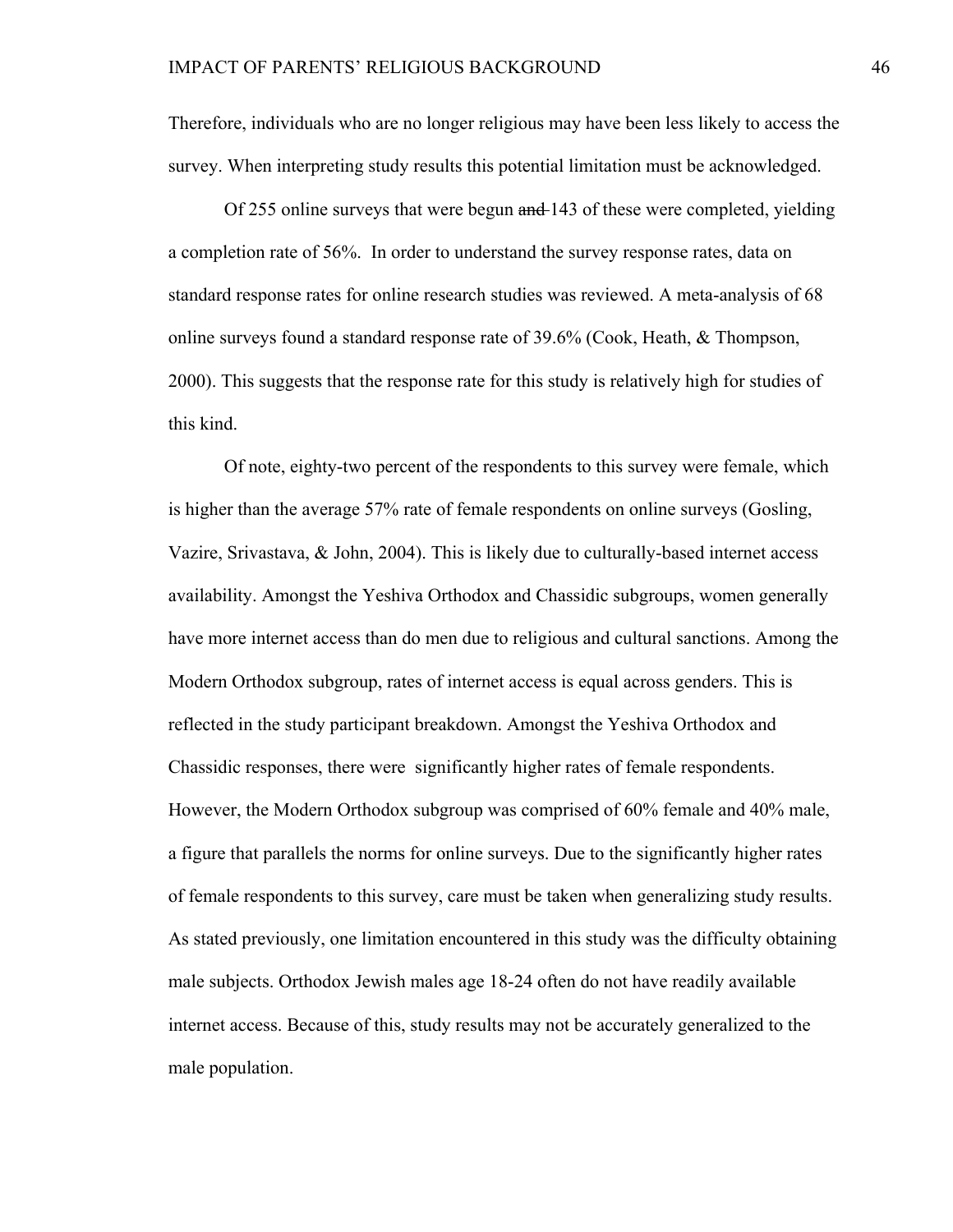An additional limitation within the Orthodox Jewish population, particularly among the right-wing Yeshiva Orthodox and strictly Chassidic groups is a lack of internet access. Therefore, any study that relies on internet access has an inherent respondent bias. This is an important consideration when applying the results of this study to the right wing factions within the Orthodox community.

One other significant limitation to this study is the retrospective study design. Retrospective accounts suffer from the danger of recall bias, in which the validity of the participant's reports are threatened by the limitations of the individuals memories and current beliefs. Future studies may wish to address this limitation by including younger study participants, as well as by studying parent-child pairs.

Due to the online survey design of this study, parent perceptions of their parenting style could not be examined. This study is therefore limited in that it only addresses the perceptions of the children. Use of parent-child pairs would provide a more comprehensive picture of the *baal teshuva* family.

The Areas of Conflict Questionnaire was developed for this study based on interviews with community leaders and mental health professionals. One limitation of using this measure is that the psychometric properties of this scale have not yet been explored. Future research directions can include an assessment of statistical validity and reliability of this measure.

Finally, use of online survey methodology contains a number of inherent limitations. Online surveys are unable to verify the veracity of respondents' claims that they meet criteria for entrance in the study. Additionally, online surveys may be prone to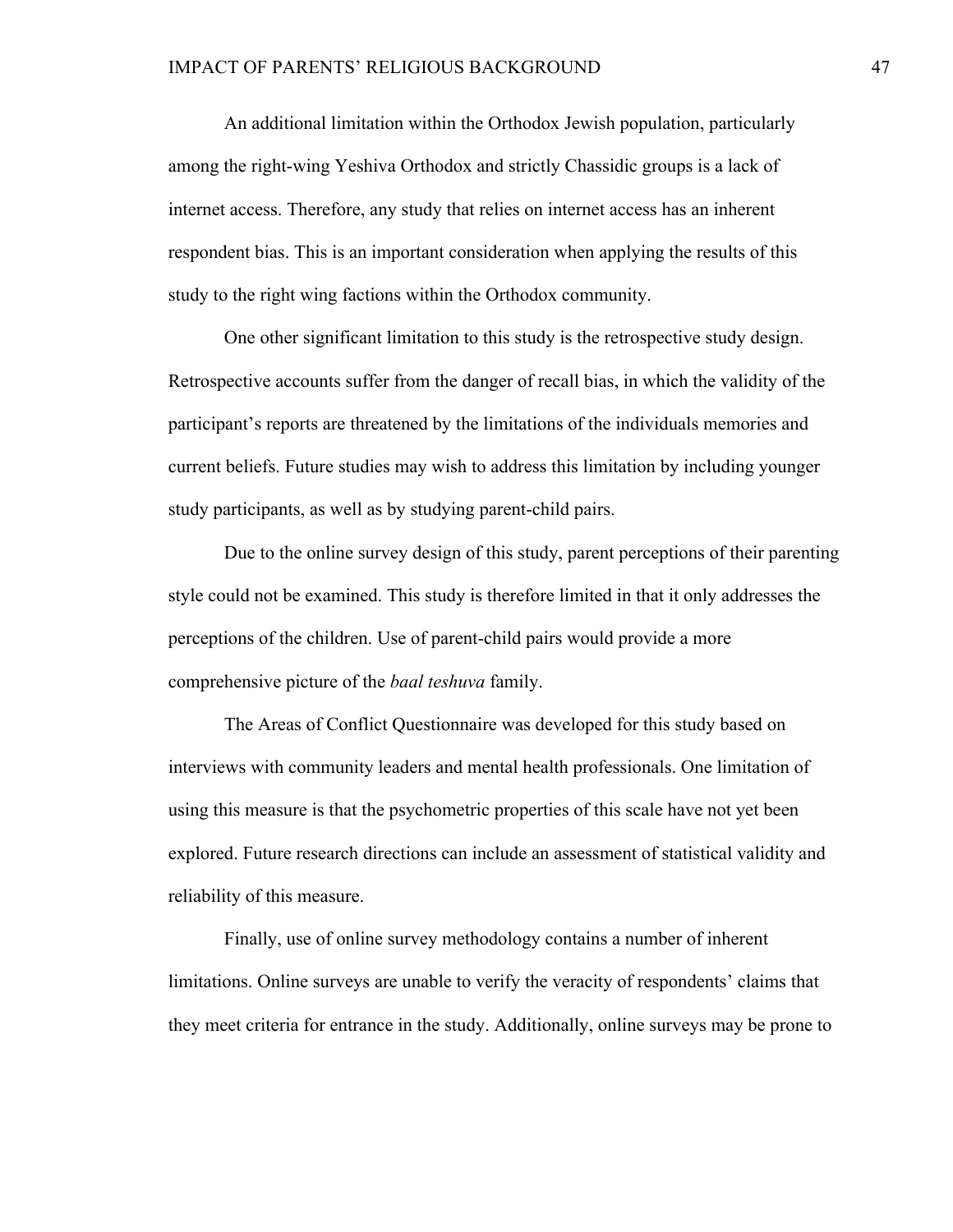a self-selection bias, as there are individuals who are more likely than others to complete online surveys (Wright, 2005).

#### **Future research**

A number of future research areas have been identified. First and foremost, the low level of male respondents to this study presents a serious limitation to the generalizability of the study results. Future studies should therefore examine the role of parent *baal teshuva* status and parenting style as perceived by male offspring. When conducting this research, an online survey is unlikely to be the appropriate methodology, as many religious men do not have regular internet access. Consideration should be given to the best way to reach this population. Alternative options to reach the male population include, but are not limited to, paper and pencil versions of this survey that can be completed at places of worship or other religious gatherings, or via phone interview utilizing synagogue membership lists.

Due to the limited sample size in this study, comparisons of differences of outcomes of authoritarian parenting style across religious subgroups could not be made. However, future research is needed to distinguish its impact amongst some the more collectivist Orthodox subgroups amongst whom an authoritarian parenting style may have more positive outcomes. Future research should compare outcomes of authoritarian parenting style across religious subgroups.

This study reviews the religious outcomes of authoritarian parenting. Further studies should look at the mediating effect of authoritarian parenting on emotional outcomes. This study chose to focus only on religious outcomes, but emotional outcomes are an important factor to study in future research.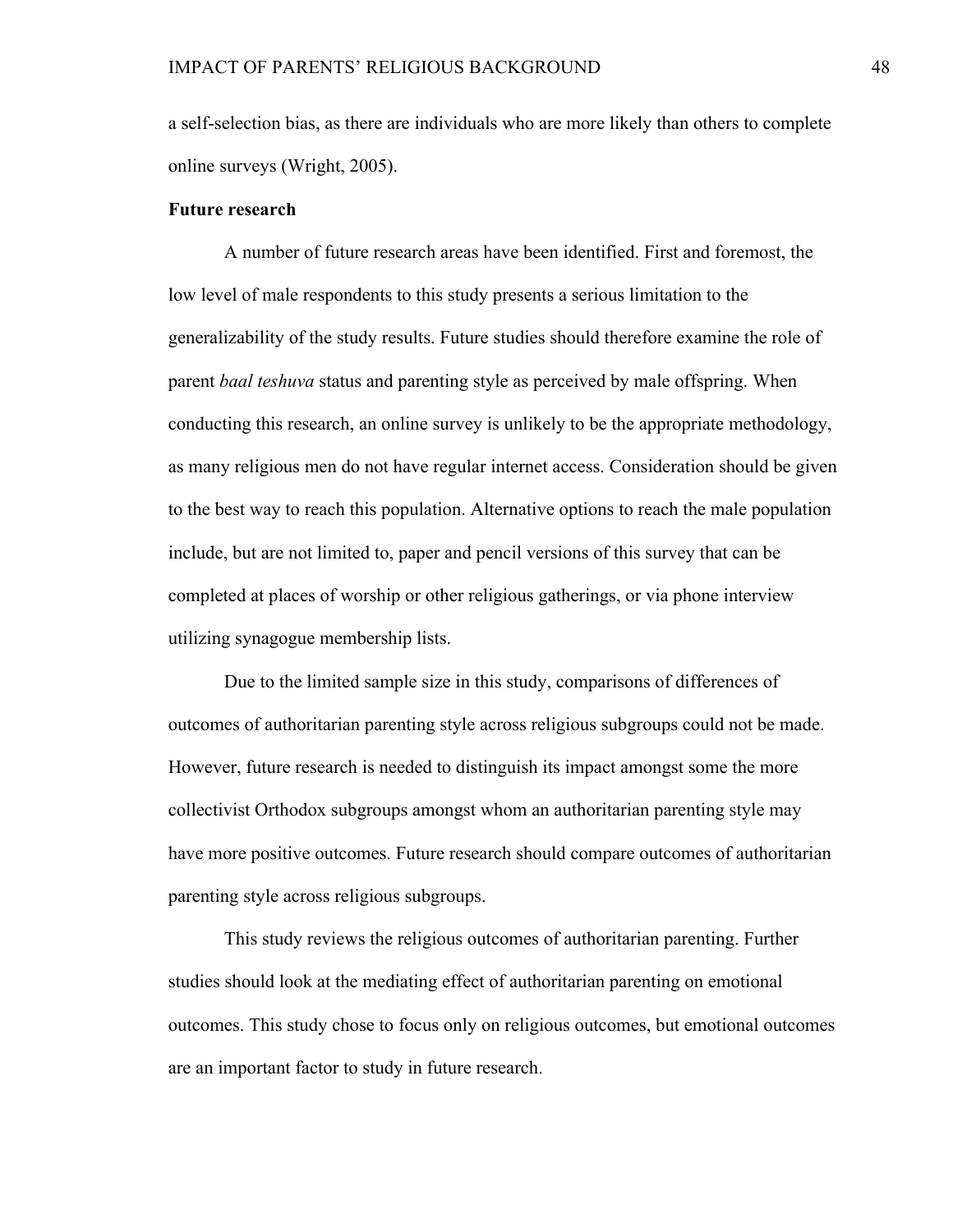This study has identified challenges *baalei teshuva* face as parents. This study neglected to identify inherent stregths that may be present in the *baal teshuva* family. Future research should examine areas of strength that may promote resilient and successful acculturation in *baal* teshuva families.

#### **Practical Implications of Results**

Research by Loewenthal & Rogers (2004) suggests that interventions with parents may be helpful in adapting and changing default parenting styles. This is of particular importance to the *baalei teshuva* themselves, likely the primary consumers of research on *baalei teshuva*. To the *baal teshuva*, information on how to optimally parent their children and successfully transmit religious views is valuable. This study can therefore increase awareness to *baalei teshuva* directly regarding ideal parenting styles for them to adopt.

The second group of consumers of research on children of *baalei teshuva* are psychotherapists and rabbinic counselors who work within this community. Anecdotal reports by therapists suggest that concerns regarding parenting and mental health outcomes in *baalei teshuva* family have been repeatedly observed (Russell & Blumenthal, 2003). Knowledge of common parenting styles among *baalei teshuva* may help mental health professionals properly guide *baalei teshuva* parents and support their children. By understanding that *baalei teshuva* are at increased risk to parent in an authoritarian manner mental health professionals can provide *baalei teshuva* with psychoeducation on healthy parenting models and techniques.

The third group of individuals for whom this information is of vital importance is the Orthodox Jewish outreach organizations. These organizations are in contact with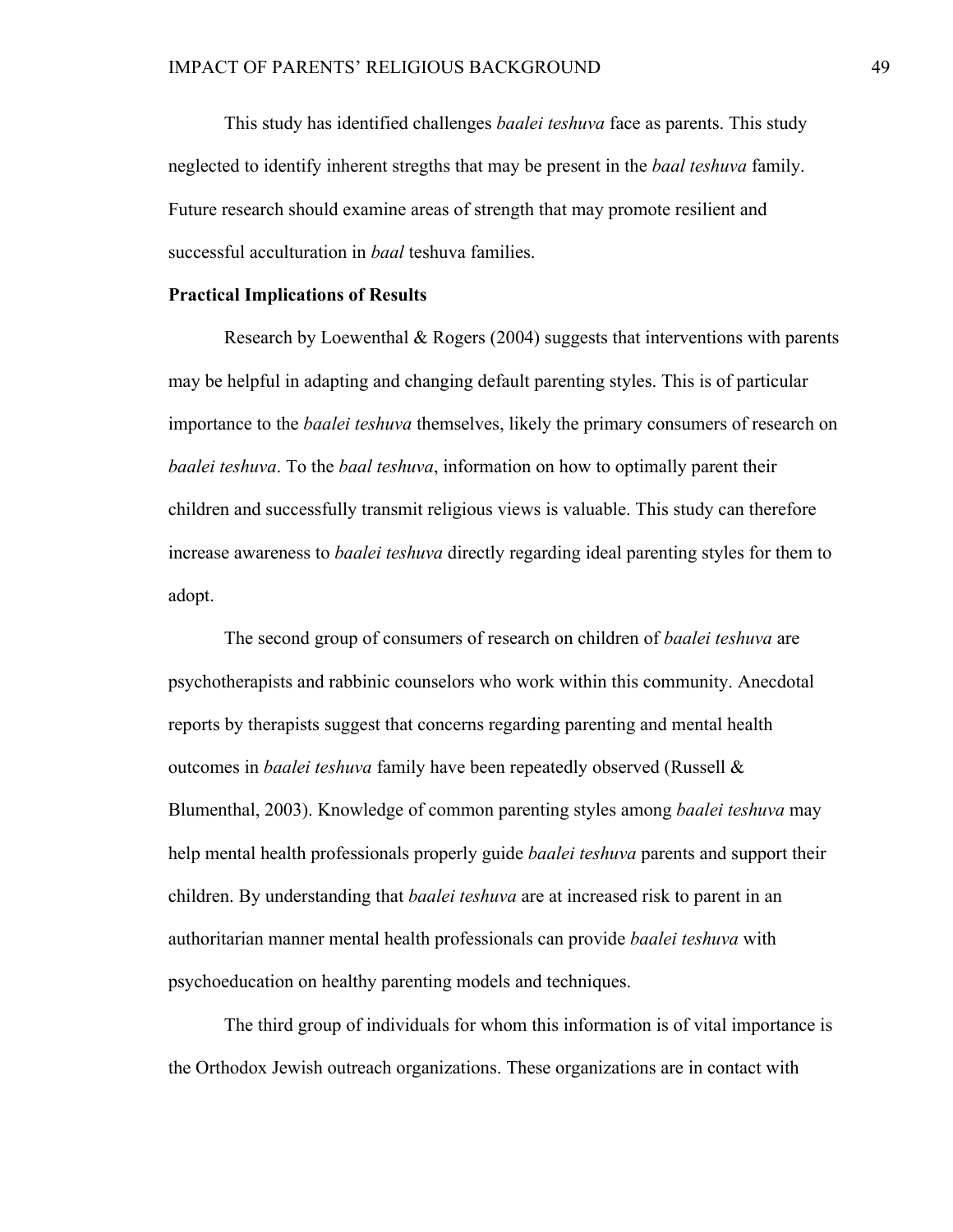*baalei teshuva* from the start of their religious journey. The outreach organizations handhold *baalei teshuva* through the conversion process and through their first tentative steps into the religious world. It is imperative that these organizations expand their support to extend beyond outreach. For the integration of the *baal teshuva* to be completely successful, and for the religious values that they have accepted to be genuinely transmitted to their children, it is vital that the outreach organizations provide continuous support to *baal teshuva* families regarding child-rearing as well as successful community integration.

#### **Conclusion**

In a study of the spiritual process of the baal teshuva, Danzig and Sands (2008) state,

We have been impressed with the courage, willingness to explore the unknown, and persistence of *baalei teshuvah* in their journeys toward spiritual fulfillment. They have been willing to depart from the orientation in which they were raised… to pursue a vision of a more fulfilling spiritual life. They have suffered consequences in losing a life that was familiar… (p. 46)

This author hopes that the information gleaned from this study is helpful to the sincere *baalei teshuva*, their devoted rabbinic and mental health supports, and the numerous Orthodox Jewish outreach organizations to help them transmit their religious heritage to the next generation of Jewish young men and women.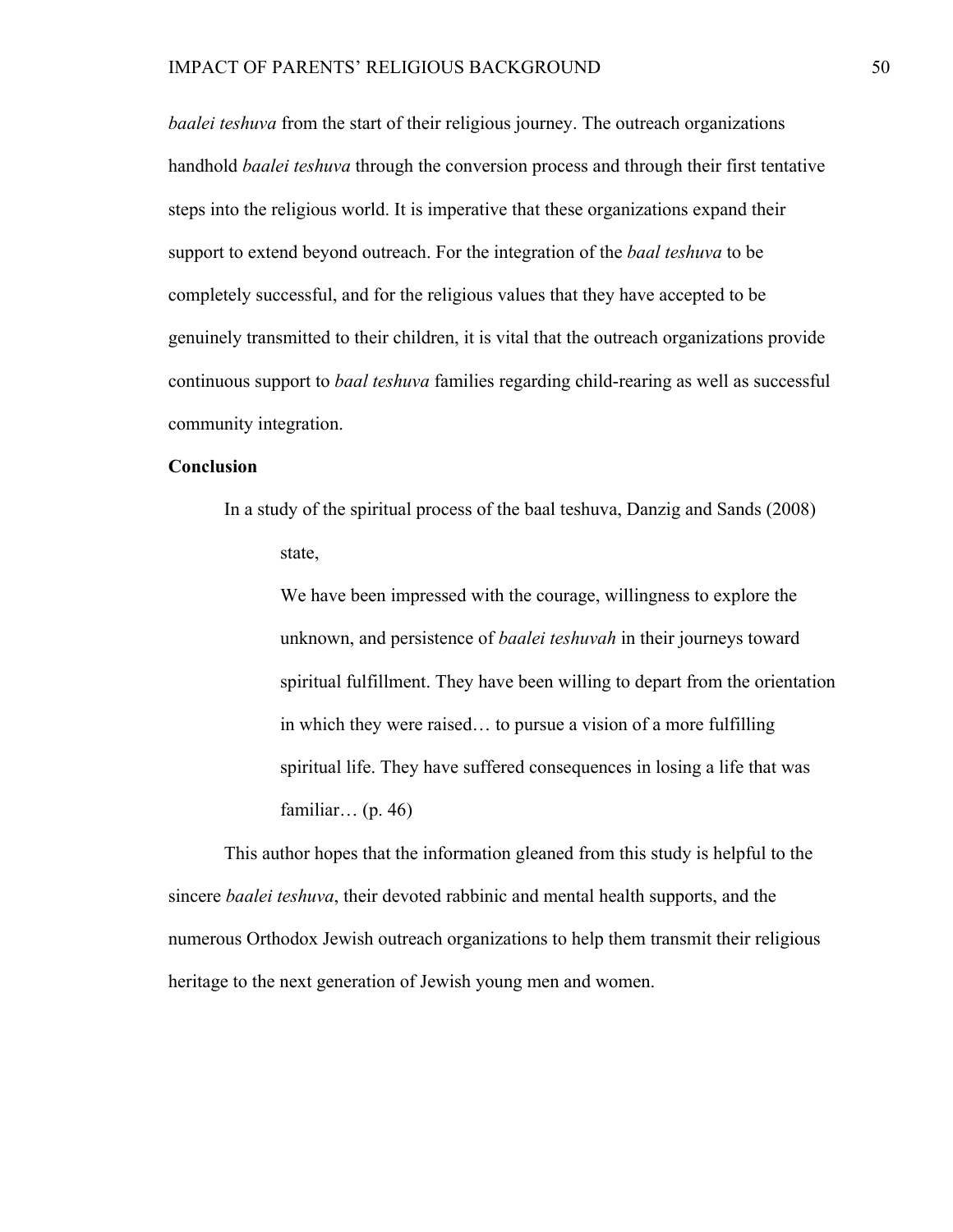#### REFERENCES

- Acock, A. C., & Bengston, V. L. (1978). On the relative influence of mothers and fathers: A covariance analysis of political and religious socialization. *Journal of Marriage & the Family, 4*, 519-530.
- Acock, A. C., & Bengston, V. L. (1980). Socialization and attribution processes: Actual versus perceived similarity among parents and youth. *Journal of Marriage & the Family, 40*, 501-514.
- Altemeyer, B., & Hunsberger, B. (1992). Authoritarianism, religious fundamentalism, quest, and prejudice. *International Journal for the Psychology of Religion, 2*(2), 113.
- Ament, J. (2005). *American Jewish religious denominations.* (Report Series on the National Jewish Population Survey 2000-01 No. 10). New York, NY: United Jewish Communities.

*American Heritage Medical Dictionary* (2007). Houghton Mifflin Company.

- Argyle, M., & Beit-Hallahmi, B. (1975). *The social psychology of religion*. Boston, MA: Routledge and Kegan Paul.
- Armet, S. (2009). Religious socialization and identity formation of adolescents in high tension religions. *Review of Religious Research, 50*(3), 277-297.
- Attia, P. R. (2008). *Runaway youth from ultra-Orthodox Jewish homes: A qualitative study.* (Unpublished doctoral dissertation). New York University, New York, NY.
- Aviad, J. (1983). *Return to Judaism: Religious renewal in Israel*. Chicago, IL: University of Chicago Press.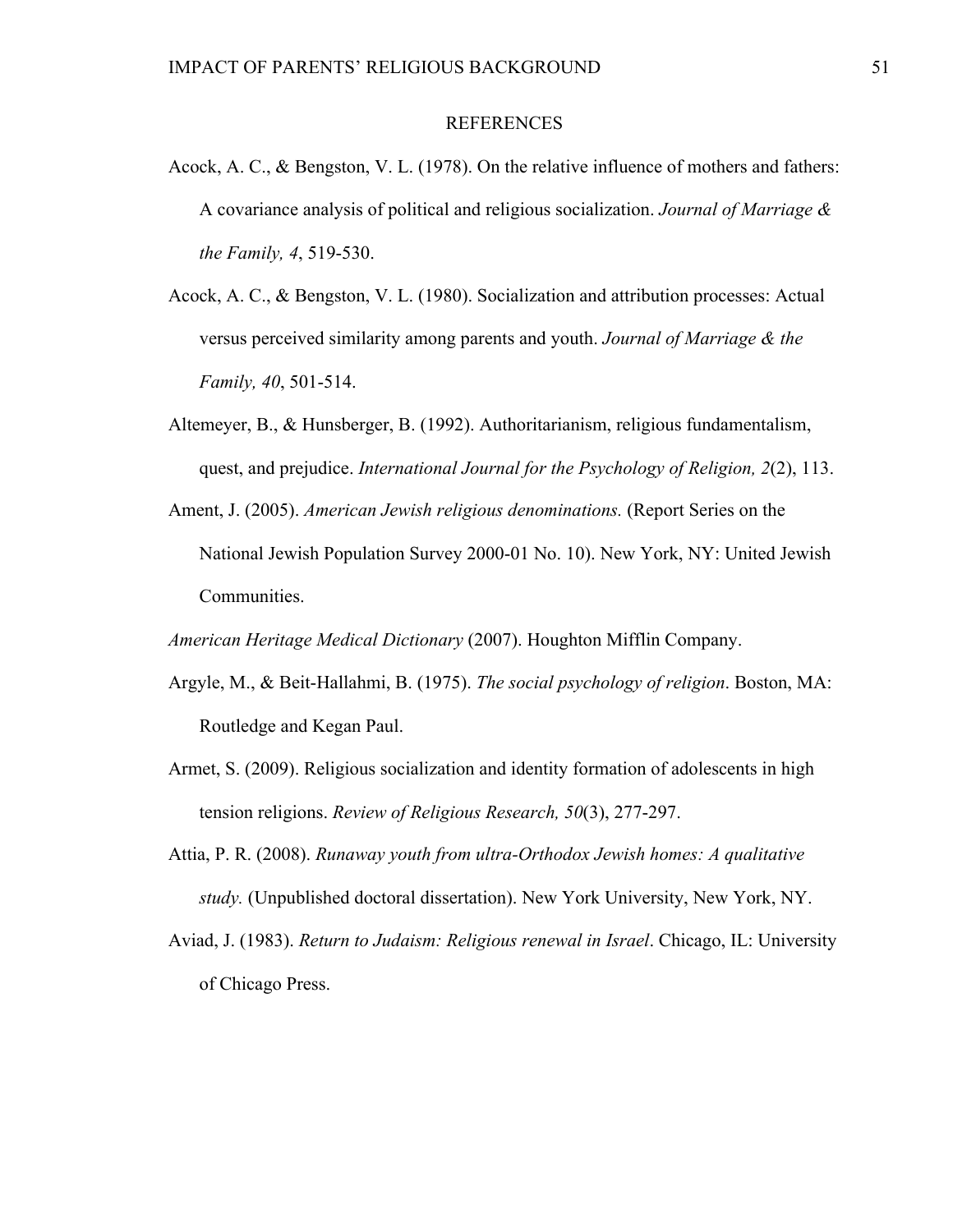- Bao, W., Whitbeck, L. B., & Hoyt, D. R. (1999). Perceived parental acceptance as a moderator of religious transmission among adolescent boys and girls. *Journal of Marriage and Family, 61*(2), 362-374.
- Bartkowski, J. P., & Wilcox, W. B. (2000). The Conservative Protestant child discipline: The case of parental yelling. *Social Forces, 79*(1), 265-296.
- Baumrind, D. (1966). Effects of authoritative parental control on child behavior. *Child Development, 37*(4), 887.
- Baumrind, D. (1978). Parental disciplinary patterns and social competence. *Youth and Society, 9*, 239-276.
- Baumrind, D., & Black, A. E. (1967). Socialization practices associated with dimensions of competence in preschool boys and girls. *Child Development, 38*(2), 291.
- Becher, M. (2005). *Gateway to Judaism: The what, how, and why of Jewish life*. Brooklyn, NY: Shaar Press.
- Beit-Hallahmi, B., & Nevo, B. (1987). 'Born again' Jews in Israel: The dynamics of an identity change. *International Journal of Psychology, 22*(1), 75.
- Benor, S. B. (2004). *Second style acquisition: The linguistic socialization of newly Orthodox Jews.* (Unpublished doctoral dissertation). Stanford University, Palo Alto, CA.
- Bossard, J., & Boll, E. S. (1950). *Ritual in family living: A contemporary study*. Philadelphia, PA: University of Pennsylvania Press.
- Boyatzis, C. (2005). Religion and spiritual development in childhood. In R. Paloutzian, & C. Park (Eds.), *Handbook of the psychology of religion and spirituality* (pp. 123- 143). New York, NY: Guildford.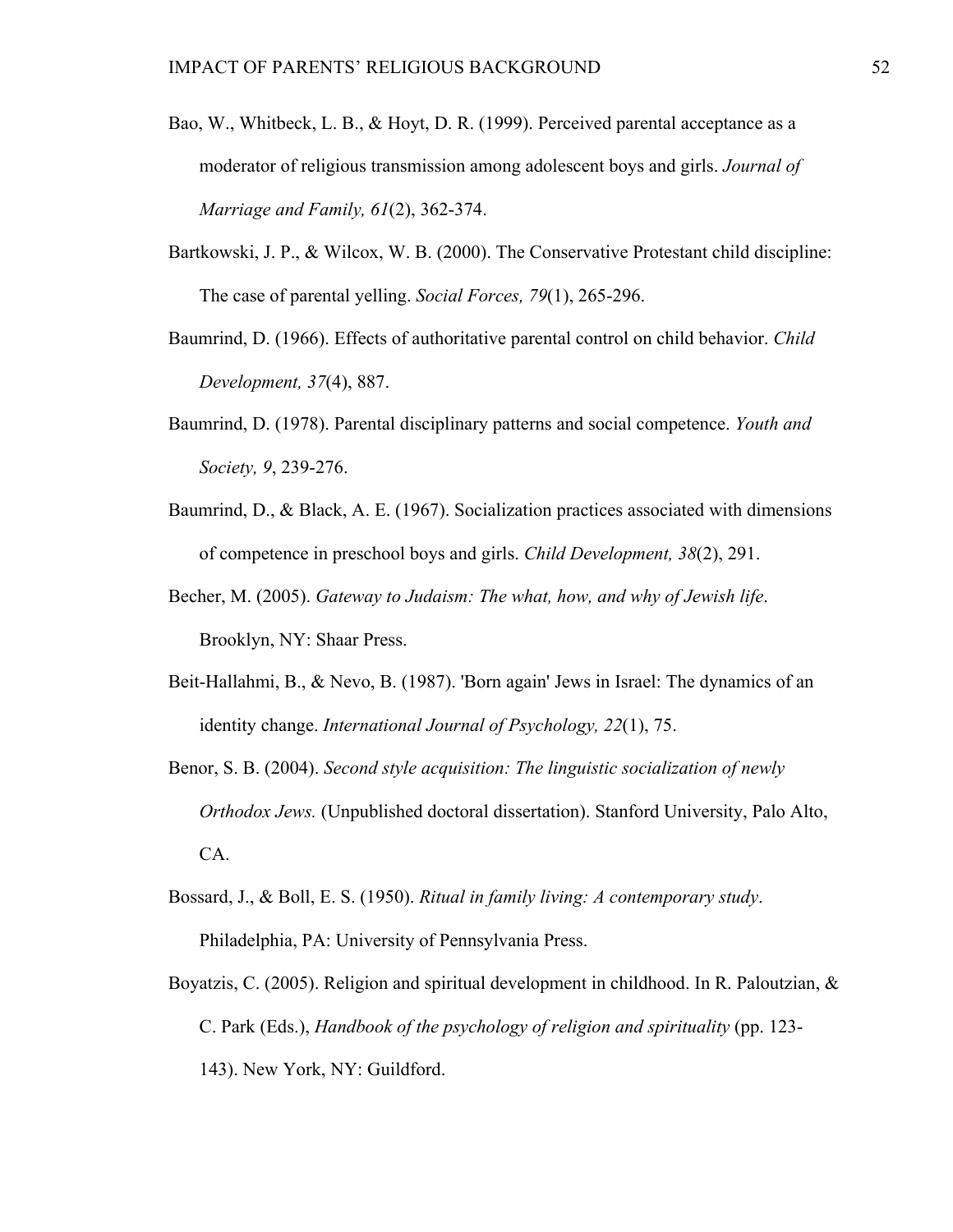- Boyatzis, C. J. (2003). Religious and spiritual development: An introduction. *Review of Religious Research, 44*(3), 213-219.
- Boyatzis, C. J. (2006). Introduction: Advancing our understanding of religious dynamics in the family and parent-child relationship. *International Journal for the Psychology of Religion, 16*(4), 245-251.
- Boyatzis, C. J., & Janicki, D. L. (2003). Parent-child communication about religion: Survey and diary data on unilateral transmission and bi-directional reciprocity styles. *Review of Religious Research, 44*(3), 252-270.
- Brody, G. H., & Stoneman, Z. (1996). Parental religiosity, family processes, and youth competence in rural, two-parent African American families. *Developmental Psychology, 32*(4), 696.
- Brody, G. H., Stoneman, Z., Flor, D., & McCrary, C. (1994). Religion's role in organizing family relationships: Family process in rural, two-parent African American families. *Journal of Marriage & Family, 56*(4), 878-888.
- Bronfenbrenner, U. (1979). *The ecology of development: Experiments by nature and design*. Cambridge, MA: Harvard University Press.
- Brownstein, D. (2008). *Parenting styles, religious personality, and the religious development of Orthodox Jewish adolescents.* (Unpublished Masters). Marywood University, Scranton, PA.
- Cahn, J. A. (2012) *Adolescent children of newly-Orthodox Jewish parents: Family structure, parenting and community integration as correlates of adjustment*. (Unpublished doctoral dissertation). Yeshiva University Azrieli Graduate School of Jewish Education and Administration: New York.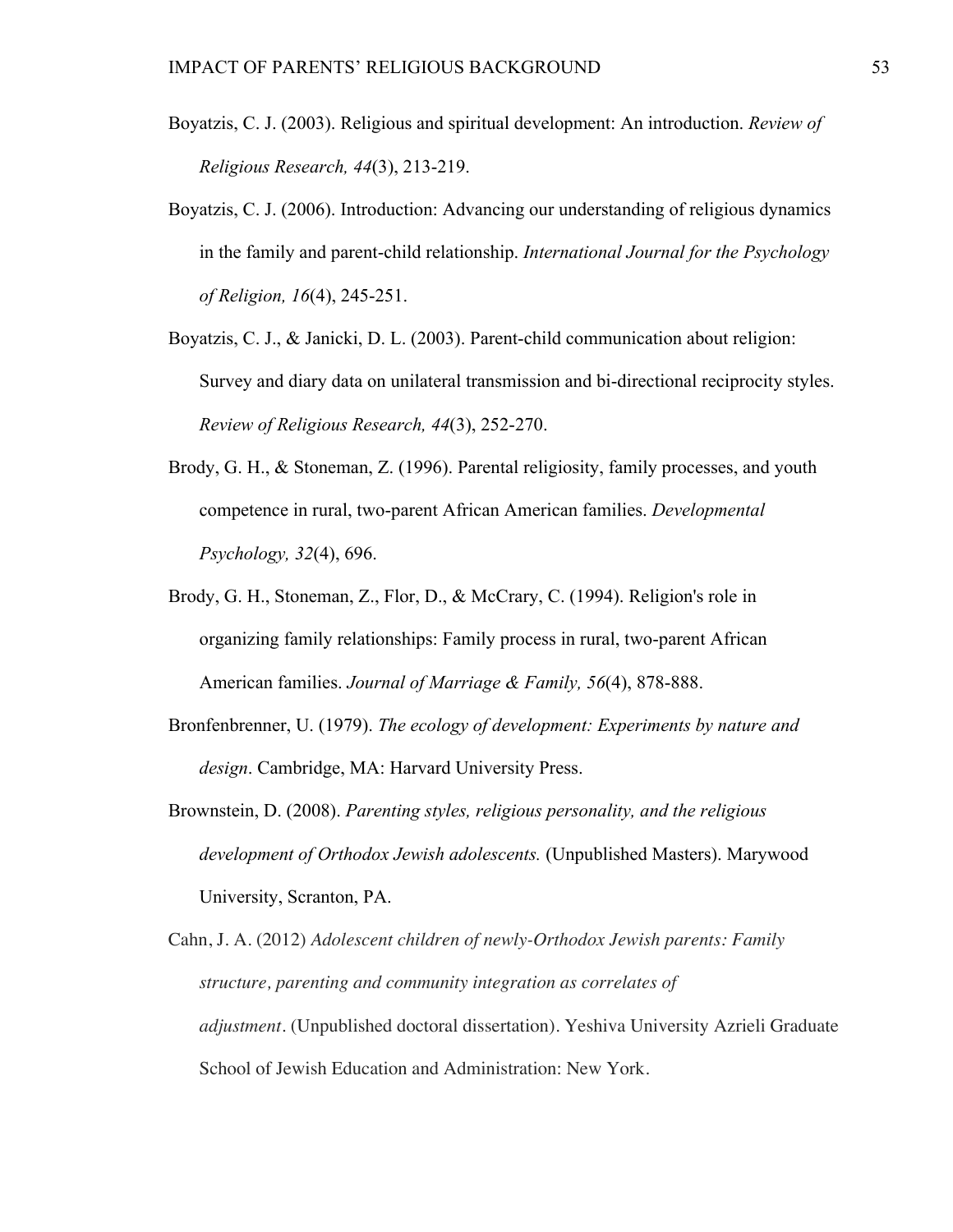- Cantz, P. A. (2009). *The journey of a lifetime: Transformational dynamics among newly Orthodox Jewish males.* (Unpublished doctoral dissertation). Chicago School of Professional Psychology, Chicago, IL.
- Caplovitz, D., & Sherrow, F. (1977). *The religious drop-outs: Apostasy among college graduates*. Beverly Hills, CA: Sage.
- Chao, R. K. (2006). The prevalence and consequences of adolescents' language brokering for their immigrant parents. In M. H. Bornstein,  $\&$  L. R. Cote (Eds.), *Acculturation and parent-child relationships: Measurement and development* (pp. 271-293). Mahwah, NJ: Lawrence Erlbaum Associates, Inc.
- Cook, C., Heath, F., & Thompson, R. L. (2000). A meta-analysis of response rates in web- or internet-based surveys. *Educational and Psychological Measure, 60*(6), 821- 836.
- Cotton, L., Bynum, D. R., & Madhere, S. (1997). Socialization forces and the stability of work values from late adolescence to early adulthood. *Psychological Reports, 80*, 115-124.
- Danso, H., Hunsberger, B., & Pratt, M. (1997). The role of parental religious fundamentalism and right-wing authoritarianism in child-rearing goals and practices. *Journal for the Scientific Study of Religion, 36*(4), 496.
- Danzger, M. H. (1989). *Returning to tradition: The contemporary revival in America and Israel*. Binghamton, New York: Vail-Ballou Press.
- Danzig, R. A., & Sands, R. G. (2007). A model of spiritual transformation of Baalei Teshuva*. Journal of Religion and Spirituality in Social Work: Social Thought, 26*(2), 23-48.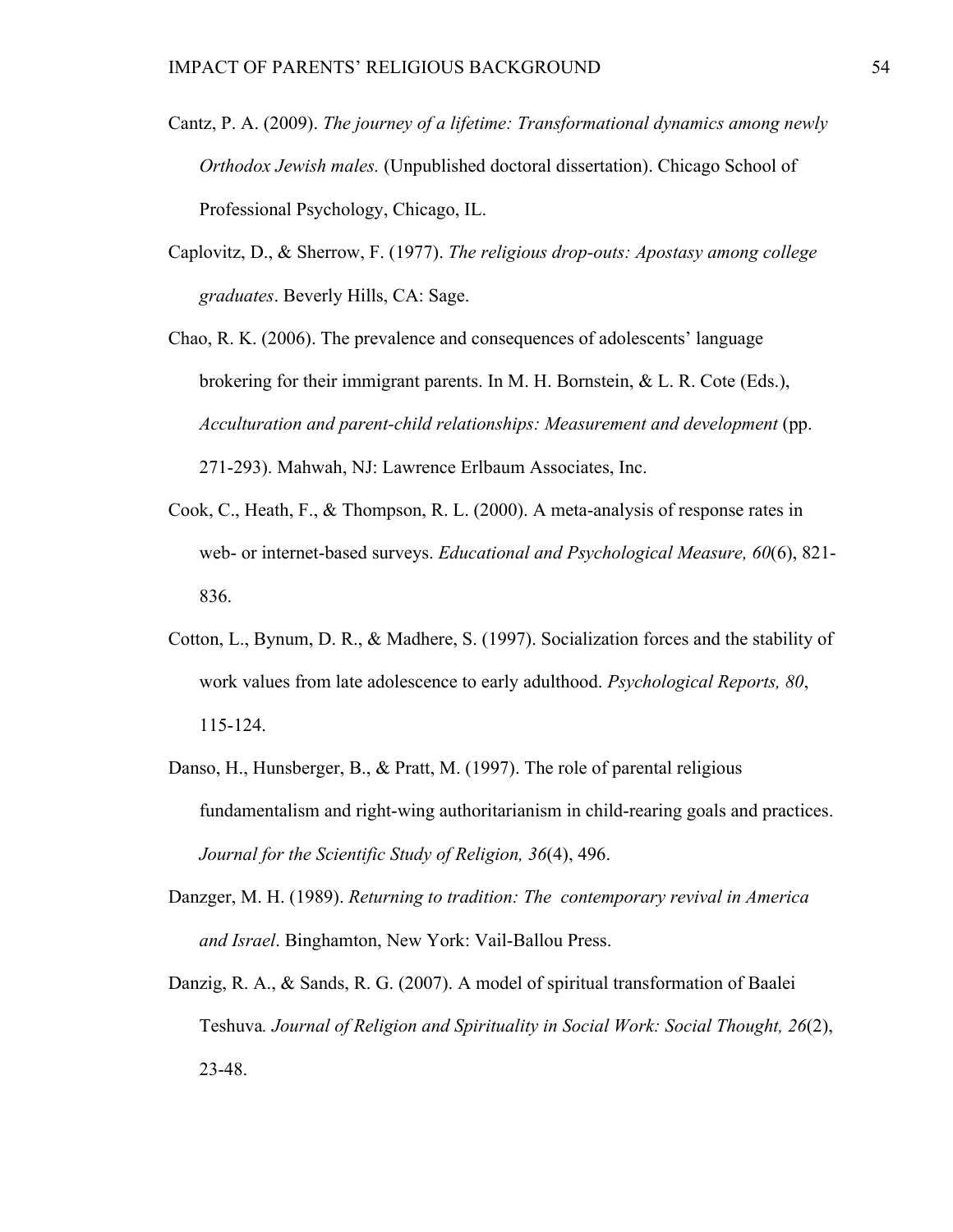- Dollahite, D. C. (2003). Fathering for eternity: Generative spirituality in Latter-Day saint fathers of children with special needs. *Review of Religious Research, 44*(3), 237-251.
- Dollahite, D. C., & Thatcher, J. Y. (2005). *How family religious involvement benefits adults, youth, and children and strengthens families.* Salt Lake City, Utah: Sutherland Institute.
- Domenech Rodriguez, M. M., Donovick, M. R., & Crowley, S. L. (2009). Parenting styles in a cultural context: Observations of ''Protective parenting'' in firstgeneration Latinos. *Family Process, 48*(2), 195-210.
- Donin, H. H. (1972). *To be a Jew: A guide to Jewish observance in contemporary life.* New York: Basic Books.
- Dudley, R. L., & Dudley, M. G. (1986). Transmission of religious values from parents to adolescents. *Review of Religious Research, 28*, 3-15.
- Dudley, R. L., & Wisbey, R. L. (2000). The relationship of parenting styles to commitment to the church among young adults. *Religious Education, 95*(1), 39.
- Dudley, R. L. (1978). Alienation from religion in adolescents from fundamentalist religious homes. *Journal for the Scientific Study of Religion, 17*(4), 389.
- Eccles, J. S., Midgley, C., & Wigfield, A. (1993). Development during adolescence the impact of stage-environment fit on young adolescents experiences in schools and in families. *The American Psychologist, 48*(2), 90-101.
- Eidex, R. M. (2000). *The effect of the ba'al teshuva phenomenon on non-Orthodox Jewish families of origin.* (Unpublished University of Hartford, West Hartford, CT.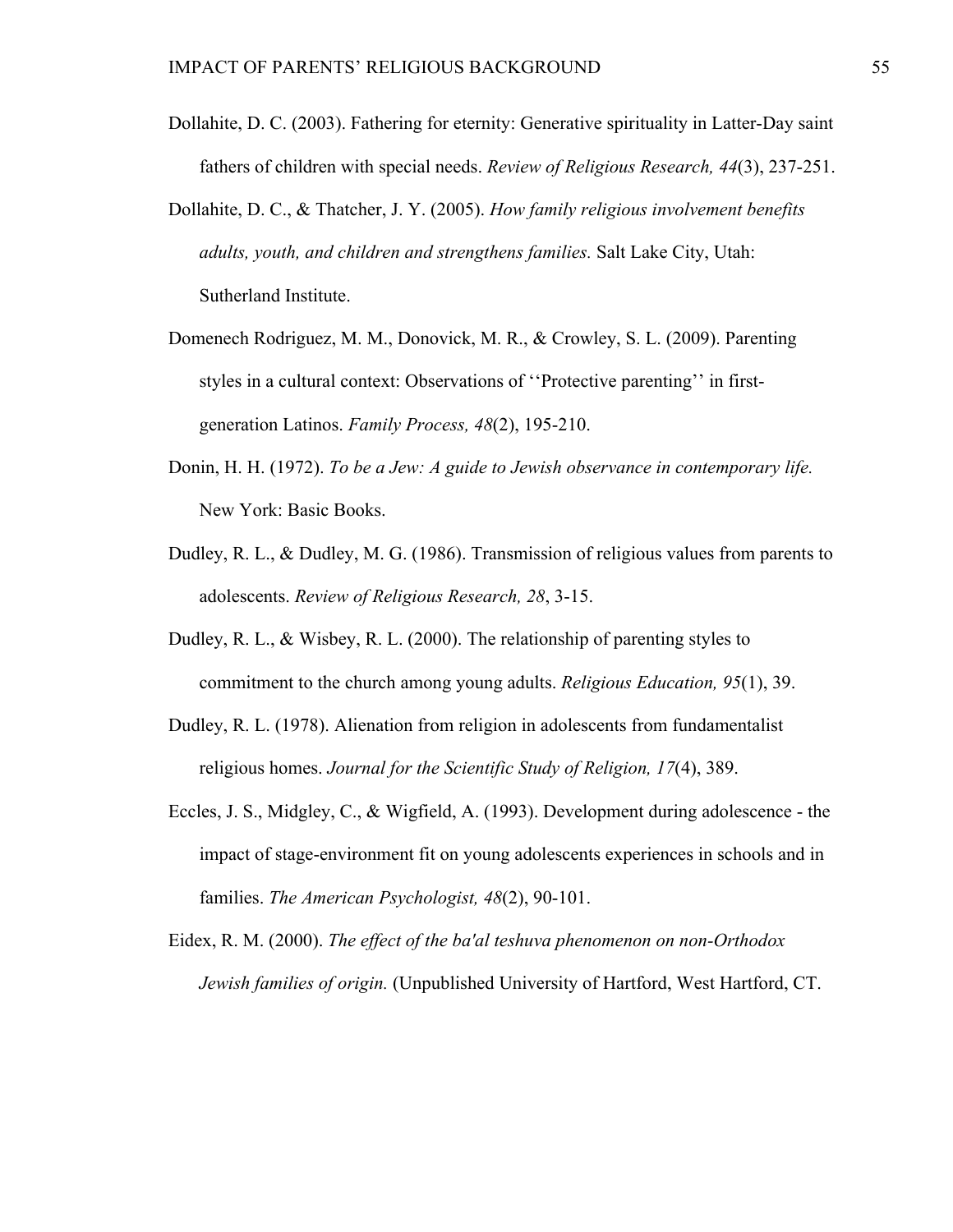- Ellenson, D. (1992). German Jewish Orthodoxy: Tradition in the context of culture. In J. Wertheimer (Ed.), *Uses of tradition: Jewish continuity in the modern era* (pp. 5-22). New York: The Jewish Theological Seminary of America.
- Ellison, C. G., Bartkowski, J. P., & Segal, M. L. (1996). Conservative Protestantism and the parental use of corporal punishment. *Social Forces, 74*(3), 1003-1028.
- Ellison, C. G., & Sherkat, D. E. (1993). Obedience and autonomy: Religion and parental values reconsidered. *Journal for the Scientific Study of Religion, 32*(4), 313-329.
- Erickson, C. D., & Al-Timimi, N. R. (2001). Providing mental health services to Arab Americans: Recommendations and considerations. *Cultural Diversity and Ethnic Minority Psychology, 7,* 308-327.
- Erickson, J. A. (1992). Adolescent religious development and commitment: A structural equation model of the role of family, peer group, and educational influences. *Journal for the Scientific Study of Religion, 31*, 131-152.

Erikson, E. (1968). *Identity: Youth and crisis*. New York, NY: W.W. Norton.

- Feldman, A. D. (2004). *Parenting style and behaviors associated with attention deficit/hyperactivity disorder (ADHD) in at-risk adolescents in the Orthodox Jewish community.* (Unpublished doctoral dissertation). Georgia State University, Atlanta, Georgia.
- Fisherman, S. (2002). Spiritual identity in Israeli religious male adolescents: Observations and educational implications. *Religious Education, 97*(1), 61-79.
- Flor, D. L., & Knapp, N. F. (2001). Transmission and transaction: Predicting adolescents' internalization of parental religious values. *Journal of Family Psychology, 15*, 627- 645.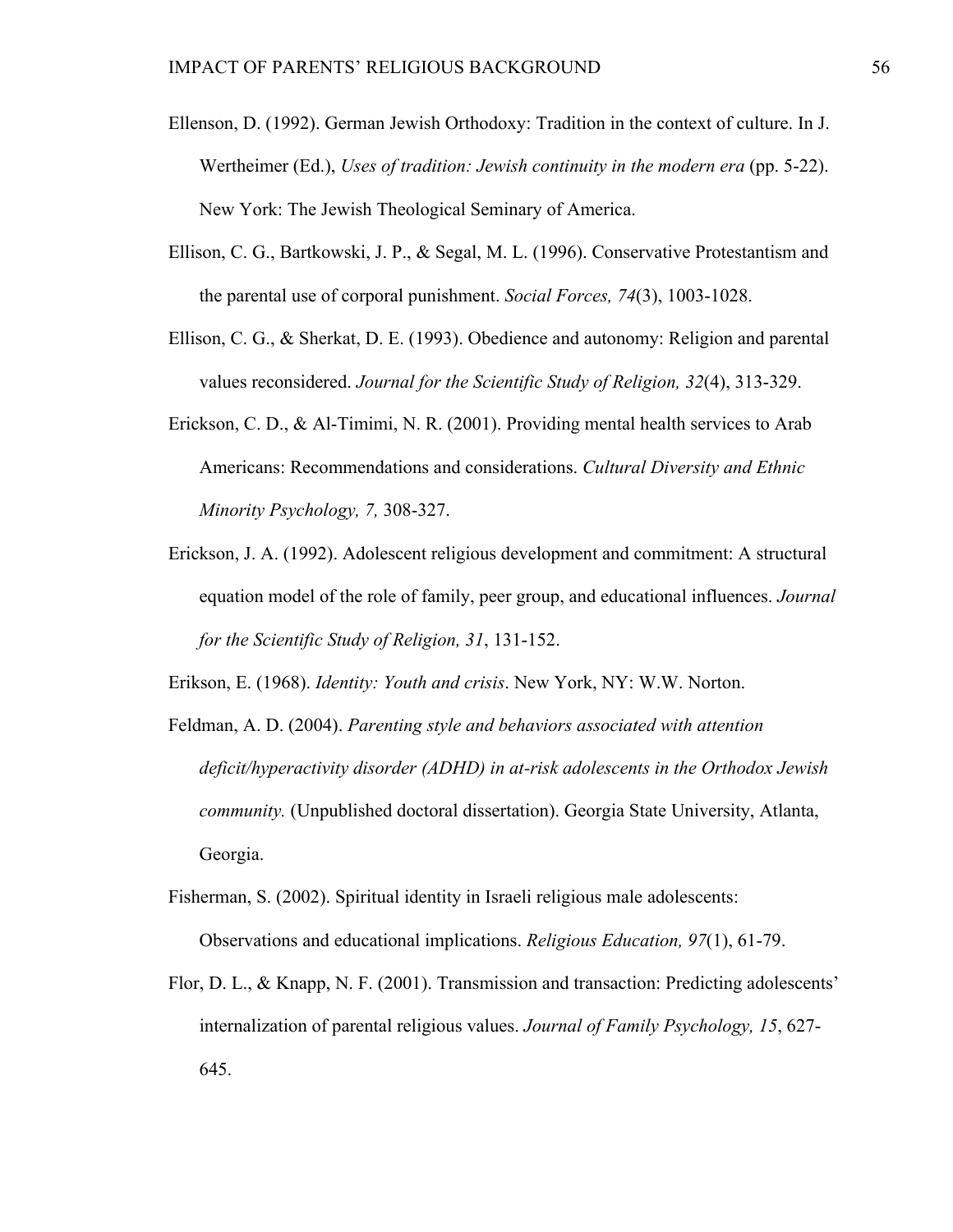- Francis, L. J., & Gibson, H. M. (1993). Parental influence and adolescent religiosity: A study of church attendance and attitude toward Christianity among adolescents 11 to 12 and 15 to 16 years old. *The International Journal for the Psychology of Religion, 3*(4), 241-253.
- Frank, G., Bernardo, C. S., Tropper, S., Noguchi, F., Lipman, C., Maulhardt, B., & and Weitze, L. (1997). Jewish spirituality through actions in time: Daily occupations of young Orthodox Jewish couples in Los Angeles. *The American Journal of Occupational Therapy, 51*(3), 199-206.
- Friedman, S., R., & Weissbrod, C. S. (2004). Attitudes toward the continuation of family rituals among emerging adults. *Sex Roles, 50*(3/4), 277-284.
- Gagné, M., Tourigny, M., Joly, J., & Pouliot-Lapointe, J. (2007). Predictors of adult attitudes toward corporal punishment of children. *Journal of Interpersonal Violence, 22*(10), 1285-1304.
- Goldmintz, J. (2003). Religious development in adolescence: A work in progress. *Tradition - A Journal Of Orthodox Jewish Thought, 37*(4), 50-68.
- Goodnow, J. J. (1992). Parents' ideas, children's ideas: Correspondence and divergence. In I. E. Sigel, A. V. McGillicuddy-DeLisi & J. J. Goodnow (Eds.), *Parental belief systems: The psychological consequences for children* (2nd ed., pp. 293-317). Hillsdale, NJ: Erlbaum.
- Gosling, S. D., Vazire, S., Srivastava, S., & John, O. P. (2004). Should we trust webbased studies? A comparative analysis of six preconceptions about internet questionnaires. *American Psychologist, 59*, 93-104.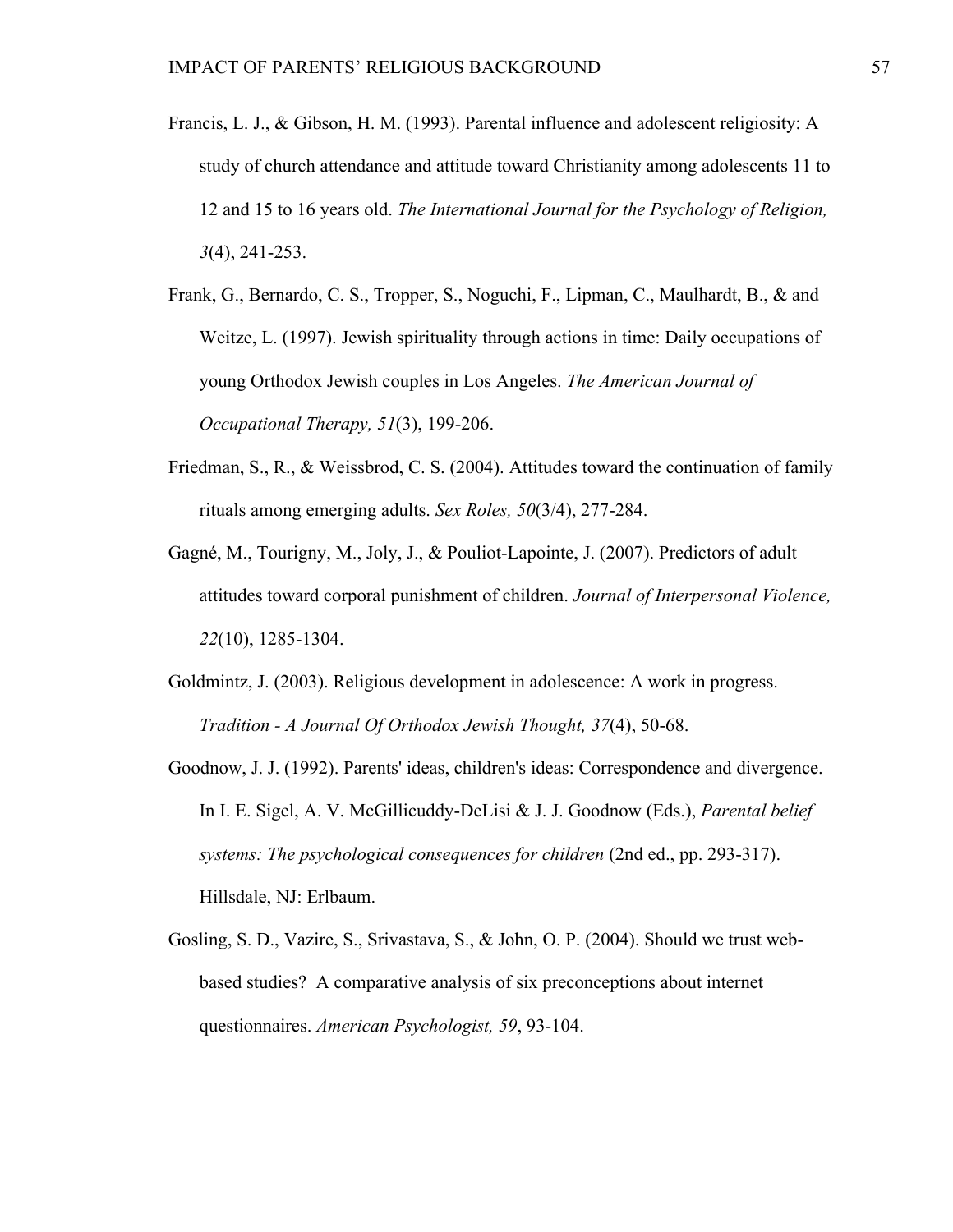- Granqvist, P., & Hagekull, B. (1999). Religiousness and perceived childhood attachment: Profiling socialized correspondence and emotional compensation. *Journal for the Scientific Study of Religion, 38*, 254-273.
- Granqvist, P., & Kirkpatrick, L. W. (2008). Attachment and religious representations and behavior. In J. Cassidy, & P. R. Shaver (Eds.), *Handbook of attachment theory and research* (2nd ed., pp. 906-933). New York, NY: Guilford Press.
- Green, A. (1986). Introduction. In A. Green (Ed.), *Jewish spirituality: From the bible through the middle ages* (pp. xiii-xxv). New York: Crossroad.
- Greenberg, D., & Witztum, E. (2001). *Sanity and sanctity: Mental health work among the ultra-Orthodox in Jerusalem*. New Haven: Yale University Press.
- Grusec, J. E. (1997). A history of research on parenting strategies and children's internalization of values. In J. E. Grusec, & L. Kuczynski (Eds.), *Parenting and children's internalization of values. A handbook of contemporary theory* (pp. 3-22). New York, NY: Guilford.
- Gunnoe, M. L., Hetherington, E. M., & Reiss, D. (1999). Parental religiosity, parenting style, and adolescent social responsibility. *Journal of Early Adolescence, 19*(2), 199.
- Haber, Y. (2004). The generation after: Bridging the teshuva gap. *Jewish Action, 64*(4)
- Harrison, M. I., & Lazerwitz, B. (1982). Do denominations matter? *American Journal of Sociology, 88*, 356-377.
- Hartman, H., & Hartman, M. (1999). Jewish identity, denomination and denominational mobility. *Social Identities, 5*, 279-311.
- Heaton, T. B., & Pratt, E. L. (1990). The effects of religious homogamy on marital satisfaction and stability. *Journal of Family Issues, 11*(2), 191.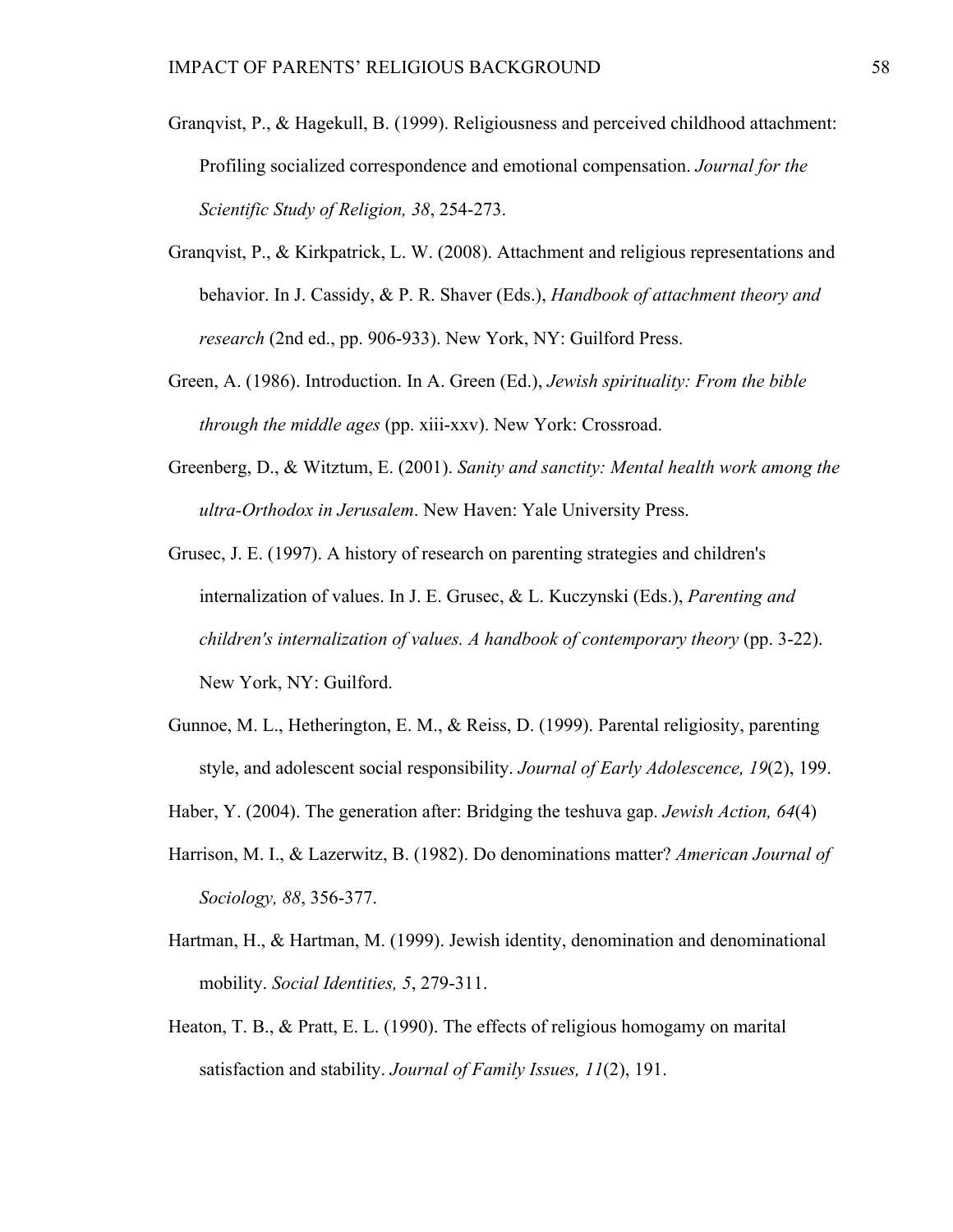- Heilman, S. C. (1992). *Defenders of the faith: Inside ultra-Orthodox Jewry*. Berkeley, CA: University of California Press.
- Heilman, S. C. (2006). *Sliding to the right: The contest for the future of American Jewish Orthodoxy.* Berkeley, CA: University of California Press.
- Heilman, S. C., & Cohen, S. M. (1989). *Cosmopolitans and parochials: Modern Orthodox Jews in America*. Chicago, IL: University Of Chicago Press.
- Hoge, D. R., Benton J., & Luidens, D. A. (1995). Types of denominational switching among Protestant young adults. *Journal for the Scientific Study of Religion, 34*(2), 253-258.
- Hoge, D. R., & Petrillo, G. H. (1978). Determinants of church participation and attitudes among high school youth. *Journal for the Scientific Study of Religion, 17*(4), 359.
- Hoge, D. R., Petrillo, G. H., & Smith, E. I. (1982). Transmission of religious and social values from parents to teenage children. *Journal of Marriage & Family, 44*(3), 569.

Horowitz, Y. (1999). Report from ground zero. *The Jewish Observer, 32*, 51-54.

- Horwath, J., & Lees, J. (2010). Assessing the influence of religious beliefs and practices on parenting capacity: The challenges for social work practitioners. *British Journal of Social Work, 40*, 82-99.
- Hunsberger, B. E. (1980). A reexamination of the antecedents of apostasy. *Review of Religious Research, 21*, 158-170.
- Hunsberger, B. E. (1983). Apostasy: A social learning perspective. *Review of Religious Research, 25*, 21-38.
- Hunsberger, B., & Brown, L. B. (1984). Religious socialization, apostaty, and the impact of family background. *Journal for the Scientific Study of Religion, 23*(3), 239-251.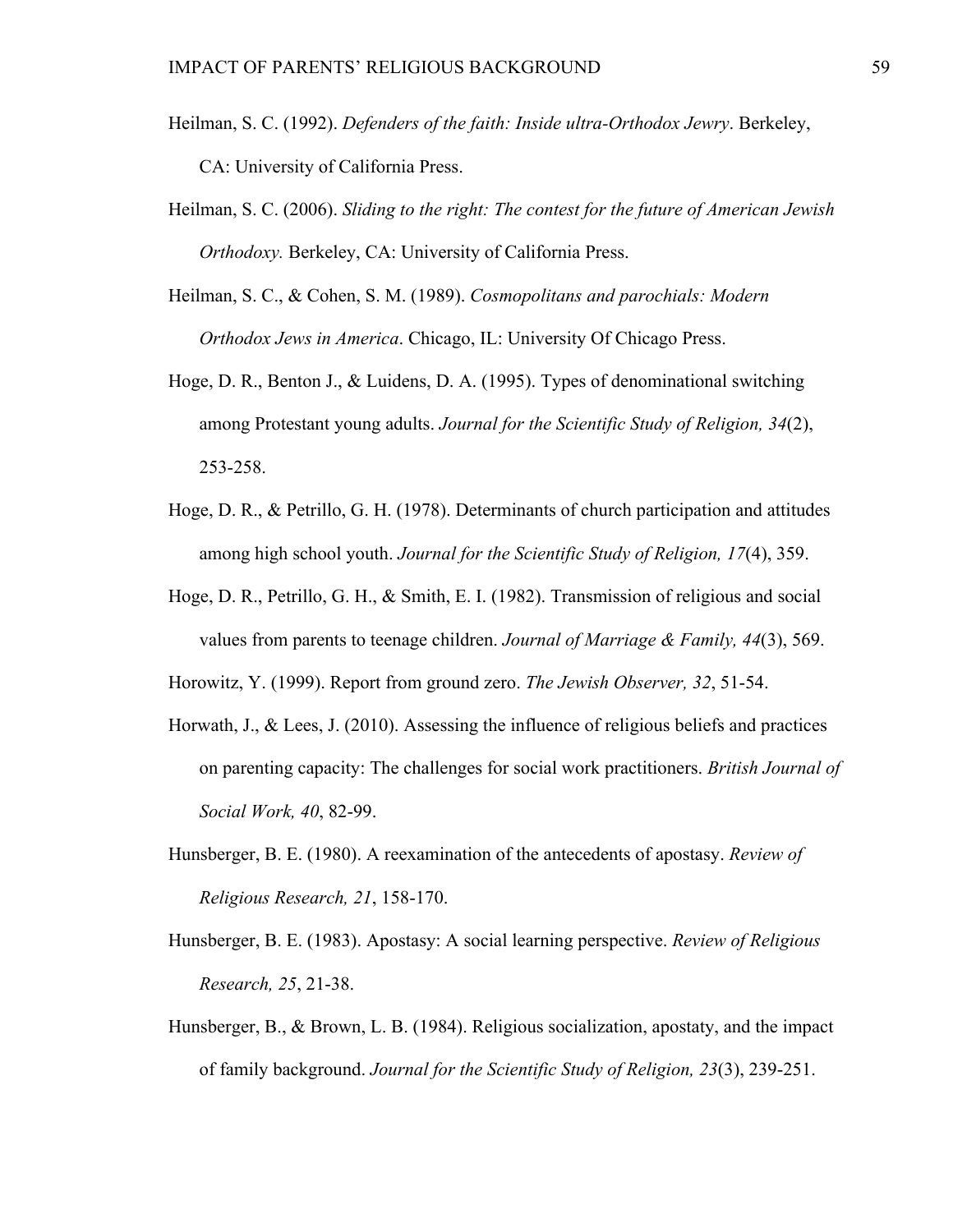- Hunsberger, B., Pratt, M., & Pancer, S. M. (2001). Adolescent identity formation: Religious exploration and commitment. *Identity, 1*(4), 365-386.
- Huppert, J. D., Siev, J., & Kushner, E. S. (2007). When religion and Obsessive– Compulsive disorder collide: Treating scrupulosity in ultra-Orthodox Jews. *Journal of Clinical Psychology, 63*, 925-941.
- Joanides, C., Mayhew, M., & Mamalakis, P. M. (2002). Investigating inter-Christian and intercultural couples associated with the Greek Orthodox Archdiocese of America: A qualitative research project. *American Journal of Family Therapy, 30*(4), 373.
- Johnson, M. A. (1973). Family life and religious commitment. *Review of Religious Research, 14*, 144-150.
- Kelman, H. C. (1998). The place of ethnic identity in the development of personal identity: A challenge for the Jewish family. In P. Y. Medding (Ed.), *Coping with life and death: Jewish families in the twentieth century* (pp. 3-26). New York, NY: Oxford University Press.
- Kendler, K. S., Sham, P. C., & MacLean, C. J. (1997). The determinants of parenting: An epidemiological, multi-informant, retrospective study. *Psychological Medicine, 27*(3), 549-563.
- Kendler, K. S. (1996). Parenting: A genetic-epidemiologic perspective. *American Journal of Psychiatry, 153*, 11.
- Koenig, H. G., McCullough, M. E., & Larson, D. B. (2001). *Handbook of religion and health*. New York, NY: Oxford University Press.
- Kor, A., Mikulincer, M., & Pirutinsky, S. (2012). Family functioning among returnees to Orthodox Judaism in Israel. *Journal of Family Psychology, 26*(1), 149.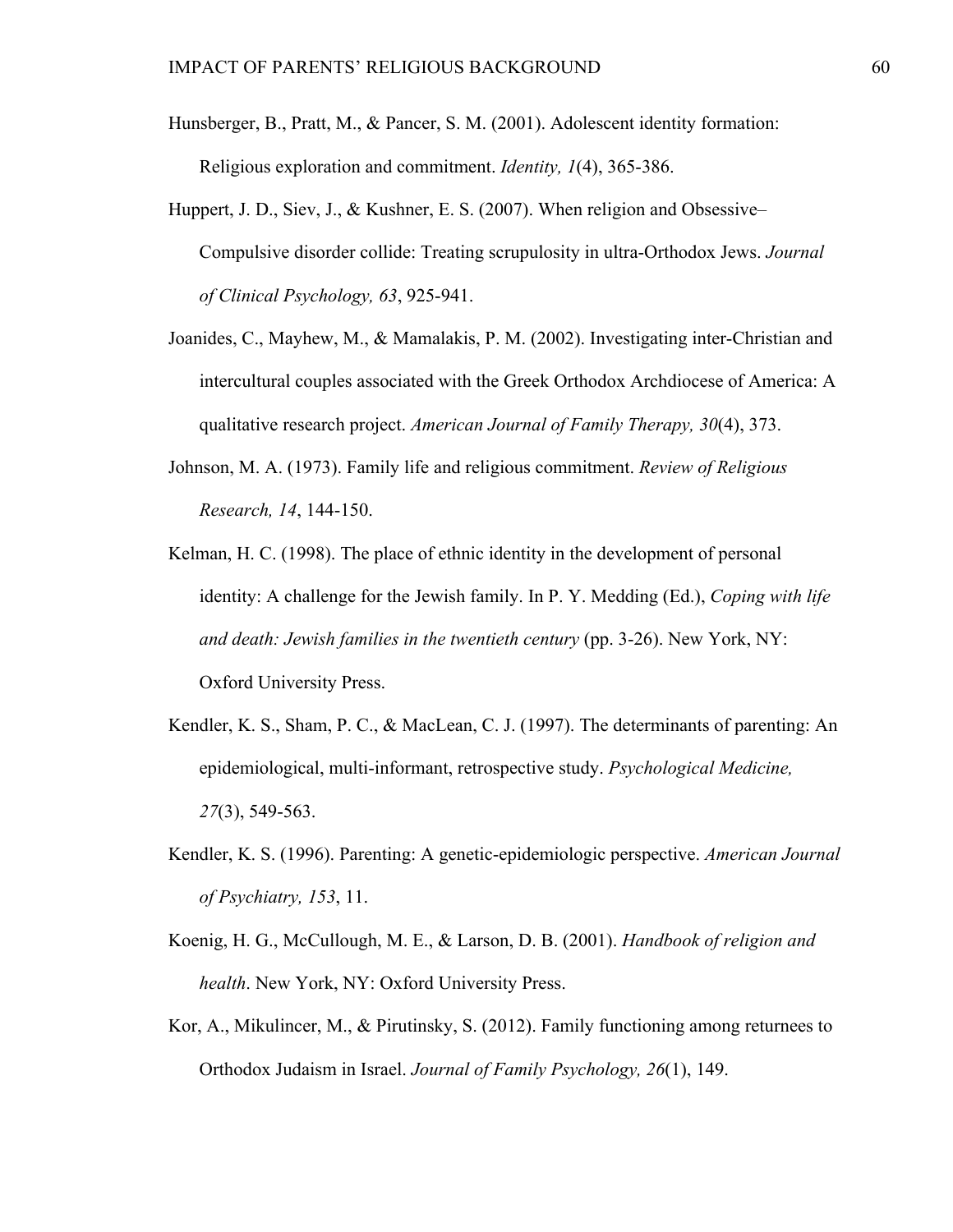- Koss-Chioino, J. D., & Heffner, P. (2006). *Spiritual transformation and healing: Anthropological, theological, neuroscientific, and clinical perspectives.* Lanham, MD: AltaMira Press.
- Lamborn, S. D., Mounts, N. S., Steinberg, L., & Dornbsch, S. M. (1991). Patterns of competence and adjustment among adolescents from authoritative, authoritarian, indulgent, and neglectful families. *Child Development, 62*, 1049-1065.
- Lamm, M. (2000). What is Torah? Retrieved, 2012, Retrieved from http://www.aish.com/jl/b/bb/48924792.html
- Latshaw, J. S. (1998). The centrality of faith in fathers' role construction: The faithful father and the axis mundi paradigm. *Journal of Men's Studies, 7*(1), 53-70.
- Lazerwitz, B., Winter, J. A., Dashefsky, A., & Tabory, E. (1998). *Jewish choices: American Jewish denominationalism*. Albany: State University of New York Press.
- Leidy, M. S., Parke, R. D., Cladis, M. Coltrane, S., Duffy, S. (2009). Positive marital quality, acculturative stress, and child outcomes among Mexican Americans. *Journal of Marriage & Family, 71*, 833-847.
- LeVine, R. A. (1988). Human parental care: Universal goals, cultural strategies, individual behavior. In W. Damon, R. A. LeVine, P. M. Miller & M. M. West (Eds.), *New directions for child development: Parental behavior in diverse societies* (pp. 3- 11). San Francisco, CA: Jossey Bass.

Lifsey, E. P. (1998). *Psychological and Judaic accomodations to the past among newly Orthodox Jews: An inquiry into a Jewish pastoral theology of remembering and forgetting.* (Unpublished doctoral dissertation). Iliff School of Theology, Denver, CO.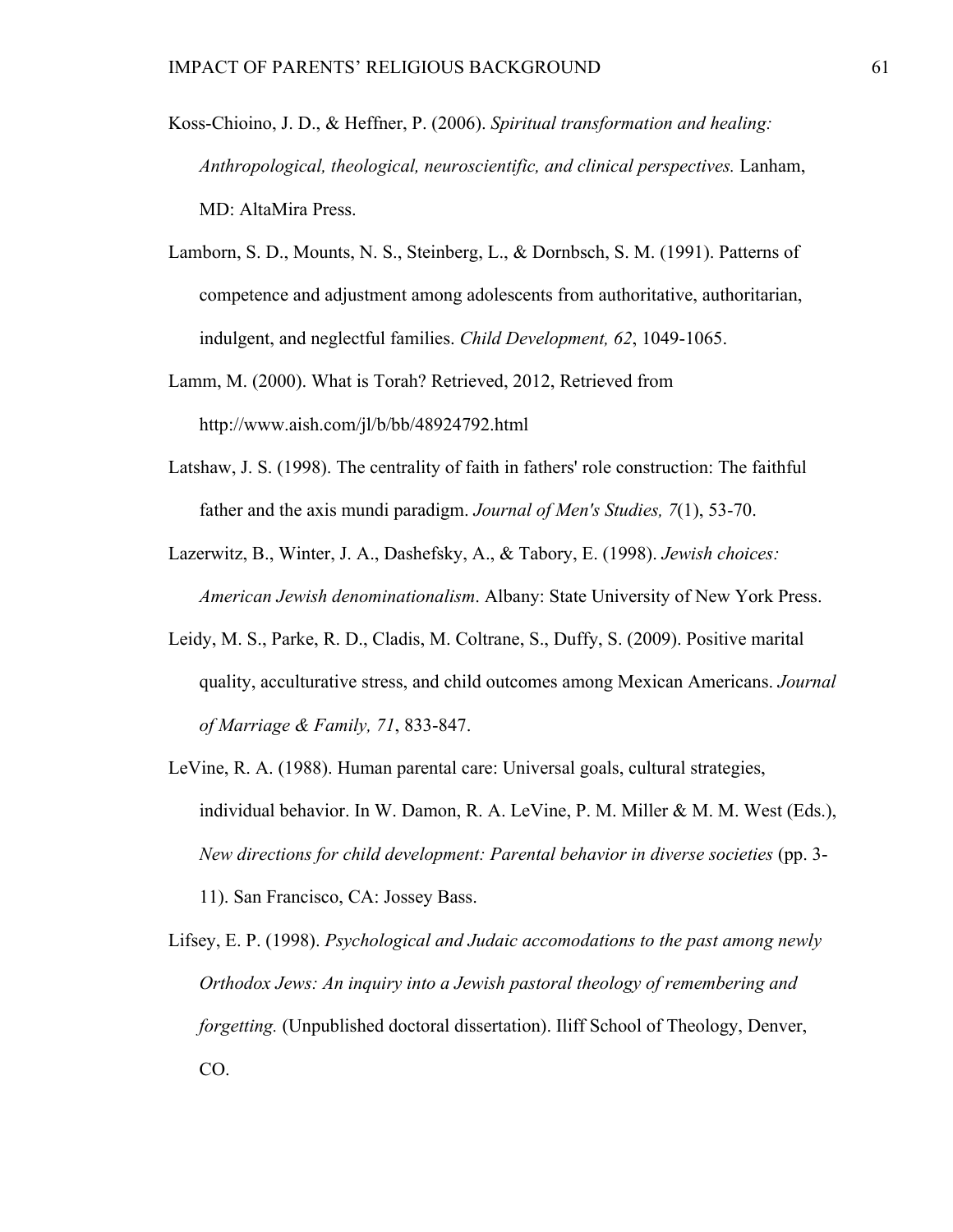- Litchfield, A. W., Thomas, D. L., & Li, B. D. (1997). Dimensions of religiosity as mediators of the relations between parenting and adolescent deviant behavior. *Journal of Adolescent Research, 12*, 199-226.
- Loewenthal, K. M., & Rogers, M. B. (2004). Culture-sensitive counseling, psychotherapy, and support groups in the Orthodox-Jewish community: How they work and how they are experienced. *International Journal of Social Psychiatry, 50,*  227–240.
- Lopez, J. L., Riggs, S. A., Pollard, S. E., & Hook, J. N. (2011). Religious commitment, adult attachment, and marital adjustment in newly married couples. *Journal of Family Psychology, 25,* 301–309.
- Luft, G. A., & Sorell, G. T. (1987). Parenting style and parent-adolescent religious value consensus. *Journal of Adolescent Research, 2*(1), 53-68.
- Lupfer, M. B., Hopkinson, P. L., & Kelley, P. (1988). An exploration of the attributional styles of Christian fundamentalists and of authoritarians. *Journal for the Scientific Study of Religion, 27*(3), 389.
- Maccoby, E. E., & Martin, J. A. (1983). Socialization in the context of the family: Parentchild interaction. In E. M. Hetherington (Ed.), *Handbook of child psychology: Vol. 4. socialization, personality, and social development* (pp. 1-101). New York, NY: John Wiley.
- Mahoney, A., Pargament, K., Tarakeshwar, N., & Swank, A. (2001). Religion in the home in the 1980s and 1990s: A meta-analysis review and conceptual analysis of links between religion, marriage and parenting. *Journal of Family Psychology, 15*(4), 559-596.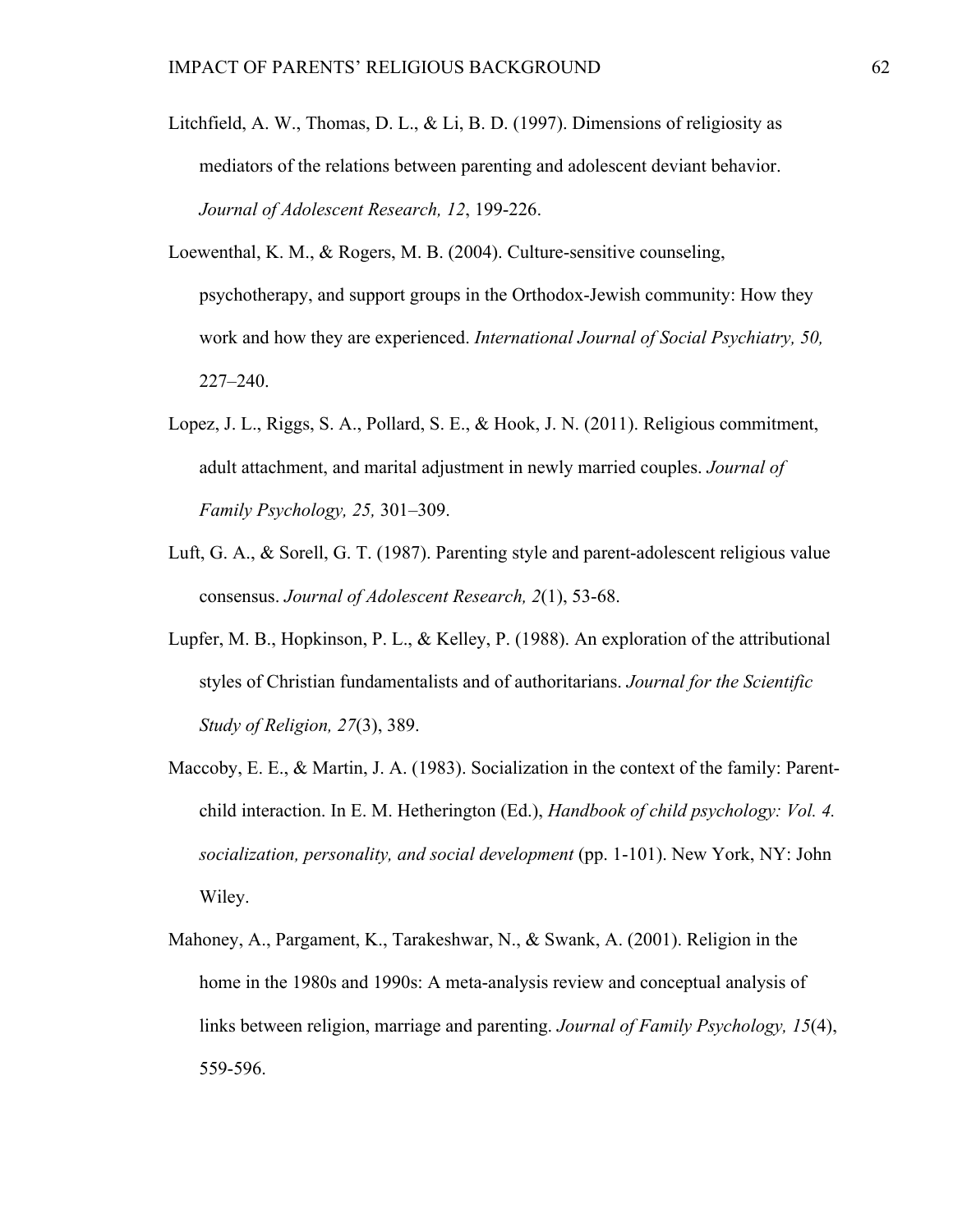- Marcia, J. (1980). Identity in adolescence. In J. Adelson (Ed.), *Handbook of adolescent psychology* (pp. 157-187). New York, NY: John Wiley & Sons.
- Marcia, J., Matteson, D. R., Orlofsky, J. L., Waterman, A. S., & Archer, S. L. (1993). *Ego identity: A handbook for psychosocial research*. New York, NY: Springer.
- Margolese, H. C. (1998). Engaging in psychotherapy with the Orthodox Jew: A critical review. *American Journal of Psychotherapy, 52*(1), 37-53.
- Markstrom, C. A. (1999). Religious involvement and adolescent psychosocial development. *Journal of Adolescence, 22*(2), 205.
- McGuire, M. B. (2008). *Religion, the social context* (5th ed.). Belmont, CA: Wadsworth Publishing Co.
- Milevsky, I. M., Szuchman, L., & Milevsky, A. (2008). Transmission of religious beliefs in college students. *Mental Health, Religion & Culture, 11*(4), 423-434.
- Myers, S. (1996). An interactive model of religious inheritance: The importance of family context. *American Sociological Review, 61*(5), 858-866.
- Narita, T., Sato, T., Hirano, S., Gota, M., Sakado, K., & Uehara, T. (2000). Parental child-rearing behavior as measured by the parental bonding instrument in a Japanese population: Factor structure and relationship to a lifetime history of depression. *Journal of Affective Disorders, 57*(1), 229-234.
- Nelsen, H. M. (1981). Gender differences in the effects of parental discord on preadolescent religiousness. *Journal for the Scientific Study of Religion, 20*(4), 351- 360.
- Okagaki, L., & Bevis, C. (1999). Transmission of religious values: Relations between parents' and daughters' beliefs. *The Journal of Genetic Psychology, 160*(3), 303-318.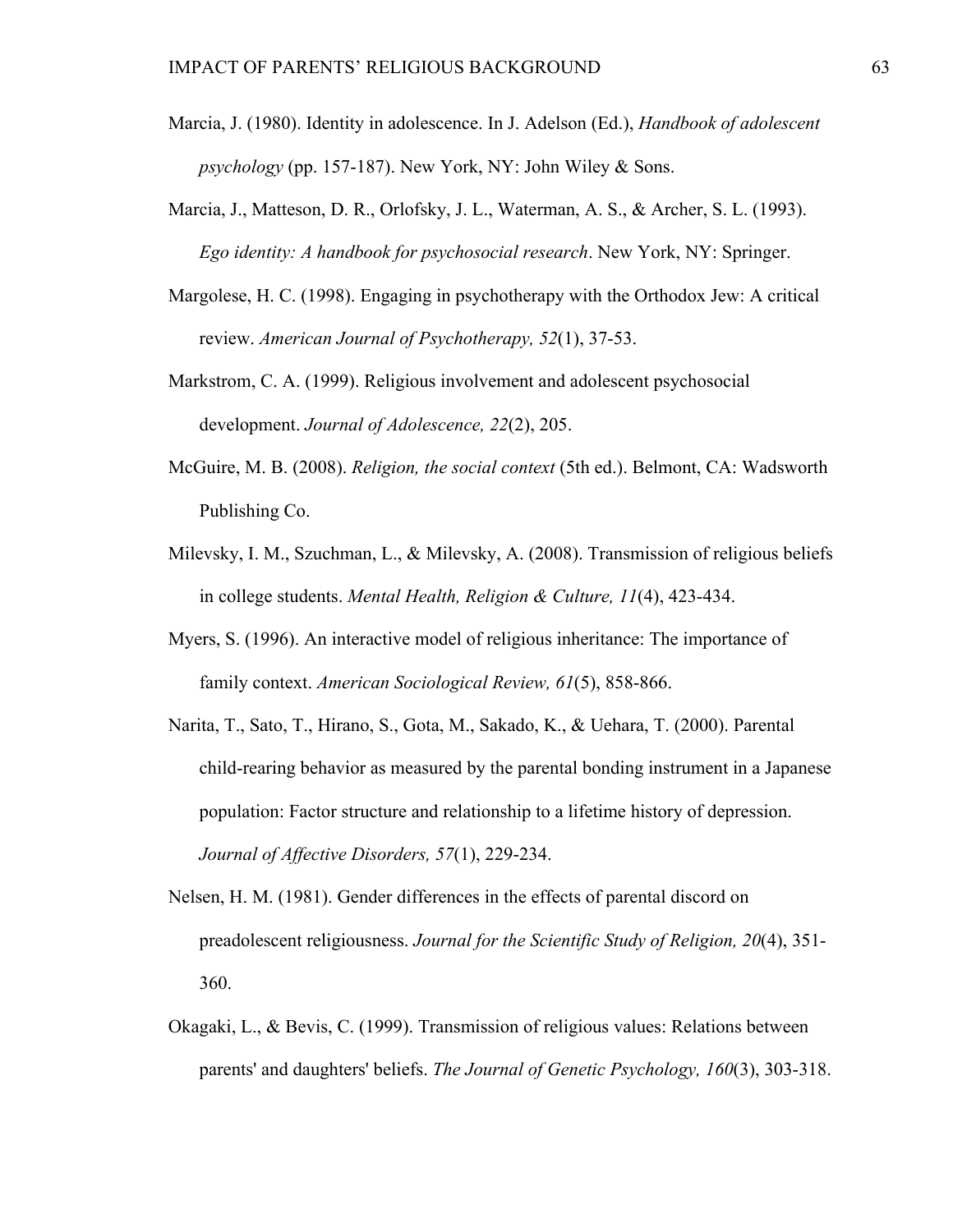- Ozorak, E. W. (1989). Social and cognitive influences on the development of religious beliefs and commitment in adolescence. *Journal for the Scientific Study of Religion, 28*, 448-463.
- Paloutzian, R. F. (2005). Religious conversion and spiritual transformation: A meaningsystems analysis. In R. F. Paloutzian, & C. L. Park (Eds.), *Handbook of psychology of religion and spirituality* (pp. 331-347). New York, NY: Guildford Press.
- Paloutzian, R. F., Richardson, J. T., & Rambo, L. R. (1999). Religious conversion and personality change. *Journal of Personality, 67*(6), 1047.
- Parker, G. (1990). The parental bonding instrument a decade of research. *Social Psychiatry and Psychiatric Epidemiology, 25*(6), 281-282.
- Parker, G., Tupling, H., & Brown, L. B. (1979). A parental bonding instrument. *British Journal of Medical Psychology, 52*, 1-10.
- Pirutinsky, S. (2009). Conversion and attachment insecurity among Orthodox Jews. *International Journal for the Psychology of Religion, 19*(3), 200-206.
- Pirutinsky, S., Rosen, D., Shapiro, R. L., & Rosmarin, D. H. (2010). Do medical models of mental illness relate to increased or decreased stigmatization of mental illness among Orthodox Jews? *Journal of Nervous and Mental Disease, 198*, 508-512.
- Pirutinsky, S., Rosmarin, D. H., & Pargament, K. I. (2009). Community attitudes towards culture-influenced mental illness: Scrupulosity vs. non- religious OCD among Orthodox Jews. *Journal of Community Psychology, 37*, 949-958.
- Roberts, J. (1988). Setting the frame: Definition, functions, and typology of rituals. In E. Imber-Black, J. Roberts & R. A. Whiting (Eds.), *Rituals in families and family therapy* (pp. 3-46). New York, NY: Norton.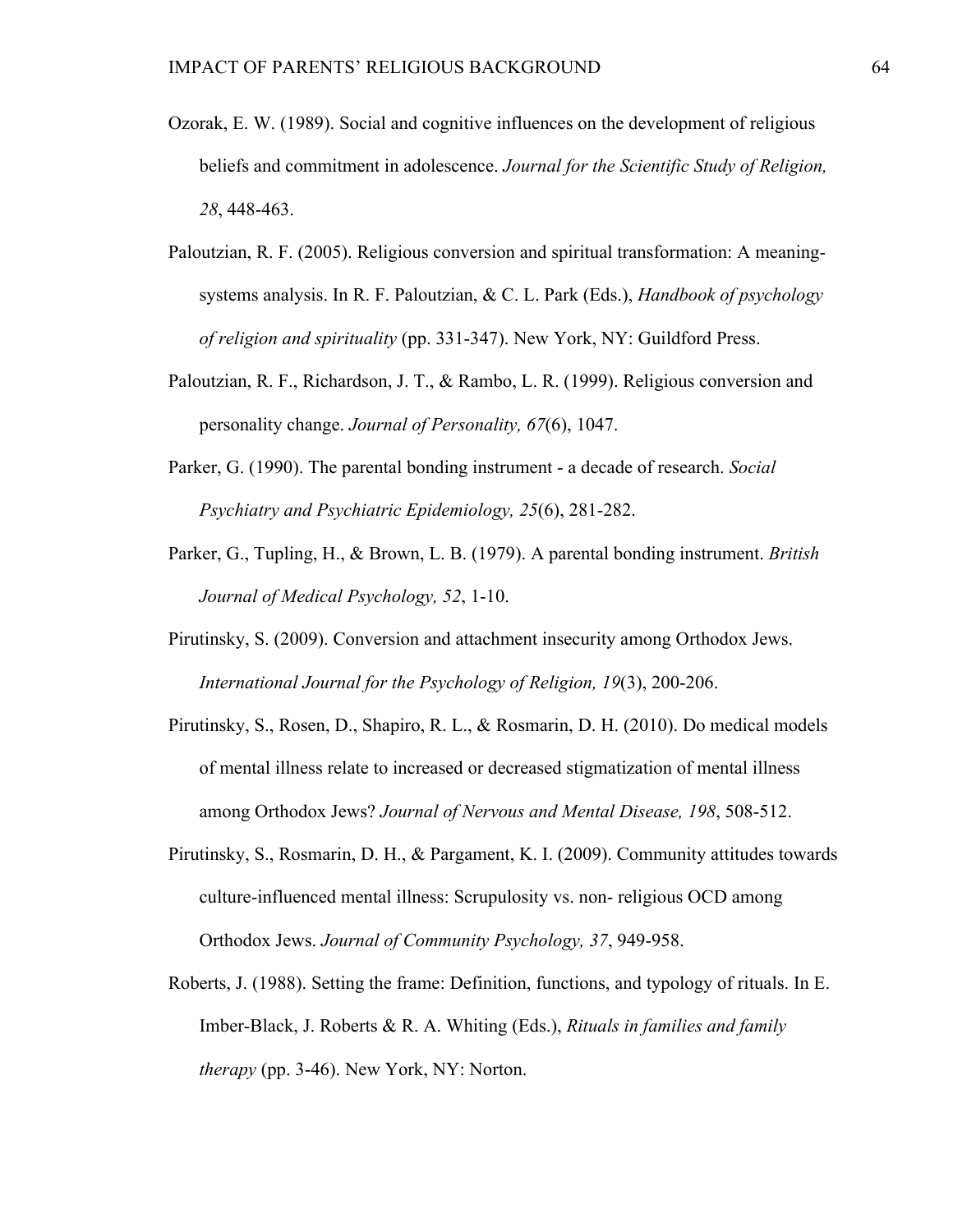- Rohner, R. P., Khaleque, A., & Cournoyer, D. E. (2005). Parental acceptance-rejection: Theory, methods, cross-cultural evidence, and implication. *Ethos, 33*(3), 299-334.
- Rosmarin, D. H., Pargament, K. I., Pirutinsky, S., & Mahoney, A. (2010). A randomized controlled evaluation of a spiritually-integrated treatment for subclinical anxiety in the Jewish community. *Journal of Anxiety Disorders, 24*, 799-808.
- Rothrauff, T. C., Cooney, T. M., & An, J. S. (2009). Remembered parenting styles and adjustment in middle and late adulthood. *Journals of Gerontology Series B-Psychological Sciences and Social Sciences, 64*(1), 137-146.
- Rudy, D., & Grusec, J. E. (2001). Correlates of authoritarian parenting in individualist and collectivist cultures and implications for understanding the transmission of values. *Journal of Cross Cultural Psychology, 32*, 202-212.

Russell, S. (2003). *Parenting.* Unpublished manuscript.

- Russell, S., & Blumenthal, N. (2003). *Children in crisis: Detection and intervention: A practical guide for educators, parents and mental health professionals* (3rd ed.). New York, NY: Nefesh, the International Network of Orthodox Mental Health Professionals.
- Sands, R. (2009). The social integration of baalei teshuvah. *Journal for the Scientific Study of Religion, 48*(1), 86-102.
- Schechter, I. (2009). *Sexual Abuse in the Religious Community: Systems, Experience and Repair.* Unpublished manuscript.
- Schnall, E., & Pelcovitz, D. (2010). *Marital satisfaction survey of Orthodox Jews.*  Unpublished manuscript.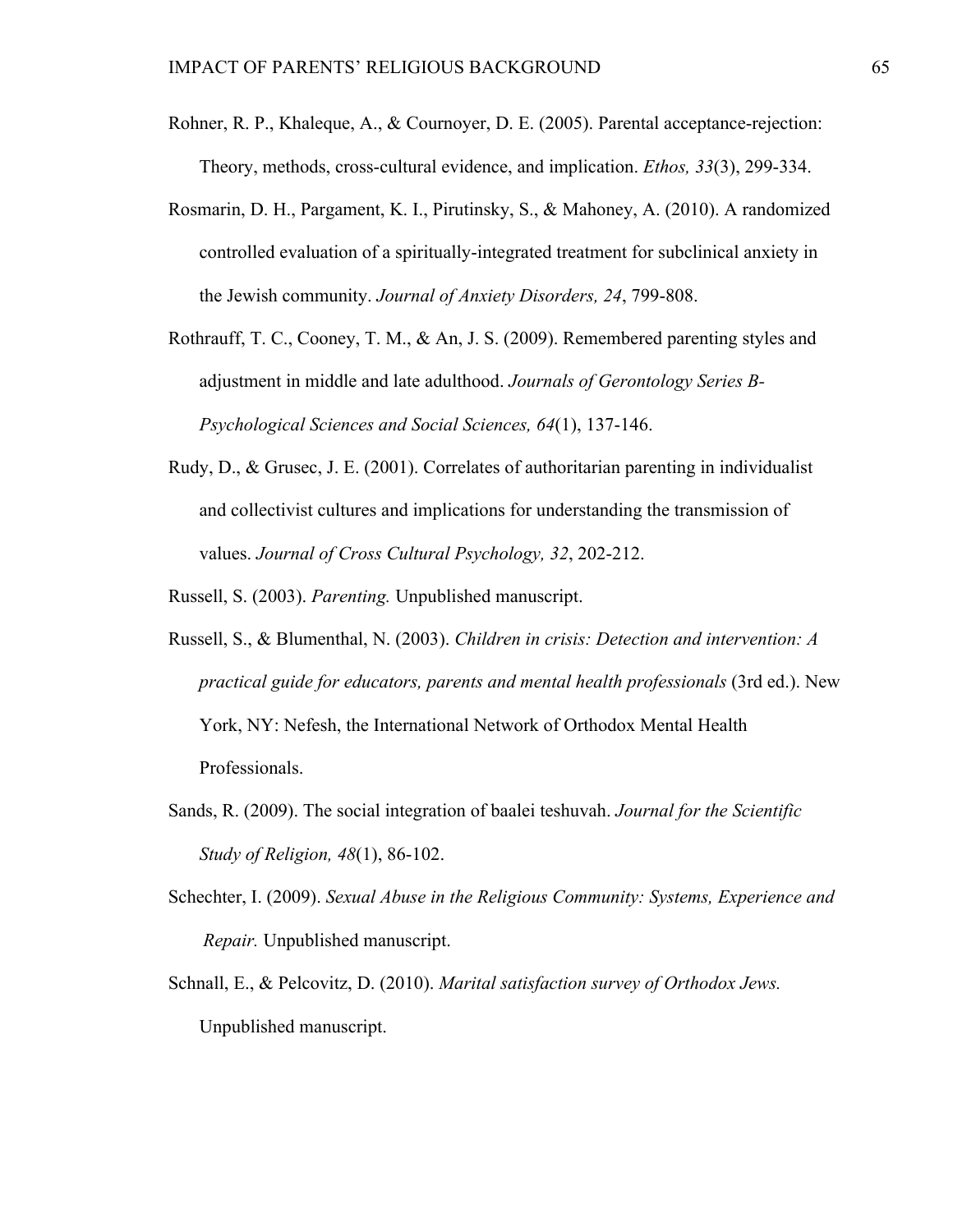- Sherkat, D. E., & Ellison, C. G. (1999). Recent developments and current controversies in the sociology of religion. *Annual Review of Sociology, 25*, 363.
- Shor, R. (1998). The significance of religion in advancing a culturally sensitive approach towards child maltreatment. *Families in Society - the Journal of Contemporary Human Services, 79*(4), 400-409.

Sivan, E. (1995). The enclave culture. In M. E. Marty, & R. S. Appleby (Eds.), *Fundamentalisms comprehended* (pp. 11-68). Chicago, IL: University of Chicago Press.

- Smith, C., & Sikkink, D. (2003). Social predictors of retention in and switching from the religious faith of family of origin: Another look using religious tradition selfidentification. *Review of Religious Research, 45*(2), 188-206.
- Snider, J. B., Clements, A., & Vazynosi, A. T. (2004). Late adolescent perceptions of parent religiosity and parenting processes. *Family Process, 43*, 489–502.
- Sorotzkin, B. (2002). The denial of history: Clinical implications of denying child abuse. *Journal of Psychohistory, 30*(1), 29-53.
- Starck, R. L. (2008). *An exploratory study of the experiences and attitudes of Orthodox Jewish women in psychotherapy: Three case studies.* (Unpublished doctoral dissertation). The Graduate School of Applied and Professional Psychology of Rutgers University, New Brunswick, New Jersey.
- Straus, M. (2001). *Beating the devil out of them: Corporal punishment in American families*. New Brunswick, NJ: Transaction Publishers.
- Szubin, A. J. (2000). Why Lubavitch want the messiah now. In A. I. Baumgarten (Ed.), *Apocalyptic times* (pp. 215-240). Leider, NU: Brill.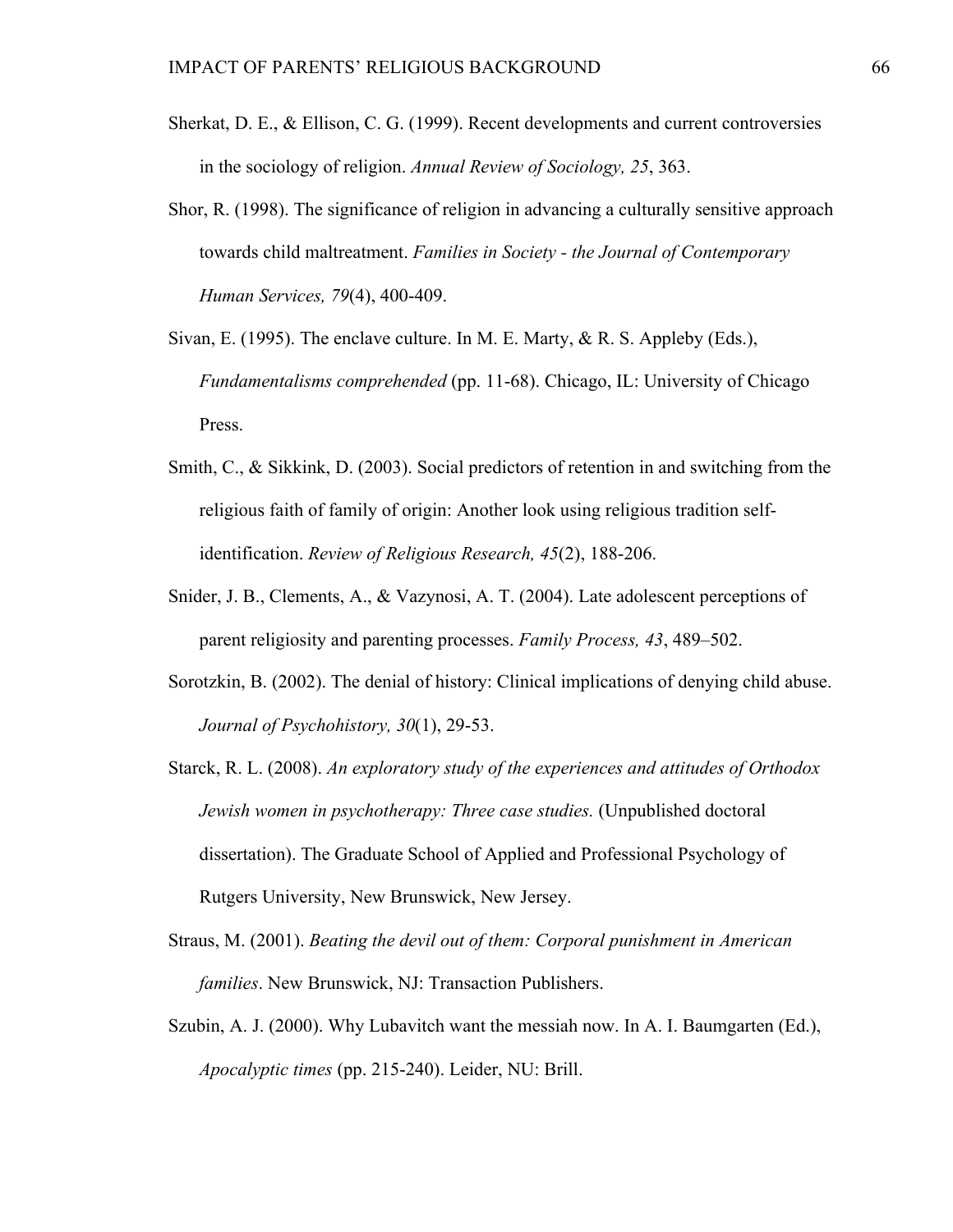- Tsaousis, I., Mascha, K., & Giovazolias, T. (2012). Can parental bonding be assessed in children? Factor structure and factorial invariance of the parental bonding instrument (PBI) between adults and children. *Child Psychiatry & Human Development, 43*(2), 238-253.
- Vermeer, P., Janssen, J., & Scheepers, P. (2012). Authoritative parenting and the transmission of religion in the Netherlands: A panel study. *International Journal for the Psychology of Religion, 22*, 42.
- Vermeer, P. (2011). The impact of parental religiosity on parenting goals and parenting style: A Dutch perspective. *Journal of Beliefs & Values: Studies in Religion & Education, 32*(1), 69-84.
- Vollebergh, W. A., Iedema, J., & Raaijmakers, Q. A. (1999). The intergenerational transmission of cultural and economic conservatism. In A. De Witte & P. Scheepers (Eds.), *Ideology in the low countries: Trends, models and lacunae* (pp. 51-68). Assen: Van Gorcum.
- Waxman, C. I. (1993). *Dilemmas of modern Orthodoxy: Sociological and philosophical*. New York, NY: American Jewish Congress.
- Wells, M., & Jones, R. (2000). Childhood parentification and shame-proneness: A preliminary study. *American Journal Of Family Therapy, 28*(1), 19-27.
- Wheeler, M. (1991). Relationship between parenting styles and the spiritual well-being and religiosity of college students. *Christian Education Journal, 11*(2), 51-61.
- Wilcox, W. B. (2002). Religion, convention, and parental involvement. *Journal of Marriage & Family, 64*(3), 780-792.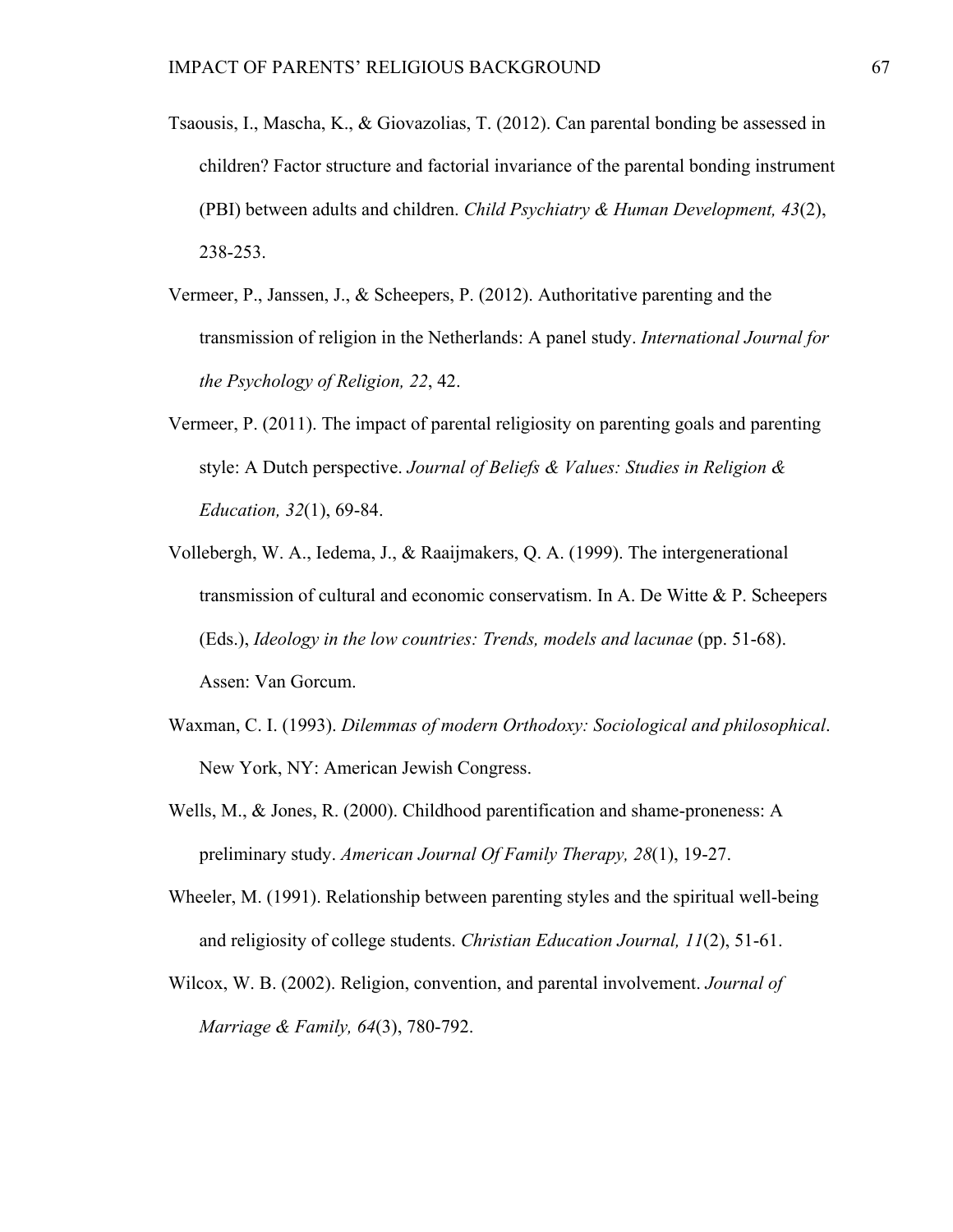- Wilhelm, K., Niven, H., Parker, G., & Hadzi, D. (2005). The stability of the Parental Bonding Instrument over a 20-year period. *Psychological Medicine, 35*(3), 387-394.
- Wright, K. B. (2005). Researching Internet-Based Populations: Advantages and Disadvantages of Online Survey Research, Online Questionnaire Authoring Software Packages, and Web Survey Services. *Journal of Computer-Mediated Communication, 10*(3), 00.
- Wolin, S. J., Bennett, L. A., & Jacobs, S. J. (1988). Assessing family rituals in alcoholic families. In E. Imber-Black, J. Roberts & R. A. Whiting (Eds.), *Rituals in families and family therapy* (pp. 230-256). New York, NY: Norton.

Wouk, H. (1959). *This is my G-d: The Jewish way of life.* Garden City, NY: Doubleday.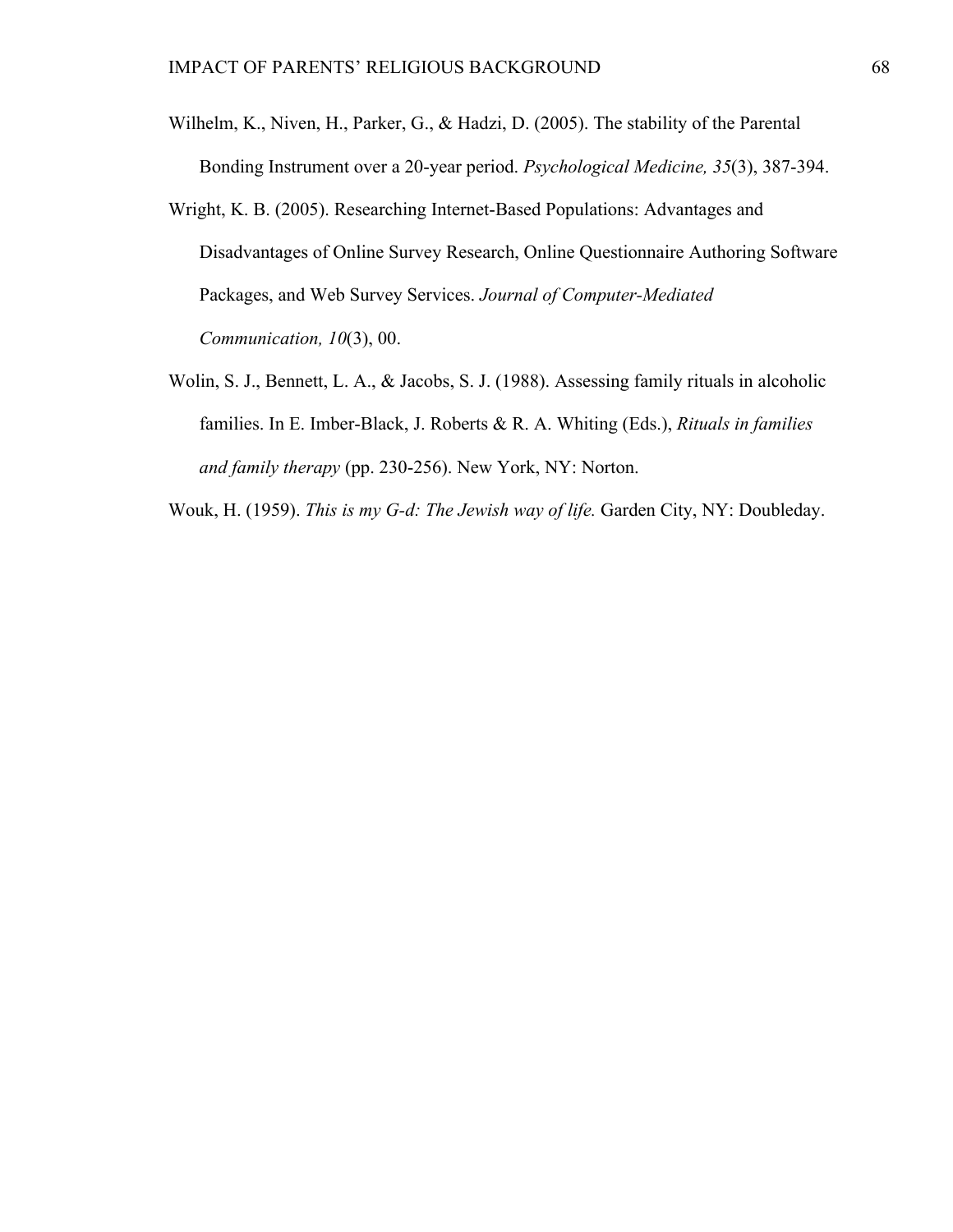## *Areas of Conflict*

| Do you remember arguing with your parents over any of the following while you |
|-------------------------------------------------------------------------------|
| were growing up: (check all that apply)                                       |
| <b>Dress</b>                                                                  |
| Peyos style                                                                   |
| Yarmulka type                                                                 |
| Wearing vs. not wearing a yarmulka                                            |
| Wearing a black hat                                                           |
| Wearing a Black suit or Chassidish livush                                     |
| Wearing a skirt                                                               |
| Wearing nail polish                                                           |
| Covering knees/elbows etc.                                                    |
| Other clothing issues                                                         |
| Secular culture                                                               |
| Watching TV or movies                                                         |
| Listening to non-Jewish music                                                 |
| Celebrating secular holidays                                                  |
| Prayer/Torah study                                                            |
| Going to minyan during the week                                               |
| Going to shul (synagogue) on Shabbas                                          |
| Learning Torah regularly                                                      |
| Contact with opposite gender                                                  |
| Social contact with opposite gender                                           |
| Shabbas                                                                       |
| Keeping Shabbas                                                               |
| Kashrus                                                                       |
| <b>Keeping Kashrus</b>                                                        |
| Other                                                                         |
| Were there other areas of religious observance about which you                |
| remember arguing with your parents? (Yes/No) What were they?                  |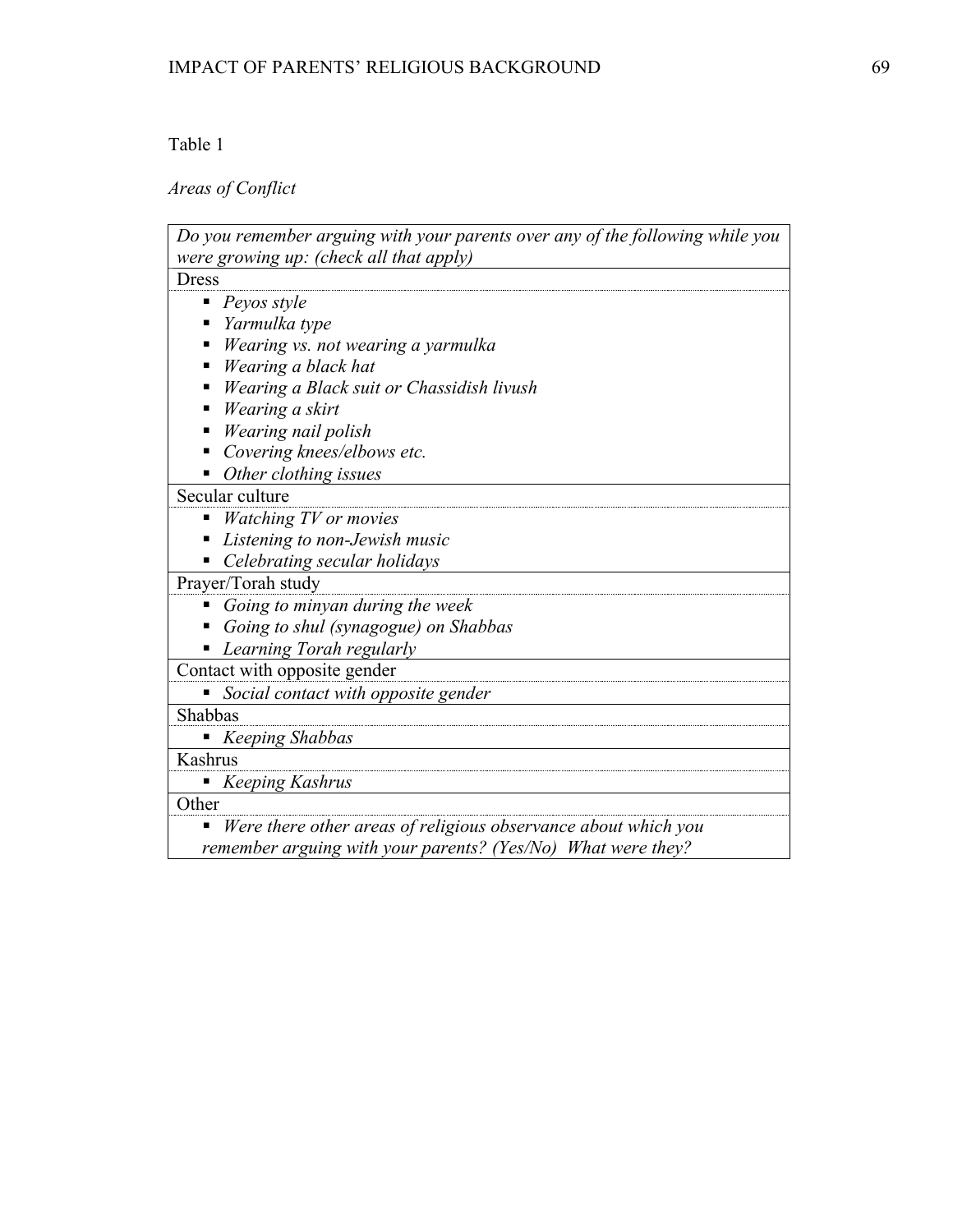| Conflicts endorsed:                                |                 |                      |
|----------------------------------------------------|-----------------|----------------------|
| Item                                               | Male $(n = 25)$ | Female ( $n = 118$ ) |
| Peyos style                                        | $\overline{2}$  | $\overline{0}$       |
| Yarmulka style                                     | $\overline{2}$  | 0                    |
| Wearing vs. not wearing a yarmulka                 | 3               | $\theta$             |
| Wearing a black hat                                | 3               | 0                    |
| Wearing a black suit or Chassidish livush          | 2               | 0                    |
| Wearing a skirt                                    | 0               | 5                    |
| Wearing nail polish                                | $\mathbf{0}$    | 24                   |
| Covering knees/elbows etc.                         | 1               | 24                   |
| Other clothing issues                              | 4               | 46                   |
| <b>Dress</b>                                       | 12              | 60                   |
| Watching TV or movies                              | 7               | 24                   |
| Listening to non-Jewish music                      | 3               | 19                   |
| Celebrating secular holidays                       |                 | 6                    |
| Secular Culture                                    | 8               | 40                   |
| Going to <i>minyan</i> during the week             | 9               | 1                    |
| Going to <i>shul</i> (synagogue) on <i>Shabbas</i> | 9               | 5                    |
| Learning Torah regularly                           | 10              | 2                    |
| Prayer/Torah Study                                 | 14              | 8                    |
| Social contact with opposite gender                | 9               | 25                   |
| <b>Contact with Opposite Gender</b>                | 9               | 25                   |
| Keeping Shabbas                                    | $\overline{2}$  | 5                    |
| Shabbas                                            | $\overline{2}$  | 5                    |
| Keeping Kashrus                                    | 1               | 10                   |
| <b>Kashrus</b>                                     | 1               | 10                   |
| Other                                              | 3               | 10                   |

*Note*. Subjects may endorse multiple conflict items within each category.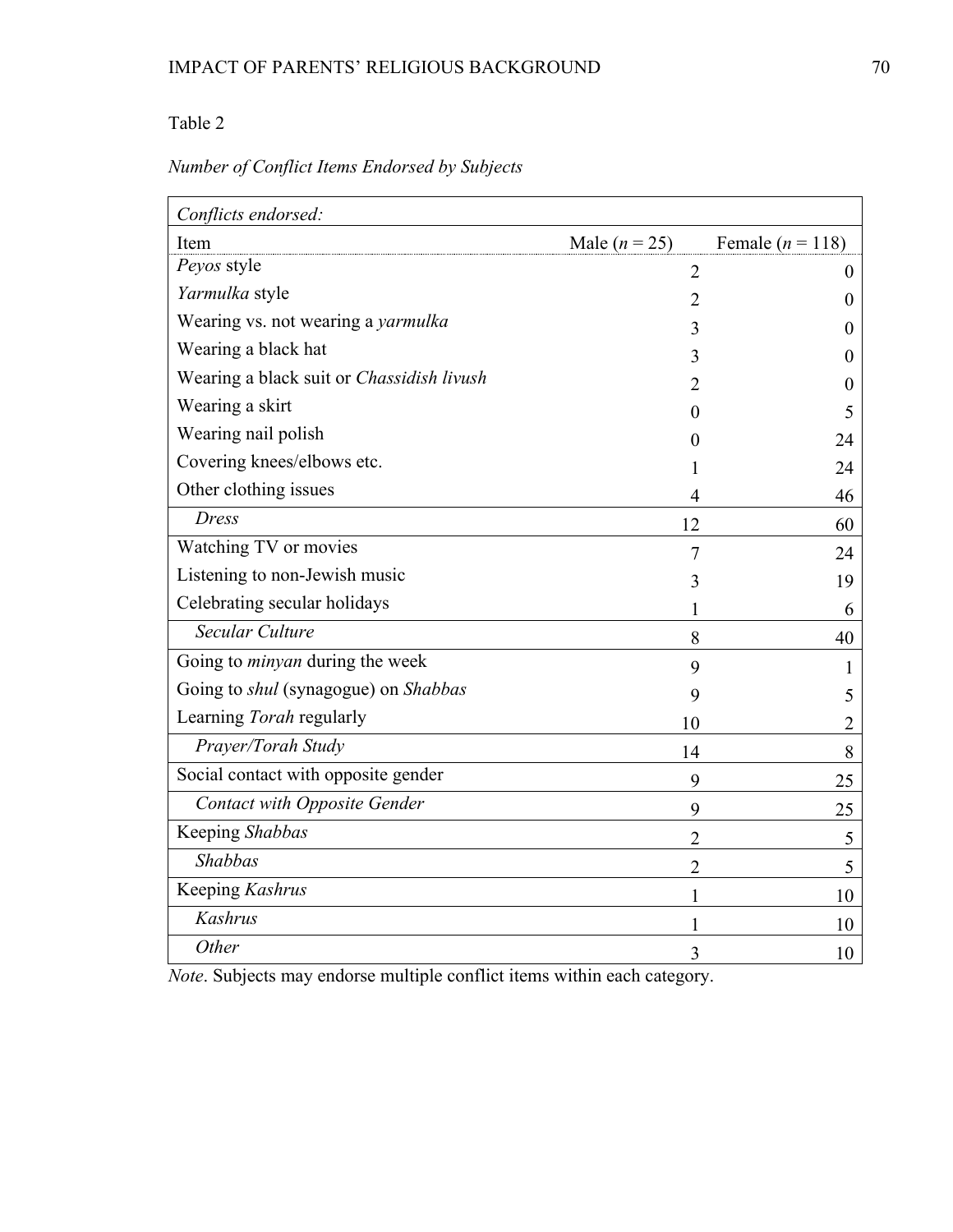*Categories of Religious Groups*

| Chassidish                                                                                  | Yeshivish                                                              | Modern Orthodox                                                                                   | Not Religious |
|---------------------------------------------------------------------------------------------|------------------------------------------------------------------------|---------------------------------------------------------------------------------------------------|---------------|
| <b>Strictly Chassidish</b><br>Chassidish<br>Modern Chassidish<br>Heimish<br>Other: "Chabad" | Very Yeshivish<br>Yeshivish<br>Modern Yeshivish<br>Mainstream Orthodox | Modern Orthodox<br>Machmir<br>Modern Orthodox<br>Middle of the Road<br>Modern Orthodox<br>Liberal | Not Religious |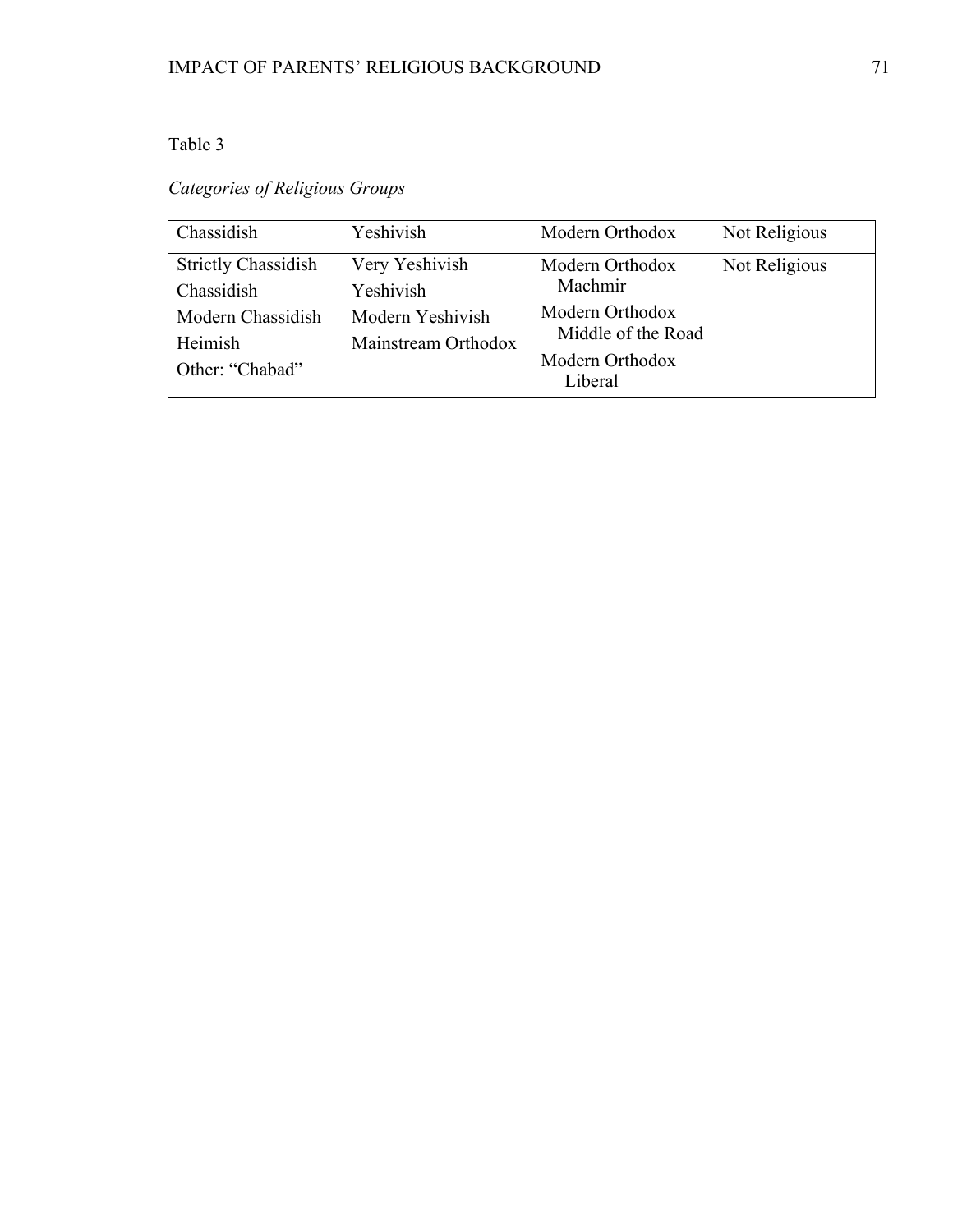|                                    | <b>Male</b>      | Female         |
|------------------------------------|------------------|----------------|
|                                    | Mean $(SD)$      | Mean (SD)      |
| Age                                | 22(1.58)         | 21(1.69)       |
| Religion                           |                  |                |
| Chassidish                         |                  |                |
| <b>Strictly Chassidish</b>         | $\boldsymbol{0}$ | 3              |
| Chassidish                         | $\overline{0}$   |                |
| Modern Chassidish                  | $\overline{0}$   |                |
| Heimish                            | 1                | 14             |
| Chabad                             | $\overline{0}$   |                |
| Yeshivish                          |                  |                |
| Very Yeshivish                     | $\overline{0}$   | $\theta$       |
| Yeshivish                          | 1                | 30             |
| Modern Yeshivish                   | $\mathbf{1}$     | 10             |
| Mainstream Orthodox                | 5                | 33             |
| Modern Orthodox                    |                  |                |
| Modern Orthodox Machmir            | 3                | 5              |
| Modern Orthodox Middle of the Road | 5                | 8              |
| Modern Orthodox Liberal            | $\overline{4}$   | 5              |
| <b>Not Religious</b>               | 5                | $\overline{7}$ |
| <b>Parent Status</b>               |                  |                |
| <b>Both BT</b>                     | 4                | 12             |
| Father BT                          | 7                | 13             |
| Mother BT                          | 3                | 9              |
| Neither BT                         | 11               | 84             |

## *Number of Participants by Religious Group and Parental Status*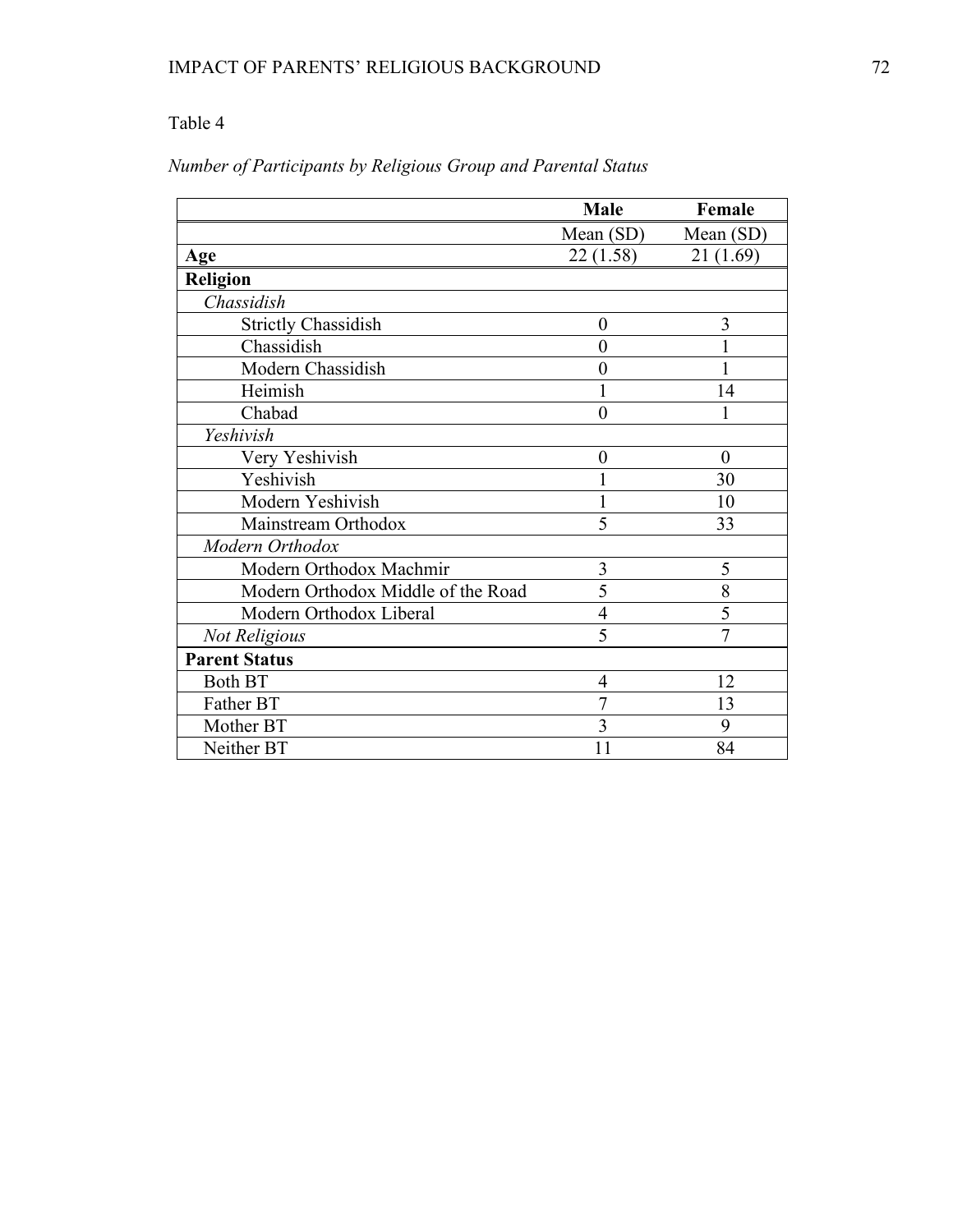# *Father's BT Status and Parenting Style*

|                   |      | Non-BT | Total |
|-------------------|------|--------|-------|
| Authoritarian     | Ⅰ つ* |        |       |
| Not Authoritarian |      |        |       |
| Total             | 36   |        |       |
| ste.<br>$\sim$    |      |        |       |

*\*p* = .03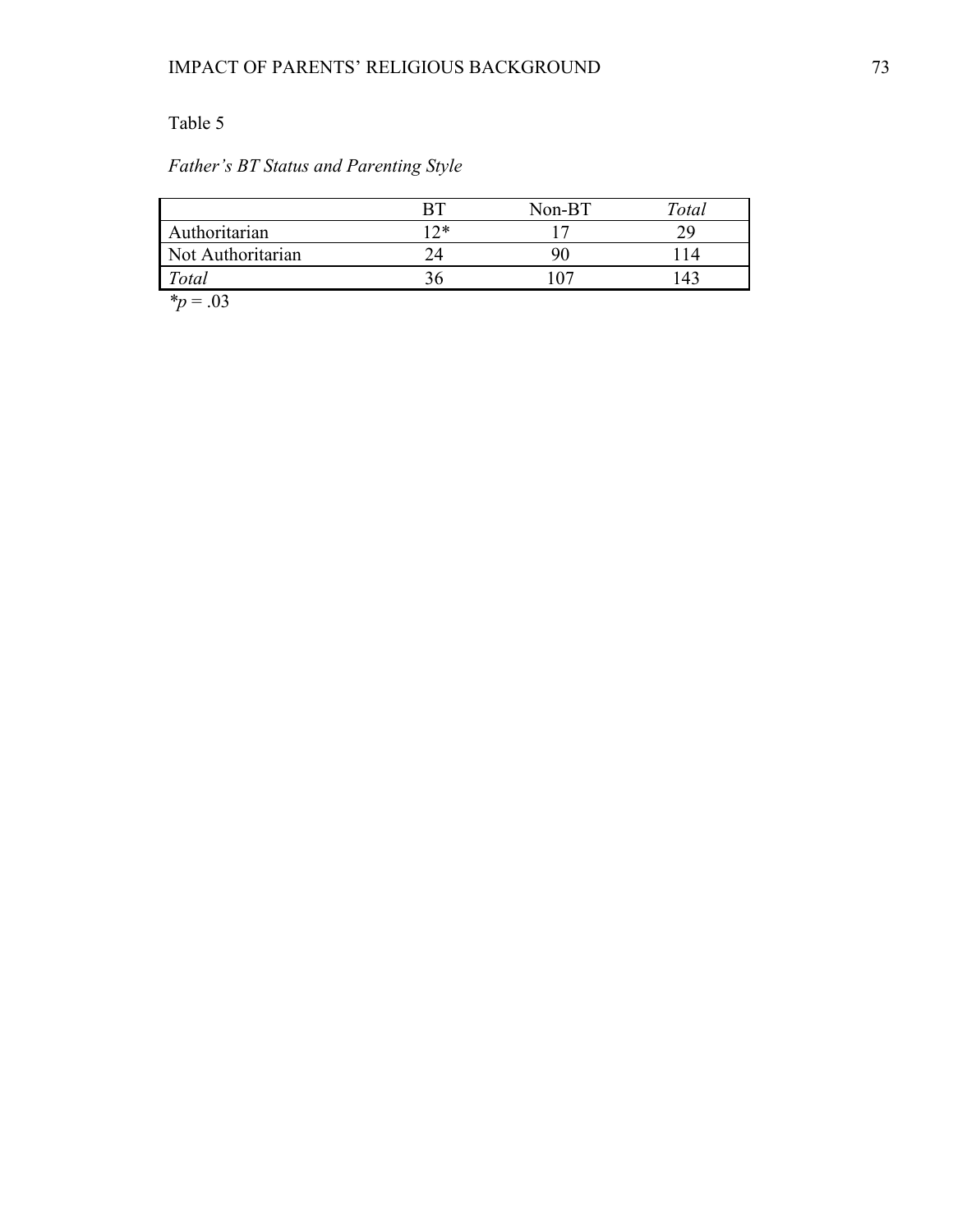## *Mother's BT Status and Parenting Style*

|                            |     | Non-BT | $\tau_{\textit{otal}}$ |
|----------------------------|-----|--------|------------------------|
| Authoritarian              | 14* |        |                        |
| Not Authoritarian          |     |        | 06                     |
| Total                      |     |        |                        |
| $\mathbf{a}$<br>$\sim$ 0.1 |     |        |                        |

 $*_{p}$  < .01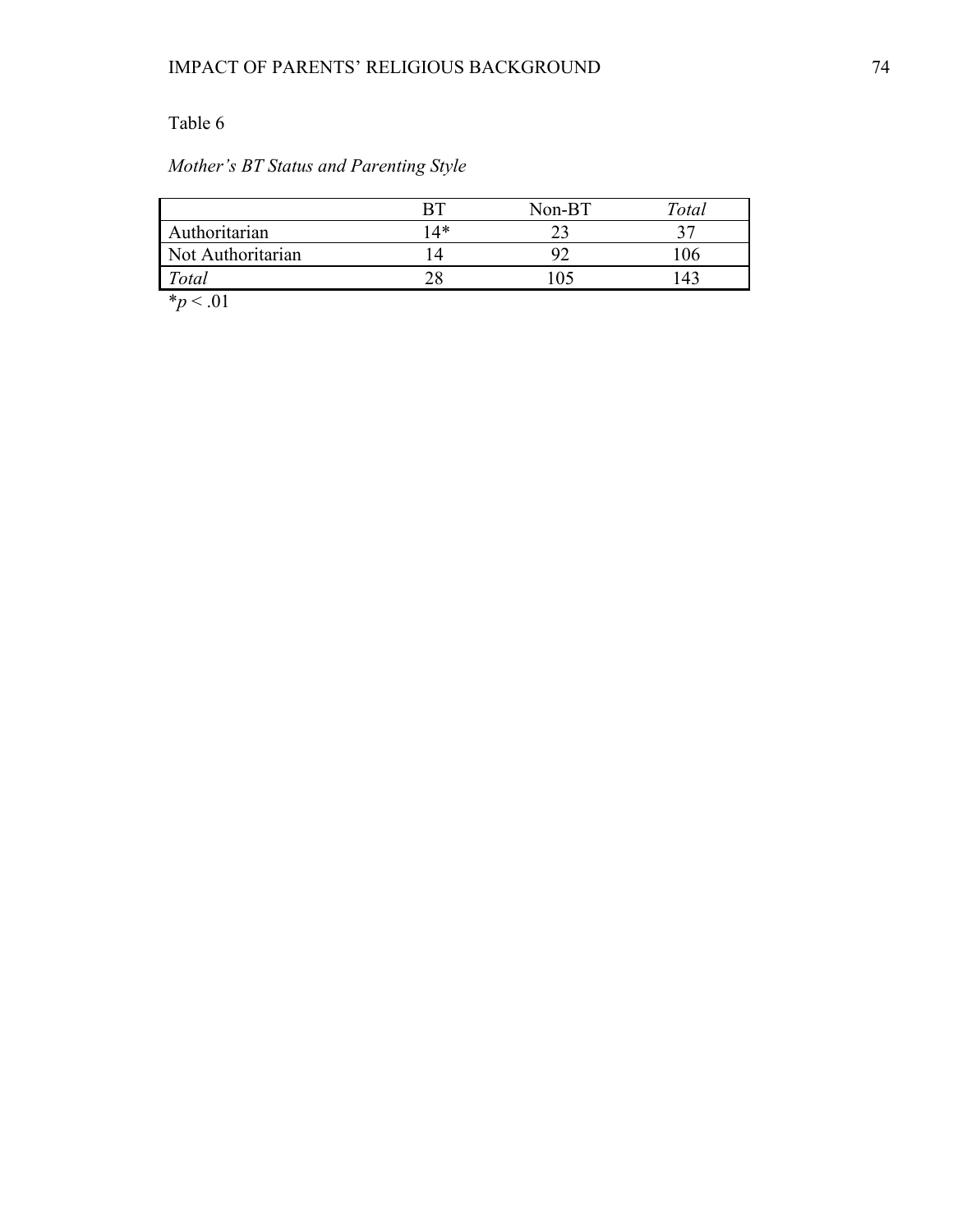# Figure 1

*Parenting Styles*

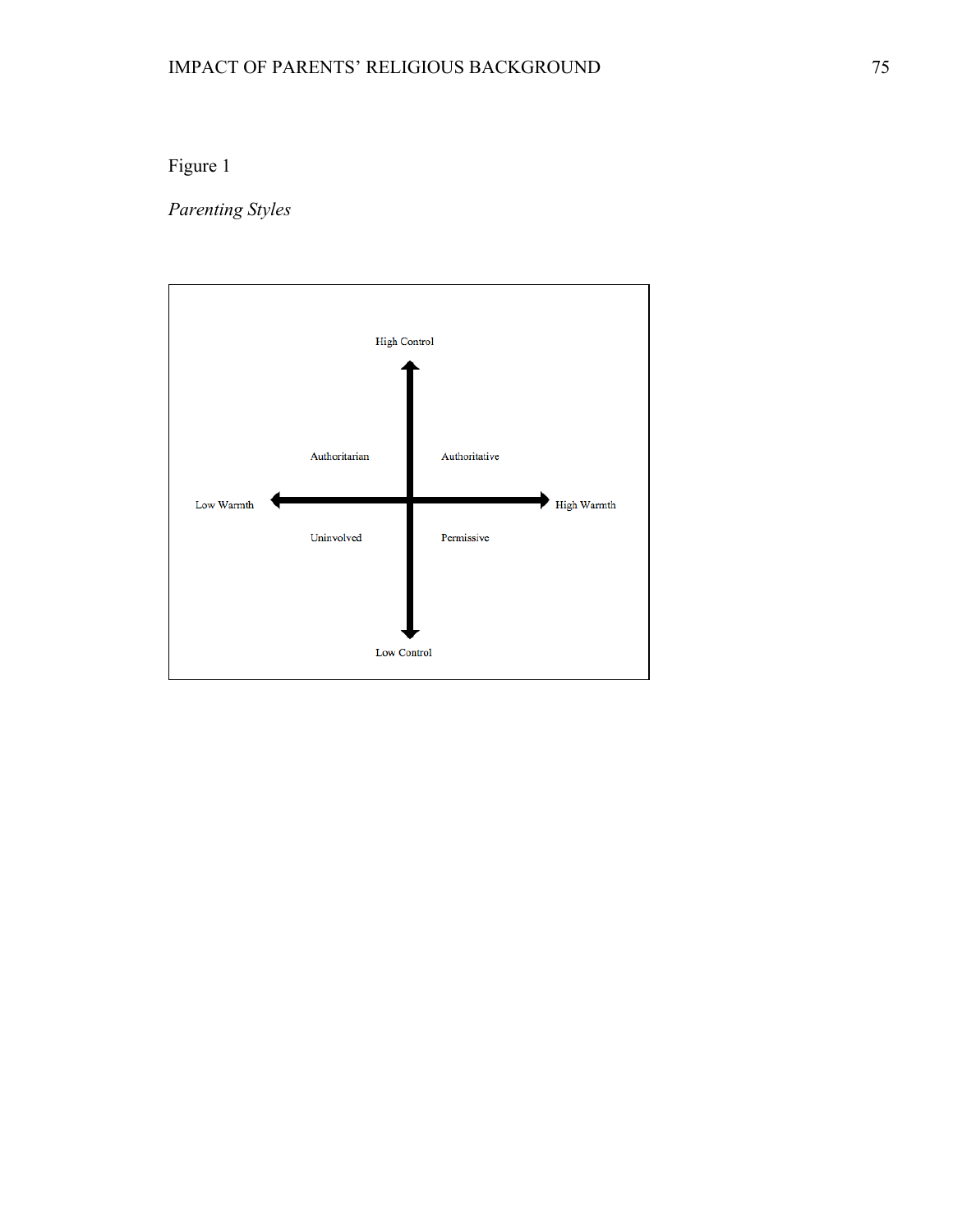#### APPENDIX A

#### IRB Approval

**RUTGERS UNIVERSITY** Office of Research and Sponsored Programs ASB III, 3 Rutgers Plaza, Cook Campus New Brunswick, NJ 08901

November 28, 2012

Tova Lane 115 S 8th Avenue Highland Park NJ 08904

Dear Tova Lane:

#### **Notice of Exemption from IRB Review**

P.I. Name: Lane Protocol #: E13-314

Protocol Title: "Impact of Parents' Religious Background on Parenting Style and Children's Religiosity in the Orthodox Jewish Community"

The project identified above has been approved for exemption under one of the six categories noted in 45 CFR 46, and as noted below:

**Exemption Date:** 11/27/2012 **Exempt Category:**  $\overline{2}$ 

This exemption is based on the following assumptions:

- This Approval The research will be conducted according to the most recent version of the protocol that was submitted.
- Reporting ORSP must be immediately informed of any injuries to subjects that occur and/or problems that arise, in the course of your research;
- Modifications Any proposed changes MUST be submitted to the IRB as an amendment for review and approval prior to implementation;
- Consent Form (s) Each person who signs a consent document will be given a copy of that document, if you are using such documents in your research. The Principal Investigator must retain all signed documents for at least three years after the conclusion of the research;

**Additional Notes:** None

#### Failure to comply with these conditions will result in withdrawal of this approval.

The Federalwide Assurance (FWA) number for Rutgers University IRB is FWA00003913; this number may be requested on funding applications or by collaborators.

Sincerely yours, fergatet Cooper acting for

Sheryl Goldberg Director of Office of Research and Sponsored Programs gibel@grants.rutgers.edu

cc: Karen L. Haboush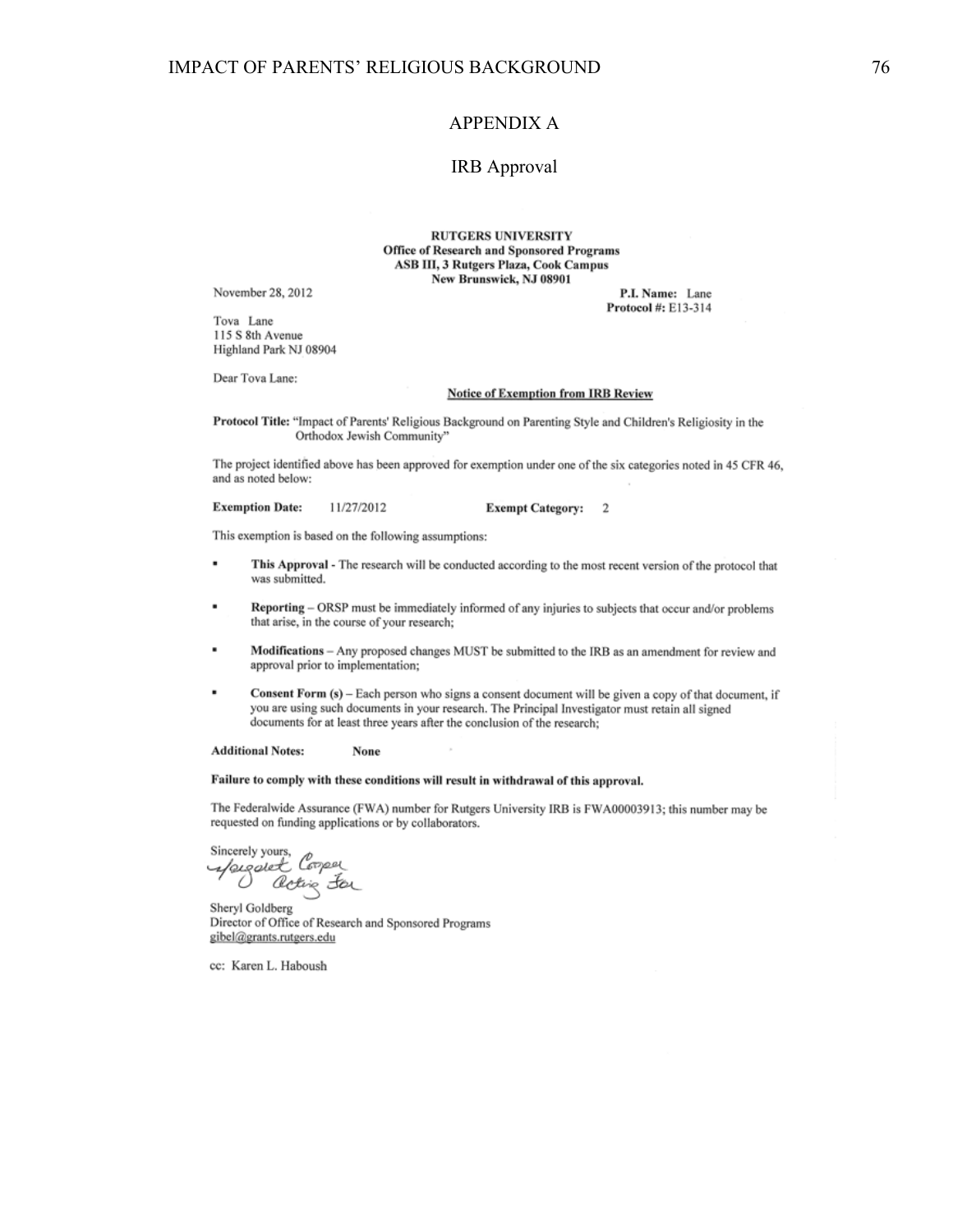## APPENDIX B

Survey Advertisement

What has happened to YOU? Click Here to complete an anonymous questionnaire about your experience growing up frum.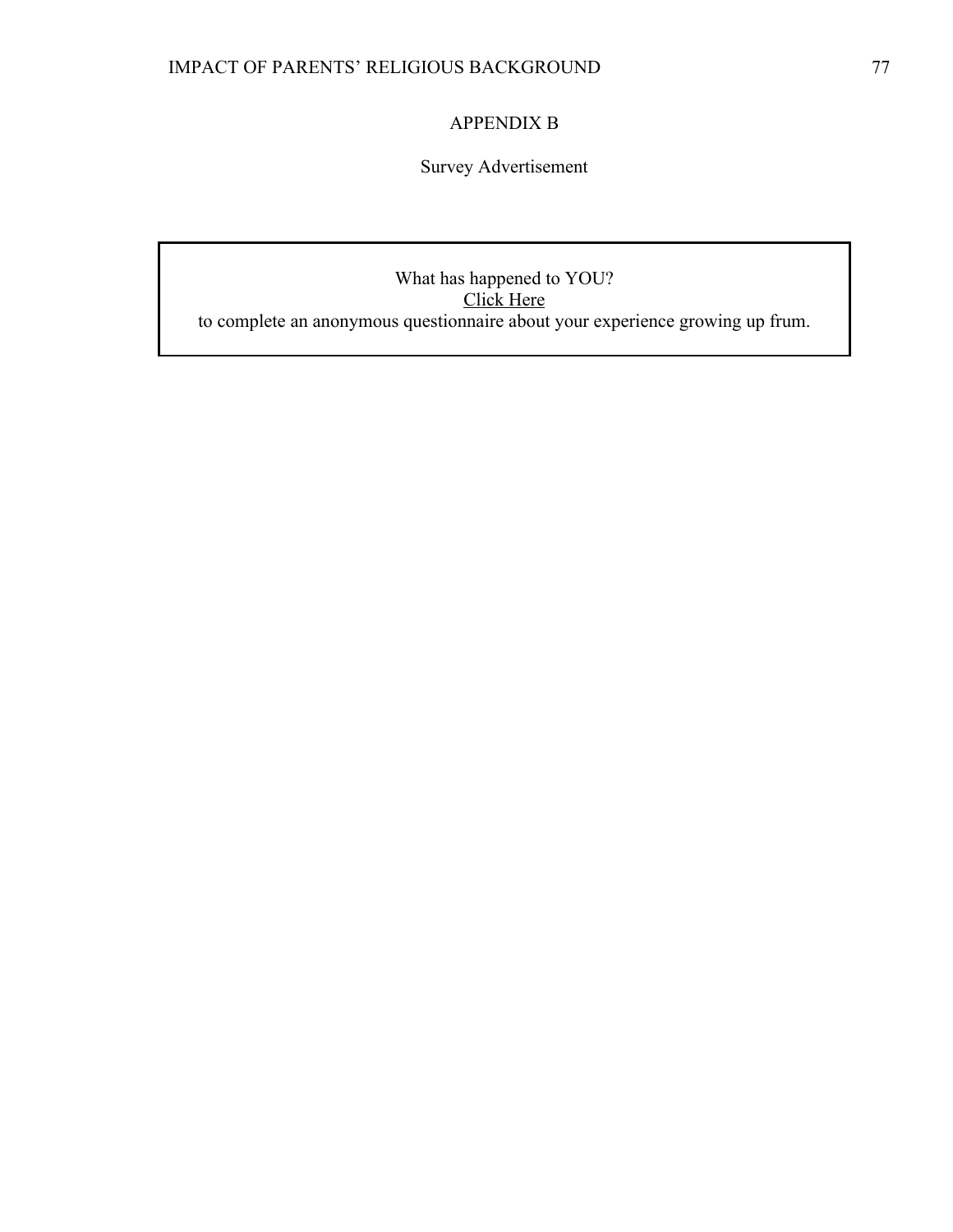### APPENDIX C

### Survey

### *Demographics*

- *1.* What is your current age? \_\_\_\_ years
- *2.* Where you raised in the United States for more than five years of your childhood/adolescence? (Yes/No)
- *3.* Gender: (Male/Female)
- *4.* The following questions apply to the parents who you feel were the primary ones who raised you.

*5.* Did your father grow up frum<sup>∗</sup> ? (Yes/No/Other\_\_\_\_)

- *6.* If your father grew up frum: Did he raise you differently than he was raised? More religious \_\_\_\_\_\_Equally religious Less religious
- *7.* If your father did not grow up frum: At what age did he become religious?
- *8.* Did your mother grow up frum? (Yes/No/Other\_\_\_\_)
- *9.* If your mother grew up frum:

Did she raise you differently than she was raised?

- \_\_\_\_\_\_More religious
	- Equally religious
	- Less religious
- *10.* If your mother did not grow up frum: At what age did she become religious?

### *Religious Affiliation & Upbringing*

- *11.* Are you currently frum? (Yes/No)
- *12.* If you are currently frum:

 

<sup>∗</sup> Frum – observant of *Shabbat* and *kashrut*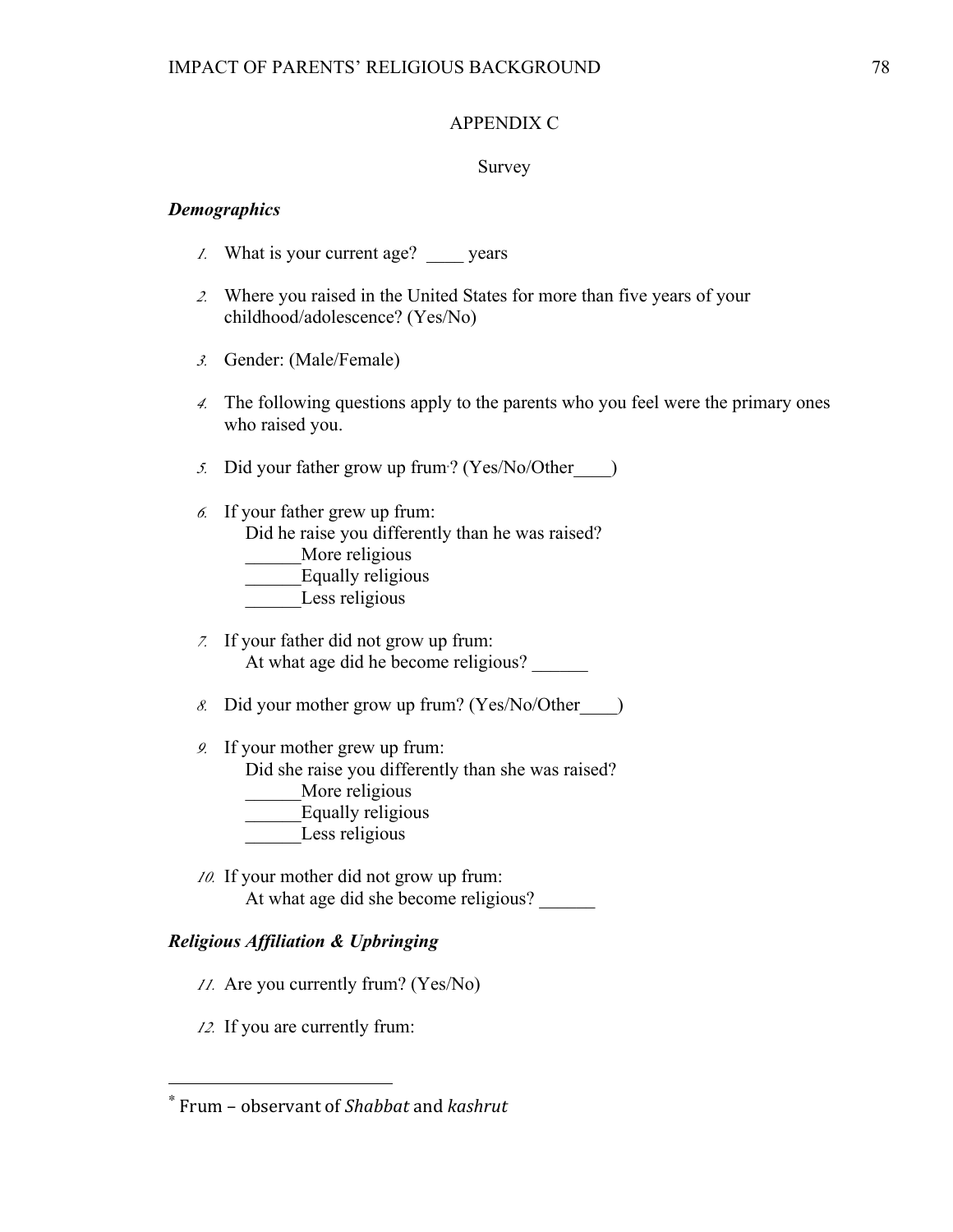Was there any point at which you were not religious for longer than a 3 month period? \_

*13.* If you are not currently frum:

At what age did you stop being religious?

- *14.* Do you consider yourself currently more religious, equally religious, or less religious than the way you were raised? (More/Equally/Less)
- *15.* Do you predict that in the future you will likely become more religious, equally religious, or less religious than the way you currently? (More/Equally/Less)

The following questions involve group labels common to the Orthodox Jewish community. Obviously, "labels" do not tell the full story. Please respond as closely to what you believe accurate.

- *16.* How would you currently identify yourself (choose one):
	- \_\_\_\_\_\_Modern Orthodox Liberal
	- \_\_\_\_\_\_Modern Orthodox Middle of the road
	- \_\_\_\_\_\_Modern Orthodox Machmir
	- \_\_\_\_\_\_Mainstream Orthodox
	- \_\_\_\_\_\_Modern yeshivish
	- Yeshivish
	- \_\_\_\_\_\_Very yeshivish
	- \_\_\_\_\_\_Heimish
	- \_\_\_\_\_\_Modern Chassidish
	- \_\_\_\_\_\_Strictly chassidish
	- Not religious
	- Other  $\Box$

*17.* How were you raised?

- \_\_\_\_\_\_Modern Orthodox Liberal
- \_\_\_\_\_\_Modern Orthodox Middle of the road
- \_\_\_\_\_\_Modern Orthodox Machmir
- \_\_\_\_\_\_Mainstream Orthodox
- \_\_\_\_\_\_Modern yeshivish
- \_\_\_\_\_\_Yeshivish
- \_\_\_\_\_\_Very yeshivish
- \_\_\_\_\_\_Heimish
- \_\_\_\_\_\_Modern Chassidish
- \_\_\_\_\_\_Strictly chassidish
- Not religious
- $\overline{\phantom{a}}$ Other  $\overline{\phantom{a}}$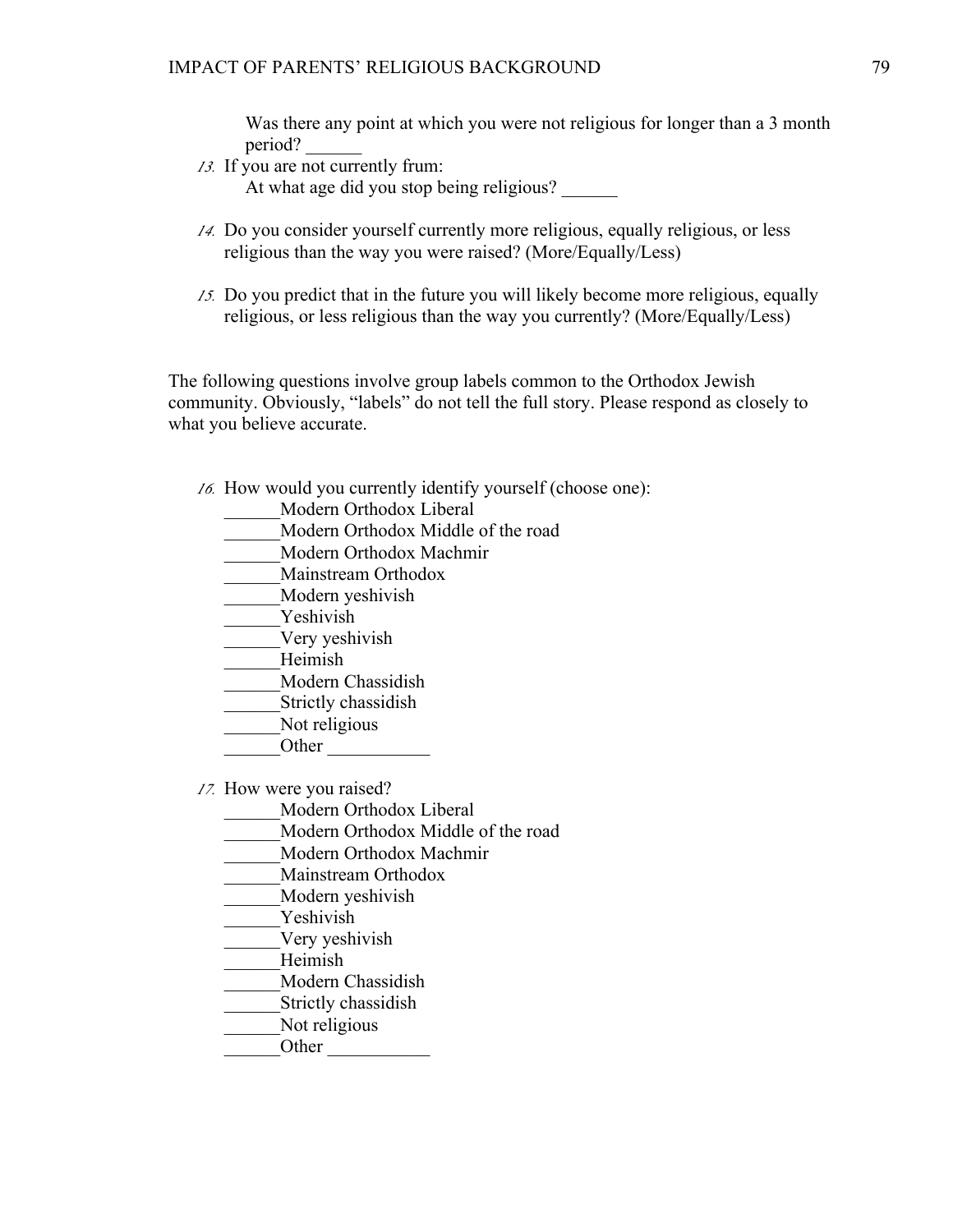- *18.* What are your parents now?
	- \_\_\_\_\_\_Modern Orthodox Liberal
	- \_\_\_\_\_\_Modern Orthodox Middle of the road
	- \_\_\_\_\_\_Modern Orthodox Machmir
	- Mainstream Orthodox
	- \_\_\_\_\_\_Modern yeshivish
	- Yeshivish
	- \_\_\_\_\_\_Very yeshivish
	- \_\_\_\_\_\_Heimish
	- \_\_\_\_\_\_Modern Chassidish
	- Strictly chassidish
	- Not religious
	- Other  $\qquad$
- *19.* What was your elementary school like?
	- Modern Orthodox Liberal
	- \_\_\_\_\_\_Modern Orthodox Middle of the road
	- \_\_\_\_\_\_Modern Orthodox Machmir
	- \_\_\_\_\_\_Mainstream Orthodox
	- \_\_\_\_\_\_Modern yeshivish
	- Yeshivish
	- \_\_\_\_\_\_Very yeshivish
	- \_\_\_\_\_\_Heimish
	- \_\_\_\_\_\_Modern Chassidish
	- Strictly chassidish
	- Not religious
	- Other  $\Box$
- *20.* What was your high school like?
	- \_\_\_\_\_\_Modern Orthodox Liberal
	- \_\_\_\_\_\_Modern Orthodox Middle of the road
	- \_\_\_\_\_\_Modern Orthodox Machmir
	- \_\_\_\_\_\_Mainstream Orthodox
	- \_\_\_\_\_\_Modern yeshivish
	- Yeshivish
	- Very yeshivish
	- \_\_\_\_\_\_Heimish
	- \_\_\_\_\_\_Modern Chassidish
	- \_\_\_\_\_\_Strictly chassidish
	- Not religious
	- Other  $\Box$
- 21. Would you define yourself as an: ("in-towner"/ "out-of-towner" / other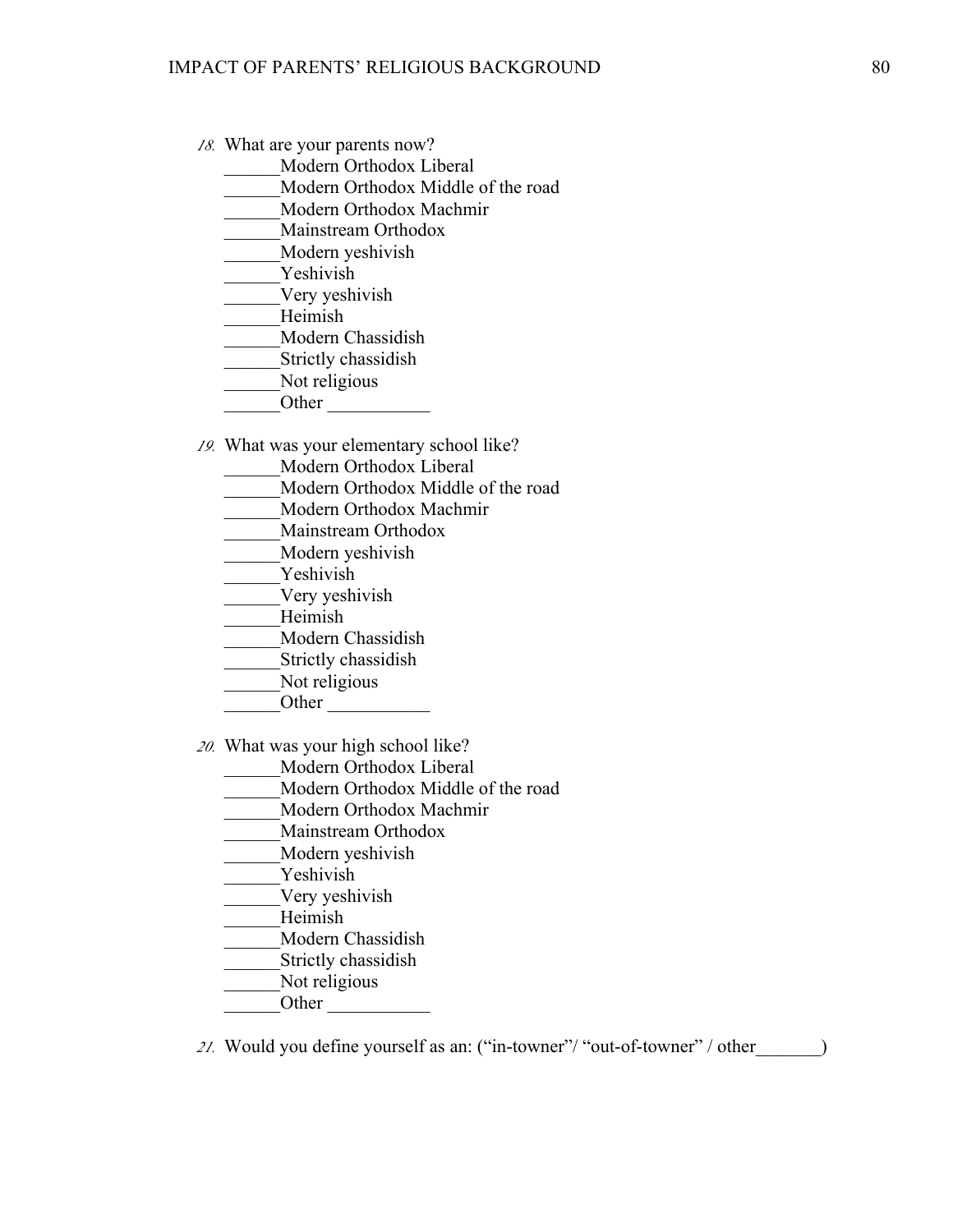### *Areas of Conflict Questionnaire*

- *22.* Do you remember arguing with your parents over any of the following while you were growing up: *(check all that apply)*
	- Peyos style
	- Yarmulka type
	- Wearing vs. not wearing a yarmulka
	- \_\_\_\_\_\_Wearing a black hat
	- \_\_\_\_\_\_Wearing a Black suit or Chassidish livush
	- \_\_\_\_\_\_Wearing a skirt
	- Wearing nail polish
	- Covering knees/elbows etc.
	- \_\_\_\_\_\_Other clothing issues
	- Going to minyan during the week
	- Going to shul (synagogue) on Shabbas
	- Learning Torah regularly
	- Watching TV or movies
	- Listening to non-Jewish music
	- \_\_\_\_\_\_Celebrating secular holidays
	- Social contact with opposite gender
	- \_\_\_\_\_\_Keeping Shabbas
	- \_\_\_\_\_\_Keeping Kashrus
- *23.* Were there other areas of religious observance about which you remember arguing with your parents? (Yes/No)
- *24.* What were they?
- *25.* Think about how your parents reacted when you behaved in ways that they did not approve of (on matters related to religion). As compared to your friends parents, do you think your parents reacted more strongly, equally strongly, or less strongly than your friends parents did? (More/Equally/Less/My parents never disapproved of my behavior)

 $\mathcal{L}_\mathcal{L} = \mathcal{L}_\mathcal{L} = \mathcal{L}_\mathcal{L} = \mathcal{L}_\mathcal{L} = \mathcal{L}_\mathcal{L} = \mathcal{L}_\mathcal{L} = \mathcal{L}_\mathcal{L} = \mathcal{L}_\mathcal{L} = \mathcal{L}_\mathcal{L} = \mathcal{L}_\mathcal{L} = \mathcal{L}_\mathcal{L} = \mathcal{L}_\mathcal{L} = \mathcal{L}_\mathcal{L} = \mathcal{L}_\mathcal{L} = \mathcal{L}_\mathcal{L} = \mathcal{L}_\mathcal{L} = \mathcal{L}_\mathcal{L}$ 

- *26.* Did your mother and father usually agree with other regarding their religious expectations of you? (Often disagreed/Generally agreed/Always agreed)
- *27.* Were your parents' religious expectations of you similar to the expectations in your elementary school? (Yes/No)
- *28.* Were your parents' religious expectations of you similar to the expectations in your high school? (Yes/No)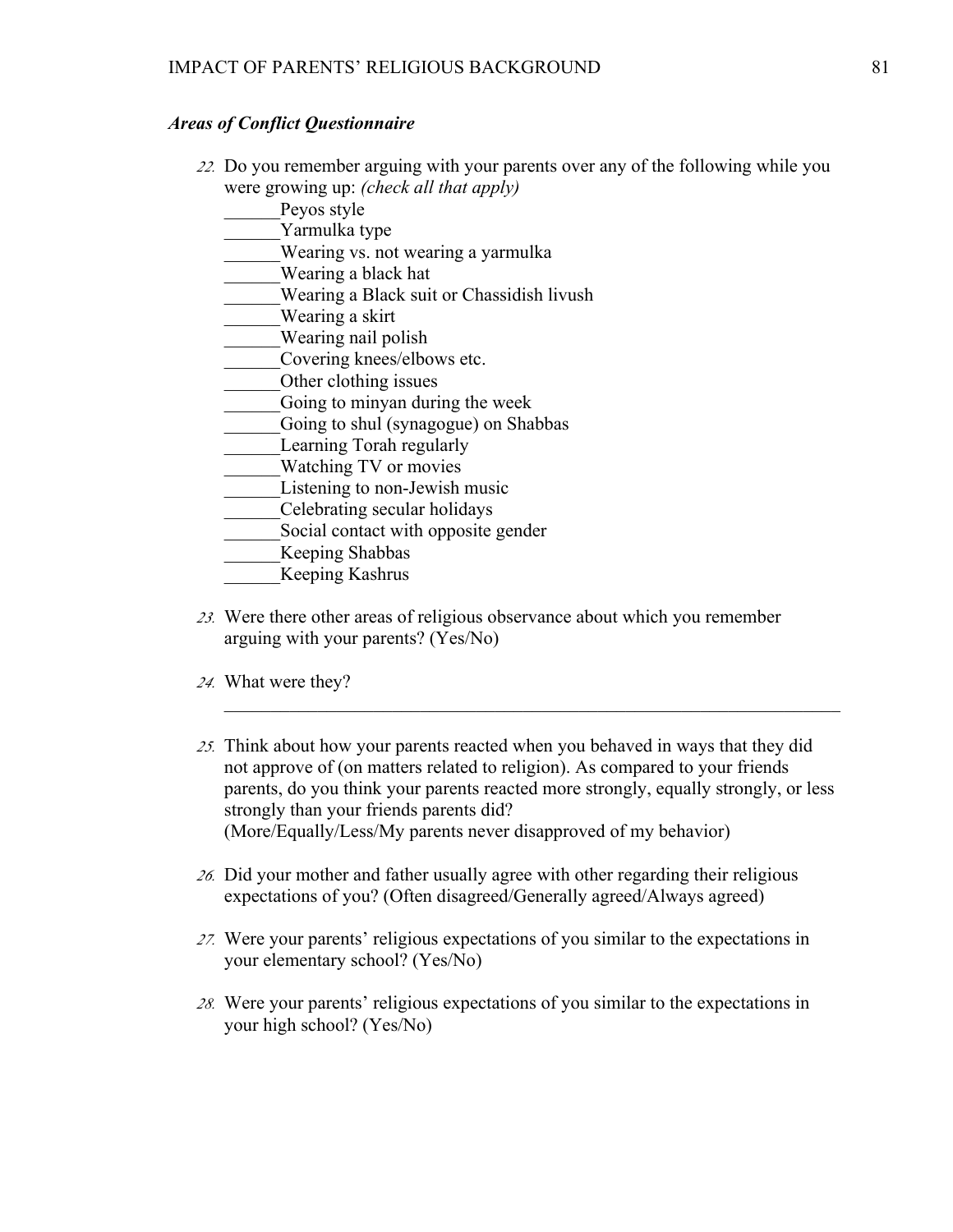Thank you, you have completed the first section of the survey. The next section will ask you questions about your relationship with your parents:

### *Parental Bonding Instrument*

For each of the following questions, think of your first 16 years of life. Was your mother:

- 1 very much like this
- 2 moderately like
- 3 moderately unlike
- 4 very unlike
	- *29.* \_\_\_\_ Spoke to me in a warm and friendly voice
	- *30.* \_\_\_\_ Did not help me as much as I needed
	- *31.* \_\_\_\_ Let me do those things I liked doing
	- *32.* \_\_\_\_ Seemed emotionally cold to me
	- *33.* \_\_\_\_ Appeared to understand my problems and worries
	- *34.* \_\_\_\_ Was affectionate to me
	- *35.* \_\_\_\_ Liked me to make my own decisions
	- *36.* \_\_\_\_ Did not want me to grow up
	- *37.* \_\_\_\_ Tried to control everything I did
	- *38.* \_\_\_\_ Invaded my privacy
	- *39.* \_\_\_\_ Enjoyed talking things over with me
	- *40.* \_\_\_\_ Frequently smiled at me
	- *41.* \_\_\_\_ Tended to baby me
	- *42.* \_\_\_\_ Did not seem to understand what I needed or wanted
	- *43.* \_\_\_\_ Let me decide things for myself
	- *44.* \_\_\_\_ Made me feel I wasn't wanted
	- *45.* \_\_\_\_ Could make me feel better when I was upset
	- *46.* \_\_\_\_ Did not talk with me very much
	- *47.* \_\_\_\_ Tried to make me feel dependent on her
	- *48.* \_\_\_\_ Felt I could not look after myself unless she was around
	- *49.* \_\_\_\_ Gave me as much freedom as I wanted
	- *50.* \_\_\_\_ Let me go out as often as I wanted
	- *51.* \_\_\_\_ Was overprotective of me
	- *52.* \_\_\_\_ Did not praise me
	- *53.* \_\_\_\_ Let me dress in any way I pleased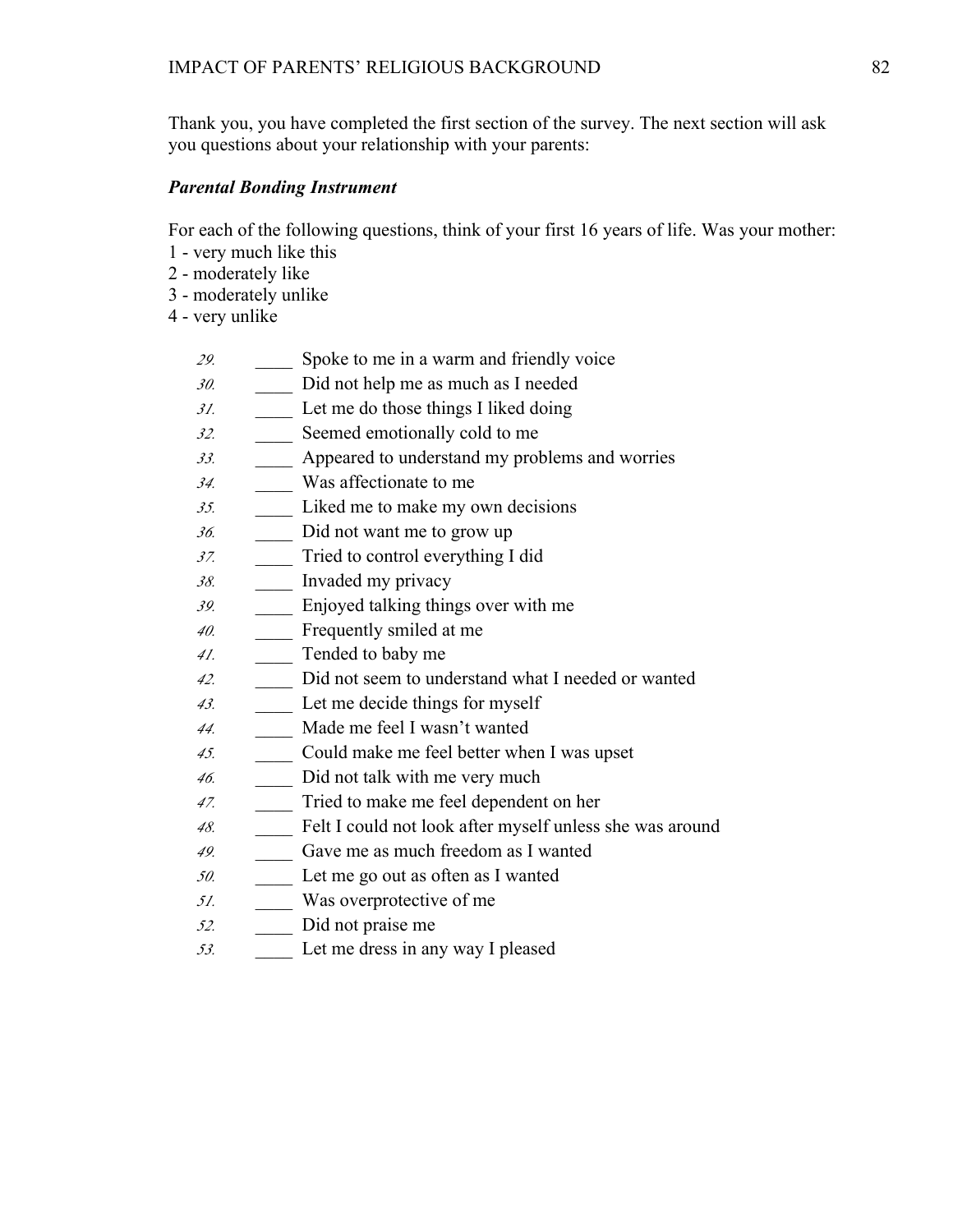### *Parental Authority Questionnaire*

Think of your first 16 years of life. Was your father:

- 1 very much like this
- 2 moderately like
- 3 moderately unlike
- 4 very unlike
	- *54.* \_\_\_\_ Spoke to me in a warm and friendly voice
	- *55.* \_\_\_\_ Did not help me as much as I needed
	- *56.* \_\_\_\_ Let me do those things I liked doing
	- *57.* Seemed emotionally cold to me
	- *58.* \_\_\_\_ Appeared to understand my problems and worries
	- *59.* \_\_\_\_ Was affectionate to me
	- *60.* \_\_\_\_ Liked me to make my own decisions
	- *61.* \_\_\_\_ Did not want me to grow up
	- *62.* \_\_\_\_ Tried to control everything I did
	- *63.* \_\_\_\_ Invaded my privacy
	- *64.* \_\_\_\_ Enjoyed talking things over with me
	- *65.* \_\_\_\_ Frequently smiled at me
	- *66.* \_\_\_\_ Tended to baby me
	- *67.* \_\_\_\_ Did not seem to understand what I needed or wanted
	- *68.* \_\_\_\_ Let me decide things for myself
	- *69.* \_\_\_\_ Made me feel I wasn't wanted
	- *70.* \_\_\_\_ Could make me feel better when I was upset
	- *71.* \_\_\_\_ Did not talk with me very much
	- *72.* \_\_\_\_ Tried to make me feel dependent on him
	- *73.* \_\_\_\_ Felt I could not look after myself unless he was around
	- *74.* \_\_\_\_ Gave me as much freedom as I wanted
	- *75.* \_\_\_\_ Let me go out as often as I wanted
	- *76.* \_\_\_\_ Was overprotective of me
	- *77.* \_\_\_\_ Did not praise me
	- *78.* \_\_\_\_ Let me dress in any way I pleased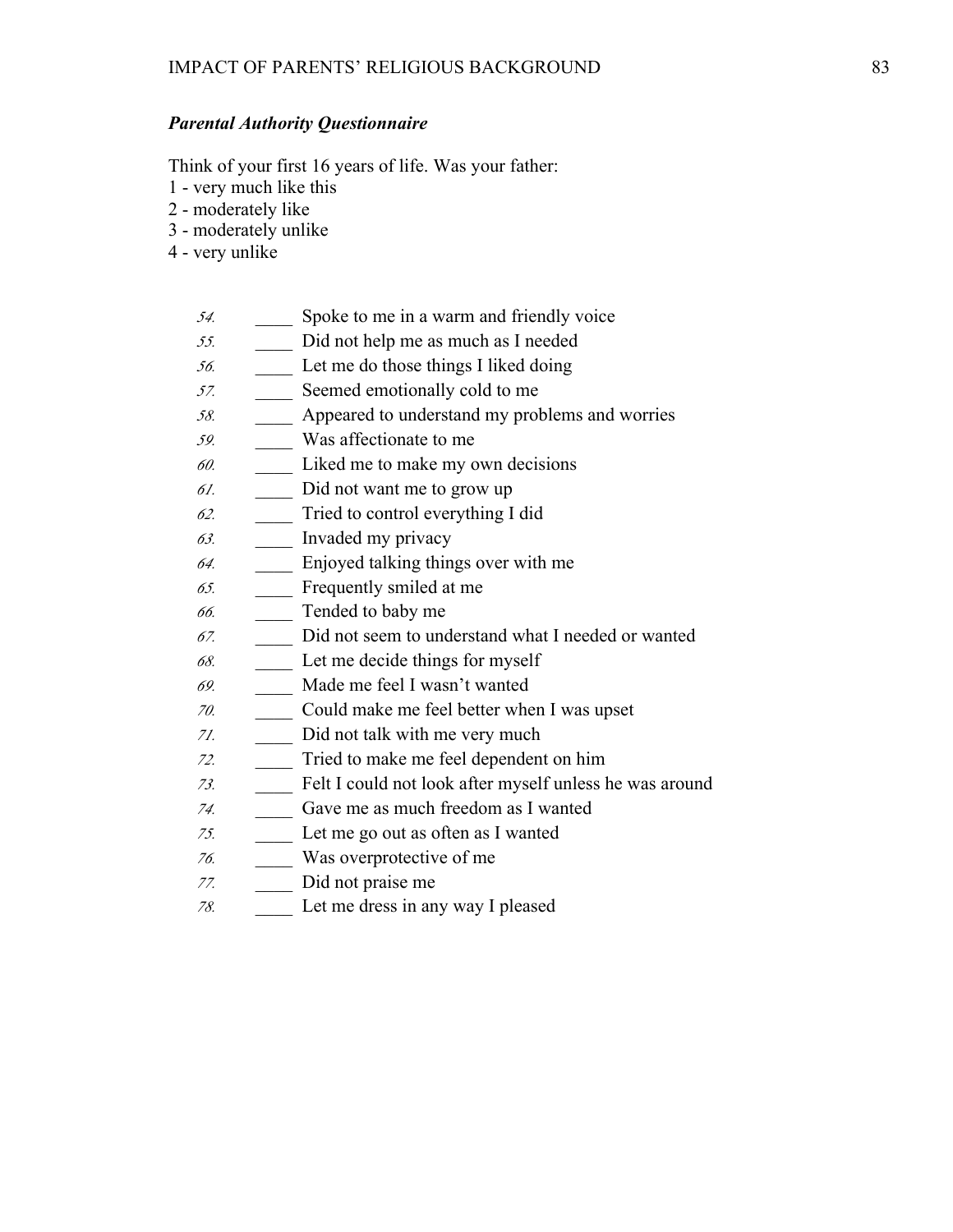For each of the following statements, circle the number of the 5-point scale  $(1 =$  strongly disagree, 5 = strongly agree) that best describes how that statement applies to you and your parents. Try to read and think about each statement as it applies to you and your parents during your years of growing up at home. There are no right or wrong answers, so don't spend a lot of time on any one item. Be sure not to omit any items.

If your parents were separated or divorced before you reached age 12, think about the parent with whom you spent the most time when you answer the questions.

- $1$  = Strongly disagree
- $2$  = Disagree
- $3$  = Neither agree nor disagree
- $4 = \text{Agree}$
- $5 =$ Strongly agree
- *79.* \_\_\_\_ While I was growing up my parents felt that in a well-run home the children should have their way in the family as often as the parents do.
- *80.* \_\_\_\_Even if their children didn't agree with them, my parents felt that it was for our own good if we were forced to conform to what they thought was right.
- *81.* \_\_\_\_Whenever my parents told me to do something as I was growing up, they expected me to do it immediately without asking any questions.
- *82.* \_\_\_\_As I was growing up, once family policy had been established, my parents discussed the reasoning behind the policy with the children in the family.
- *83.* \_\_\_\_My parents have always encouraged verbal give-and-take whenever I have felt that family rules and restrictions were unreasonable.
- *84.* \_\_\_\_My parents has always felt that what children need is to be free to make up their own minds and to do what they want to do, even if this does not agree with what their parents might want.
- *85.* \_\_\_\_As I was growing up my parents did not allow me to question any decision they had made.
- *86.* \_\_\_\_As I was growing up my parents directed the activities and decisions of the children in the family through reasoning and discipline.
- *87.* \_\_\_\_My parents have always felt that more force should be used by parents in order to get their children to behave the way they are supposed to.
- *88.* \_\_\_\_As I was growing up my parents did not feel that I needed to obey rules and regulations of behavior simply because someone in authority had established them.
- *89.* \_\_\_\_As I was growing up I knew what my parents expected of me in my family, but I also felt free to discuss those expectations with my parents when I felt that they were unreasonable.
- *90.* \_\_\_\_My parents felt that wise parents should teach their children early just who is boss in the family.
- *91.* \_\_\_\_As I was growing up, my parents seldom gave me expectations and guidelines for my behavior.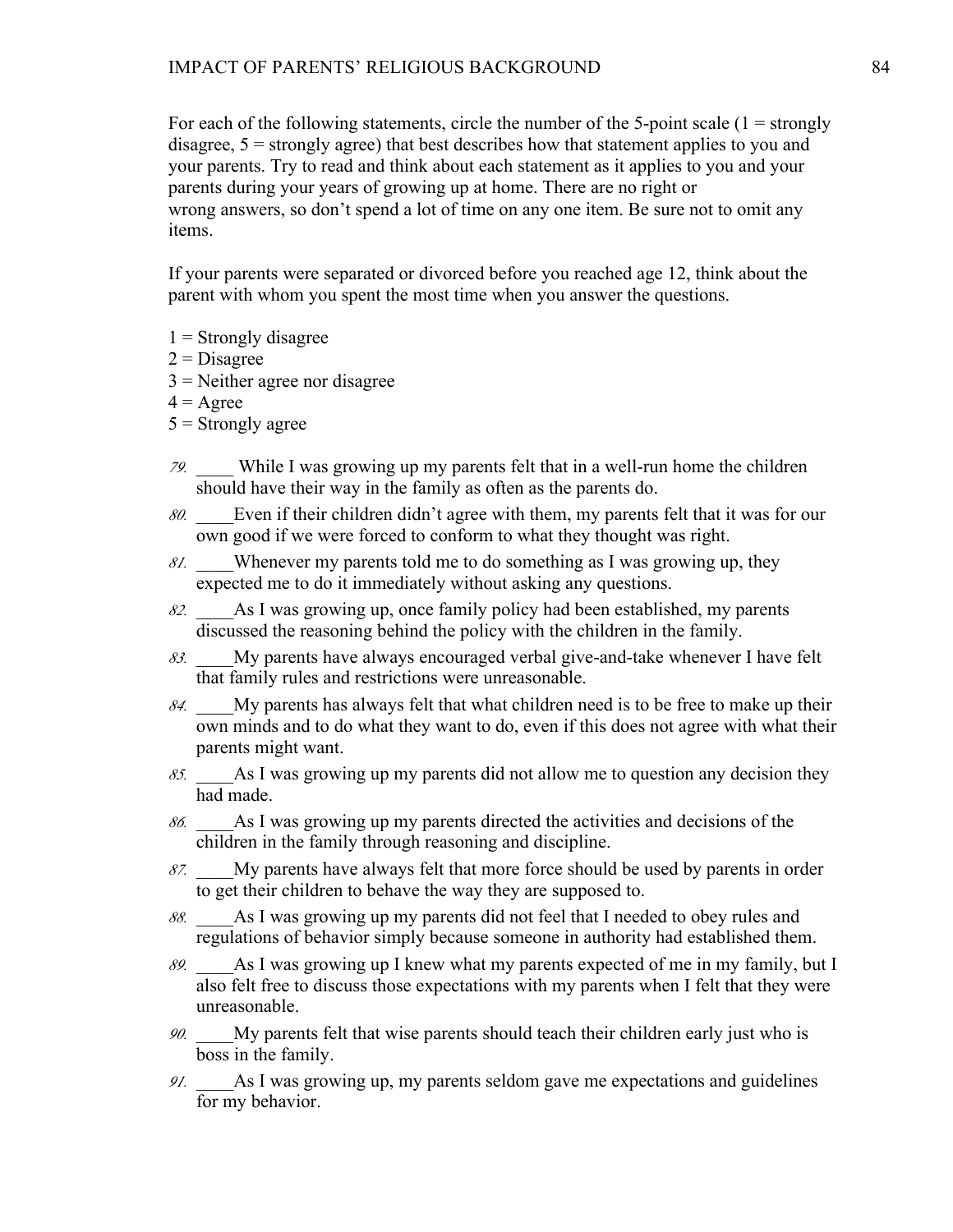- *92.* \_\_\_\_Most of the time as I was growing up my parents did what the children in the family wanted when making family decisions.
- *93.* \_\_\_\_As the children in my family were growing up, my parents consistently gave us direction and guidance in rational and objective ways.
- *94.* \_\_\_\_As I was growing up my parents would get very upset if I tried to disagree with them.
- *95.* \_\_\_\_My parents feel that most problems in society would be solved if parents would not restrict their children's activities, decisions, and desires as they are growing up.
- *96.* \_\_\_\_As I was growing up my parents let me know what behavior they expected of me, and if I didn't meet those expectations, they punished me.
- *97.* \_\_\_\_As I was growing up my parents allowed me to decide most things for myself without a lot of direction from them.
- *98.* \_\_\_\_As I was growing up my parents took the children's opinions into consideration when making family decisions but they would not decide something simply because the children wanted it.
- *99.* \_\_\_\_My parents did not view themselves as responsible for directing and guiding my behavior as I was growing up.
- *100.*\_\_\_\_My parents had clear standards of behavior for the children in our home as I was growing up, but they were willing to adjust those standards to the needs of each of the individual children in the family.
- *101.* My parents gave me direction for my behavior and activities as I was growing up and she expected me to follow their direction, but they were always willing to listen to my concerns and to discuss that direction with me.
- *102.*\_\_\_\_As I was growing up my parents allowed me to form my own point of view on family matters and they generally allowed me to decide for myself what I was going to do.
- *103.*\_\_\_\_My parents have always felt that most problems in society would be solved if we could get parents to strictly and forcibly deal with their children when they don't do what they are supposed to as they are growing up.
- *104.*\_\_\_\_As I was growing up my parents often told me exactly what they wanted me to do and how they expected me to do it.
- *105.*\_\_\_\_As I was growing up my parents gave me clear direction for my behaviors and activities, but they were also understanding when I disagreed with them.
- *106.*\_\_\_\_As I was growing up my parents did not direct the behaviors, activities, and desires of the children in the family.
- *107.*\_\_\_\_As I was growing up I knew what my parents expected of me in the family and they insisted that I conform to those expectations simply out of respect for their authority.
- *108.*\_\_\_\_As I was growing up, if my parents made a decision in the family that hurt me, they were willing to discuss that decision with me and to admit it if they had made a mistake.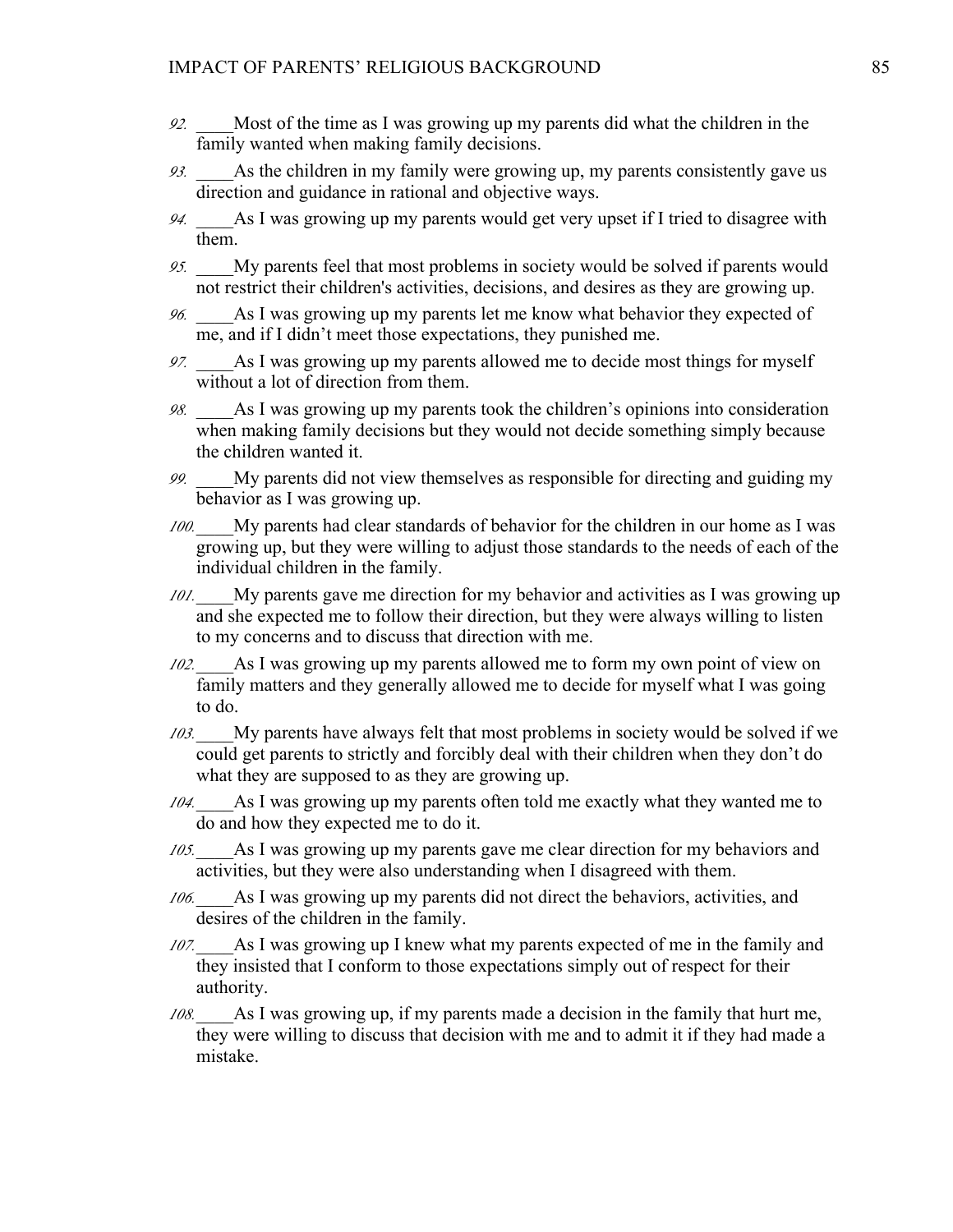### *Brief Orthodox Jewish Religiosity Scale*

**The following are questions about your religious beliefs and practices. Please try to answer all the questions as best and honestly as possible.** 

- $1$  = Strongly Disagree
- $2$  = Disagree
- $3$  = Slightly Disagree
- 4 = Neither Agree or Disagree
- $5 =$ Slightly Agree
- $6 = \text{Agree}$
- $7 =$  Strongly Agree
- *109.* \_\_\_ My religion influences everything I do.
- *110.* \_\_\_ I believe that the Torah was given to Moshe by G-d at Sinai.
- *111.* \_\_\_ I try to observe halacha [religious law] as carefully as possible.
- *112.* \_\_\_ I believe G-d directs and controls the world.
- *113.* \_\_\_ My religious observance is primarily out of social expectation.
- *114.* \_\_\_ I believe G-d loves all His creations.
- *115.* \_\_\_ I feel that G-d is always accessible to me.
- *116.* \_\_\_ I feel G-d listens to my prayers.
- *117.* \_\_\_ I feel Divine intervention (hashgacha) within my life.
- *118.* \_\_\_ I believe in G-d.
- *119.* \_\_\_ I say Brochos [blessings] with Kavaana [devotion].